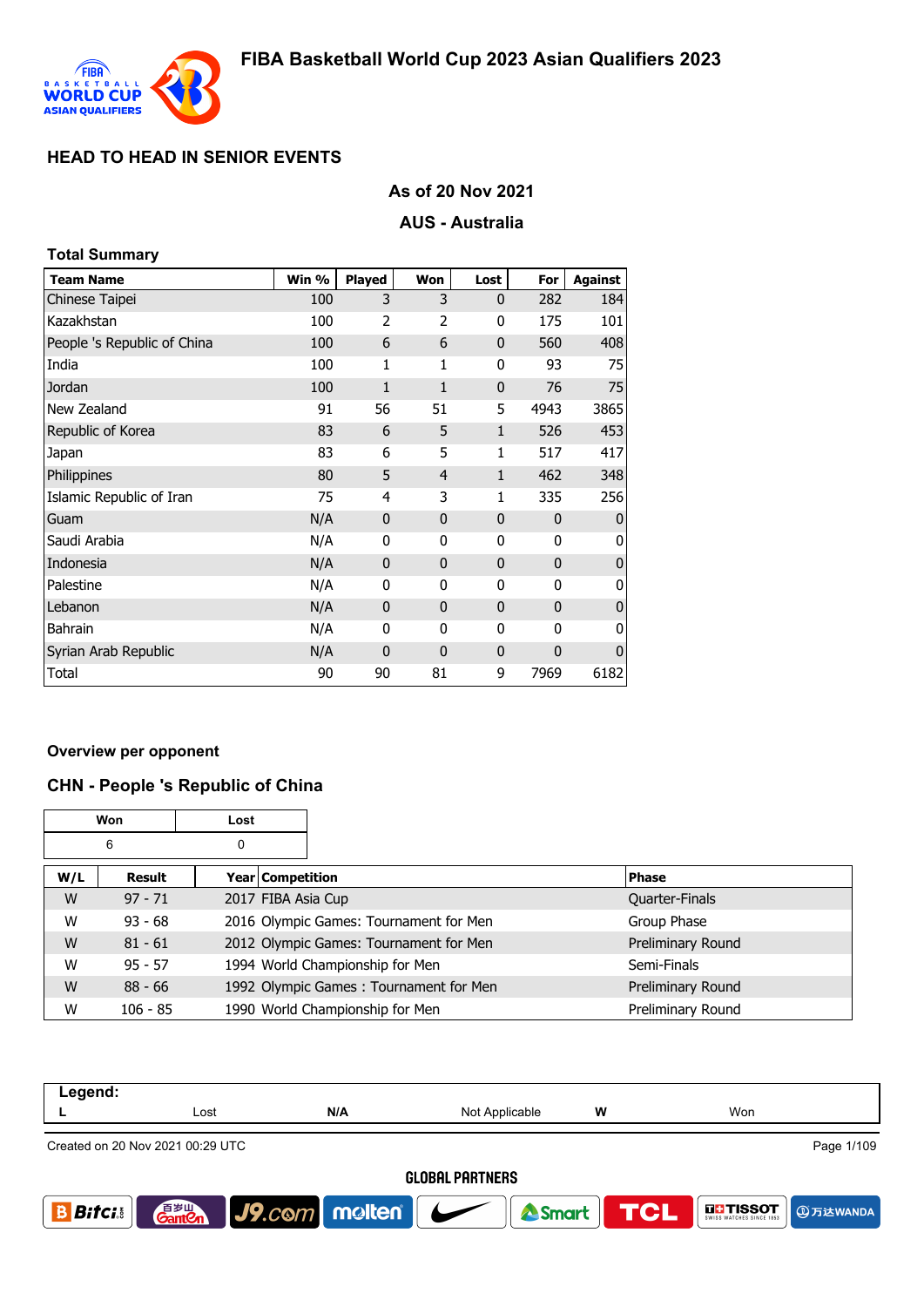

## **As of 20 Nov 2021**

#### **AUS - Australia**

#### **IND - India**

|     | Won       | Lost |                                        |                      |
|-----|-----------|------|----------------------------------------|----------------------|
|     |           |      |                                        |                      |
| W/L | Result    |      | Year Competition                       | <b>Phase</b>         |
| W   | $93 - 75$ |      | 1980 Olympic Games: Tournament for Men | Classification Round |

# **IRI - Islamic Republic of Iran**

|     | Won        | Lost |                                                      |                   |
|-----|------------|------|------------------------------------------------------|-------------------|
|     | 3          |      |                                                      |                   |
| W/L | Result     |      | <b>Year Competition</b>                              | <b>Phase</b>      |
|     | $74 - 85$  |      | 2019 FIBA Basketball World Cup 2019 Asian Qualifiers | 2nd Round         |
| W   | 76 - 47    |      | 2019 FIBA Basketball World Cup 2019 Asian Qualifiers | 2nd Round         |
| W   | $79 - 56$  |      | 2017 FIBA Asia Cup                                   | Final             |
| W   | $106 - 68$ |      | 2008 Olympic Games: Tournament Men                   | Preliminary Round |

## **JOR - Jordan**

|     | Won       | Lost |                  |                                      |                   |
|-----|-----------|------|------------------|--------------------------------------|-------------------|
|     |           |      |                  |                                      |                   |
| W/L | Result    |      | Year Competition |                                      | <b>Phase</b>      |
| W   | $76 - 75$ |      |                  | 2010 FIBA World Championship for Men | Preliminary Round |

#### **JPN - Japan**

|     | Won        | Lost |                    |                                                      |                    |
|-----|------------|------|--------------------|------------------------------------------------------|--------------------|
|     | 5          |      |                    |                                                      |                    |
| W/L | Result     |      | Year Competition   |                                                      | <b>Phase</b>       |
| W   | $82 - 58$  |      |                    | 2019 FIBA Basketball World Cup 2019 Asian Qualifiers | 1st Round          |
|     | 78 - 79    |      |                    | 2019 FIBA Basketball World Cup 2019 Asian Qualifiers | 1st Round          |
| W   | $84 - 68$  |      | 2017 FIBA Asia Cup |                                                      | Group Phase        |
| W   | $117 - 79$ |      |                    | 1976 Olympic Games: Tournament for Men               | Preliminary Round  |
| W   | $92 - 76$  |      |                    | 1972 Olympic Games: Tournament for Men               | Preliminary Round  |
| W   | $64 - 57$  |      |                    | 1964 Olympic Games: Tournament for Men               | <b>Final Round</b> |

| Legend:                                        |                                    |                              |                |   |                                          |  |
|------------------------------------------------|------------------------------------|------------------------------|----------------|---|------------------------------------------|--|
|                                                | Lost                               | N/A                          | Not Applicable | w | Won                                      |  |
| Page 2/109<br>Created on 20 Nov 2021 00:29 UTC |                                    |                              |                |   |                                          |  |
| <b>GLOBAL PARTNERS</b>                         |                                    |                              |                |   |                                          |  |
| <b>Bitci</b>                                   | 音 <sub>罗山</sub><br>Gant <b>C</b> n | $ $ J9.com   molten   $\sim$ | Smart          |   | TCL<br><b>THISSOT</b><br><b>9万达WANDA</b> |  |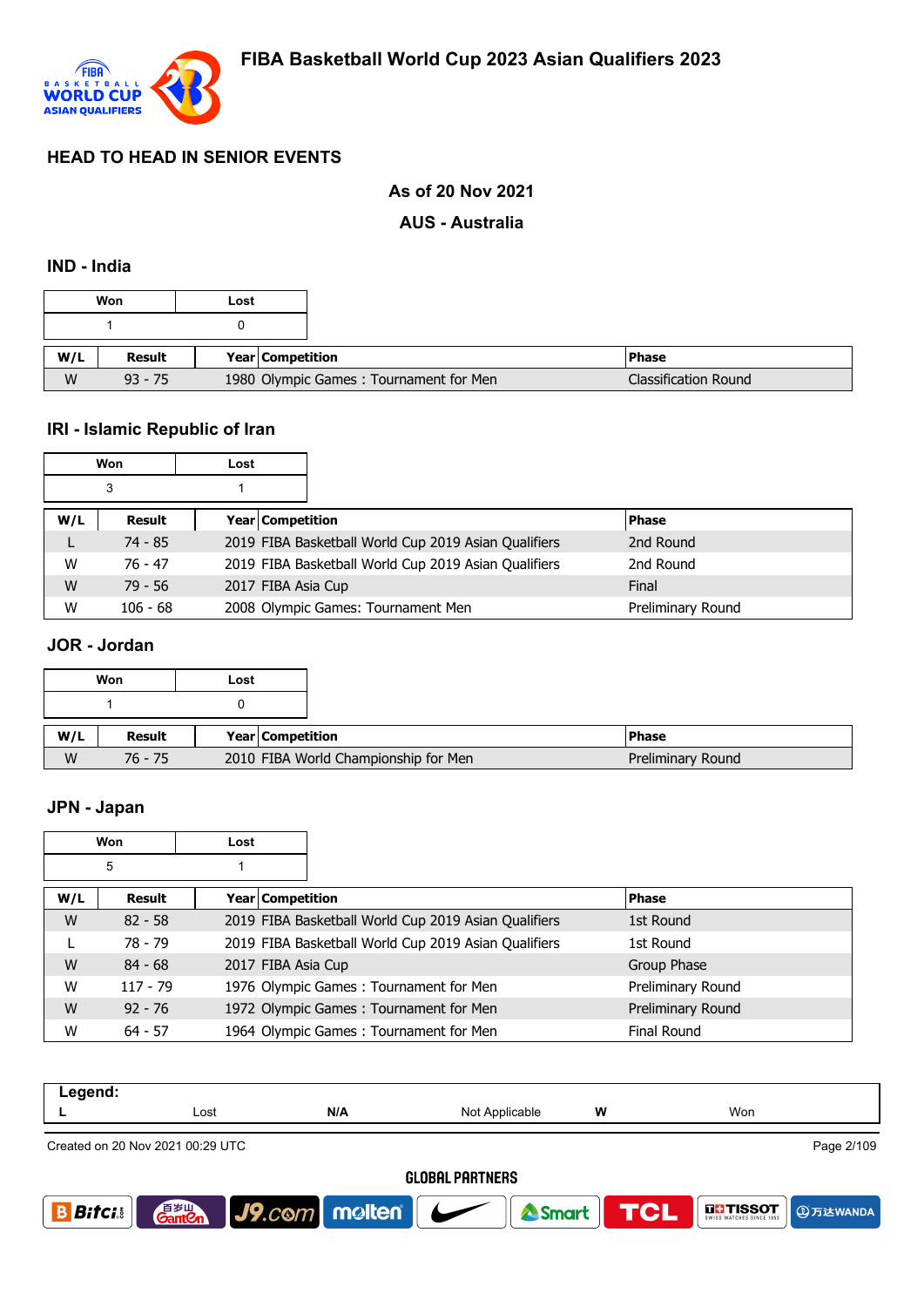

### **As of 20 Nov 2021**

#### **AUS - Australia**

#### **KAZ - Kazakhstan**

|     | Won       | Lost |                                                      |           |
|-----|-----------|------|------------------------------------------------------|-----------|
|     |           |      |                                                      |           |
| W/L | Result    |      | <b>Year Competition</b>                              | l Phase   |
|     |           |      |                                                      |           |
| W   | $81 - 60$ |      | 2019 FIBA Basketball World Cup 2019 Asian Qualifiers | 2nd Round |

#### **KOR - Republic of Korea**

|     | Won        | Lost             |                                        |                      |
|-----|------------|------------------|----------------------------------------|----------------------|
|     | 5          |                  |                                        |                      |
| W/L | Result     | Year Competition |                                        | <b>Phase</b>         |
| W   | $89 - 55$  |                  | 2014 FIBA Basketball World Cup         | Group Phase          |
| W   | $111 - 88$ |                  | 1996 Olympic Games: Tournament for Men | Preliminary Round    |
| W   | $87 - 85$  |                  | 1994 World Championship for Men        | Preliminary Round    |
| W   | $95 - 75$  |                  | 1988 Olympic Games: Tournament for Men | Preliminary Round    |
|     | $79 - 92$  |                  | 1970 World Championship for Men        | Classification Round |
| W   | $65 - 58$  |                  | 1964 Olympic Games: Tournament for Men | Preliminary Round    |

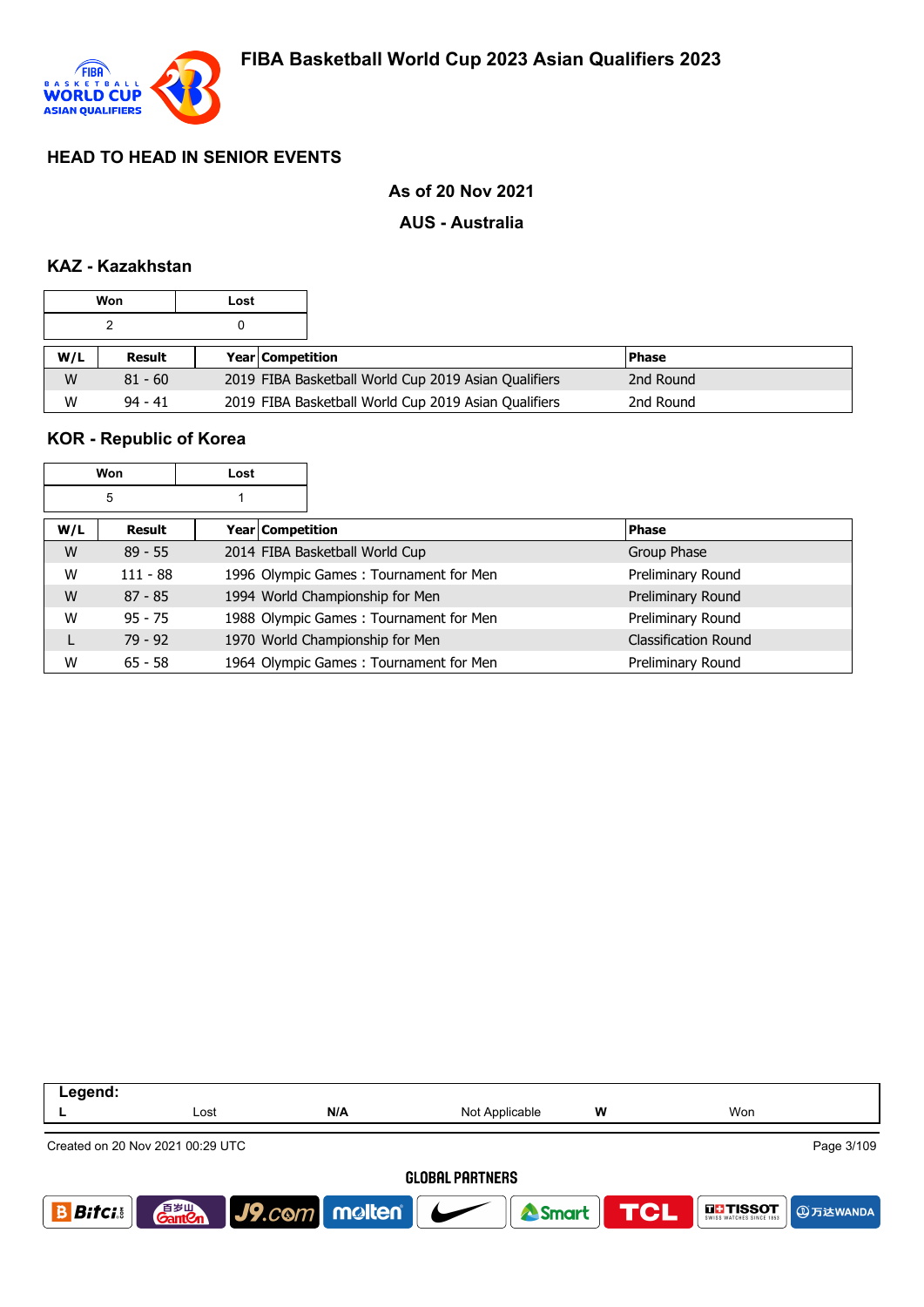

┱

 $\overline{\phantom{a}}$ 

#### **As of 20 Nov 2021**

#### **AUS - Australia**

#### **NZL - New Zealand**

г

|         | Won        |                    |                                                       |                |   |                    |
|---------|------------|--------------------|-------------------------------------------------------|----------------|---|--------------------|
|         | 51         | 5                  |                                                       |                |   |                    |
| W/L     | Result     | Year Competition   |                                                       |                |   | <b>Phase</b>       |
| W       | $106 - 79$ | 2017 FIBA Asia Cup |                                                       |                |   | Semi-Finals        |
| W       | $71 - 59$  |                    | 2015 FIBA Oceania Championship for Men                |                |   | <b>Finals</b>      |
| W       | $89 - 79$  |                    | 2015 FIBA Oceania Championship for Men                |                |   | <b>Finals</b>      |
| W       | $70 - 59$  |                    | 2013 FIBA Oceania Championship for Men                |                |   | Finals             |
| W       | $76 - 63$  |                    | 2013 FIBA Oceania Championship for Men                |                |   | Finals             |
| W       | $91 - 78$  |                    | 2011 FIBA Oceania Championship for Men                |                |   | Finals             |
| W       | $81 - 64$  |                    | 2011 FIBA Oceania Championship for Men                |                |   | Finals             |
| W       | $92 - 68$  |                    | 2011 FIBA Oceania Championship for Men                |                |   | Finals             |
| W       | $84 - 77$  |                    | 2009 FIBA Oceania Championship for Men                |                |   | Finals             |
| L       | 78 - 100   |                    | 2009 FIBA Oceania Championship for Men                |                |   | Finals             |
| W       | $79 - 67$  |                    | 2007 FIBA Oceania Championship for Men                |                |   | <b>Final Round</b> |
| W       | $93 - 67$  |                    | 2007 FIBA Oceania Championship for Men                |                |   | Final Round        |
| L       | $58 - 67$  |                    | 2007 FIBA Oceania Championship for Men                |                |   | <b>Final Round</b> |
| W       | $82 - 69$  |                    | 2005 FIBA Oceania Championship for Men                |                |   | Round 1            |
| W       | $82 - 71$  |                    | 2005 FIBA Oceania Championship for Men                |                |   | Round 1            |
| W       | $91 - 80$  |                    | 2005 FIBA Oceania Championship for Men                |                |   | Round 1            |
| W       | $98 - 80$  |                    | 2004 Olympic Games: Tournament for Men                |                |   | Classification     |
| W       | 79 - 66    |                    | 2003 Oceania Championship for Men                     |                |   | Final Round        |
| W       | $90 - 76$  |                    | 2003 Oceania Championship for Men                     |                |   | <b>Final Round</b> |
| W       | $84 - 75$  |                    | 2003 Oceania Championship for Men                     |                |   | Final Round        |
| L       | $78 - 85$  |                    | 2001 Oceania Championship for Men                     |                |   | Final              |
| W       | $81 - 79$  |                    | 2001 Oceania Championship for Men                     |                |   | Final              |
| L       | 78 - 89    |                    | 2001 Oceania Championship for Men                     |                |   | Final              |
| W       | $97 - 75$  |                    | 1997 Oceania Championship for Men                     |                |   | Preliminary Round  |
| W       | $85 - 67$  |                    | 1997 Oceania Championship for Men                     |                |   | Final              |
| W       | $107 - 88$ |                    | 1995 Oceania Olympic Qualification - Men              |                |   | Preliminary Round  |
| W       | $102 - 62$ |                    | 1995 Oceania Olympic Qualification - Men              |                |   | Final              |
| W       | $107 - 88$ |                    | 1995 Oceania Championship for Men                     |                |   | Preliminary Round  |
| W       | $102 - 62$ |                    | 1995 Oceania Championship for Men                     |                |   | <b>Final</b>       |
| W       | 94 - 65    |                    | 1993 Oceania Championship for Men - Preliminary Round |                |   | Group Phase        |
| W       | $86 - 78$  |                    | 1993 Oceania Championship for Men - Preliminary Round |                |   | Group Phase        |
| W       | $96 - 79$  |                    | 1991 Oceania Championship for Men                     |                |   | Preliminary Round  |
| Legend: |            |                    |                                                       |                |   |                    |
|         |            | Lost               | N/A                                                   | Not Applicable | W | Won                |

Created on 20 Nov 2021 00:29 UTC

**GantOn** 

J9.com molten

**GLOBAL PARTNERS** 

Smart



Page 4/109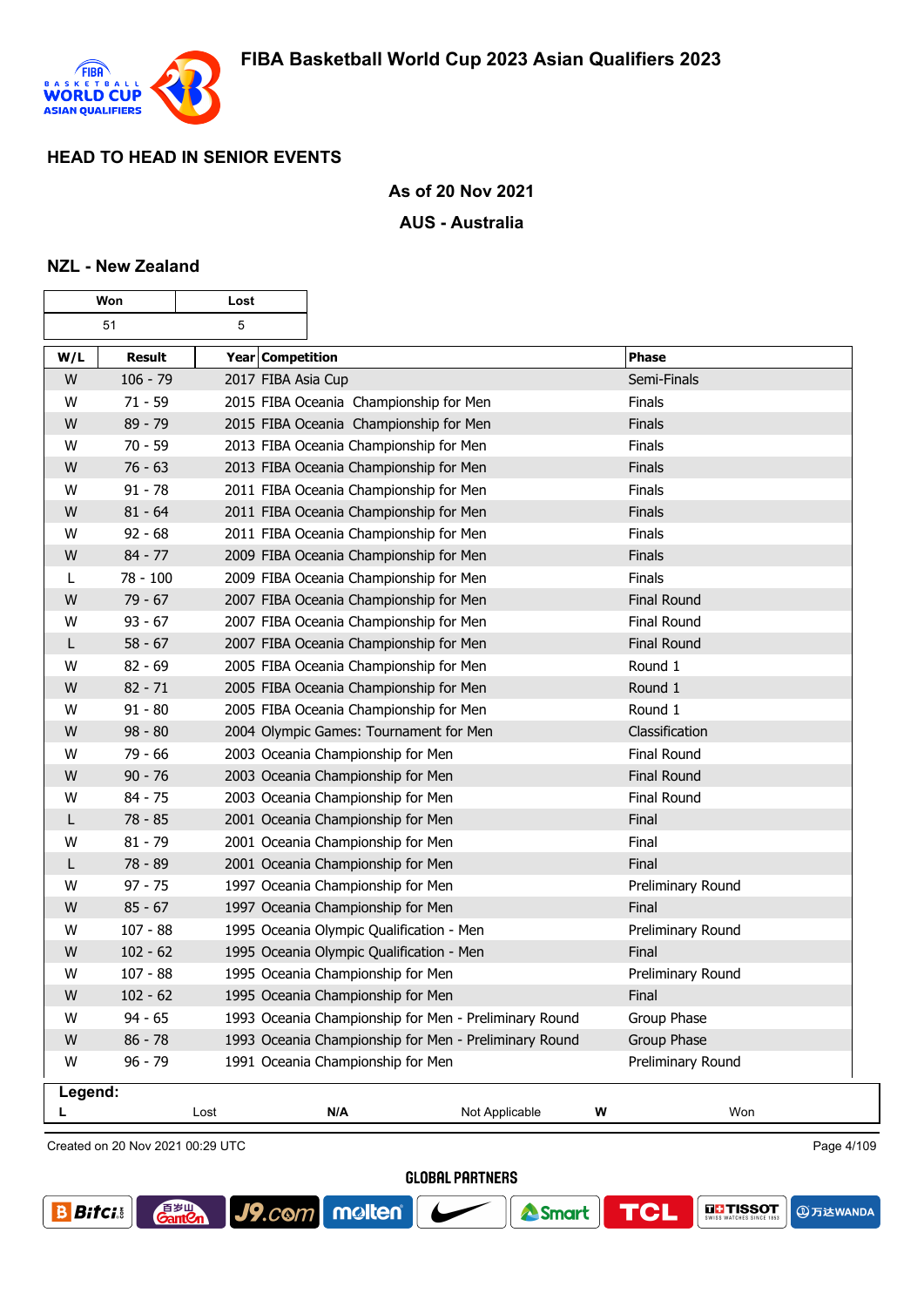

### **As of 20 Nov 2021**

#### **AUS - Australia**

#### **NZL - New Zealand**

|   | Won        | Lost |                                   |                   |
|---|------------|------|-----------------------------------|-------------------|
|   | 51         | 5    |                                   |                   |
| W | $74 - 57$  |      | 1991 Oceania Championship for Men | Preliminary Round |
| W | $91 - 54$  |      | 1989 Oceania Championship for Men | Preliminary Round |
| W | $106 - 55$ |      | 1989 Oceania Championship for Men | Preliminary Round |
| W | $88 - 75$  |      | 1987 Oceania Championship for Men | Preliminary Round |
| W | $115 - 59$ |      | 1987 Oceania Championship for Men | Final             |
| W | $92 - 66$  |      | 1985 Oceania Championship for Men | Preliminary Round |
| W | $96 - 75$  |      | 1985 Oceania Championship for Men | Preliminary Round |
| W | $98 - 62$  |      | 1985 Oceania Championship for Men | Preliminary Round |
| W | $89 - 52$  |      | 1983 Oceania Championship for Men | Preliminary Round |
| W | $87 - 76$  |      | 1983 Oceania Championship for Men | Preliminary Round |
| W | $78 - 55$  |      | 1981 Oceania Championship for Men | Preliminary Round |
| W | $80 - 71$  |      | 1981 Oceania Championship for Men | Preliminary Round |
| W | $65 - 41$  |      | 1979 Oceania Championship for Men | Preliminary Round |
| W | $62 - 53$  |      | 1979 Oceania Championship for Men | Preliminary Round |
| W | $115 - 73$ |      | 1979 Oceania Championship for Men | Preliminary Round |
| W | $93 - 71$  |      | 1978 Oceania Championship for Men | Preliminary Round |
| L | $65 - 67$  |      | 1978 Oceania Championship for Men | Preliminary Round |
| W | $76 - 69$  |      | 1978 Oceania Championship for Men | Preliminary Round |
| W | $83 - 57$  |      | 1975 Oceania Championship for Men | Preliminary Round |
| W | $87 - 67$  |      | 1975 Oceania Championship for Men | Preliminary Round |
| W | $101 - 63$ |      | 1975 Oceania Championship for Men | Preliminary Round |
| W | $91 - 56$  |      | 1971 Oceania Championship for Men | Preliminary Round |
| W | $107 - 58$ |      | 1971 Oceania Championship for Men | Preliminary Round |
| W | $117 - 72$ |      | 1971 Oceania Championship for Men | Preliminary Round |

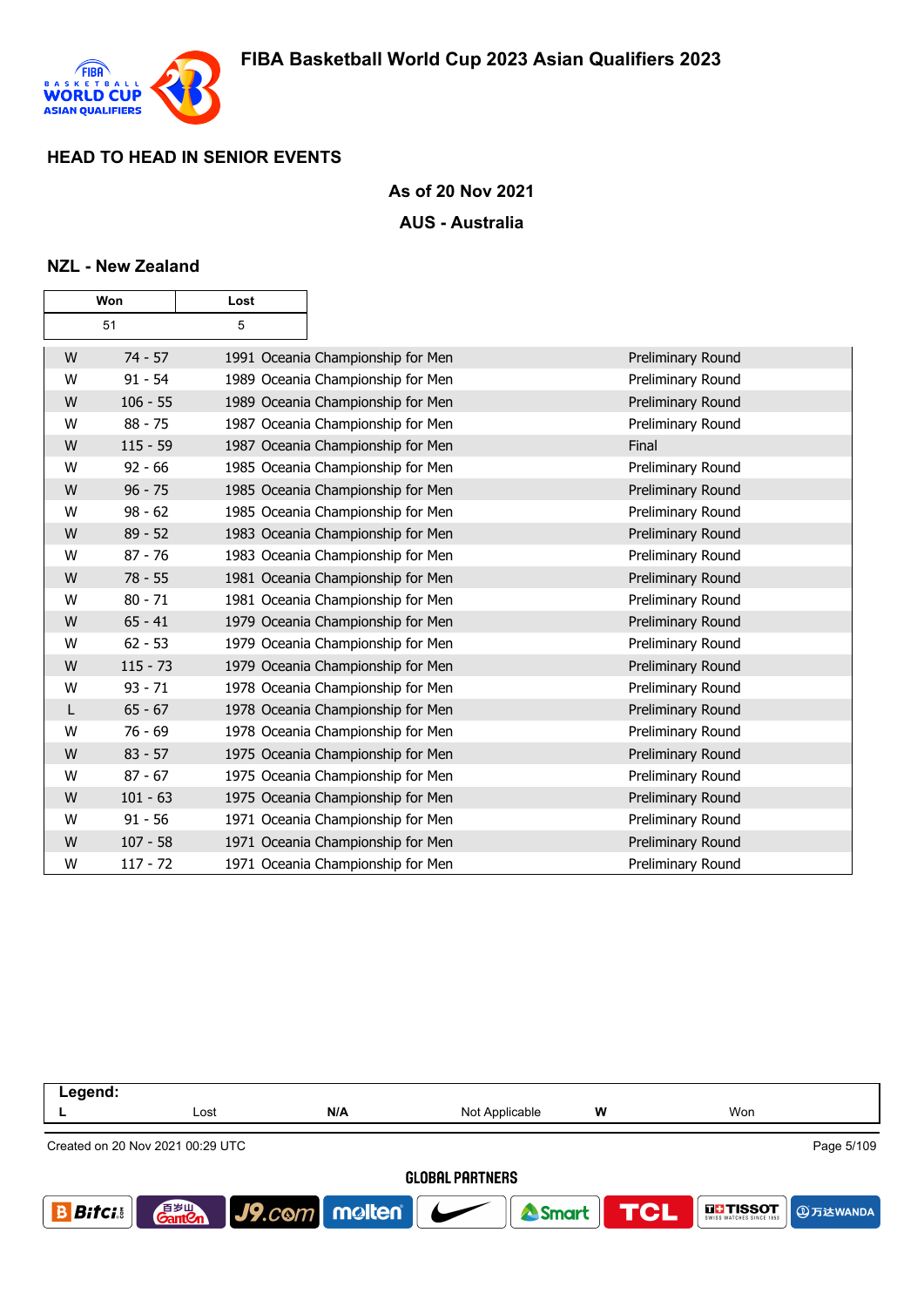

### **As of 20 Nov 2021**

#### **AUS - Australia**

### **PHI - Philippines**

|     | Won         | Lost |                  |                                                      |                      |
|-----|-------------|------|------------------|------------------------------------------------------|----------------------|
|     | 4           |      |                  |                                                      |                      |
| W/L | Result      |      | Year Competition |                                                      | <b>Phase</b>         |
| W   | $89 - 53$   |      |                  | 2019 FIBA Basketball World Cup 2019 Asian Qualifiers | 1st Round            |
| W   | $84 - 68$   |      |                  | 2019 FIBA Basketball World Cup 2019 Asian Qualifiers | 1st Round            |
| W   | $97 - 52$   |      |                  | 1978 World Championship for Men                      | Semi-Final Round     |
| W   | $92 - 74$   |      |                  | 1978 World Championship for Men                      | <b>Final Round</b>   |
|     | $100 - 101$ |      |                  | 1974 World Championship for Men                      | Classification Round |

# **TPE - Chinese Taipei**

|     | Won        | Lost |                                                      |               |
|-----|------------|------|------------------------------------------------------|---------------|
|     | 3          |      |                                                      |               |
| W/L | Result     |      | <b>Year Competition</b>                              | <b>IPhase</b> |
| W   | $104 - 66$ |      | 2019 FIBA Basketball World Cup 2019 Asian Qualifiers | 1st Round     |
| W   | $88 - 68$  |      | 2019 FIBA Basketball World Cup 2019 Asian Qualifiers | 1st Round     |
| W   | $90 - 50$  |      | 2017 FIBA Asia Cup                                   | Group Phase   |

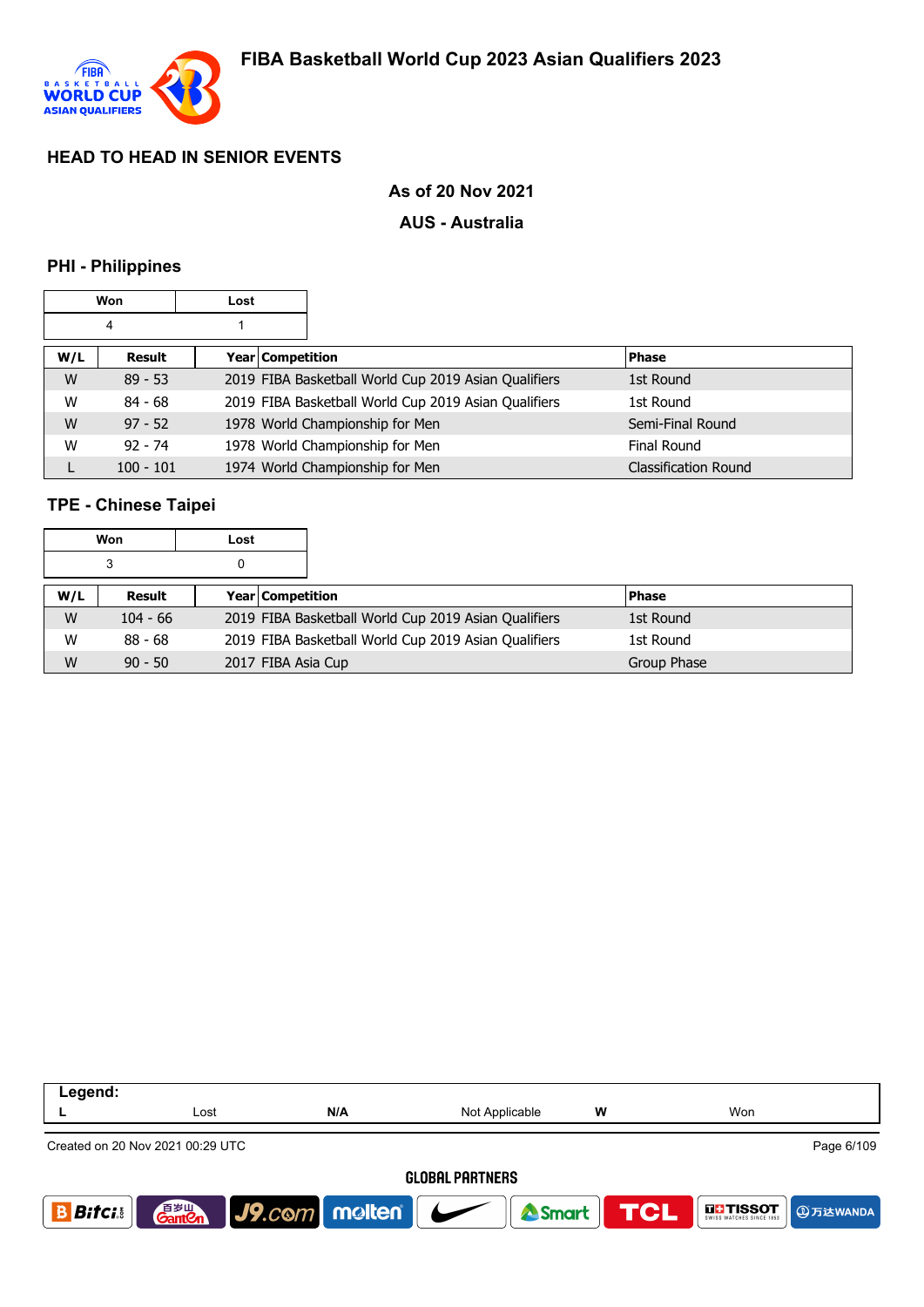

**Total Summary**

## **HEAD TO HEAD IN SENIOR EVENTS**

### **As of 20 Nov 2021**

#### **BRN - Bahrain**

| Total Summary               |              |                |              |                |              |                |
|-----------------------------|--------------|----------------|--------------|----------------|--------------|----------------|
| <b>Team Name</b>            | Win %        | <b>Played</b>  | Won          | Lost           | For          | <b>Against</b> |
| Indonesia                   | 60           | 5              | 3            | 2              | 359          | 374            |
| India                       | 25           | 4              | 1            | 3              | 301          | 358            |
| Philippines                 | 20           | 5              | $\mathbf{1}$ | $\overline{4}$ | 378          | 455            |
| Saudi Arabia                | 0            | 1              | 0            | 1              | 63           | 79             |
| Chinese Taipei              | 0            | $\mathbf{1}$   | $\mathbf{0}$ | $\mathbf{1}$   | 59           | 68             |
| Kazakhstan                  | 0            | 1              | 0            | 1              | 76           | 79             |
| Islamic Republic of Iran    | $\mathbf{0}$ | $\overline{2}$ | $\mathbf{0}$ | 2              | 123          | 147            |
| People 's Republic of China | 0            | 6              | 0            | 6              | 311          | 567            |
| Japan                       | $\mathbf{0}$ | $\mathbf{1}$   | $\mathbf{0}$ | $\mathbf{1}$   | 60           | 94             |
| Republic of Korea           | 0            | 1              | 0            | 1              | 51           | 96             |
| Guam                        | N/A          | $\mathbf 0$    | $\mathbf{0}$ | 0              | $\mathbf 0$  | O              |
| Jordan                      | N/A          | 0              | 0            | 0              | $\mathbf{0}$ | O              |
| Palestine                   | N/A          | $\mathbf{0}$   | $\mathbf{0}$ | $\mathbf{0}$   | $\mathbf{0}$ | O              |
| New Zealand                 | N/A          | 0              | 0            | 0              | 0            | 0              |
| Lebanon                     | N/A          | $\bf{0}$       | $\mathbf{0}$ | 0              | $\mathbf 0$  | O              |
| Australia                   | N/A          | 0              | 0            | 0              | 0            | O              |
| Syrian Arab Republic        | N/A          | $\mathbf 0$    | $\mathbf{0}$ | $\mathbf 0$    | 0            | O              |
| Total                       | 19           | 27             | 5            | 22             | 1781         | 2317           |

#### **Overview per opponent**

# **CHN - People 's Republic of China**

|     | Won        | Lost |                                     |                   |
|-----|------------|------|-------------------------------------|-------------------|
|     | 0          | 6    |                                     |                   |
| W/L | Result     |      | Year   Competition                  | <b>Phase</b>      |
|     | $66 - 88$  |      | 2013 FIBA Asia Championship for Men | Eight-Final Round |
|     | $49 - 101$ |      | 2011 FIBA Asia Championship for Men | Preliminary Round |
|     | $60 - 74$  |      | 1997 Asian Championship for Men     | Preliminary Round |
|     | $49 - 80$  |      | 1991 Asian Championship for Men     | Preliminary Round |
|     | $54 - 118$ |      | 1979 Asian Championship for Men     | Preliminary Round |
|     | $33 - 106$ |      | 1977 Asian Championship for Men     | Preliminary Round |

| Legend:      |                                  |                      |                        |   |                                                 |
|--------------|----------------------------------|----------------------|------------------------|---|-------------------------------------------------|
|              | Lost                             | N/A                  | Not Applicable         | w | Won                                             |
|              | Created on 20 Nov 2021 00:29 UTC |                      |                        |   | Page 7/109                                      |
|              |                                  |                      | <b>GLOBAL PARTNERS</b> |   |                                                 |
| <b>Bifci</b> | 百岁山<br><b>Gantien</b>            | $ $ J9. $com$ molten | Smart                  |   | <b>TCL</b><br><b>THESOT</b><br><b>4</b> 万达WANDA |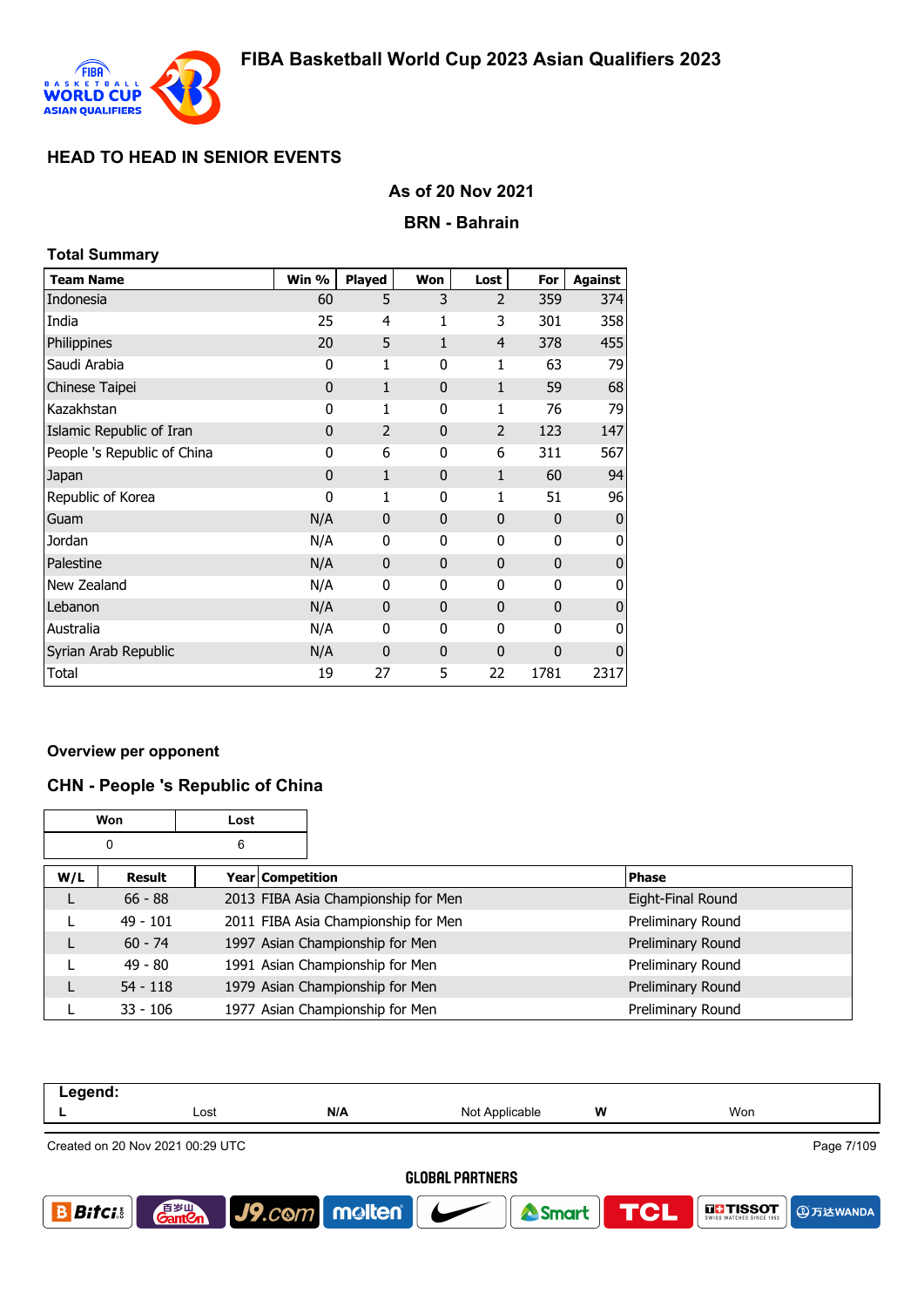

## **As of 20 Nov 2021**

#### **BRN - Bahrain**

### **INA - Indonesia**

|     | Won       | Lost |                  |                                     |                             |
|-----|-----------|------|------------------|-------------------------------------|-----------------------------|
|     | 3         | 2    |                  |                                     |                             |
| W/L | Result    |      | Year Competition |                                     | <b>Phase</b>                |
|     | $62 - 85$ |      |                  | 2011 FIBA Asia Championship for Men | Classifications (13-16)     |
| W   | 76 - 68   |      |                  | 1997 Asian Championship for Men     | Quarter-Final Round         |
| L   | $82 - 84$ |      |                  | 1991 Asian Championship for Men     | Quarter-Final Round         |
| W   | $64 - 63$ |      |                  | 1987 Asian Championship for Men     | Preliminary Round           |
| W   | $75 - 74$ |      |                  | 1977 Asian Championship for Men     | <b>Classification Round</b> |

## **IND - India**

|     | Won           | Lost |                         |                                     |                             |
|-----|---------------|------|-------------------------|-------------------------------------|-----------------------------|
|     |               | 3    |                         |                                     |                             |
| W/L | <b>Result</b> |      | <b>Year Competition</b> |                                     | <b>Phase</b>                |
| W   | $82 - 80$     |      |                         | 2013 FIBA Asia Championship for Men | Preliminary Round           |
|     | $65 - 75$     |      |                         | 2013 FIBA Asia Championship for Men | Classification (9-12)       |
|     | $63 - 80$     |      |                         | 1979 Asian Championship for Men     | Preliminary Round           |
|     | $91 - 123$    |      |                         | 1977 Asian Championship for Men     | <b>Classification Round</b> |

### **IRI - Islamic Republic of Iran**

|     | Won           | Lost             |                                     |                   |
|-----|---------------|------------------|-------------------------------------|-------------------|
|     | 0             |                  |                                     |                   |
| W/L | <b>Result</b> | Year Competition |                                     | <b>IPhase</b>     |
|     | $56 - 75$     |                  | 2013 FIBA Asia Championship for Men | Eight-Final Round |
|     | $67 - 72$     |                  | 1997 Asian Championship for Men     | Preliminary Round |

# **JPN - Japan**

|     | Won       | Lost                            |
|-----|-----------|---------------------------------|
|     |           |                                 |
|     |           |                                 |
| W/L | Result    | Year Competition                |
|     | $60 - 94$ | 1987 Asian Championship for Men |

| Legend:      |                                  |                                 |     |                        |                |            |                   |                   |
|--------------|----------------------------------|---------------------------------|-----|------------------------|----------------|------------|-------------------|-------------------|
|              | Lost                             |                                 | N/A | Not Applicable         |                | W          | Won               |                   |
|              | Created on 20 Nov 2021 00:29 UTC |                                 |     |                        |                |            |                   | Page 8/109        |
|              |                                  |                                 |     | <b>GLOBAL PARTNERS</b> |                |            |                   |                   |
| <b>Bifci</b> | 音罗山<br><b>Gant Cn</b>            | $ $ J9. $com$ molten $ $ $\sim$ |     |                        | <b>A</b> Smart | <b>TCL</b> | <b>THE TISSOT</b> | <b>4 ①万达WANDA</b> |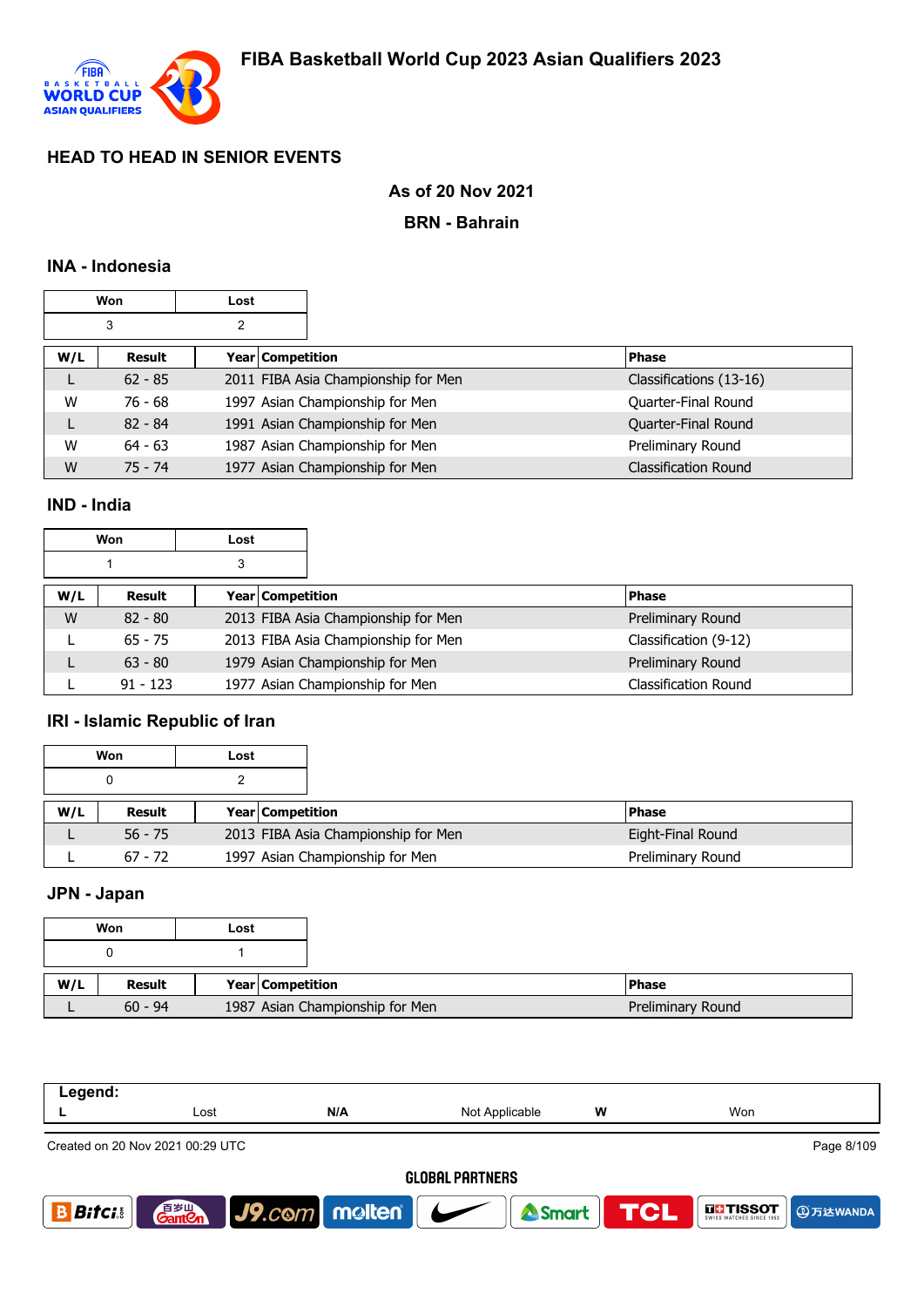

## **As of 20 Nov 2021**

#### **BRN - Bahrain**

## **KAZ - Kazakhstan**

|     | Won       | Lost |                                     |
|-----|-----------|------|-------------------------------------|
|     |           |      |                                     |
| W/L | Result    |      | Year Competition                    |
|     |           |      |                                     |
|     | $76 - 79$ |      | 2013 FIBA Asia Championship for Men |

#### **KOR - Republic of Korea**

### **KSA - Saudi Arabia**

|     | Won       | Lost                            |
|-----|-----------|---------------------------------|
|     |           |                                 |
| W/L | Result    | Year Competition                |
|     | $63 - 79$ | 1999 Asian Championship for Men |

### **PHI - Philippines**

|     | Won        | Lost             |                                     |                   |
|-----|------------|------------------|-------------------------------------|-------------------|
|     |            | 4                |                                     |                   |
| W/L | Result     | Year Competition |                                     | <b>Phase</b>      |
|     | $71 - 113$ |                  | 2011 FIBA Asia Championship for Men | Preliminary Round |
|     | $75 - 83$  |                  | 1999 Asian Championship for Men     | Classification    |
| W   | $70 - 68$  |                  | 1997 Asian Championship for Men     | Preliminary Round |
|     | 79 - 84    |                  | 1997 Asian Championship for Men     | Semi-Finals       |
|     | $83 - 107$ |                  | 1991 Asian Championship for Men     | Preliminary Round |

| Legend:                |                                                |                            |                |                  |                                      |  |  |  |
|------------------------|------------------------------------------------|----------------------------|----------------|------------------|--------------------------------------|--|--|--|
|                        | Lost                                           | N/A                        | Not Applicable | W                | Won                                  |  |  |  |
|                        | Page 9/109<br>Created on 20 Nov 2021 00:29 UTC |                            |                |                  |                                      |  |  |  |
| <b>GLOBAL PARTNERS</b> |                                                |                            |                |                  |                                      |  |  |  |
| <b>Bitci</b>           | 音 <sub>岁Ⅲ</sub><br>Gant <b>C</b> n             | $J9$ . $com$ molten $\sim$ |                | Smart <b>TCL</b> | <b>THE TISSOT</b><br><b>4万达WANDA</b> |  |  |  |
|                        |                                                |                            |                |                  |                                      |  |  |  |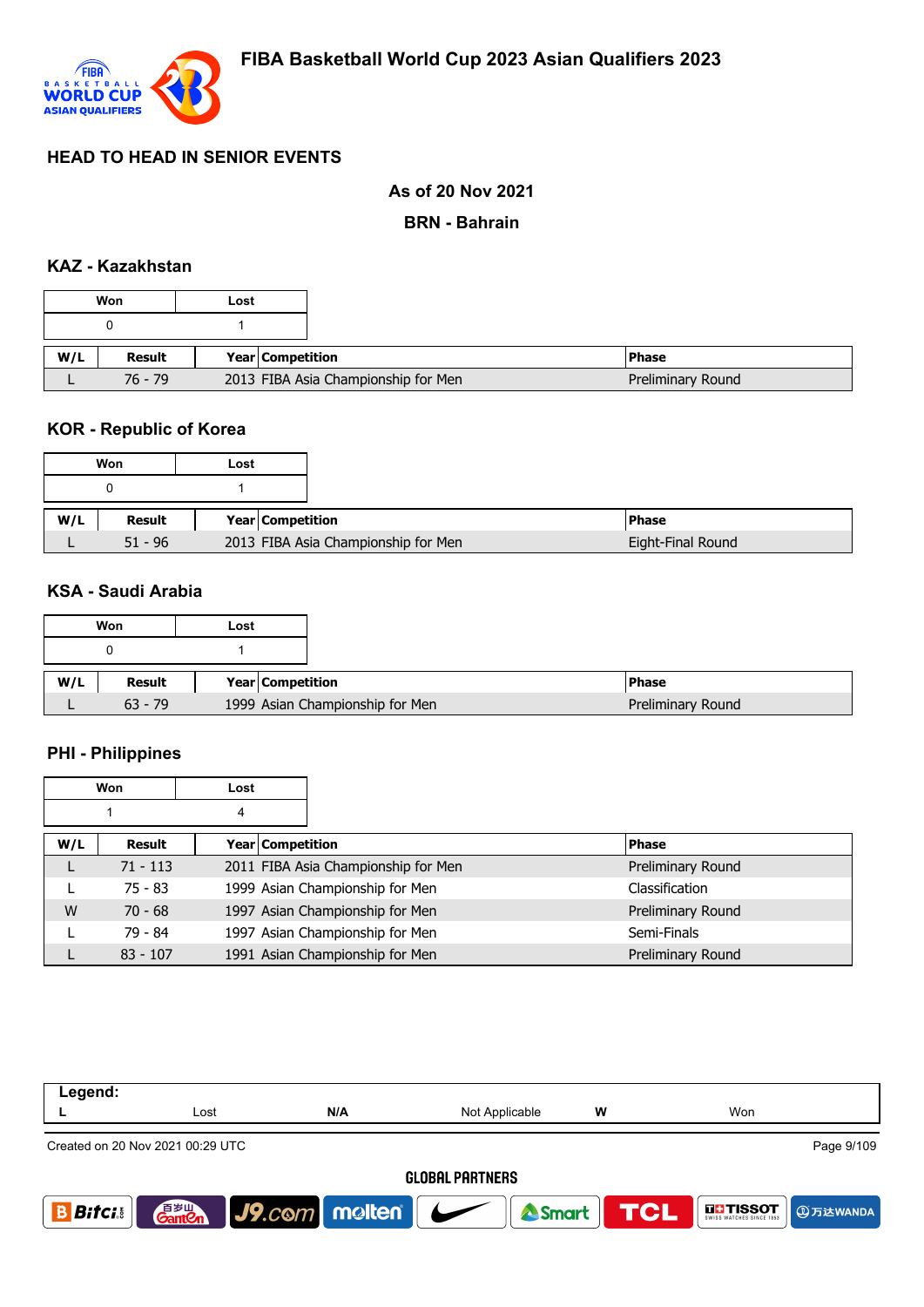

#### **As of 20 Nov 2021**

**BRN - Bahrain**

#### **TPE - Chinese Taipei**

|     | Won       | Lost |                         |                                 |                   |
|-----|-----------|------|-------------------------|---------------------------------|-------------------|
|     |           |      |                         |                                 |                   |
| W/L | Result    |      | <b>Year Competition</b> |                                 | <b>Phase</b>      |
|     | $59 - 68$ |      |                         | 1999 Asian Championship for Men | Preliminary Round |

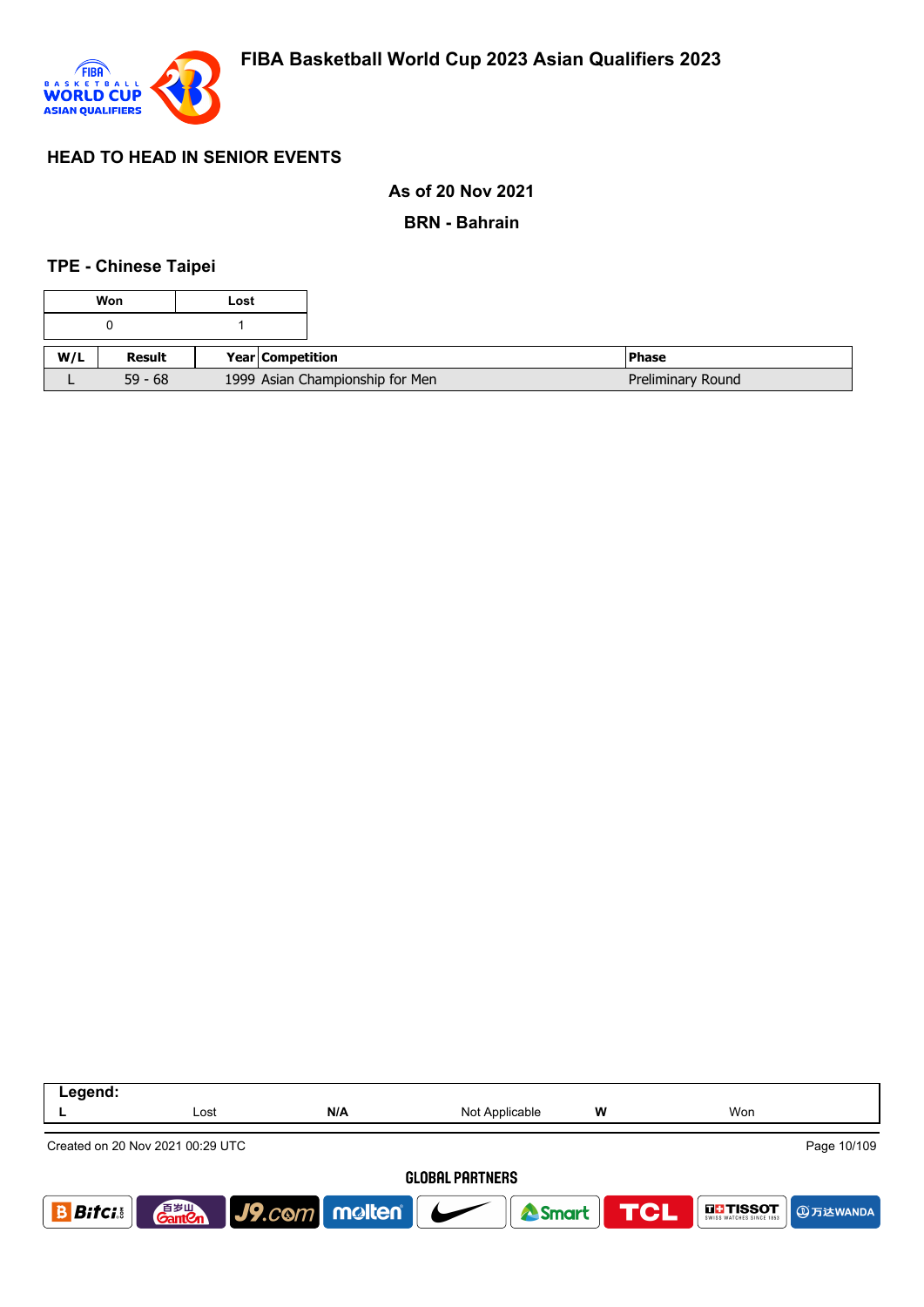

### **As of 20 Nov 2021**

#### **CHN - People 's Republic of China**

| <b>Total Summary</b>     |       |                |                |              |       |                |
|--------------------------|-------|----------------|----------------|--------------|-------|----------------|
| <b>Team Name</b>         | Win % | <b>Played</b>  | Won            | Lost         | For   | <b>Against</b> |
| <b>Bahrain</b>           | 100   | 6              | 6              | $\mathbf{0}$ | 567   | 311            |
| India                    | 100   | 8              | 8              | 0            | 799   | 453            |
| Indonesia                | 100   | $\overline{4}$ | 4              | $\mathbf{0}$ | 483   | 193            |
| Kazakhstan               | 100   | 3              | 3              | 0            | 222   | 185            |
| Syrian Arab Republic     | 100   | 7              | $\overline{7}$ | $\mathbf 0$  | 671   | 428            |
| Japan                    | 93    | 15             | 14             | 1            | 1291  | 953            |
| Lebanon                  | 92    | 13             | 12             | 1            | 1105  | 889            |
| Chinese Taipei           | 90    | 11             | 10             | 1            | 987   | 739            |
| Saudi Arabia             | 85    | 7              | 6              | $\mathbf{1}$ | 625   | 411            |
| Jordan                   | 84    | 13             | 11             | 2            | 1094  | 862            |
| Republic of Korea        | 76    | 26             | 20             | 6            | 2188  | 1919           |
| Islamic Republic of Iran | 72    | 11             | 8              | 3            | 940   | 733            |
| Philippines              | 66    | 15             | 10             | 5            | 1366  | 1131           |
| New Zealand              | 40    | 5              | 2              | 3            | 362   | 365            |
| Australia                | 0     | 6              | $\mathbf{0}$   | 6            | 408   | 560            |
| Guam                     | N/A   | 0              | 0              | 0            | 0     | 0              |
| Palestine                | N/A   | $\mathbf 0$    | $\mathbf{0}$   | $\mathbf 0$  | 0     | $\mathbf 0$    |
| Total                    | 81    | 150            | 121            | 29           | 13108 | 10132          |

#### **Overview per opponent**

#### **AUS - Australia**

|     | <b>Won</b><br>Lost |   |                    |                                        |                   |
|-----|--------------------|---|--------------------|----------------------------------------|-------------------|
|     | 0                  | 6 |                    |                                        |                   |
| W/L | Result             |   | Year Competition   |                                        | <b>Phase</b>      |
|     | $71 - 97$          |   | 2017 FIBA Asia Cup |                                        | Quarter-Finals    |
|     | $68 - 93$          |   |                    | 2016 Olympic Games: Tournament for Men | Group Phase       |
|     | $61 - 81$          |   |                    | 2012 Olympic Games: Tournament for Men | Preliminary Round |
|     | $57 - 95$          |   |                    | 1994 World Championship for Men        | Semi-Finals       |
|     | $66 - 88$          |   |                    | 1992 Olympic Games: Tournament for Men | Preliminary Round |
|     | $85 - 106$         |   |                    | 1990 World Championship for Men        | Preliminary Round |

| Legend:                |                                                 |                                     |                |   |                                                |  |  |  |
|------------------------|-------------------------------------------------|-------------------------------------|----------------|---|------------------------------------------------|--|--|--|
|                        | Lost                                            | N/A                                 | Not Applicable | w | Won                                            |  |  |  |
|                        | Page 11/109<br>Created on 20 Nov 2021 00:29 UTC |                                     |                |   |                                                |  |  |  |
| <b>GLOBAL PARTNERS</b> |                                                 |                                     |                |   |                                                |  |  |  |
| <b>Bifci</b> .         | 音 <sub>罗山</sub><br>Gant <b>C</b> n              | $\big $ J9.com   molten   $\bigcup$ | <b>A</b> Smart |   | <b>TCL</b><br><b>THESOT</b><br><b>9万达WANDA</b> |  |  |  |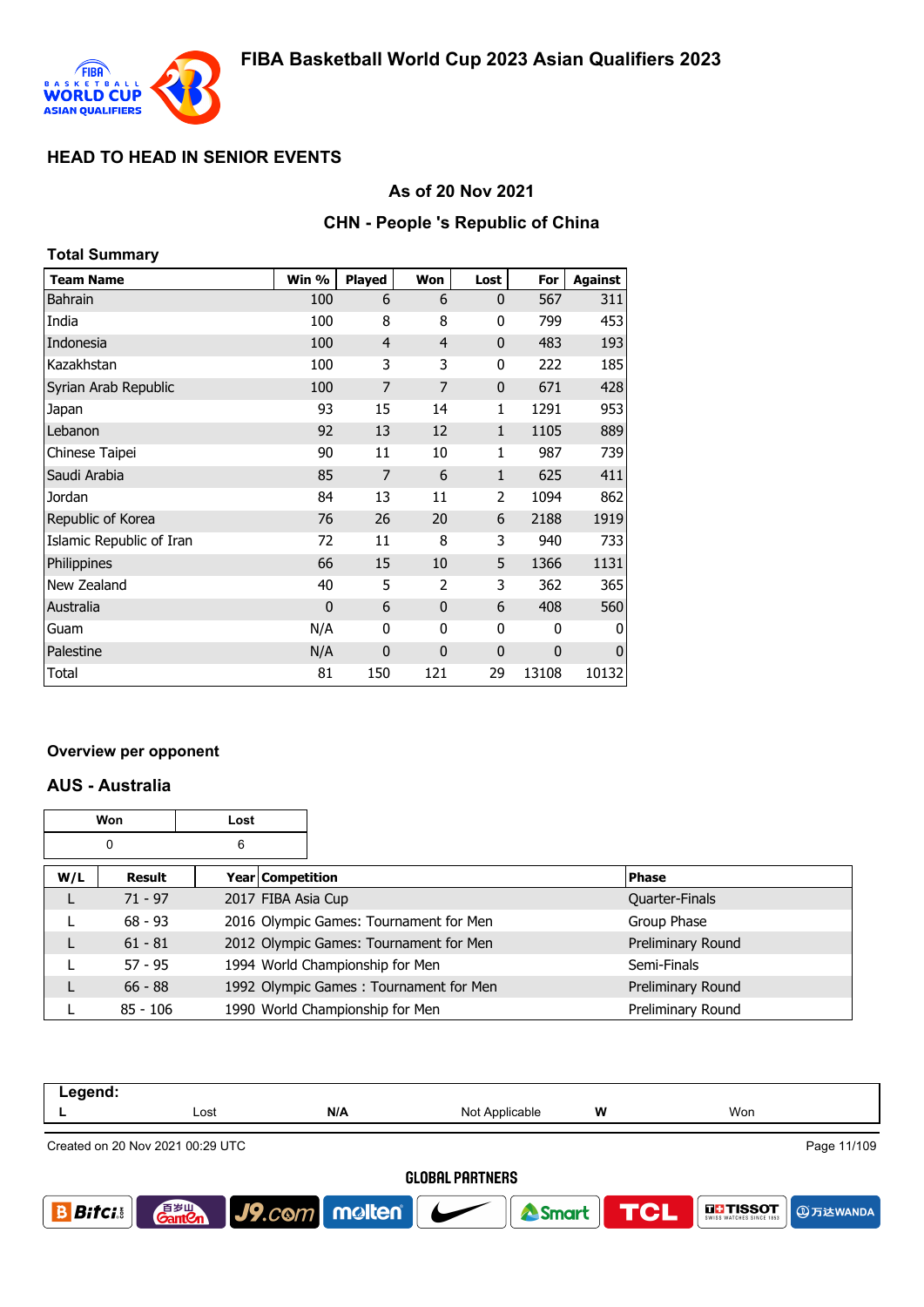

## **As of 20 Nov 2021**

## **CHN - People 's Republic of China**

#### **BRN - Bahrain**

|     | Won        | Lost |                  |                                     |                   |
|-----|------------|------|------------------|-------------------------------------|-------------------|
|     | 6          | 0    |                  |                                     |                   |
| W/L | Result     |      | Year Competition |                                     | <b>Phase</b>      |
| W   | $88 - 66$  |      |                  | 2013 FIBA Asia Championship for Men | Eight-Final Round |
| W   | $101 - 49$ |      |                  | 2011 FIBA Asia Championship for Men | Preliminary Round |
| W   | $74 - 60$  |      |                  | 1997 Asian Championship for Men     | Preliminary Round |
| W   | $80 - 49$  |      |                  | 1991 Asian Championship for Men     | Preliminary Round |
| W   | $118 - 54$ |      |                  | 1979 Asian Championship for Men     | Preliminary Round |
| W   | $106 - 33$ |      |                  | 1977 Asian Championship for Men     | Preliminary Round |

### **INA - Indonesia**

|     | Won        | Lost |                  |                                     |                     |
|-----|------------|------|------------------|-------------------------------------|---------------------|
|     | 4<br>0     |      |                  |                                     |                     |
| W/L | Result     |      | Year Competition |                                     | <b>Phase</b>        |
| W   | $102 - 47$ |      |                  | 2007 FIBA Asia Championship for Men | Quarter-Final Round |
| W   | $138 - 31$ |      |                  | 1986 Asian Championship for Men     | Preliminary Round   |
| W   | $135 - 58$ |      |                  | 1983 Asian Championship for Men     | Preliminary Round   |
| W   | $108 - 57$ |      |                  | 1975 Asian Championship for Men     | Preliminary Round   |

## **IND - India**

|     | Won        | Lost             |                                     |                     |
|-----|------------|------------------|-------------------------------------|---------------------|
|     | 8          | 0                |                                     |                     |
| W/L | Result     | Year Competition |                                     | <b>Phase</b>        |
| W   | $104 - 58$ |                  | 2015 FIBA Asia Championship         | Quarter-Finals      |
| W   | $79 - 45$  |                  | 2013 FIBA Asia Championship for Men | Eight-Final Round   |
| W   | $121 - 49$ |                  | 2009 FIBA Asia Championship for Men | Preliminary Round   |
| W   | $117 - 62$ |                  | 2003 Asian Championship for Men     | Quarter-Final Round |
| W   | $79 - 47$  |                  | 1995 Asian Championship for Men     | Preliminary Round   |
| W   | $92 - 55$  |                  | 1981 Asian Championship for Men     | <b>Final Round</b>  |
| W   | $96 - 56$  |                  | 1979 Asian Championship for Men     | Preliminary Round   |
| W   | $111 - 81$ |                  | 1975 Asian Championship for Men     | <b>Final Round</b>  |

| Legend:      |                                                 |                                     |                |                  |                                                              |  |  |  |
|--------------|-------------------------------------------------|-------------------------------------|----------------|------------------|--------------------------------------------------------------|--|--|--|
|              | Lost                                            | N/A                                 | Not Applicable | W                | Won                                                          |  |  |  |
|              | Page 12/109<br>Created on 20 Nov 2021 00:29 UTC |                                     |                |                  |                                                              |  |  |  |
|              | <b>GLOBAL PARTNERS</b>                          |                                     |                |                  |                                                              |  |  |  |
| <b>Bitci</b> | 音 <sub>岁Ⅲ</sub><br>Gant <b>C</b> n              | $\big $ J9.com   molten   $\bigcup$ |                | Smart <b>TCL</b> | <b>THESOT</b><br>swiss watches since 1853<br><b>9万达WANDA</b> |  |  |  |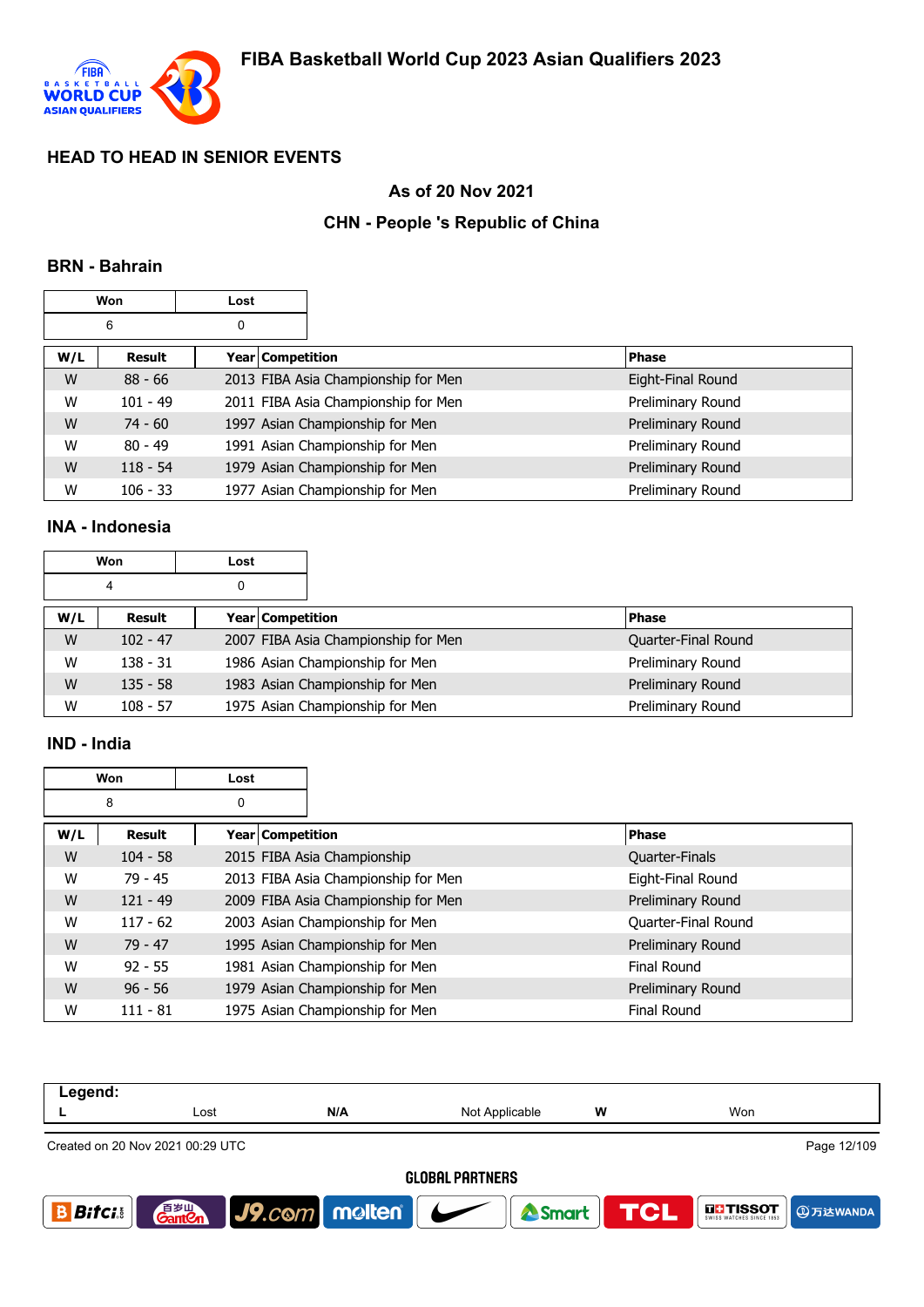

## **As of 20 Nov 2021**

## **CHN - People 's Republic of China**

### **IRI - Islamic Republic of Iran**

| Won    |               | Lost               |                                     |                             |
|--------|---------------|--------------------|-------------------------------------|-----------------------------|
| 3<br>8 |               |                    |                                     |                             |
| W/L    | <b>Result</b> | Year   Competition |                                     | Phase                       |
| W      | $70 - 57$     |                    | 2015 FIBA Asia Championship         | Semi-Finals                 |
|        | $51 - 70$     |                    | 2013 FIBA Asia Championship for Men | Preliminary Round           |
|        | $52 - 70$     |                    | 2009 FIBA Asia Championship for Men | <b>Finals</b>               |
|        | $68 - 77$     |                    | 2007 FIBA Asia Championship for Men | Preliminary Round           |
| W      | $76 - 61$     |                    | 2005 FIBA Asia Championship for Men | Preliminary Round           |
| W      | $93 - 69$     |                    | 2003 Asian Championship for Men     | Preliminary Round           |
| W      | $99 - 66$     |                    | 1997 Asian Championship for Men     | Preliminary Round           |
| W      | $103 - 47$    |                    | 1991 Asian Championship for Men     | Quarter-Final Round         |
| W      | $115 - 72$    |                    | 1989 Asian Championship for Men     | <b>Classification Round</b> |
| W      | $97 - 74$     |                    | 1983 Asian Championship for Men     | Preliminary Round           |
| W      | $116 - 70$    |                    | 1981 Asian Championship for Men     | Preliminary Round           |

#### **JOR - Jordan**

| Won |            | Lost               |                                                      |                      |
|-----|------------|--------------------|------------------------------------------------------|----------------------|
|     | 11         | 2                  |                                                      |                      |
| W/L | Result     | Year   Competition |                                                      | <b>Phase</b>         |
| L   | $62 - 86$  |                    | 2019 FIBA Basketball World Cup 2019 Asian Qualifiers | 2nd Round            |
| W   | $88 - 79$  |                    | 2019 FIBA Basketball World Cup 2019 Asian Qualifiers | 2nd Round            |
| W   | $86 - 55$  | 2017 FIBA Asia Cup |                                                      | Classification (5-8) |
| W   | $84 - 67$  |                    | 2015 FIBA Asia Championship                          | Preliminary Round    |
| W   | $79 - 76$  |                    | 2013 FIBA Asia Championship for Men                  | Classification (5-8) |
| W   | $93 - 60$  |                    | 2011 FIBA Asia Championship for Men                  | Eight-Final Round    |
| W   | $70 - 69$  |                    | 2011 FIBA Asia Championship for Men                  | <b>Finals</b>        |
| W   | $89 - 83$  |                    | 2009 FIBA Asia Championship for Men                  | Eight Final Round    |
| L   | $65 - 78$  |                    | 2007 FIBA Asia Championship for Men                  | Preliminary Round    |
| W   | $95 - 62$  |                    | 1997 Asian Championship for Men                      | Quarter-Final Round  |
| W   | $100 - 44$ |                    | 1995 Asian Championship for Men                      | Preliminary Round    |
| W   | $84 - 46$  |                    | 1993 Asian Championship for Men                      | Preliminary Round    |
| W   | $99 - 57$  |                    | 1991 Asian Championship for Men                      | Quarter-Final Round  |

| Legend:                |                                  |                              |                |            |                                                       |  |
|------------------------|----------------------------------|------------------------------|----------------|------------|-------------------------------------------------------|--|
|                        | Lost                             | N/A                          | Not Applicable | w          | Won                                                   |  |
|                        | Created on 20 Nov 2021 00:29 UTC |                              |                |            | Page 13/109                                           |  |
| <b>GLOBAL PARTNERS</b> |                                  |                              |                |            |                                                       |  |
| <b>Bitci</b>           | 百岁山<br><b>Ganten</b>             | $ $ J9.com   molten   $\sim$ | Smart          | <b>TCL</b> | <b>THESOT</b><br>swiss watches since 1853<br>9万达WANDA |  |
|                        |                                  |                              |                |            |                                                       |  |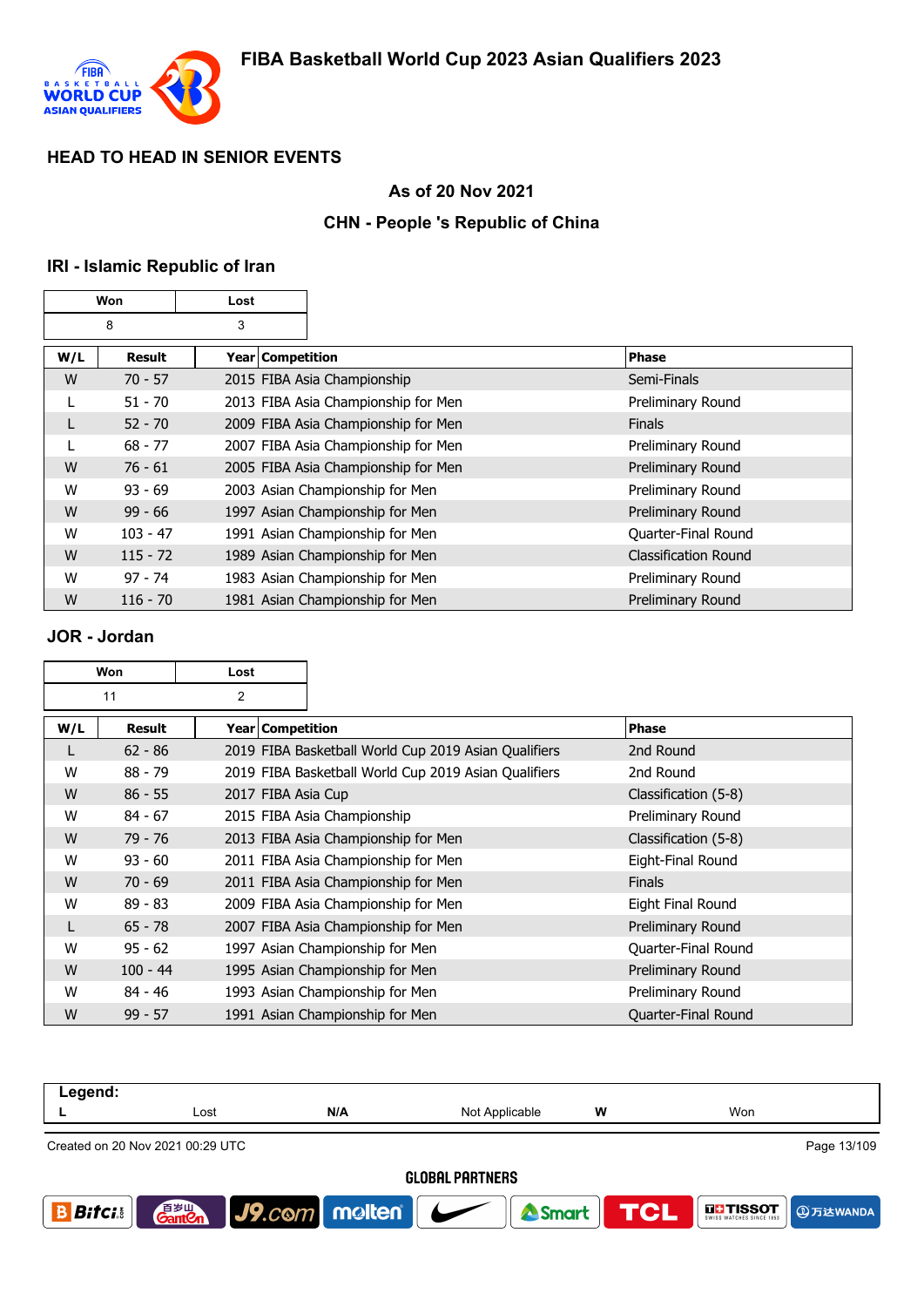

### **As of 20 Nov 2021**

### **CHN - People 's Republic of China**

#### **JPN - Japan**

| Won |            | Lost         |                    |                                        |                             |
|-----|------------|--------------|--------------------|----------------------------------------|-----------------------------|
| 14  |            | $\mathbf{1}$ |                    |                                        |                             |
| W/L | Result     |              | Year   Competition |                                        | Phase                       |
| W   | $84 - 58$  |              |                    | 2011 FIBA Asia Championship for Men    | Eight-Final Round           |
| W   | $86 - 53$  |              |                    | 2005 FIBA Asia Championship for Men    | Quarter-Final Round         |
| W   | $88 - 60$  |              |                    | 2003 Asian Championship for Men        | Quarter-Final Round         |
| W   | $126 - 67$ |              |                    | 2001 Asian Championship for Men        | Quarter-Final Round         |
| W   | $73 - 61$  |              |                    | 1995 Asian Championship for Men        | Quarter-Finals              |
| W   | $105 - 62$ |              |                    | 1991 Asian Championship for Men        | Final Round                 |
| W   | $94 - 70$  |              |                    | 1989 Asian Championship for Men        | <b>Classification Round</b> |
| W   | $85 - 69$  |              |                    | 1987 Asian Championship for Men        | Preliminary Round           |
| W   | $105 - 79$ |              |                    | 1983 Asian Championship for Men        | Semi-Finals                 |
| W   | $95 - 71$  |              |                    | 1983 Asian Championship for Men        | <b>Finals</b>               |
| W   | $71 - 60$  |              |                    | 1981 Asian Championship for Men        | <b>Final Round</b>          |
| W   | $70 - 68$  |              |                    | 1979 Asian Championship for Men        | <b>Final Round</b>          |
| W   | $110 - 81$ |              |                    | 1977 Asian Championship for Men        | <b>Final Round</b>          |
| W   | $80 - 59$  |              |                    | 1975 Asian Championship for Men        | <b>Final Round</b>          |
|     | $19 - 35$  |              |                    | 1936 Olympic Games: Tournament for Men | First Round                 |

## **KAZ - Kazakhstan**

| Won |           | Lost                    |                                     |                   |  |
|-----|-----------|-------------------------|-------------------------------------|-------------------|--|
| 3   |           |                         |                                     |                   |  |
| W/L | Result    | <b>Year Competition</b> |                                     | <b>Phase</b>      |  |
| W   | $75 - 62$ |                         | 2015 FIBA Asia Championship         | Second Round      |  |
| W   | $73 - 67$ |                         | 2013 FIBA Asia Championship for Men | Eight-Final Round |  |
| W   | $74 - 56$ |                         | 2009 FIBA Asia Championship for Men | Preliminary Round |  |

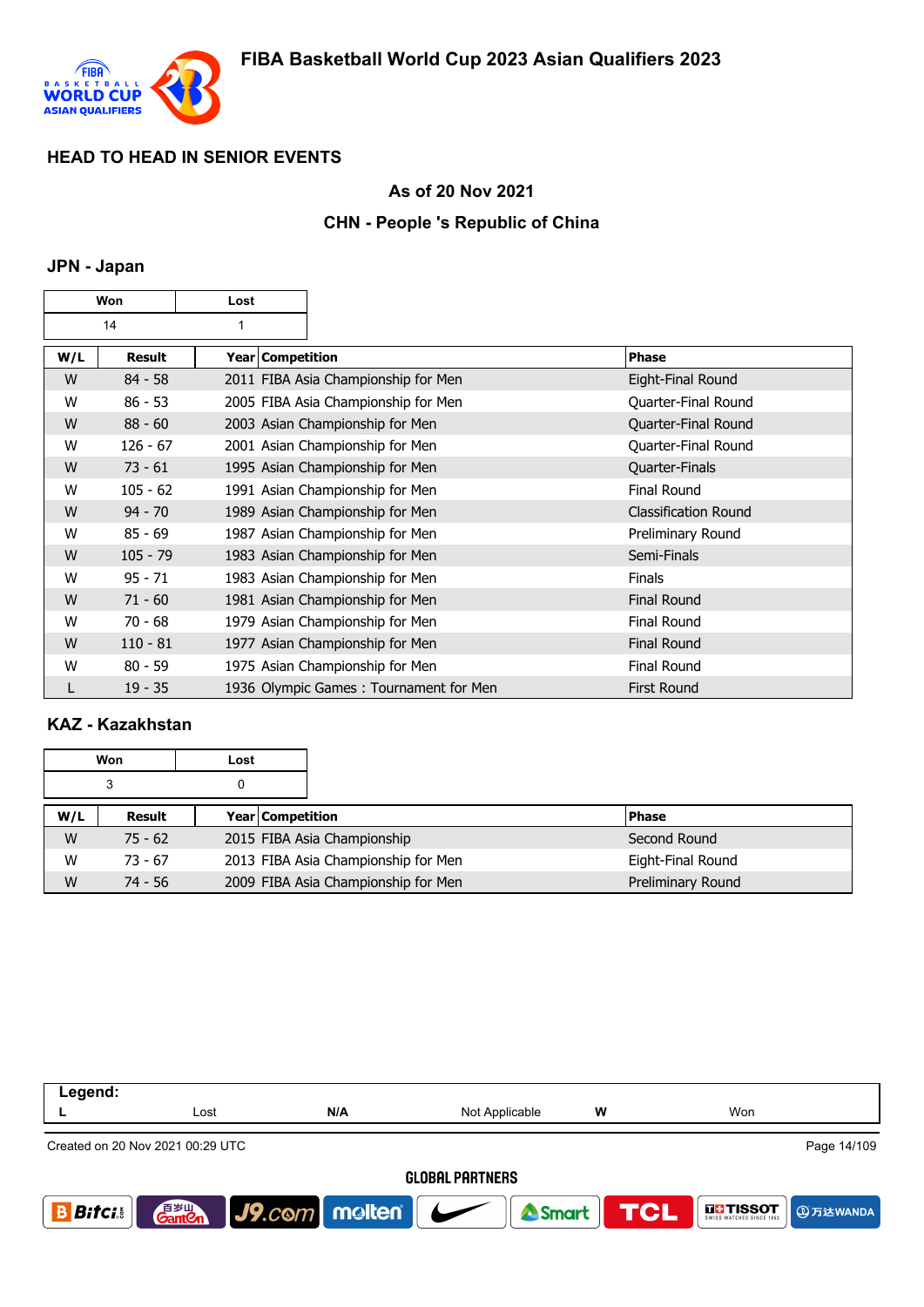

### **As of 20 Nov 2021**

### **CHN - People 's Republic of China**

### **KOR - Republic of Korea**

 $\mathbf \tau$ 

٦

г

| Won |               | Lost             |                                                      |                             |
|-----|---------------|------------------|------------------------------------------------------|-----------------------------|
|     | 20            | 6                |                                                      |                             |
| W/L | <b>Result</b> | Year Competition |                                                      | <b>Phase</b>                |
| W   | $92 - 81$     |                  | 2019 FIBA Basketball World Cup 2019 Asian Qualifiers | 1st Round                   |
| L   | $74 - 82$     |                  | 2019 FIBA Basketball World Cup 2019 Asian Qualifiers | 1st Round                   |
| W   | $77 - 73$     |                  | 2019 FIBA Basketball World Cup                       | Classification Round 17-32  |
| W   | $76 - 73$     |                  | 2015 FIBA Asia Championship                          | Preliminary Round           |
| L   | $59 - 63$     |                  | 2013 FIBA Asia Championship for Men                  | Preliminary Round           |
| W   | $56 - 43$     |                  | 2011 FIBA Asia Championship for Men                  | Semi-Finals                 |
| W   | $93 - 49$     |                  | 2005 FIBA Asia Championship for Men                  | Semi-Finals                 |
| W   | $106 - 96$    |                  | 2003 Asian Championship for Men                      | Finals                      |
| W   | $63 - 45$     |                  | 1999 Asian Championship for Men                      | Finals                      |
| L   | $72 - 86$     |                  | 1997 Asian Championship for Men                      | Semi-Finals                 |
| W   | $87 - 78$     |                  | 1995 Asian Championship for Men                      | Final                       |
| W   | $81 - 62$     |                  | 1993 Asian Championship for Men                      | Semi-Finals                 |
| L   | $92 - 93$     |                  | 1991 Asian Championship for Men                      | <b>Final Round</b>          |
| W   | $104 - 88$    |                  | 1991 Asian Championship for Men                      | Final Round                 |
| W   | $122 - 100$   |                  | 1990 World Championship for Men                      | <b>Classification Round</b> |
| W   | $102 - 72$    |                  | 1989 Asian Championship for Men                      | <b>Final Round</b>          |
| L   | $90 - 93$     |                  | 1988 Olympic Games: Tournament for Men               | <b>Classification Round</b> |
| W   | $86 - 79$     |                  | 1987 Asian Championship for Men                      | <b>Final Round</b>          |
| L   | $65 - 74$     |                  | 1986 Asian Championship for Men                      | <b>Final Round</b>          |
| W   | $92 - 63$     |                  | 1983 Asian Championship for Men                      | Semi-Finals                 |
| W   | $96 - 64$     |                  | 1981 Asian Championship for Men                      | <b>Final Round</b>          |
| W   | $94 - 88$     |                  | 1979 Asian Championship for Men                      | Final Round                 |
| W   | $102 - 90$    |                  | 1978 World Championship for Men                      | <b>Classification Round</b> |
| W   | $61 - 58$     |                  | 1977 Asian Championship for Men                      | <b>Final Round</b>          |
| W   | $97 - 78$     |                  | 1975 Asian Championship for Men                      | <b>Final Round</b>          |
| W   | 49 - 48       |                  | 1948 Olympic Games: Tournament for Men               | Preliminary Round           |

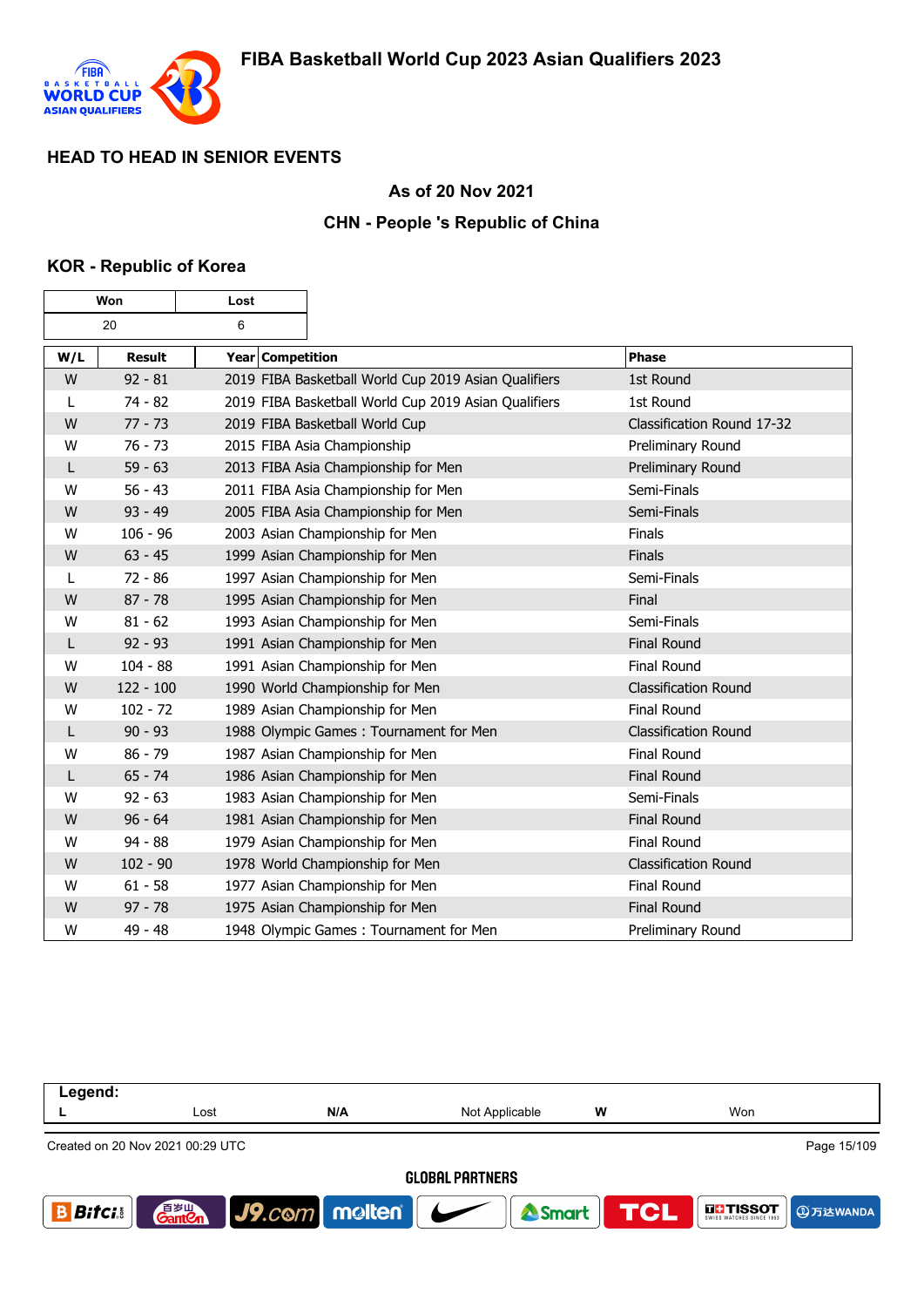

## **As of 20 Nov 2021**

## **CHN - People 's Republic of China**

## **KSA - Saudi Arabia**

|     | Won        | Lost |                                     |                     |
|-----|------------|------|-------------------------------------|---------------------|
|     | 6          |      |                                     |                     |
| W/L | Result     |      | Year   Competition                  | <b>Phase</b>        |
| W   | $98 - 10$  |      | 2005 FIBA Asia Championship for Men | Quarter-Final Round |
| W   | 85 - 56    |      | 1999 Asian Championship for Men     | Quarter-Finals      |
| W   | $85 - 62$  |      | 1997 Asian Championship for Men     | Quarter-Final Round |
| W   | $94 - 68$  |      | 1997 Asian Championship for Men     | Final               |
| W   | $92 - 69$  |      | 1995 Asian Championship for Men     | Quarter-Finals      |
|     | $69 - 74$  |      | 1993 Asian Championship for Men     | Preliminary Round   |
| W   | $102 - 72$ |      | 1989 Asian Championship for Men     | Preliminary Round   |

#### **LBN - Lebanon**

| Won |               | Lost               |                                                      |                      |
|-----|---------------|--------------------|------------------------------------------------------|----------------------|
|     | 12            |                    |                                                      |                      |
| W/L | <b>Result</b> | Year   Competition |                                                      | <b>Phase</b>         |
| W   | $72 - 52$     |                    | 2019 FIBA Basketball World Cup 2019 Asian Qualifiers | 2nd Round            |
|     | $88 - 92$     |                    | 2019 FIBA Basketball World Cup 2019 Asian Qualifiers | 2nd Round            |
| W   | $79 - 78$     | 2017 FIBA Asia Cup |                                                      | Classification (5-6) |
| W   | $90 - 72$     |                    | 2015 FIBA Asia Championship                          | Second Round         |
| W   | $68 - 48$     |                    | 2011 FIBA Asia Championship for Men                  | Quarter-Finals       |
| W   | $71 - 68$     |                    | 2009 FIBA Asia Championship for Men                  | Eight Final Round    |
| W   | $72 - 68$     |                    | 2009 FIBA Asia Championship for Men                  | Semi Finals          |
| W   | $87 - 73$     |                    | 2005 FIBA Asia Championship for Men                  | Quarter-Final Round  |
| W   | $77 - 61$     |                    | 2005 FIBA Asia Championship for Men                  | <b>Finals</b>        |
| W   | $110 - 71$    |                    | 2003 Asian Championship for Men                      | Quarter-Final Round  |
| W   | $87 - 76$     |                    | 2001 Asian Championship for Men                      | Quarter-Final Round  |
| W   | $97 - 63$     |                    | 2001 Asian Championship for Men                      | Final Round          |
| W   | $107 - 67$    |                    | 1999 Asian Championship for Men                      | Quarter-Finals       |

| Legend:                |                                                 |                             |                |                  |                   |  |  |
|------------------------|-------------------------------------------------|-----------------------------|----------------|------------------|-------------------|--|--|
|                        | Lost                                            | N/A                         | Not Applicable | w                | Won               |  |  |
|                        | Page 16/109<br>Created on 20 Nov 2021 00:29 UTC |                             |                |                  |                   |  |  |
| <b>GLOBAL PARTNERS</b> |                                                 |                             |                |                  |                   |  |  |
| <b>Bitci</b>           |                                                 | <b>Ganten J9.com molten</b> |                | Smart <b>TCL</b> | <b>THE TISSOT</b> |  |  |
|                        |                                                 |                             |                |                  |                   |  |  |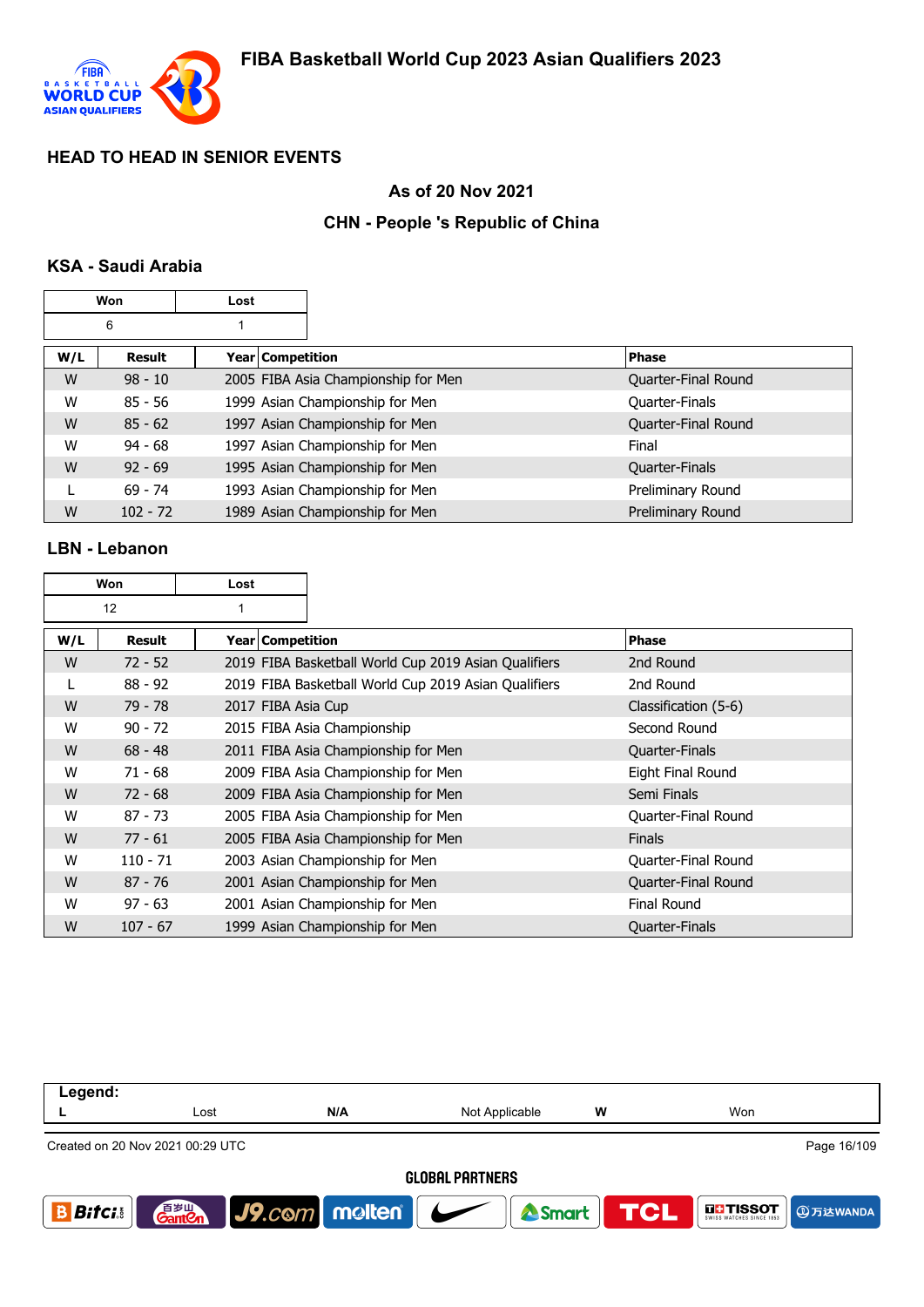

## **As of 20 Nov 2021**

## **CHN - People 's Republic of China**

# **NZL - New Zealand**

|     | Won            | Lost |                  |                                                      |                    |
|-----|----------------|------|------------------|------------------------------------------------------|--------------------|
|     | $\overline{2}$ | 3    |                  |                                                      |                    |
| W/L | Result         |      | Year Competition |                                                      | <b>Phase</b>       |
| L   | $57 - 67$      |      |                  | 2019 FIBA Basketball World Cup 2019 Asian Qualifiers | 1st Round          |
|     | $73 - 82$      |      |                  | 2019 FIBA Basketball World Cup 2019 Asian Qualifiers | 1st Round          |
| W   | $69 - 62$      |      |                  | 2004 Olympic Games: Tournament for Men               | Preliminary Round  |
| L   | $88 - 94$      |      |                  | 2002 World Championship for Men                      | Eighth-Final Round |
| W   | $75 - 60$      |      |                  | 2000 Olympic Games: Tournament for Men               | Preliminary Round  |

# **PHI - Philippines**

| Won |            | Lost               |                                        |                             |
|-----|------------|--------------------|----------------------------------------|-----------------------------|
| 10  |            | 5                  |                                        |                             |
| W/L | Result     | Year   Competition |                                        | Phase                       |
|     | $87 - 96$  | 2017 FIBA Asia Cup |                                        | Group Phase                 |
| W   | $78 - 67$  |                    | 2015 FIBA Asia Championship            | Final                       |
| W   | $75 - 60$  |                    | 2011 FIBA Asia Championship for Men    | Preliminary Round           |
|     | 74 - 79    |                    | 2007 FIBA Asia Championship for Men    | Preliminary Round           |
| L   | $76 - 78$  |                    | 2007 FIBA Asia Championship for Men    | Classification              |
| W   | $107 - 72$ |                    | 1997 Asian Championship for Men        | Preliminary Round           |
| W   | $107 - 79$ |                    | 1991 Asian Championship for Men        | Preliminary Round           |
| W   | $118 - 73$ |                    | 1989 Asian Championship for Men        | <b>Classification Round</b> |
| W   | $97 - 94$  |                    | 1987 Asian Championship for Men        | Preliminary Round           |
| L   | $72 - 82$  |                    | 1986 Asian Championship for Men        | <b>Final Round</b>          |
| W   | $97 - 66$  |                    | 1981 Asian Championship for Men        | <b>Final Round</b>          |
| W   | $124 - 89$ |                    | 1979 Asian Championship for Men        | <b>Final Round</b>          |
| W   | $117 - 60$ |                    | 1977 Asian Championship for Men        | <b>Final Round</b>          |
| W   | $105 - 85$ |                    | 1975 Asian Championship for Men        | Preliminary Round           |
|     | $32 - 51$  |                    | 1948 Olympic Games: Tournament for Men | Preliminary Round           |

| Legend:                |                                                 |                      |                          |                  |                               |  |  |  |
|------------------------|-------------------------------------------------|----------------------|--------------------------|------------------|-------------------------------|--|--|--|
|                        | Lost                                            | N/A                  | Not Applicable           | w                | Won                           |  |  |  |
|                        | Page 17/109<br>Created on 20 Nov 2021 00:29 UTC |                      |                          |                  |                               |  |  |  |
| <b>GLOBAL PARTNERS</b> |                                                 |                      |                          |                  |                               |  |  |  |
| <b>Bitci</b>           | 音 <sub>岁Ⅲ</sub><br>Gant <b>C</b> n              | $ $ J9. $com$ molten | $\overline{\phantom{a}}$ | Smart <b>TCL</b> | <b>THE TISSOT</b><br>9万达WANDA |  |  |  |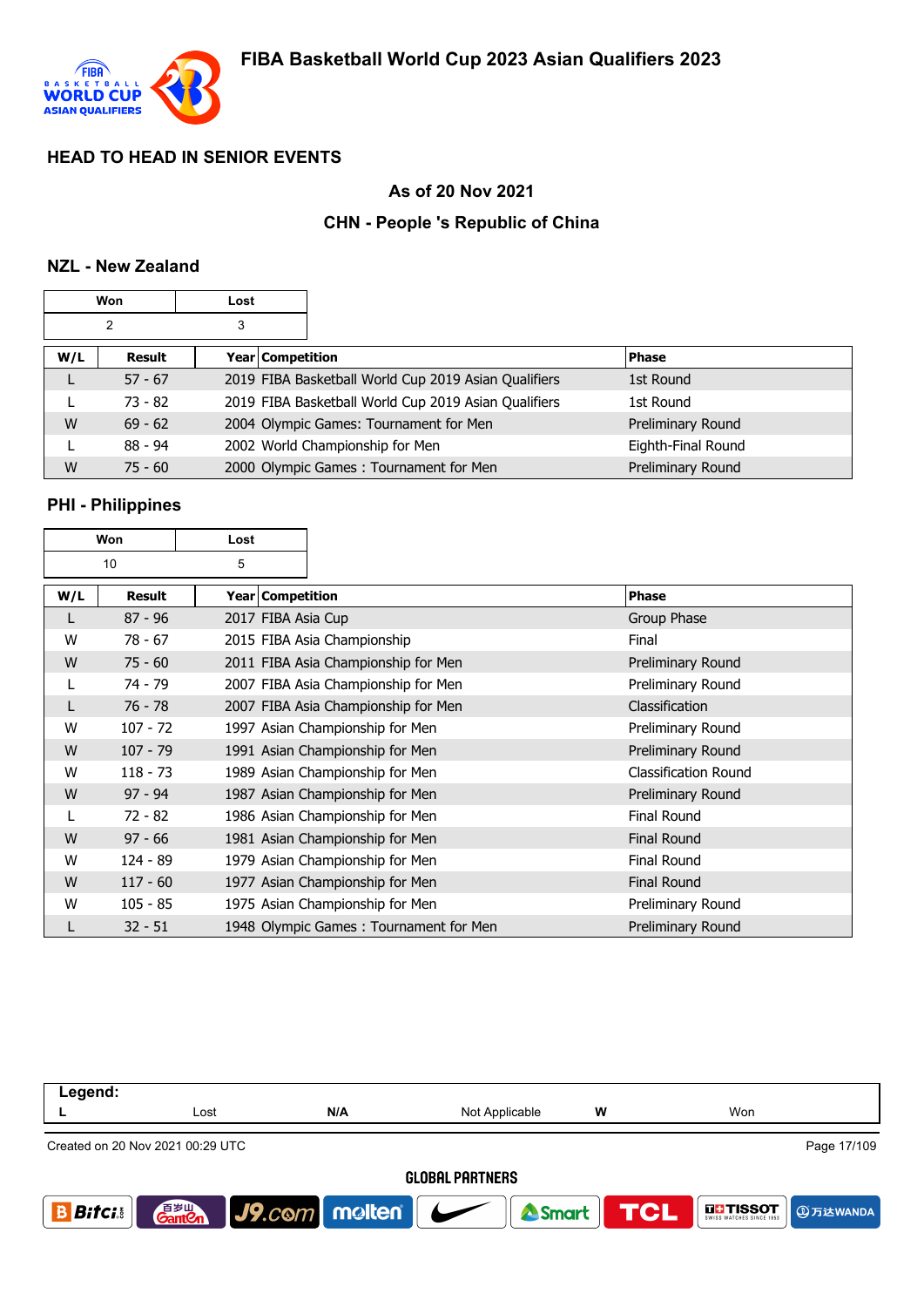

## **As of 20 Nov 2021**

## **CHN - People 's Republic of China**

# **SYR - Syrian Arab Republic**

| Won |               | Lost               |                                                      |                                |
|-----|---------------|--------------------|------------------------------------------------------|--------------------------------|
|     | 7             | 0                  |                                                      |                                |
| W/L | <b>Result</b> | Year Competition   |                                                      | <b>Phase</b>                   |
| W   | $90 - 59$     |                    | 2019 FIBA Basketball World Cup 2019 Asian Qualifiers | 2nd Round                      |
| W   | $101 - 52$    |                    | 2019 FIBA Basketball World Cup 2019 Asian Qualifiers | 2nd Round                      |
| W   | $81 - 79$     | 2017 FIBA Asia Cup |                                                      | Qualification To Quarter Final |
| W   | $90 - 71$     |                    | 2011 FIBA Asia Championship for Men                  | Eight-Final Round              |
| W   | $103 - 51$    |                    | 2003 Asian Championship for Men                      | Preliminary Round              |
| W   | $94 - 55$     |                    | 2001 Asian Championship for Men                      | Semi-Finals                    |
| W   | $112 - 61$    |                    | 1999 Asian Championship for Men                      | Preliminary Round              |

# **TPE - Chinese Taipei**

|     | Won        |  |                  |                                     |                       |
|-----|------------|--|------------------|-------------------------------------|-----------------------|
| 10  |            |  |                  |                                     |                       |
| W/L | Result     |  | Year Competition |                                     | <b>Phase</b>          |
| L   | $78 - 96$  |  |                  | 2013 FIBA Asia Championship for Men | <b>Quarter Finals</b> |
| W   | $101 - 83$ |  |                  | 2009 FIBA Asia Championship for Men | Quarter-Finals        |
| W   | $76 - 58$  |  |                  | 2005 FIBA Asia Championship for Men | Preliminary Round     |
| W   | $121 - 61$ |  |                  | 2003 Asian Championship for Men     | Preliminary Round     |
| W   | $100 - 71$ |  |                  | 2001 Asian Championship for Men     | Quarter-Final Round   |
| W   | $105 - 51$ |  |                  | 1999 Asian Championship for Men     | Classification        |
| W   | $52 - 42$  |  |                  | 1995 Asian Championship for Men     | Semi-Finals           |
| W   | $87 - 67$  |  |                  | 1993 Asian Championship for Men     | <b>Quarter-Finals</b> |
| W   | $90 - 70$  |  |                  | 1991 Asian Championship for Men     | Quarter-Final Round   |
| W   | $92 - 67$  |  |                  | 1989 Asian Championship for Men     | Semi-Finals           |
| W   | $85 - 73$  |  |                  | 1987 Asian Championship for Men     | Preliminary Round     |

| Legend:                                                                                                                                       |                        |     |                |   |     |  |  |  |
|-----------------------------------------------------------------------------------------------------------------------------------------------|------------------------|-----|----------------|---|-----|--|--|--|
|                                                                                                                                               | Lost                   | N/A | Not Applicable | W | Won |  |  |  |
| Page 18/109<br>Created on 20 Nov 2021 00:29 UTC                                                                                               |                        |     |                |   |     |  |  |  |
|                                                                                                                                               | <b>GLOBAL PARTNERS</b> |     |                |   |     |  |  |  |
| $\big $ J9.com   molten   $\bigcup$<br>音 <sub>岁Ⅲ</sub><br>Gant <b>C</b> n<br>TCL<br><b>THESOT</b><br><b>Bitci</b><br>Smart<br><b>9万达WANDA</b> |                        |     |                |   |     |  |  |  |
|                                                                                                                                               |                        |     |                |   |     |  |  |  |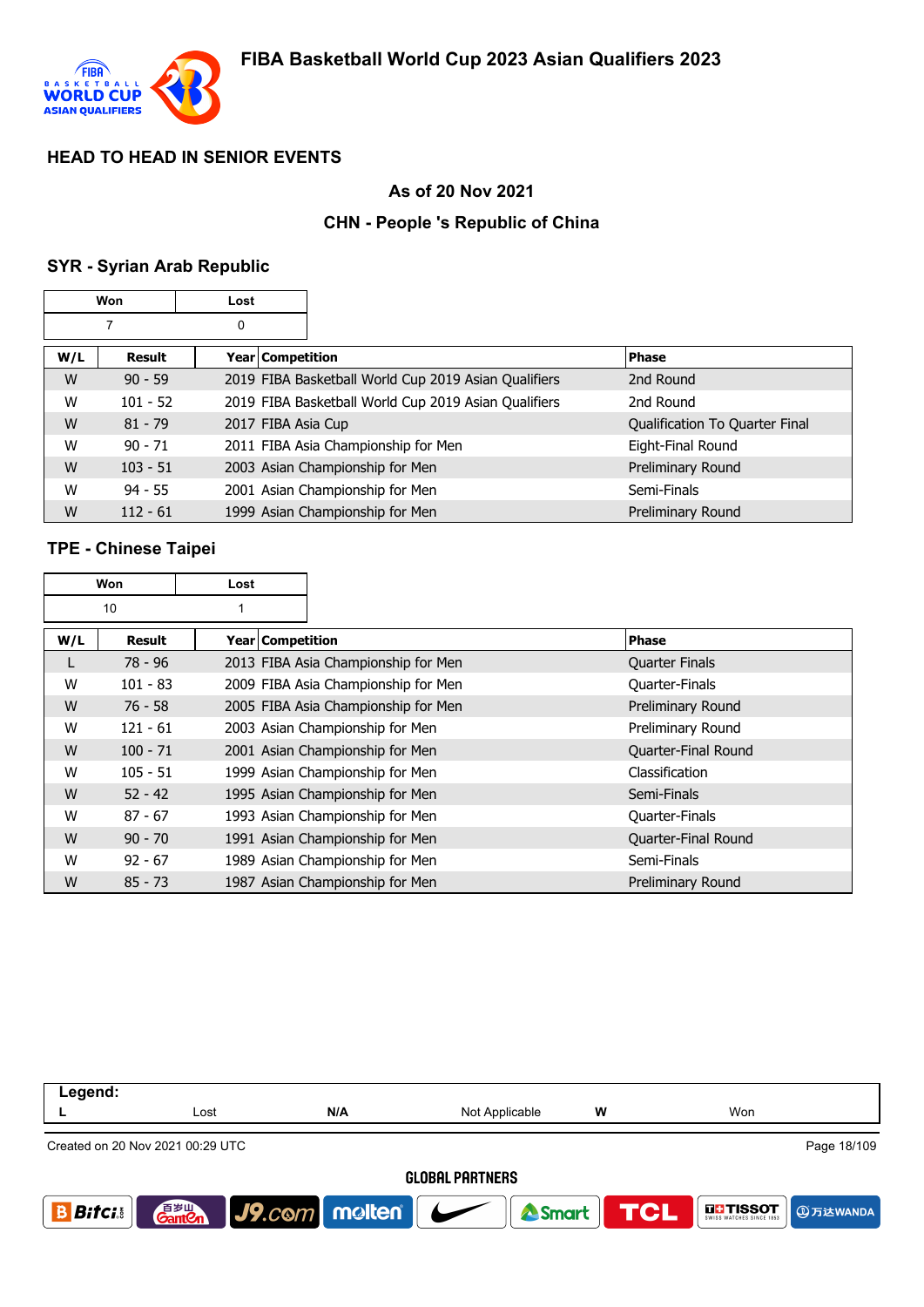

#### **As of 20 Nov 2021**

**GUM - Guam**

| <b>Total Summary</b>        |       |               |                |              |                |                |  |  |  |
|-----------------------------|-------|---------------|----------------|--------------|----------------|----------------|--|--|--|
| <b>Team Name</b>            | Win % | <b>Played</b> | Won            | Lost         | For            | <b>Against</b> |  |  |  |
| New Zealand                 | 0     | 1             | 0              | 1            | 43             | 125            |  |  |  |
| Islamic Republic of Iran    | N/A   | 0             | 0              | $\mathbf{0}$ | 0              | 0              |  |  |  |
| Saudi Arabia                | N/A   | $\mathbf{0}$  | $\overline{0}$ | $\mathbf{0}$ | $\overline{0}$ | 0              |  |  |  |
| Republic of Korea           | N/A   | 0             | 0              | 0            | 0              | 0              |  |  |  |
| Chinese Taipei              | N/A   | 0             | $\mathbf 0$    | $\mathbf{0}$ | $\overline{0}$ | 0              |  |  |  |
| Indonesia                   | N/A   | 0             | 0              | $\mathbf{0}$ | 0              | 0              |  |  |  |
| Jordan                      | N/A   | 0             | $\mathbf{0}$   | $\mathbf{0}$ | 0              | 0              |  |  |  |
| Palestine                   | N/A   | 0             | 0              | $\mathbf{0}$ | $\mathbf 0$    | 0              |  |  |  |
| Kazakhstan                  | N/A   | 0             | $\mathbf 0$    | $\mathbf{0}$ | 0              | 0              |  |  |  |
| Lebanon                     | N/A   | 0             | 0              | $\mathbf{0}$ | 0              | 0              |  |  |  |
| <b>Bahrain</b>              | N/A   | 0             | $\overline{0}$ | $\mathbf{0}$ | 0              | 0              |  |  |  |
| Japan                       | N/A   | 0             | 0              | $\mathbf{0}$ | $\mathbf 0$    | 0              |  |  |  |
| Philippines                 | N/A   | $\mathbf{0}$  | $\overline{0}$ | $\mathbf{0}$ | $\overline{0}$ | 0              |  |  |  |
| People 's Republic of China | N/A   | 0             | 0              | $\mathbf{0}$ | 0              | 0              |  |  |  |
| Australia                   | N/A   | 0             | $\mathbf{0}$   | $\mathbf{0}$ | 0              | 0              |  |  |  |
| Syrian Arab Republic        | N/A   | 0             | 0              | $\mathbf{0}$ | $\mathbf 0$    | 0              |  |  |  |
| India                       | N/A   | $\mathbf{0}$  | $\mathbf 0$    | $\mathbf{0}$ | 0              | 0              |  |  |  |
| Total                       | 0     | 1             | 0              | 1            | 43             | 125            |  |  |  |

#### **Overview per opponent**

#### **NZL - New Zealand**

| Won        | Lost |                                   |  |
|------------|------|-----------------------------------|--|
|            |      |                                   |  |
| Result     |      | Year Competition                  |  |
| $43 - 125$ |      | 1999 Oceania Championship for Men |  |

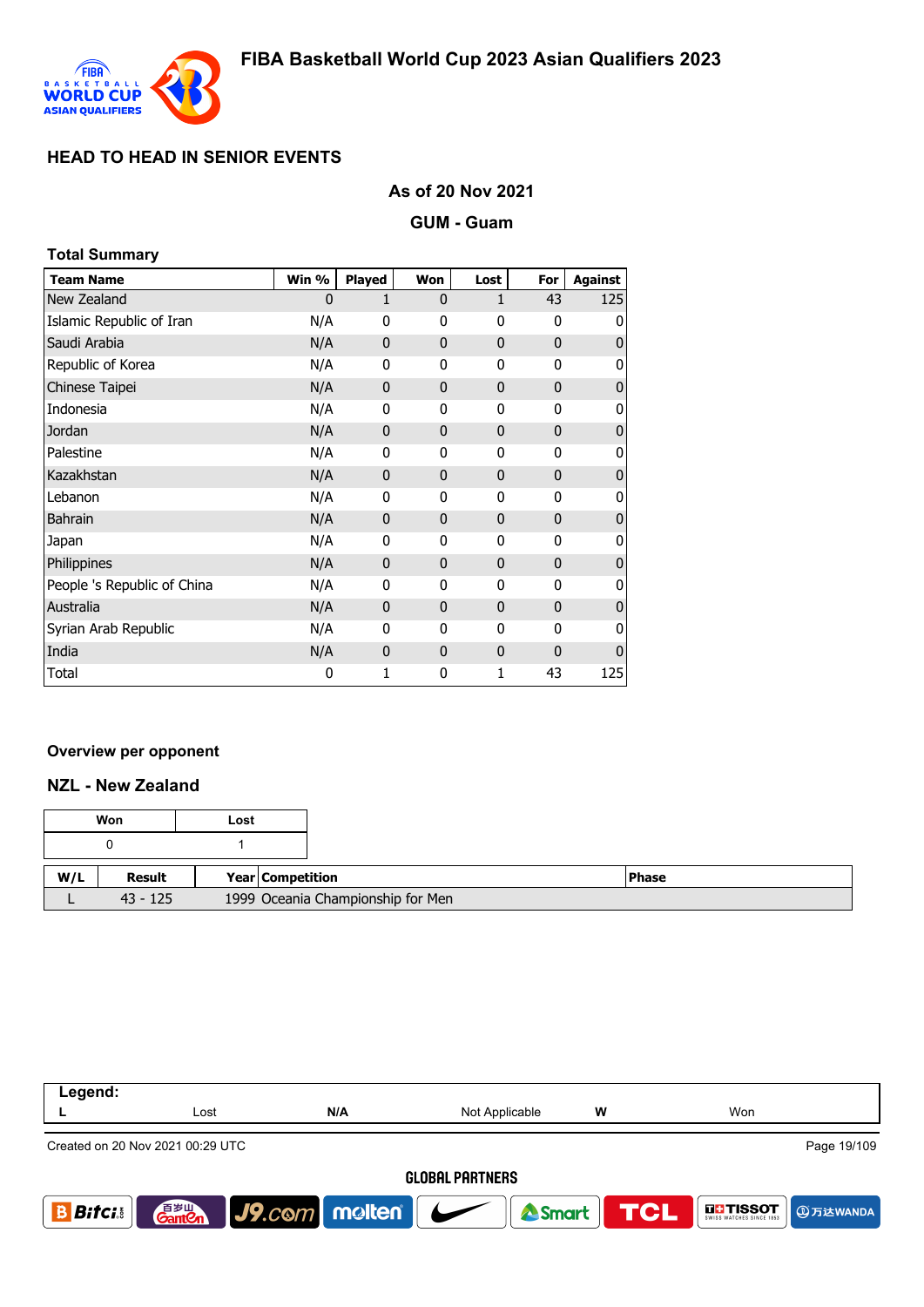

### **As of 20 Nov 2021**

#### **INA - Indonesia**

| <b>Total Summary</b>        |              |                |                |                |              |                |
|-----------------------------|--------------|----------------|----------------|----------------|--------------|----------------|
| <b>Team Name</b>            | Win %        | <b>Played</b>  | Won            | Lost           | For          | <b>Against</b> |
| <b>Bahrain</b>              | 40           | 5              | $\overline{2}$ | 3              | 374          | 359            |
| India                       | 18           | 11             | 2              | 9              | 730          | 942            |
| Japan                       | $\mathbf 0$  | 9              | 0              | 9              | 485          | 811            |
| Jordan                      | 0            | 6              | 0              | 6              | 317          | 506            |
| Republic of Korea           | $\mathbf 0$  | 3              | $\overline{0}$ | 3              | 197          | 321            |
| Lebanon                     | 0            | 1              | 0              | 1              | 36           | 123            |
| Philippines                 | $\mathbf 0$  | 7              | $\mathbf{0}$   | 7              | 473          | 724            |
| Syrian Arab Republic        | 0            | $\overline{2}$ | 0              | 2              | 140          | 182            |
| Chinese Taipei              | $\mathbf 0$  | $\overline{2}$ | $\overline{0}$ | $\overline{2}$ | 138          | 184            |
| Kazakhstan                  | 0            | 4              | 0              | 4              | 248          | 379            |
| Islamic Republic of Iran    | $\mathbf{0}$ | $\overline{4}$ | 0              | 4              | 267          | 374            |
| People 's Republic of China | 0            | 4              | 0              | 4              | 193          | 483            |
| Guam                        | N/A          | $\mathbf 0$    | $\overline{0}$ | $\mathbf 0$    | $\mathbf{0}$ | $\mathbf{0}$   |
| Saudi Arabia                | N/A          | 0              | 0              | 0              | 0            | 0              |
| Palestine                   | N/A          | $\mathbf{0}$   | $\mathbf{0}$   | $\mathbf{0}$   | $\mathbf{0}$ | $\mathbf 0$    |
| New Zealand                 | N/A          | 0              | 0              | 0              | $\mathbf{0}$ | 0              |
| Australia                   | N/A          | $\mathbf 0$    | 0              | $\mathbf 0$    | $\mathbf 0$  | $\mathbf 0$    |
| Total                       | 7            | 58             | 4              | 54             | 3598         | 5388           |

#### **Overview per opponent**

#### **BRN - Bahrain**

| Won<br>Lost |           |   |                         |                                     |                             |
|-------------|-----------|---|-------------------------|-------------------------------------|-----------------------------|
|             | 2         | 3 |                         |                                     |                             |
| W/L         | Result    |   | <b>Year Competition</b> |                                     | <b>Phase</b>                |
| W           | $85 - 62$ |   |                         | 2011 FIBA Asia Championship for Men | Classifications (13-16)     |
| ┗           | $68 - 76$ |   |                         | 1997 Asian Championship for Men     | Quarter-Final Round         |
| W           | $84 - 82$ |   |                         | 1991 Asian Championship for Men     | Quarter-Final Round         |
|             | $63 - 64$ |   |                         | 1987 Asian Championship for Men     | Preliminary Round           |
|             | $74 - 75$ |   |                         | 1977 Asian Championship for Men     | <b>Classification Round</b> |

| Legend:       |                                    |                               |                        |            |                                      |
|---------------|------------------------------------|-------------------------------|------------------------|------------|--------------------------------------|
|               | Lost                               | N/A                           | Not Applicable         | w          | Won                                  |
|               | Created on 20 Nov 2021 00:29 UTC   |                               |                        |            | Page 20/109                          |
|               |                                    |                               | <b>GLOBAL PARTNERS</b> |            |                                      |
| <b>Bifcis</b> | 音 <sub>岁Ⅲ</sub><br>Gant <b>C</b> n | $\vert$ J9.com molten $\vert$ | <b>A</b> Smart         | <b>TCL</b> | <b>THE TISSOT</b><br><b>4万达WANDA</b> |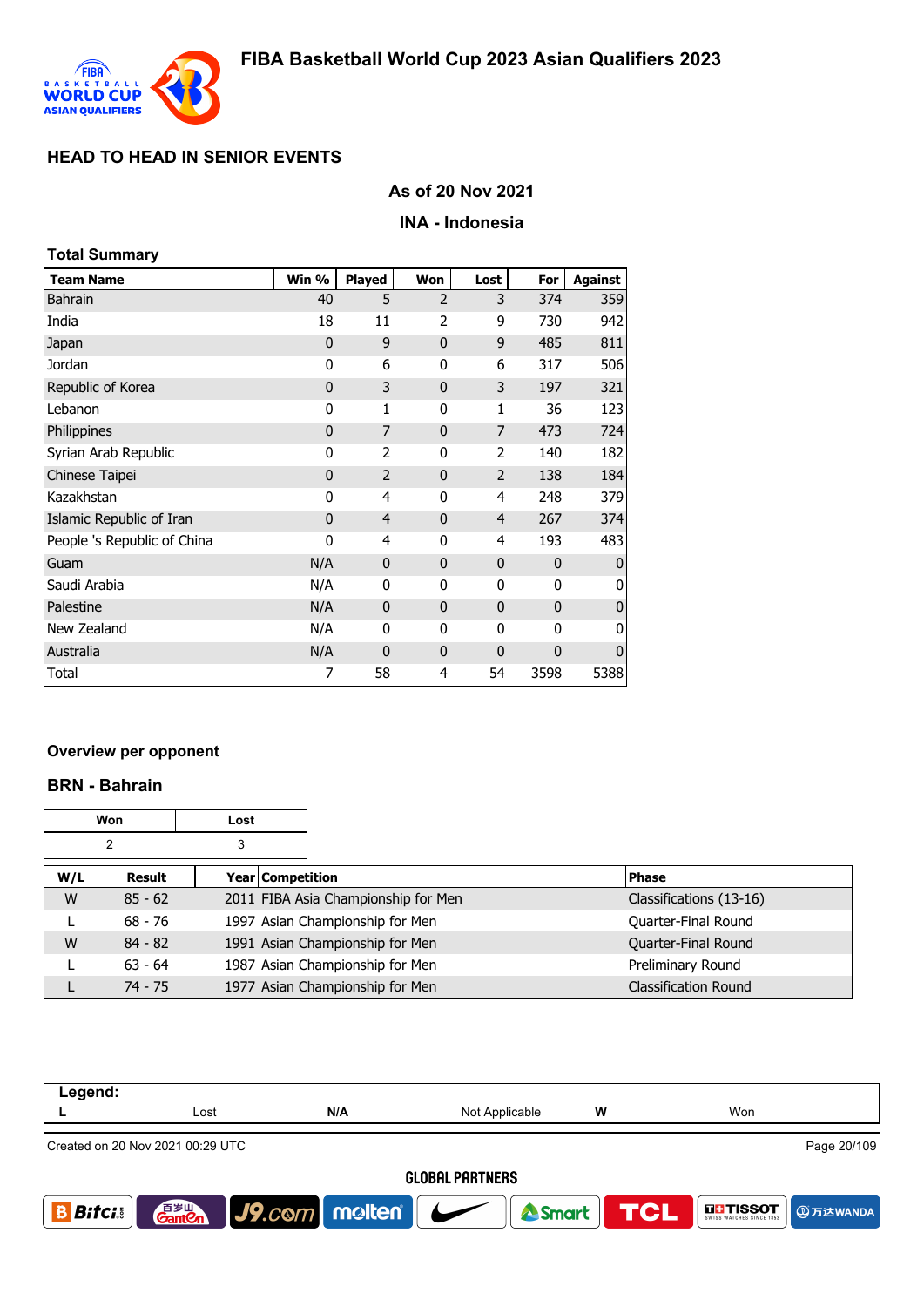

### **As of 20 Nov 2021**

#### **INA - Indonesia**

### **CHN - People 's Republic of China**

|     | Won        | Lost |                  |                                     |  |                     |
|-----|------------|------|------------------|-------------------------------------|--|---------------------|
|     | 0          | 4    |                  |                                     |  |                     |
| W/L | Result     |      | Year Competition |                                     |  | <b>Phase</b>        |
|     | $47 - 102$ |      |                  | 2007 FIBA Asia Championship for Men |  | Quarter-Final Round |
|     | $31 - 138$ |      |                  | 1986 Asian Championship for Men     |  | Preliminary Round   |
|     | $58 - 135$ |      |                  | 1983 Asian Championship for Men     |  | Preliminary Round   |
|     | $57 - 108$ |      |                  | 1975 Asian Championship for Men     |  | Preliminary Round   |

#### **IND - India**

|                     | <b>Won</b> | Lost               |                                                     |                             |
|---------------------|------------|--------------------|-----------------------------------------------------|-----------------------------|
| $\overline{2}$<br>9 |            |                    |                                                     |                             |
| W/L                 | Result     | Year   Competition |                                                     | <b>Phase</b>                |
| W                   | $84 - 75$  |                    | 2011 FIBA Asia Championship for Men                 | Classification (13-16)      |
|                     | $52 - 91$  |                    | 2009 FIBA Asia Championship for Men                 | Classification (13-16)      |
| L                   | $66 - 72$  |                    | 2007 FIBA Asia Championship for Men                 | Preliminary Round           |
|                     | $65 - 86$  |                    | 2005 FIBA Asia Championship for Men                 | Quarter-Final Round         |
|                     | $0 - 20$   |                    | 1997 Asian Championship for Men                     | Semi-Finals                 |
| L                   | $69 - 99$  |                    | 1991 Asian Championship for Men                     | <b>Classification Round</b> |
| L                   | $69 - 93$  |                    | 1989 Asian Championship for Men                     | Preliminary Round           |
|                     | $61 - 113$ |                    | 1986 Asian Championship for Men                     | Classification Round        |
| L                   | $64 - 104$ |                    | 1977 Asian Championship for Men                     | <b>Classification Round</b> |
|                     | 70 - 82    |                    | 1973 Asian Championship for Men                     | Preliminary Round           |
| W                   | 130 - 107  |                    | 1967 Asian Championship for Men - Preliminary Round | Group Phase                 |

#### **IRI - Islamic Republic of Iran**

|     | Won        | Lost             |                                 |                   |
|-----|------------|------------------|---------------------------------|-------------------|
|     | 0          | 4                |                                 |                   |
| W/L | Result     | Year Competition |                                 | <b>Phase</b>      |
|     | $69 - 98$  |                  | 1995 Asian Championship for Men | Preliminary Round |
|     | $71 - 81$  |                  | 1993 Asian Championship for Men | Preliminary Round |
|     | $80 - 110$ |                  | 1991 Asian Championship for Men | Preliminary Round |
|     | $47 - 85$  |                  | 1983 Asian Championship for Men | Preliminary Round |

| Legend: |                                  |     |                |   |             |
|---------|----------------------------------|-----|----------------|---|-------------|
|         | Lost                             | N/A | Not Applicable | W | Won         |
|         | Created on 20 Nov 2021 00:29 UTC |     |                |   | Page 21/109 |

**GLOBAL PARTNERS** 



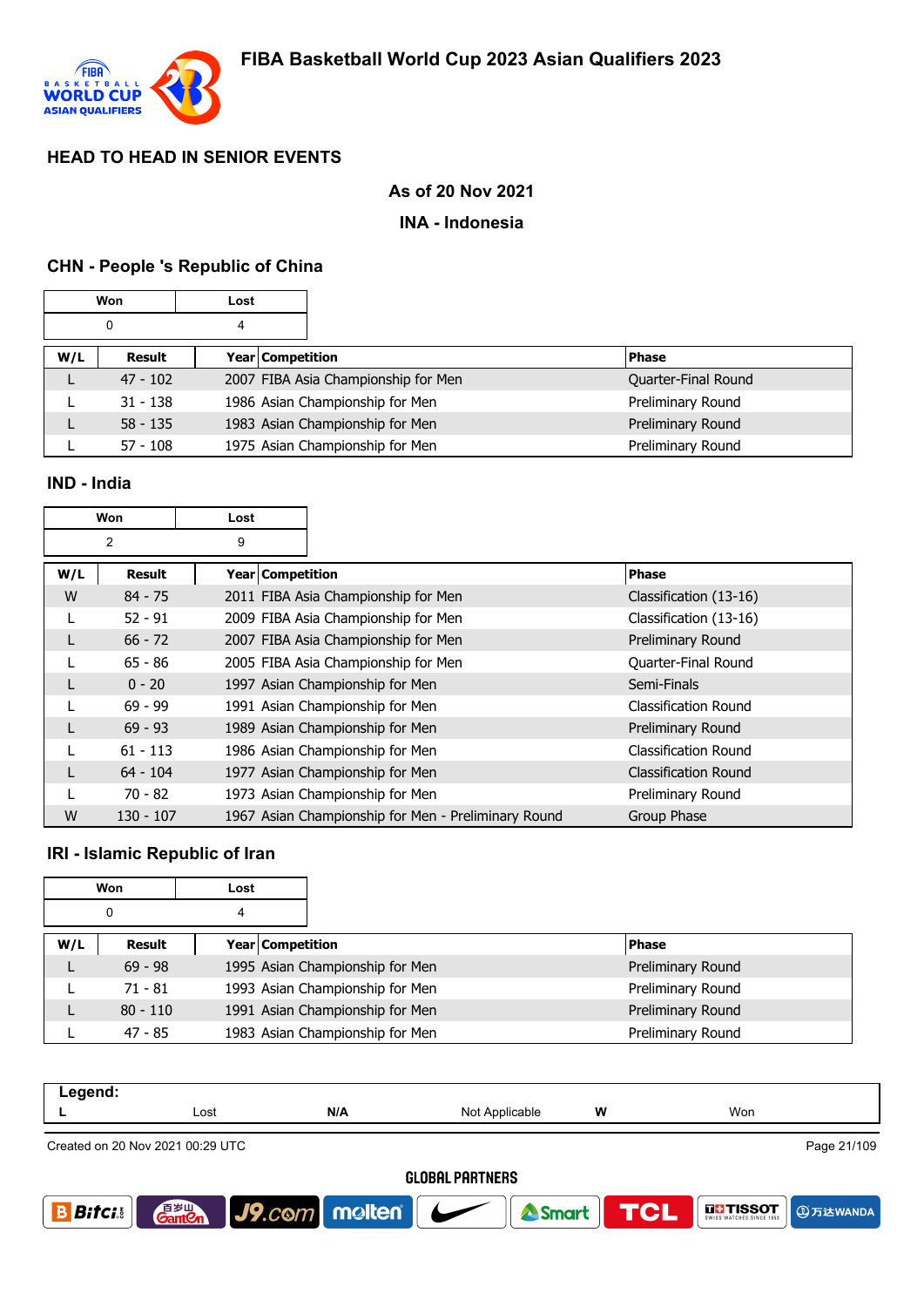

### **As of 20 Nov 2021**

### **INA - Indonesia**

#### **JOR - Jordan**

|     | Won        | Lost |                  |                                     |                             |
|-----|------------|------|------------------|-------------------------------------|-----------------------------|
|     | 0          | 6    |                  |                                     |                             |
| W/L | Result     |      | Year Competition |                                     | <b>Phase</b>                |
|     | $59 - 89$  |      |                  | 2011 FIBA Asia Championship for Men | Preliminary Round           |
|     | $47 - 105$ |      |                  | 2009 FIBA Asia Championship for Men | Preliminary Round           |
|     | $51 - 71$  |      |                  | 1997 Asian Championship for Men     | Preliminary Round           |
|     | $61 - 76$  |      |                  | 1995 Asian Championship for Men     | Classification Round        |
|     | $42 - 65$  |      |                  | 1993 Asian Championship for Men     | <b>Classification Round</b> |
|     | $57 - 100$ |      |                  | 1986 Asian Championship for Men     | <b>Classification Round</b> |

# **JPN - Japan**

| Won |               | Lost               |                                                     |                   |
|-----|---------------|--------------------|-----------------------------------------------------|-------------------|
|     | 0             | 9                  |                                                     |                   |
| W/L | <b>Result</b> | Year   Competition |                                                     | <b>Phase</b>      |
|     | $59 - 81$     |                    | 2011 FIBA Asia Championship for Men                 | Preliminary Round |
|     | $57 - 97$     |                    | 2005 FIBA Asia Championship for Men                 | Preliminary Round |
|     | $39 - 95$     |                    | 1995 Asian Championship for Men                     | Preliminary Round |
|     | $53 - 94$     |                    | 1993 Asian Championship for Men                     | Preliminary Round |
|     | $55 - 93$     |                    | 1991 Asian Championship for Men                     | Preliminary Round |
|     | $37 - 81$     |                    | 1989 Asian Championship for Men                     | Preliminary Round |
|     | $49 - 118$    |                    | 1977 Asian Championship for Men                     | Preliminary Round |
|     | $69 - 78$     |                    | 1967 Asian Championship for Men - Preliminary Round | Group Phase       |
|     | $67 - 74$     |                    | 1960 Asian Championship for Men                     | Preliminary Round |

# **KAZ - Kazakhstan**

|     | Won<br>Lost |                  |                                     |                   |
|-----|-------------|------------------|-------------------------------------|-------------------|
|     | 0           | 4                |                                     |                   |
| W/L | Result      | Year Competition |                                     | <b>Phase</b>      |
|     | $53 - 107$  |                  | 2007 FIBA Asia Championship for Men | Preliminary Round |
|     | $62 - 89$   |                  | 2005 FIBA Asia Championship for Men | Preliminary Round |
|     | $75 - 103$  |                  | 1997 Asian Championship for Men     | Preliminary Round |
|     | $58 - 80$   |                  | 1995 Asian Championship for Men     | Preliminary Round |

| Legend:                          |      |     |                |   |     |  |  |  |  |
|----------------------------------|------|-----|----------------|---|-----|--|--|--|--|
|                                  | Lost | N/A | Not Applicable | w | Won |  |  |  |  |
| Created on 20 Nov 2021 00:29 UTC |      |     |                |   |     |  |  |  |  |
| <b>ALADAL BARTUEDA</b>           |      |     |                |   |     |  |  |  |  |

**GLOBAL PARTNERS** 

J9.com molten

**GLI TISSOT** 

**A**万达WANDA

**TCL** 

Smart

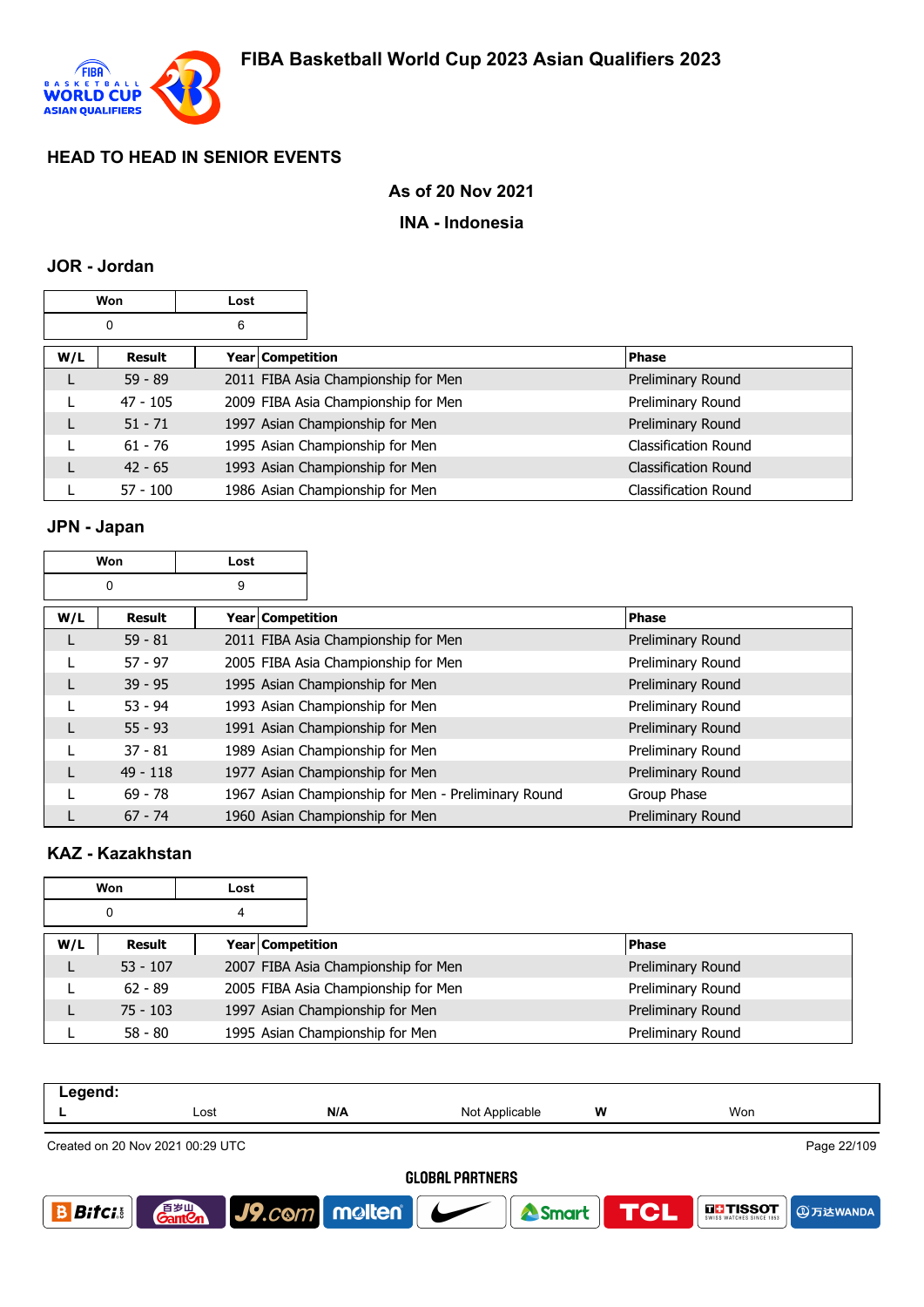

### **As of 20 Nov 2021**

#### **INA - Indonesia**

#### **KOR - Republic of Korea**

|     | Won        | Lost |                                                     |                   |  |
|-----|------------|------|-----------------------------------------------------|-------------------|--|
|     | 0          |      |                                                     |                   |  |
| W/L | Result     |      | <b>Year Competition</b>                             | <b>Phase</b>      |  |
|     | $40 - 120$ |      | 1987 Asian Championship for Men                     | Preliminary Round |  |
|     | $87 - 105$ |      | 1967 Asian Championship for Men - Preliminary Round | Group Phase       |  |
|     | $70 - 96$  |      | 1960 Asian Championship for Men                     | Preliminary Round |  |

### **LBN - Lebanon**

|     | Won        | Lost |                                     |
|-----|------------|------|-------------------------------------|
|     |            |      |                                     |
| W/L | Result     |      | Year Competition                    |
|     | $36 - 123$ |      | 2009 FIBA Asia Championship for Men |

#### **PHI - Philippines**

| Won<br>Lost |               |                  |                                                     |                    |
|-------------|---------------|------------------|-----------------------------------------------------|--------------------|
|             | 0             |                  |                                                     |                    |
| W/L         | <b>Result</b> | Year Competition |                                                     | <b>Phase</b>       |
|             | $76 - 89$     |                  | 1993 Asian Championship for Men                     | <b>Final Round</b> |
|             | $64 - 95$     |                  | 1983 Asian Championship for Men                     | Classification     |
|             | $56 - 120$    |                  | 1977 Asian Championship for Men                     | Preliminary Round  |
|             | $87 - 117$    |                  | 1975 Asian Championship for Men                     | Preliminary Round  |
|             | $77 - 108$    |                  | 1973 Asian Championship for Men                     | Preliminary Round  |
|             | $67 - 103$    |                  | 1967 Asian Championship for Men - Preliminary Round | Group Phase        |
|             | $46 - 92$     |                  | 1960 Asian Championship for Men                     | Preliminary Round  |

#### **SYR - Syrian Arab Republic**

| Won<br>Lost |            |                                     |                   |
|-------------|------------|-------------------------------------|-------------------|
|             |            |                                     |                   |
| W/L         | Result     | <b>Year Competition</b>             | <b>Phase</b>      |
|             | $61 - 74$  | 2011 FIBA Asia Championship for Men | Preliminary Round |
|             | $79 - 108$ | 2007 FIBA Asia Championship for Men | Classification    |

| . |      |     |                                                                                                                     |   |     |
|---|------|-----|---------------------------------------------------------------------------------------------------------------------|---|-----|
| - | Lost | N/A | NMt<br>^oplicable^<br>⋯<br>.<br>and the contract of the contract of the contract of the contract of the contract of | W | Won |
|   |      |     |                                                                                                                     |   |     |

Created on 20 Nov 2021 00:29 UTC

Page 23/109

**4万达WANDA** 

**EL: TISSOT** 

#### **GLOBAL PARTNERS**

<sup>2</sup>Smart

**TCL** 

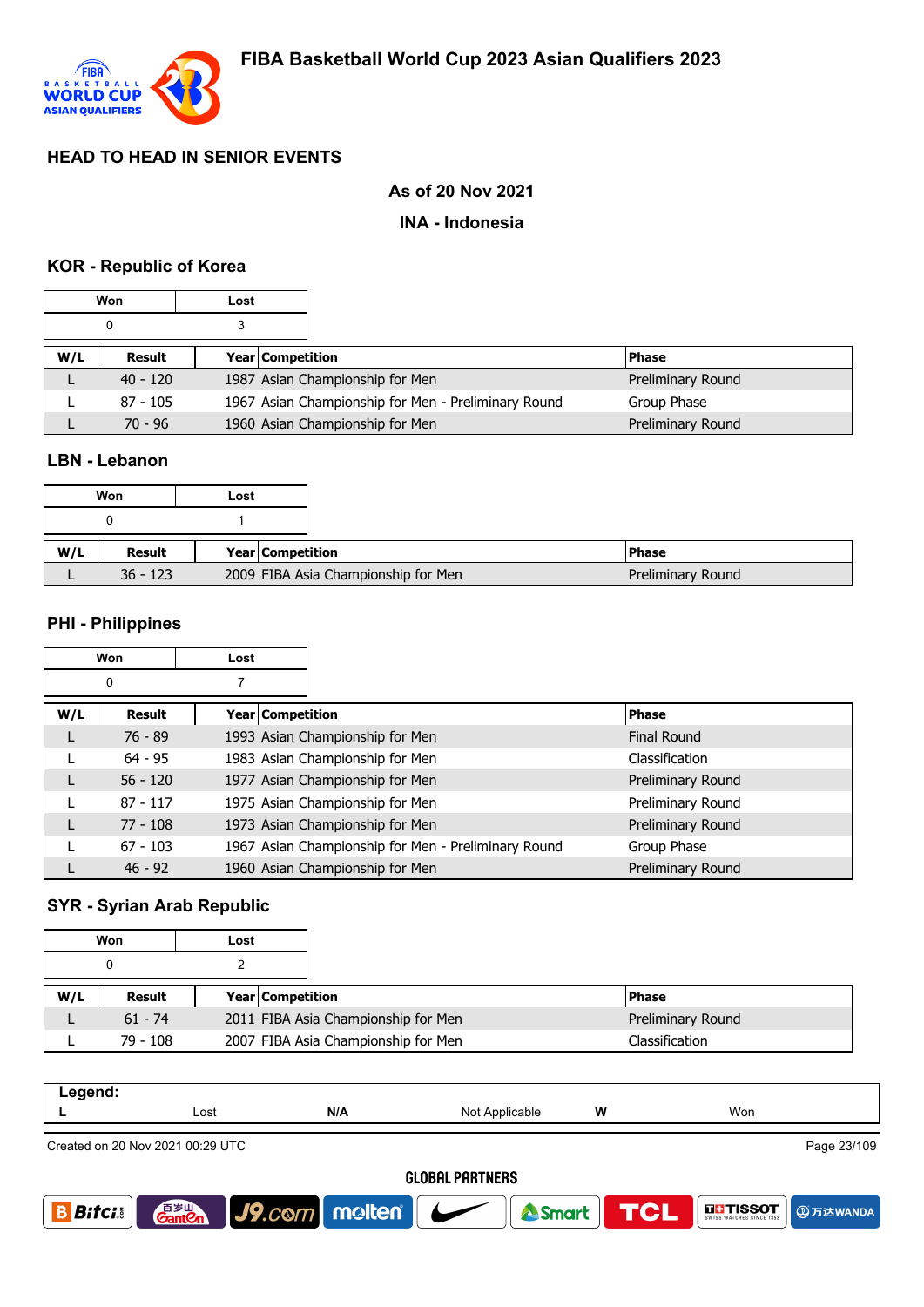

### **As of 20 Nov 2021**

#### **INA - Indonesia**

### **TPE - Chinese Taipei**

|           | Won        | Lost |                                 |                                     |                     |
|-----------|------------|------|---------------------------------|-------------------------------------|---------------------|
|           |            |      |                                 |                                     |                     |
| W/L       | Result     |      | <b>Year Competition</b>         |                                     | <b>Phase</b>        |
|           | $88 - 109$ |      |                                 | 2005 FIBA Asia Championship for Men | Quarter-Final Round |
| $50 - 75$ |            |      | 1997 Asian Championship for Men | Preliminary Round                   |                     |

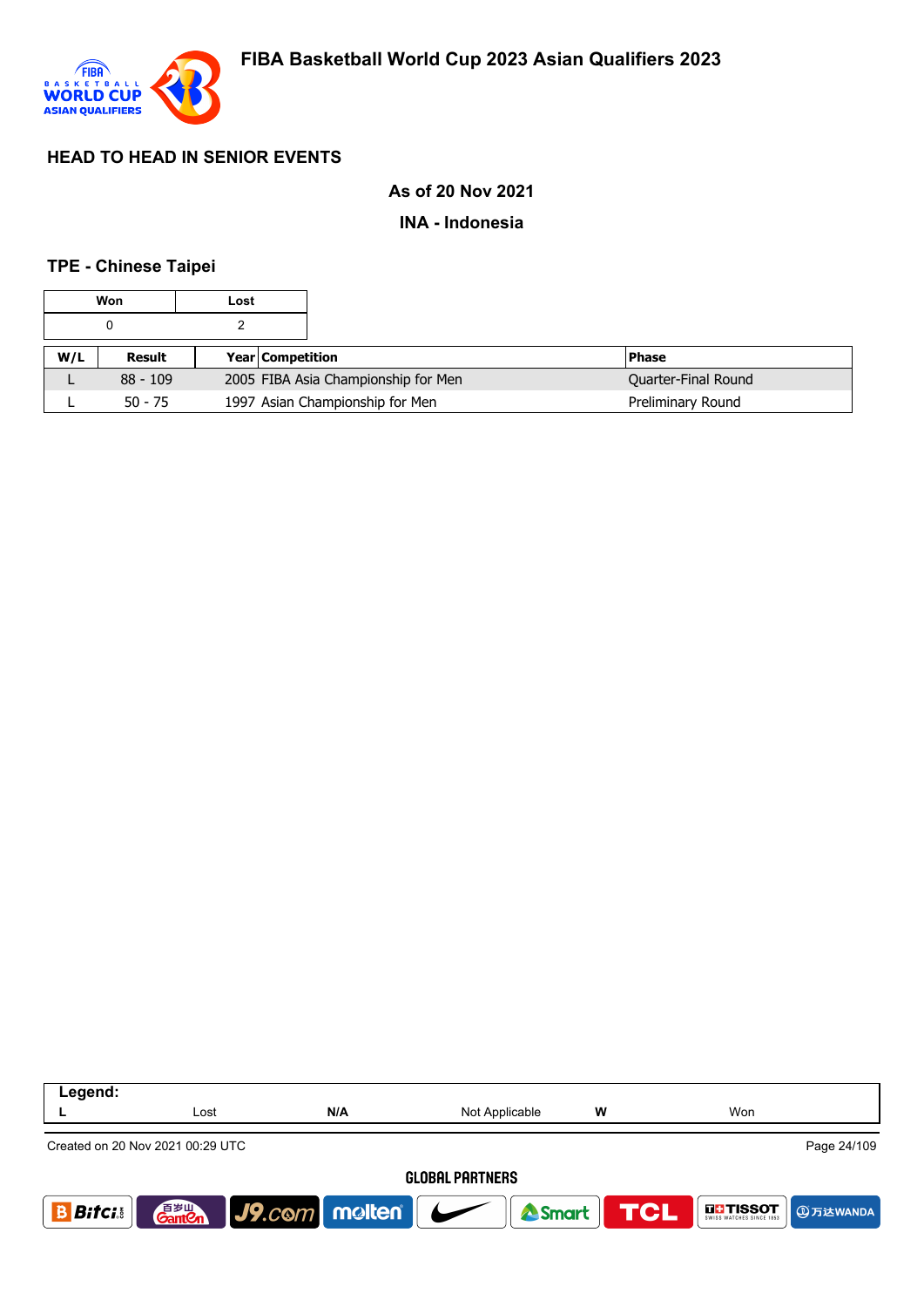

**Total Summary**

# **HEAD TO HEAD IN SENIOR EVENTS**

#### **As of 20 Nov 2021**

**IND - India**

| TOlai Summary               |              |                |                |              |      |                |
|-----------------------------|--------------|----------------|----------------|--------------|------|----------------|
| <b>Team Name</b>            | Win %        | <b>Played</b>  | Won            | Lost         | For  | <b>Against</b> |
| Palestine                   | 100          | 1              | 1              | $\mathbf{0}$ | 73   | 70             |
| Indonesia                   | 81           | 11             | 9              | 2            | 942  | 730            |
| <b>Bahrain</b>              | 75           | $\overline{4}$ | 3              | $\mathbf{1}$ | 358  | 301            |
| Saudi Arabia                | 50           | 2              | 1              | 1            | 141  | 160            |
| Jordan                      | 22           | 9              | $\overline{2}$ | 7            | 614  | 740            |
| Kazakhstan                  | 20           | 5              | $\mathbf{1}$   | 4            | 382  | 418            |
| Philippines                 | 7            | 14             | $\mathbf{1}$   | 13           | 1050 | 1321           |
| Australia                   | 0            | 1              | 0              | $\mathbf{1}$ | 75   | 93             |
| Republic of Korea           | $\mathbf 0$  | 17             | $\mathbf{0}$   | 17           | 1165 | 1765           |
| Lebanon                     | 0            | 5              | 0              | 5            | 351  | 490            |
| People 's Republic of China | $\mathbf{0}$ | 8              | $\mathbf{0}$   | 8            | 453  | 799            |
| Japan                       | 0            | 12             | 0              | 12           | 807  | 1062           |
| Islamic Republic of Iran    | $\mathbf{0}$ | 8              | $\mathbf{0}$   | 8            | 563  | 742            |
| Syrian Arab Republic        | 0            | 5              | 0              | 5            | 327  | 435            |
| Chinese Taipei              | $\mathbf{0}$ | 7              | $\mathbf{0}$   | 7            | 533  | 664            |
| Guam                        | N/A          | 0              | 0              | 0            | 0    | O              |
| New Zealand                 | N/A          | $\mathbf 0$    | $\mathbf{0}$   | $\mathbf 0$  | 0    | O              |
| Total                       | 17           | 109            | 18             | 91           | 7834 | 9790           |

#### **Overview per opponent**

#### **AUS - Australia**

| Won |           | Lost |                         |                                        |                             |
|-----|-----------|------|-------------------------|----------------------------------------|-----------------------------|
|     |           |      |                         |                                        |                             |
| W/L | Result    |      | <b>Year Competition</b> |                                        | <b>Phase</b>                |
|     | $75 - 93$ |      |                         | 1980 Olympic Games: Tournament for Men | <b>Classification Round</b> |

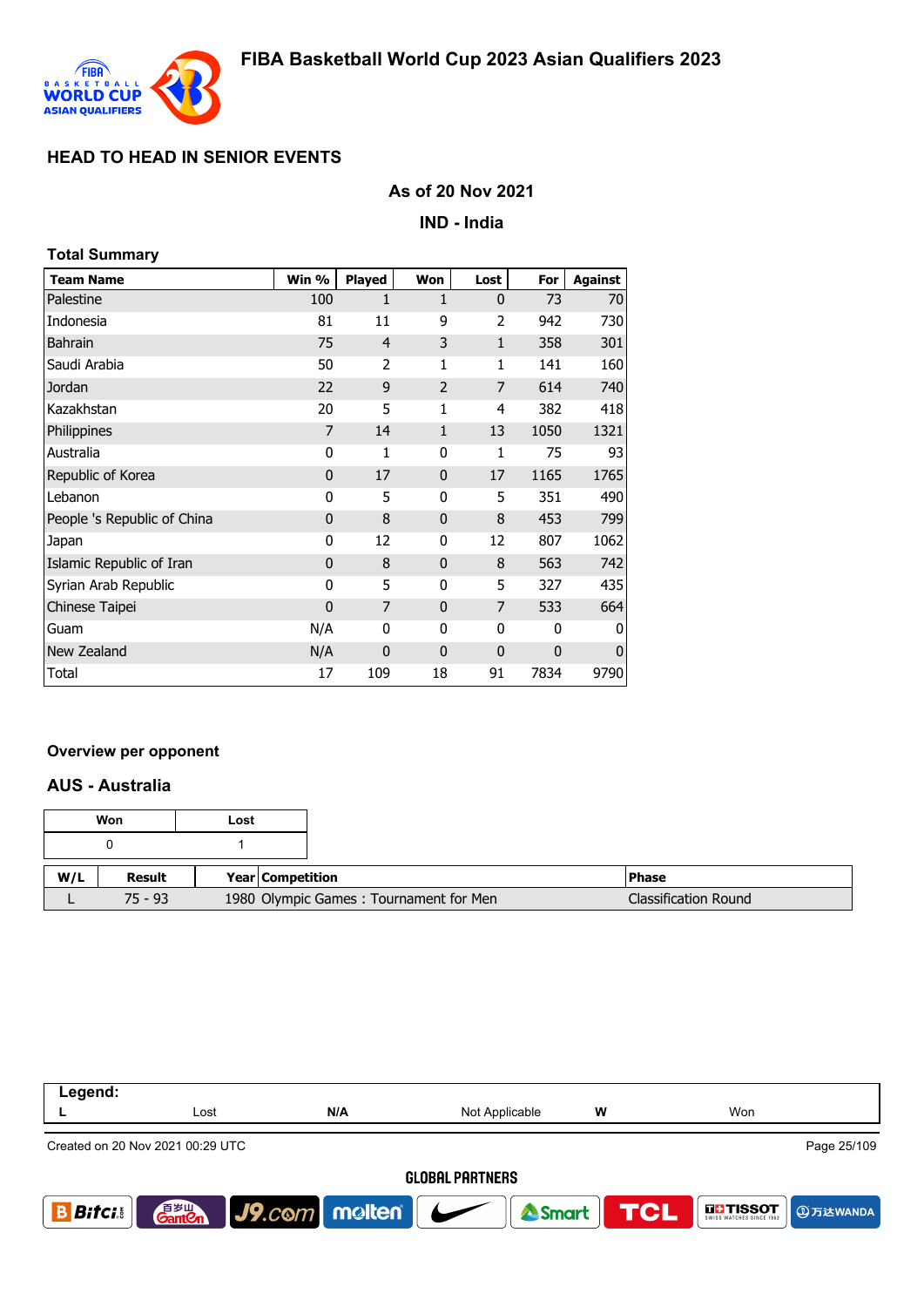

### **As of 20 Nov 2021**

**IND - India**

#### **BRN - Bahrain**

|     | Won<br>Lost |  |                  |                                     |                             |
|-----|-------------|--|------------------|-------------------------------------|-----------------------------|
|     | 3           |  |                  |                                     |                             |
| W/L | Result      |  | Year Competition |                                     | <b>Phase</b>                |
| L   | $80 - 82$   |  |                  | 2013 FIBA Asia Championship for Men | Preliminary Round           |
| W   | $75 - 65$   |  |                  | 2013 FIBA Asia Championship for Men | Classification (9-12)       |
| W   | $80 - 63$   |  |                  | 1979 Asian Championship for Men     | Preliminary Round           |
| W   | $123 - 91$  |  |                  | 1977 Asian Championship for Men     | <b>Classification Round</b> |

### **CHN - People 's Republic of China**

| Won    |            | Lost                    |                                     |                     |
|--------|------------|-------------------------|-------------------------------------|---------------------|
| 8<br>0 |            |                         |                                     |                     |
| W/L    | Result     | <b>Year Competition</b> |                                     | Phase               |
|        | $58 - 104$ |                         | 2015 FIBA Asia Championship         | Quarter-Finals      |
|        | $45 - 79$  |                         | 2013 FIBA Asia Championship for Men | Eight-Final Round   |
|        | $49 - 121$ |                         | 2009 FIBA Asia Championship for Men | Preliminary Round   |
|        | $62 - 117$ |                         | 2003 Asian Championship for Men     | Quarter-Final Round |
|        | $47 - 79$  |                         | 1995 Asian Championship for Men     | Preliminary Round   |
|        | $55 - 92$  |                         | 1981 Asian Championship for Men     | Final Round         |
|        | $56 - 96$  |                         | 1979 Asian Championship for Men     | Preliminary Round   |
|        | $81 - 111$ |                         | 1975 Asian Championship for Men     | <b>Final Round</b>  |

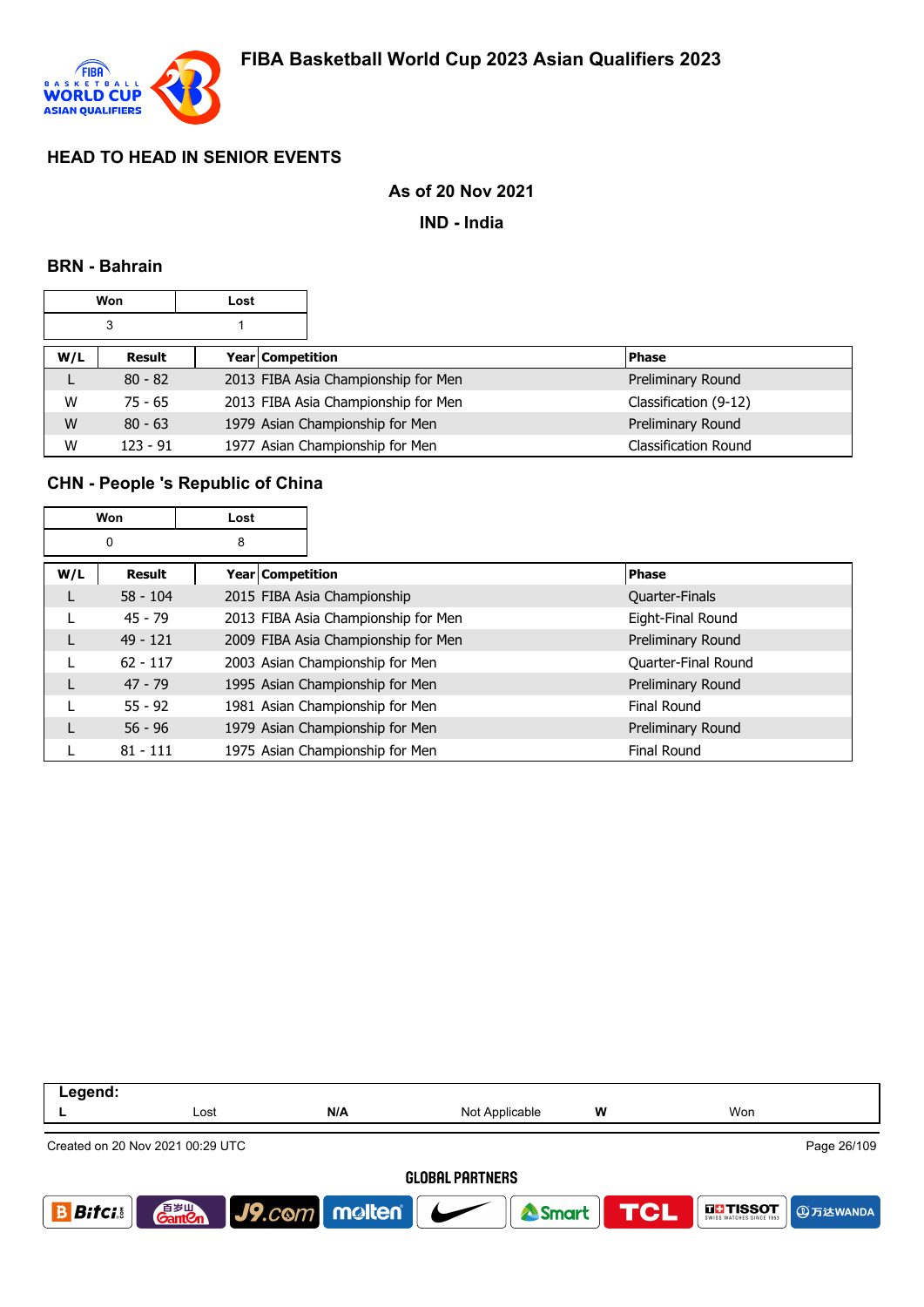

# **As of 20 Nov 2021**

**IND - India**

## **INA - Indonesia**

| Won |             | Lost |                    |                                                     |                             |
|-----|-------------|------|--------------------|-----------------------------------------------------|-----------------------------|
|     | 9           | 2    |                    |                                                     |                             |
| W/L | Result      |      | Year   Competition |                                                     | <b>Phase</b>                |
|     | $75 - 84$   |      |                    | 2011 FIBA Asia Championship for Men                 | Classification (13-16)      |
| W   | $91 - 52$   |      |                    | 2009 FIBA Asia Championship for Men                 | Classification (13-16)      |
| W   | $72 - 66$   |      |                    | 2007 FIBA Asia Championship for Men                 | Preliminary Round           |
| W   | $86 - 65$   |      |                    | 2005 FIBA Asia Championship for Men                 | Quarter-Final Round         |
| W   | $20 - 0$    |      |                    | 1997 Asian Championship for Men                     | Semi-Finals                 |
| W   | $99 - 69$   |      |                    | 1991 Asian Championship for Men                     | Classification Round        |
| W   | $93 - 69$   |      |                    | 1989 Asian Championship for Men                     | Preliminary Round           |
| W   | $113 - 61$  |      |                    | 1986 Asian Championship for Men                     | <b>Classification Round</b> |
| W   | $104 - 64$  |      |                    | 1977 Asian Championship for Men                     | <b>Classification Round</b> |
| W   | $82 - 70$   |      |                    | 1973 Asian Championship for Men                     | Preliminary Round           |
|     | $107 - 130$ |      |                    | 1967 Asian Championship for Men - Preliminary Round | Group Phase                 |

### **IRI - Islamic Republic of Iran**

| <b>Won</b> |            | Lost               |                                     |                       |
|------------|------------|--------------------|-------------------------------------|-----------------------|
| 0          |            | 8                  |                                     |                       |
| W/L        | Result     | Year Competition   |                                     | <b>Phase</b>          |
|            | $54 - 101$ | 2017 FIBA Asia Cup |                                     | Group Phase           |
|            | $66 - 88$  |                    | 2015 FIBA Asia Championship         | Preliminary Round     |
|            | $58 - 102$ |                    | 2013 FIBA Asia Championship for Men | Eight-Final Round     |
|            | $65 - 88$  |                    | 1995 Asian Championship for Men     | Quarter-Finals        |
|            | $79 - 101$ |                    | 1989 Asian Championship for Men     | <b>Final Round</b>    |
|            | 78 - 86    |                    | 1986 Asian Championship for Men     | Preliminary Round     |
|            | $81 - 89$  |                    | 1983 Asian Championship for Men     | <b>Classification</b> |
|            | $82 - 87$  |                    | 1973 Asian Championship for Men     | <b>Final Round</b>    |

| Legend:                                         |                                    |                                 |                |            |                                      |  |  |  |  |
|-------------------------------------------------|------------------------------------|---------------------------------|----------------|------------|--------------------------------------|--|--|--|--|
|                                                 | Lost                               | N/A                             | Not Applicable | w          | Won                                  |  |  |  |  |
| Page 27/109<br>Created on 20 Nov 2021 00:29 UTC |                                    |                                 |                |            |                                      |  |  |  |  |
| <b>GLOBAL PARTNERS</b>                          |                                    |                                 |                |            |                                      |  |  |  |  |
| <b>Bifci</b>                                    | 音 <sub>罗山</sub><br>Gant <b>C</b> n | $ $ J9. $com$ molten $ $ $\sim$ | <b>A</b> Smart | <b>TCL</b> | <b>THE TISSOT</b><br><b>4万达WANDA</b> |  |  |  |  |
|                                                 |                                    |                                 |                |            |                                      |  |  |  |  |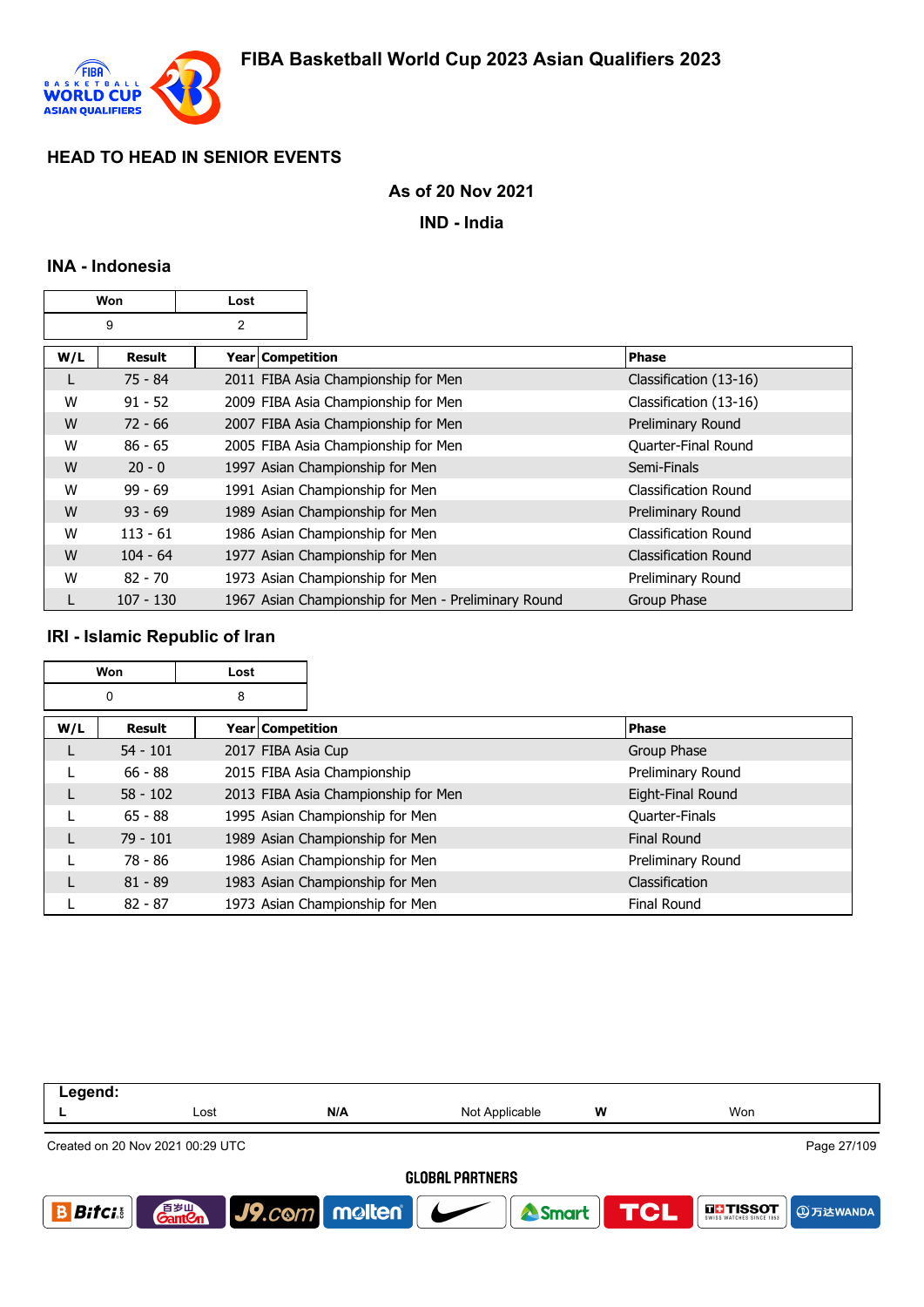

### **As of 20 Nov 2021**

**IND - India**

#### **JOR - Jordan**

| <b>Won</b>     |            | Lost |                    |                                                      |                       |
|----------------|------------|------|--------------------|------------------------------------------------------|-----------------------|
| $\overline{2}$ |            |      |                    |                                                      |                       |
| W/L            | Result     |      | Year   Competition |                                                      | <b>Phase</b>          |
| L              | $70 - 114$ |      |                    | 2019 FIBA Basketball World Cup 2019 Asian Qualifiers | 1st Round             |
|                | $88 - 102$ |      |                    | 2019 FIBA Basketball World Cup 2019 Asian Qualifiers | 1st Round             |
| L              | $54 - 61$  |      | 2017 FIBA Asia Cup |                                                      | Group Phase           |
|                | $47 - 77$  |      |                    | 2005 FIBA Asia Championship for Men                  | Preliminary Round     |
| W              | $66 - 44$  |      |                    | 1995 Asian Championship for Men                      | Preliminary Round     |
| W              | $89 - 72$  |      |                    | 1987 Asian Championship for Men                      | Preliminary Round     |
| L              | $65 - 108$ |      |                    | 1987 Asian Championship for Men                      | Preliminary Round     |
|                | $63 - 82$  |      |                    | 1986 Asian Championship for Men                      | Classification Round  |
|                | $72 - 80$  |      |                    | 1983 Asian Championship for Men                      | <b>Classification</b> |

#### **JPN - Japan**

| Won |            | Lost               |                                                     |                       |
|-----|------------|--------------------|-----------------------------------------------------|-----------------------|
| 0   |            | 12                 |                                                     |                       |
| W/L | Result     | Year   Competition |                                                     | Phase                 |
|     | $65 - 83$  |                    | 2015 FIBA Asia Championship                         | Preliminary Round     |
|     | $64 - 73$  |                    | 2013 FIBA Asia Championship for Men                 | Classification (9-12) |
|     | $74 - 103$ |                    | 2003 Asian Championship for Men                     | Quarter-Final Round   |
|     | $67 - 80$  |                    | 1989 Asian Championship for Men                     | Preliminary Round     |
| L   | $67 - 90$  |                    | 1987 Asian Championship for Men                     | Preliminary Round     |
|     | 75 - 88    |                    | 1981 Asian Championship for Men                     | Preliminary Round     |
|     | $55 - 97$  |                    | 1979 Asian Championship for Men                     | <b>Final Round</b>    |
|     | $81 - 99$  |                    | 1975 Asian Championship for Men                     | Preliminary Round     |
|     | $73 - 90$  |                    | 1973 Asian Championship for Men                     | <b>Final Round</b>    |
|     | $56 - 87$  |                    | 1971 Asian Championship for Men - Preliminary Round | Group Phase           |
|     | 74 - 83    |                    | 1969 Asian Championship for Men - Preliminary Round | Group Phase           |
|     | $56 - 89$  |                    | 1967 Asian Championship for Men - Preliminary Round | Group Phase           |

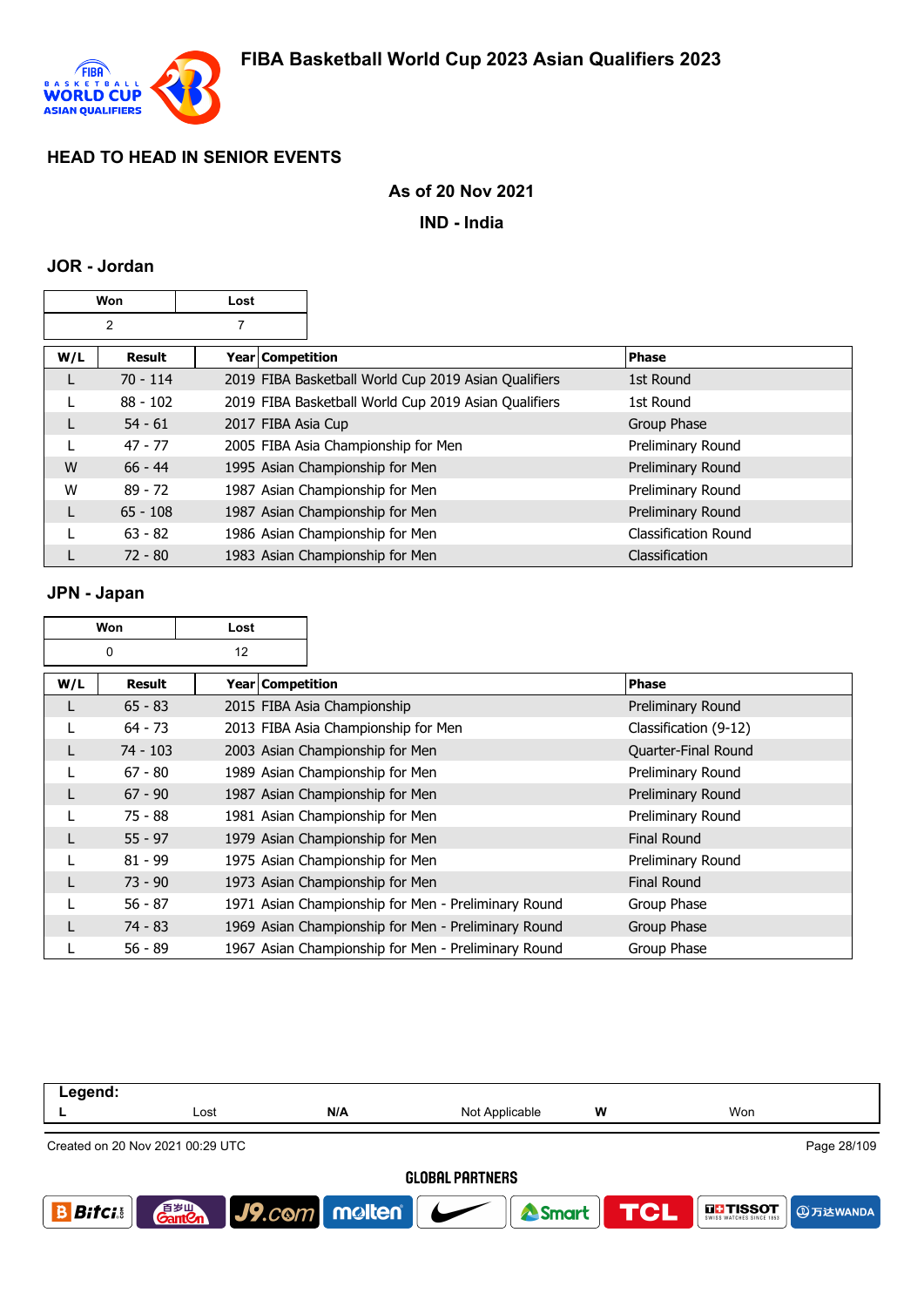

## **As of 20 Nov 2021**

**IND - India**

# **KAZ - Kazakhstan**

| Won |           | Lost             |                                     |                     |
|-----|-----------|------------------|-------------------------------------|---------------------|
| 4   |           |                  |                                     |                     |
| W/L | Result    | Year Competition |                                     | <b>Phase</b>        |
| L   | $67 - 80$ |                  | 2013 FIBA Asia Championship for Men | Preliminary Round   |
|     | $72 - 74$ |                  | 2009 FIBA Asia Championship for Men | Preliminary Round   |
|     | $74 - 97$ |                  | 2007 FIBA Asia Championship for Men | Preliminary Round   |
|     | $82 - 84$ |                  | 2003 Asian Championship for Men     | <b>Finals</b>       |
| W   | $87 - 83$ |                  | 1997 Asian Championship for Men     | Quarter-Final Round |

# **KOR - Republic of Korea**

| Won     |            | Lost |                  |                                                     |                             |
|---------|------------|------|------------------|-----------------------------------------------------|-----------------------------|
| 0<br>17 |            |      |                  |                                                     |                             |
| W/L     | Result     |      | Year Competition |                                                     | <b>Phase</b>                |
| L       | $72 - 117$ |      |                  | 2015 FIBA Asia Championship                         | Classification (5-8)        |
| L       | $54 - 95$  |      |                  | 2013 FIBA Asia Championship for Men                 | Eight-Final Round           |
| L       | $53 - 84$  |      |                  | 2011 FIBA Asia Championship for Men                 | Preliminary Round           |
|         | $76 - 121$ |      |                  | 2003 Asian Championship for Men                     | Preliminary Round           |
| L       | $76 - 97$  |      |                  | 2001 Asian Championship for Men                     | Quarter-Final Round         |
|         | $69 - 100$ |      |                  | 1997 Asian Championship for Men                     | Preliminary Round           |
| L       | $86 - 103$ |      |                  | 1989 Asian Championship for Men                     | <b>Classification Round</b> |
| L       | 72 - 104   |      |                  | 1987 Asian Championship for Men                     | Preliminary Round           |
| L       | 79 - 111   |      |                  | 1981 Asian Championship for Men                     | <b>Final Round</b>          |
| L       | 78 - 93    |      |                  | 1979 Asian Championship for Men                     | Final Round                 |
| L       | $73 - 103$ |      |                  | 1977 Asian Championship for Men                     | Preliminary Round           |
|         | $61 - 126$ |      |                  | 1975 Asian Championship for Men                     | Preliminary Round           |
| L       | $67 - 113$ |      |                  | 1973 Asian Championship for Men                     | <b>Final Round</b>          |
| L       | $57 - 83$  |      |                  | 1971 Asian Championship for Men - Preliminary Round | Group Phase                 |
| L       | $78 - 105$ |      |                  | 1969 Asian Championship for Men - Preliminary Round | Group Phase                 |
|         | $50 - 106$ |      |                  | 1967 Asian Championship for Men - Preliminary Round | Group Phase                 |
| L       | $64 - 104$ |      |                  | 1965 Asian Championship for Men                     | Preliminary Round           |

| Legend:                                         |                                    |                  |                |   |                                 |  |  |
|-------------------------------------------------|------------------------------------|------------------|----------------|---|---------------------------------|--|--|
|                                                 | Lost                               | N/A              | Not Applicable | W | Won                             |  |  |
| Page 29/109<br>Created on 20 Nov 2021 00:29 UTC |                                    |                  |                |   |                                 |  |  |
| <b>GLOBAL PARTNERS</b>                          |                                    |                  |                |   |                                 |  |  |
| <b>Bifci</b>                                    | 音 <sub>岁Ⅲ</sub><br>Gant <b>C</b> n | $J9$ .com molten | <b>A</b> Smart |   | <b>TCL</b><br><b>THE TISSOT</b> |  |  |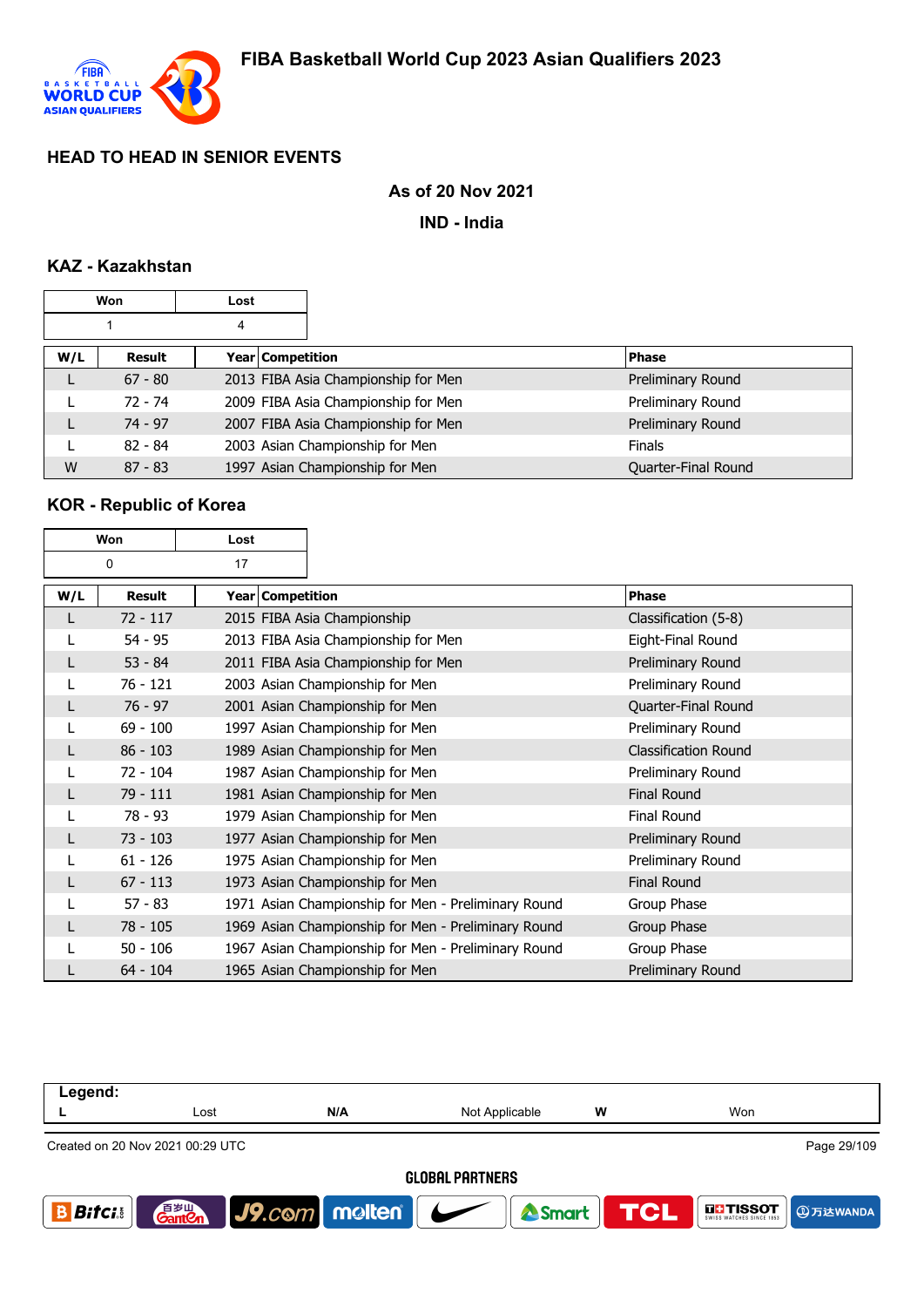

### **As of 20 Nov 2021**

**IND - India**

#### **KSA - Saudi Arabia**

| Won |           | Lost |                                 |                            |
|-----|-----------|------|---------------------------------|----------------------------|
|     |           |      |                                 |                            |
| W/L | Result    |      | <b>Year Competition</b>         | l Phase                    |
| ட   | $67 - 88$ |      | 1991 Asian Championship for Men | <b>Quarter-Final Round</b> |
| W   | 74 - 72   |      | 1989 Asian Championship for Men |                            |

L 82 - 117 2003 Asian Championship for Men and Cuarter-Final Round

#### **LBN - Lebanon**

| Won<br>Lost<br>5<br>0 |     |            |                  |                                                      |                   |
|-----------------------|-----|------------|------------------|------------------------------------------------------|-------------------|
|                       |     |            |                  |                                                      |                   |
|                       | W/L | Result     | Year Competition |                                                      | <b>Phase</b>      |
|                       |     | $72 - 107$ |                  | 2019 FIBA Basketball World Cup 2019 Asian Qualifiers | 1st Round         |
|                       |     | $50 - 90$  |                  | 2019 FIBA Basketball World Cup 2019 Asian Qualifiers | 1st Round         |
|                       |     | $68 - 71$  |                  | 2011 FIBA Asia Championship for Men                  | Preliminary Round |
|                       |     | $79 - 105$ |                  | 2005 FIBA Asia Championship for Men                  | Preliminary Round |

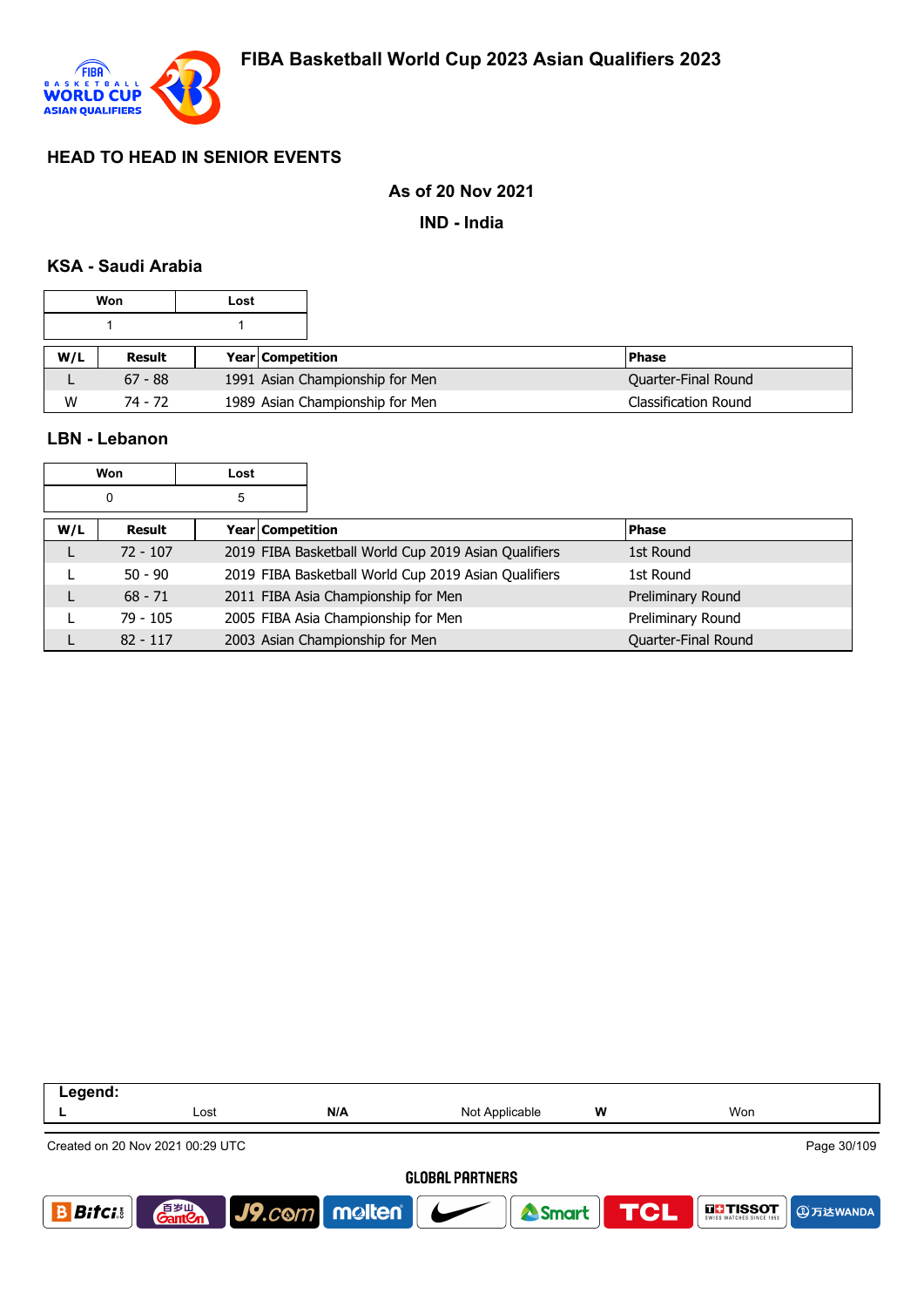

### **As of 20 Nov 2021**

**IND - India**

#### **PHI - Philippines**

| Won |            | Lost |                  |                                                     |                     |
|-----|------------|------|------------------|-----------------------------------------------------|---------------------|
| 1   |            | 13   |                  |                                                     |                     |
| W/L | Result     |      | Year Competition |                                                     | <b>Phase</b>        |
| L   | $65 - 99$  |      |                  | 2015 FIBA Asia Championship                         | Second Round        |
|     | $69 - 104$ |      |                  | 2007 FIBA Asia Championship for Men                 | Quarter-Final Round |
| L   | $69 - 89$  |      |                  | 1997 Asian Championship for Men                     | Quarter-Final Round |
|     | 77 - 83    |      |                  | 1995 Asian Championship for Men                     | Quarter-Finals      |
| L   | $79 - 87$  |      |                  | 1987 Asian Championship for Men                     | Preliminary Round   |
|     | $60 - 90$  |      |                  | 1983 Asian Championship for Men                     | Preliminary Round   |
| L   | $65 - 78$  |      |                  | 1981 Asian Championship for Men                     | <b>Final Round</b>  |
| L   | $86 - 95$  |      |                  | 1979 Asian Championship for Men                     | <b>Final Round</b>  |
| W   | $113 - 69$ |      |                  | 1975 Asian Championship for Men                     | <b>Final Round</b>  |
|     | 73 - 109   |      |                  | 1973 Asian Championship for Men                     | Preliminary Round   |
| L   | $84 - 110$ |      |                  | 1973 Asian Championship for Men                     | <b>Final Round</b>  |
|     | $62 - 91$  |      |                  | 1971 Asian Championship for Men - Preliminary Round | Group Phase         |
| L   | $85 - 106$ |      |                  | 1969 Asian Championship for Men - Preliminary Round | Group Phase         |
|     | $63 - 111$ |      |                  | 1967 Asian Championship for Men - Preliminary Round | Group Phase         |

### **PLE - Palestine**

|     | Won       | Lost |                             |              |
|-----|-----------|------|-----------------------------|--------------|
|     |           |      |                             |              |
| W/L | Result    |      | <b>Year Competition</b>     | <b>Phase</b> |
| W   | $73 - 70$ |      | 2015 FIBA Asia Championship | Second Round |

#### **SYR - Syrian Arab Republic**

| Won<br>Lost |            |      |                                     |                                                      |   |                     |  |
|-------------|------------|------|-------------------------------------|------------------------------------------------------|---|---------------------|--|
| 5<br>0      |            |      |                                     |                                                      |   |                     |  |
| W/L         | Result     |      | <b>Year Competition</b>             |                                                      |   | <b>Phase</b>        |  |
|             | $57 - 74$  |      |                                     | 2019 FIBA Basketball World Cup 2019 Asian Qualifiers |   | 1st Round           |  |
|             | $76 - 81$  |      |                                     | 2019 FIBA Basketball World Cup 2019 Asian Qualifiers |   | 1st Round           |  |
|             | $78 - 87$  |      | 2017 FIBA Asia Cup                  |                                                      |   | Group Phase         |  |
|             | $54 - 105$ |      | 2007 FIBA Asia Championship for Men |                                                      |   | Quarter-Final Round |  |
|             | $62 - 88$  |      | 2001 Asian Championship for Men     |                                                      |   | Quarter-Final Round |  |
| Legend:     |            |      |                                     |                                                      |   |                     |  |
|             |            | Lost | N/A                                 | Not Applicable                                       | W | Won                 |  |

Created on 20 Nov 2021 00:29 UTC

**GantOn** 

J9.com molten

Page 31/109

**4万达WANDA** 

**GLI TISSOT** 

**TCL** 

Smart

#### **GLOBAL PARTNERS**

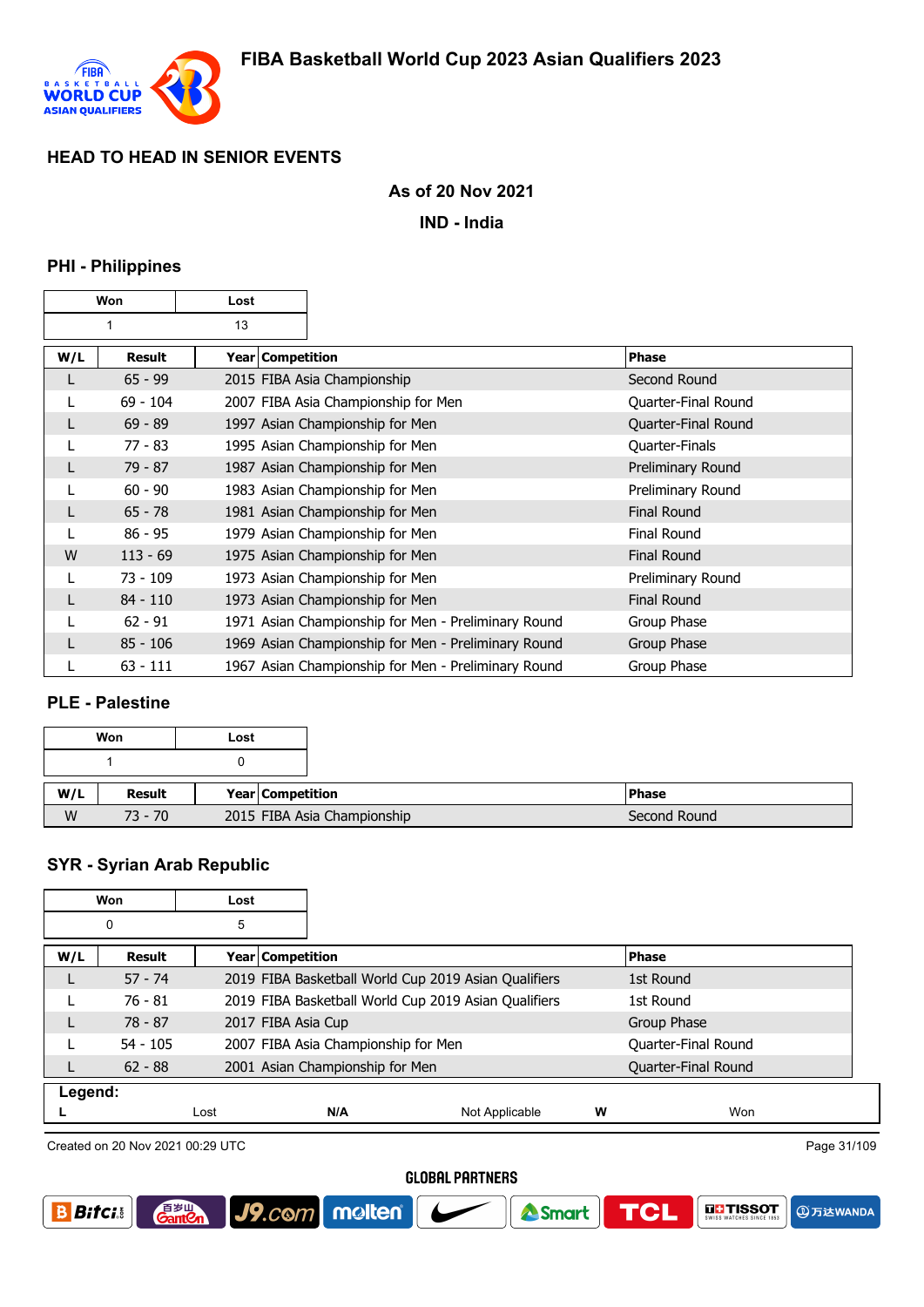

#### **As of 20 Nov 2021**

**IND - India**

#### **SYR - Syrian Arab Republic**

| Won | Lost |
|-----|------|
|     |      |

#### **TPE - Chinese Taipei**

|     | Won           | Lost |                  |                                     |                             |
|-----|---------------|------|------------------|-------------------------------------|-----------------------------|
| 0   |               |      |                  |                                     |                             |
| W/L | <b>Result</b> |      | Year Competition |                                     | <b>Phase</b>                |
|     | $90 - 106$    |      |                  | 2005 FIBA Asia Championship for Men | Quarter-Final Round         |
|     | $55 - 85$     |      |                  | 2001 Asian Championship for Men     | Preliminary Round           |
|     | $90 - 92$     |      |                  | 2001 Asian Championship for Men     | Final Round                 |
|     | $99 - 115$    |      |                  | 1991 Asian Championship for Men     | Preliminary Round           |
|     | $73 - 95$     |      |                  | 1989 Asian Championship for Men     | <b>Classification Round</b> |
|     | $67 - 92$     |      |                  | 1987 Asian Championship for Men     | Preliminary Round           |
|     | $59 - 79$     |      |                  | 1987 Asian Championship for Men     | <b>Final Round</b>          |

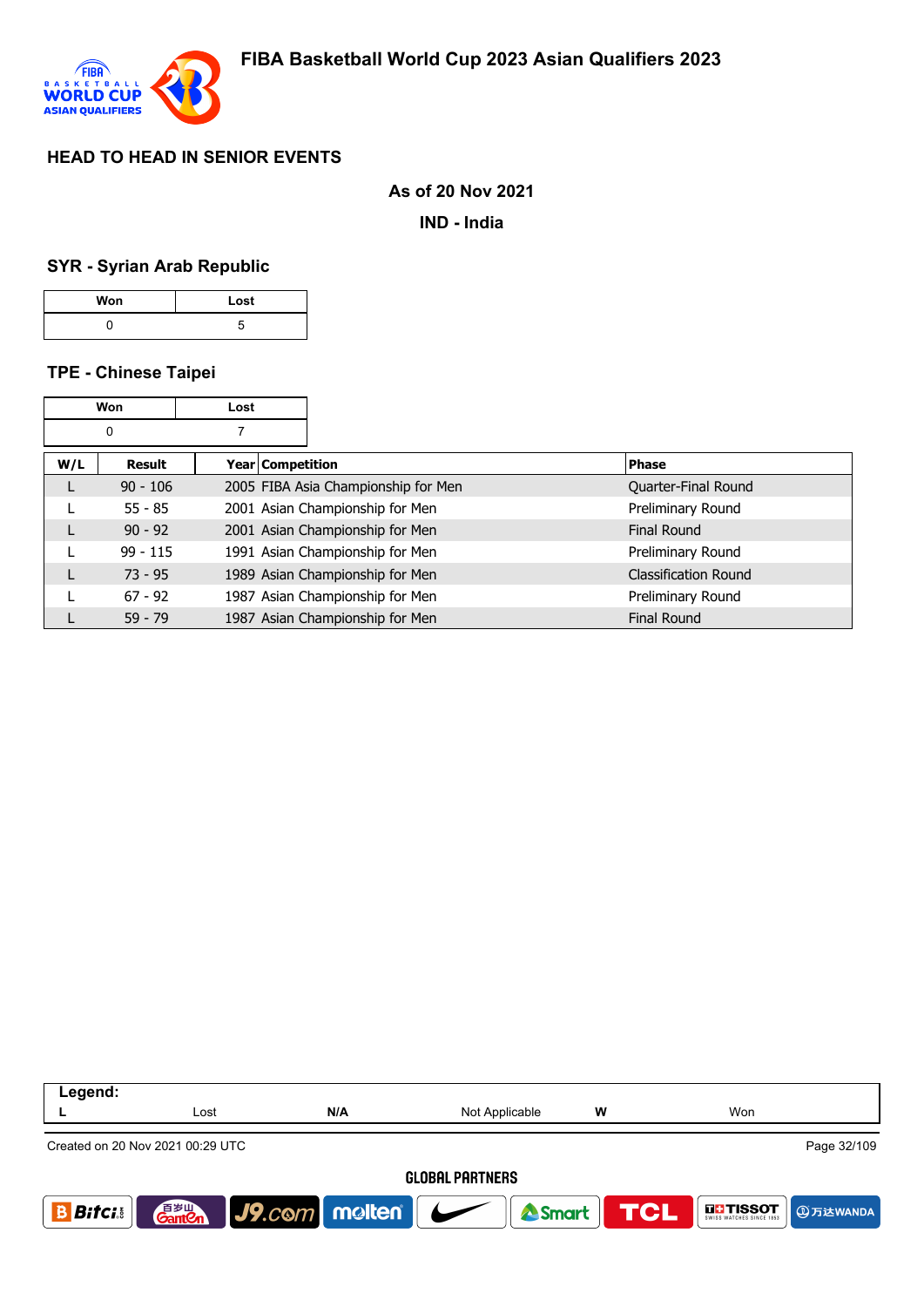

## **As of 20 Nov 2021**

### **IRI - Islamic Republic of Iran**

| Total Summary               |       |                |              |                |             |                |
|-----------------------------|-------|----------------|--------------|----------------|-------------|----------------|
| <b>Team Name</b>            | Win % | <b>Played</b>  | Won          | Lost           | For         | <b>Against</b> |
| Palestine                   | 100   | 1              | 1            | $\mathbf 0$    | 94          | 48             |
| India                       | 100   | 8              | 8            | 0              | 742         | 563            |
| Indonesia                   | 100   | $\overline{4}$ | 4            | $\mathbf 0$    | 374         | 267            |
| Bahrain                     | 100   | $\overline{2}$ | 2            | 0              | 147         | 123            |
| Saudi Arabia                | 100   | $\mathbf{1}$   | $\mathbf{1}$ | $\mathbf 0$    | 79          | 34             |
| Syrian Arab Republic        | 100   | $\overline{2}$ | 2            | 0              | 169         | 130            |
| Kazakhstan                  | 83    | 6              | 5            | $\mathbf{1}$   | 489         | 397            |
| Philippines                 | 83    | 12             | 10           | $\overline{2}$ | 984         | 907            |
| Lebanon                     | 80    | 5              | 4            | $\mathbf{1}$   | 377         | 331            |
| Jordan                      | 77    | 9              | 7            | $\overline{2}$ | 640         | 552            |
| Chinese Taipei              | 70    | 10             | 7            | 3              | 712         | 676            |
| Republic of Korea           | 41    | 12             | 5            | 7              | 950         | 1058           |
| Japan                       | 40    | 15             | 6            | 9              | 1130        | 1185           |
| People 's Republic of China | 27    | 11             | 3            | 8              | 733         | 940            |
| Australia                   | 25    | $\overline{4}$ | $\mathbf{1}$ | 3              | 256         | 335            |
| Guam                        | N/A   | 0              | 0            | 0              | 0           | 0              |
| New Zealand                 | N/A   | $\mathbf 0$    | $\mathbf 0$  | $\mathbf 0$    | $\mathbf 0$ | $\mathbf 0$    |
| Total                       | 65    | 102            | 66           | 36             | 7876        | 7546           |

#### **Overview per opponent**

#### **AUS - Australia**

|     | Won        | Lost |                    |                                                      |                   |
|-----|------------|------|--------------------|------------------------------------------------------|-------------------|
|     |            | 3    |                    |                                                      |                   |
| W/L | Result     |      | Year Competition   |                                                      | <b>Phase</b>      |
| W   | $85 - 74$  |      |                    | 2019 FIBA Basketball World Cup 2019 Asian Qualifiers | 2nd Round         |
|     | 47 - 76    |      |                    | 2019 FIBA Basketball World Cup 2019 Asian Qualifiers | 2nd Round         |
| L   | $56 - 79$  |      | 2017 FIBA Asia Cup |                                                      | Final             |
|     | $68 - 106$ |      |                    | 2008 Olympic Games: Tournament Men                   | Preliminary Round |

| Legend:                |                                    |                                  |                |   |                                                    |  |
|------------------------|------------------------------------|----------------------------------|----------------|---|----------------------------------------------------|--|
|                        | Lost                               | N/A                              | Not Applicable | W | Won                                                |  |
|                        | Created on 20 Nov 2021 00:29 UTC   |                                  |                |   | Page 33/109                                        |  |
| <b>GLOBAL PARTNERS</b> |                                    |                                  |                |   |                                                    |  |
| <b>Bitci</b>           | 音 <sub>罗山</sub><br>Gant <b>C</b> n | $\vert$ J9. $com$ molten $\vert$ | <b>Smart</b>   |   | <b>TCL</b><br><b>THE TISSOT</b><br><b>4万达WANDA</b> |  |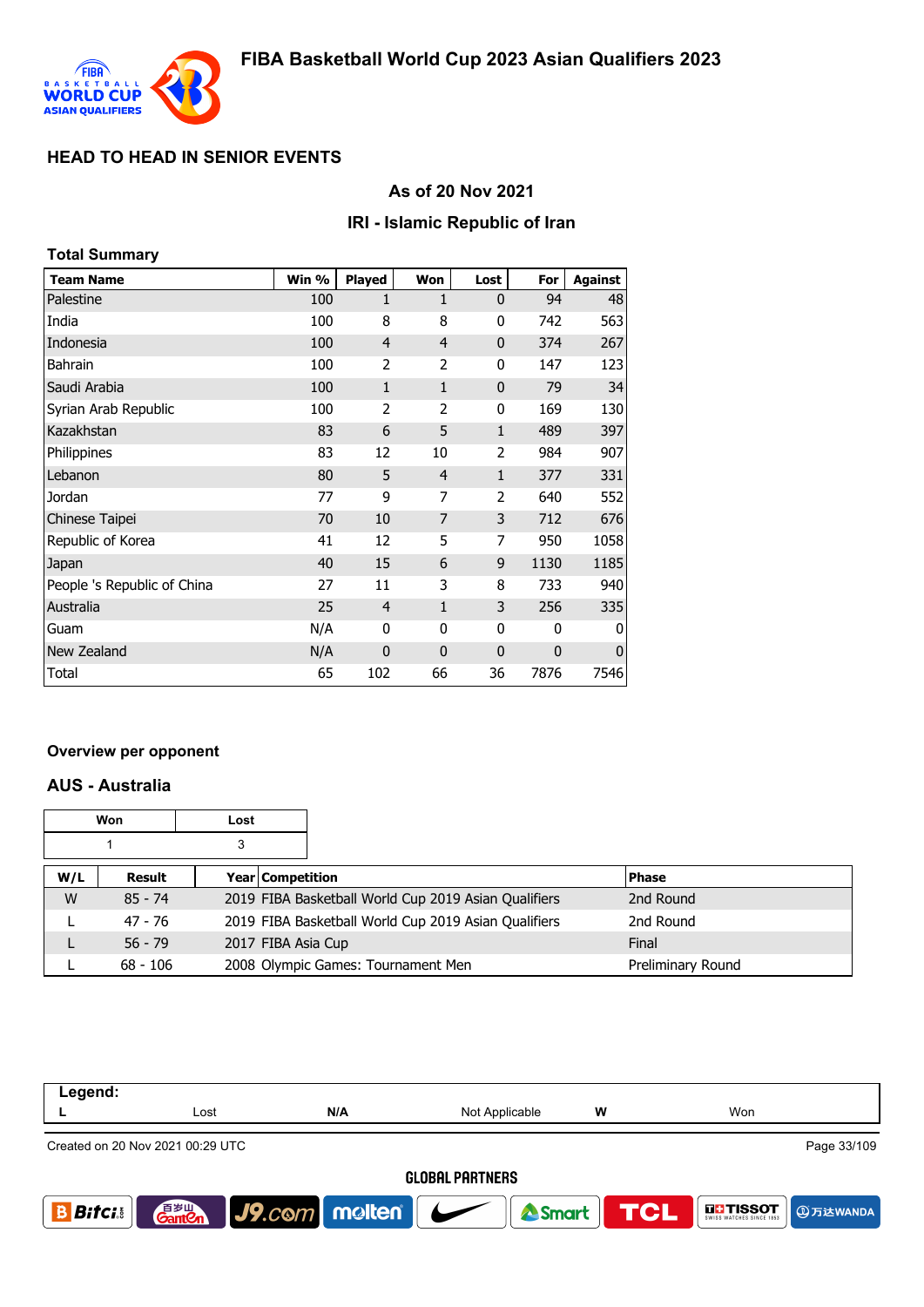

# **As of 20 Nov 2021**

## **IRI - Islamic Republic of Iran**

#### **BRN - Bahrain**

|     | Won       | Lost |                         |                                     |                   |
|-----|-----------|------|-------------------------|-------------------------------------|-------------------|
|     |           |      |                         |                                     |                   |
| W/L | Result    |      | <b>Year Competition</b> |                                     | <b>Phase</b>      |
| W   | $75 - 56$ |      |                         | 2013 FIBA Asia Championship for Men | Eight-Final Round |
| W   | $72 - 67$ |      |                         | 1997 Asian Championship for Men     | Preliminary Round |

#### **CHN - People 's Republic of China**

|     | Won        | Lost             |                                     |                             |
|-----|------------|------------------|-------------------------------------|-----------------------------|
|     | 3          | 8                |                                     |                             |
| W/L | Result     | Year Competition |                                     | <b>Phase</b>                |
|     | $57 - 70$  |                  | 2015 FIBA Asia Championship         | Semi-Finals                 |
| W   | $70 - 51$  |                  | 2013 FIBA Asia Championship for Men | Preliminary Round           |
| W   | $70 - 52$  |                  | 2009 FIBA Asia Championship for Men | <b>Finals</b>               |
| W   | $77 - 68$  |                  | 2007 FIBA Asia Championship for Men | Preliminary Round           |
| L   | $61 - 76$  |                  | 2005 FIBA Asia Championship for Men | Preliminary Round           |
|     | $69 - 93$  |                  | 2003 Asian Championship for Men     | Preliminary Round           |
|     | $66 - 99$  |                  | 1997 Asian Championship for Men     | Preliminary Round           |
|     | $47 - 103$ |                  | 1991 Asian Championship for Men     | Quarter-Final Round         |
|     | $72 - 115$ |                  | 1989 Asian Championship for Men     | <b>Classification Round</b> |
|     | $74 - 97$  |                  | 1983 Asian Championship for Men     | Preliminary Round           |
|     | $70 - 116$ |                  | 1981 Asian Championship for Men     | Preliminary Round           |

# **INA - Indonesia**

|     | Won        | Lost |                                 |                   |
|-----|------------|------|---------------------------------|-------------------|
|     | 4          | 0    |                                 |                   |
| W/L | Result     |      | Year Competition                | <b>Phase</b>      |
| W   | $98 - 69$  |      | 1995 Asian Championship for Men | Preliminary Round |
| W   | $81 - 71$  |      | 1993 Asian Championship for Men | Preliminary Round |
| W   | $110 - 80$ |      | 1991 Asian Championship for Men | Preliminary Round |
| W   | $85 - 47$  |      | 1983 Asian Championship for Men | Preliminary Round |

| Legend:                |                                                 |               |                |            |               |  |  |
|------------------------|-------------------------------------------------|---------------|----------------|------------|---------------|--|--|
|                        | Lost                                            | N/A           | Not Applicable | W          | Won           |  |  |
|                        | Page 34/109<br>Created on 20 Nov 2021 00:29 UTC |               |                |            |               |  |  |
| <b>GLOBAL PARTNERS</b> |                                                 |               |                |            |               |  |  |
| <b>Bifci</b>           | 音 <sub>罗山</sub><br>Gant <b>C</b> n              | J9.com molten | <b>A</b> Smart | <b>TCL</b> | <b>THESOT</b> |  |  |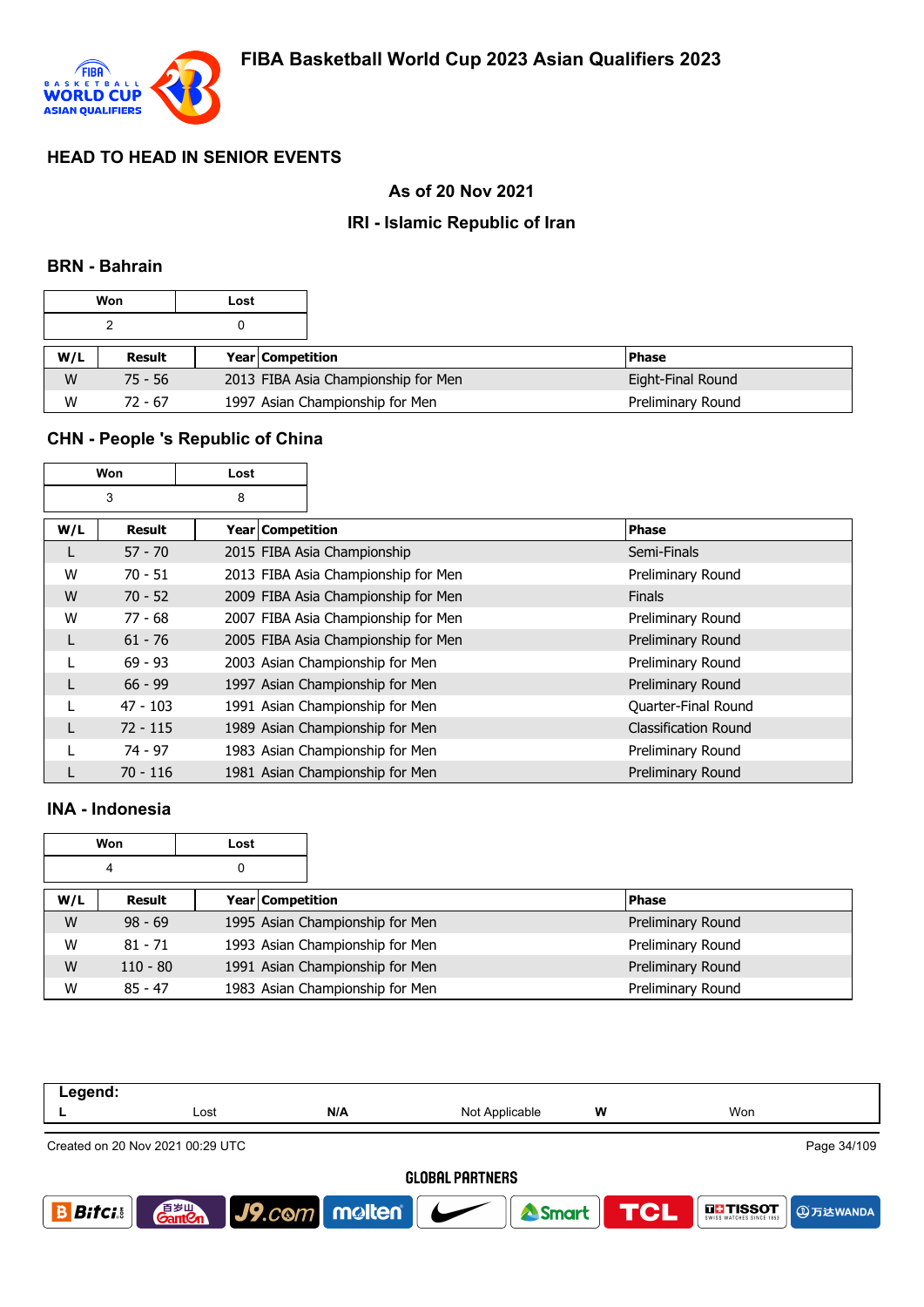

### **As of 20 Nov 2021**

## **IRI - Islamic Republic of Iran**

#### **IND - India**

|     | Won           | Lost               |                                     |                    |
|-----|---------------|--------------------|-------------------------------------|--------------------|
|     | 8             | 0                  |                                     |                    |
| W/L | <b>Result</b> | Year   Competition |                                     | <b>Phase</b>       |
| W   | $101 - 54$    | 2017 FIBA Asia Cup |                                     | Group Phase        |
| W   | $88 - 66$     |                    | 2015 FIBA Asia Championship         | Preliminary Round  |
| W   | $102 - 58$    |                    | 2013 FIBA Asia Championship for Men | Eight-Final Round  |
| W   | $88 - 65$     |                    | 1995 Asian Championship for Men     | Quarter-Finals     |
| W   | $101 - 79$    |                    | 1989 Asian Championship for Men     | Final Round        |
| W   | $86 - 78$     |                    | 1986 Asian Championship for Men     | Preliminary Round  |
| W   | $89 - 81$     |                    | 1983 Asian Championship for Men     | Classification     |
| W   | $87 - 82$     |                    | 1973 Asian Championship for Men     | <b>Final Round</b> |

#### **JOR - Jordan**

| Won |           | Lost               |                                     |                       |
|-----|-----------|--------------------|-------------------------------------|-----------------------|
|     |           | 2                  |                                     |                       |
| W/L | Result    | Year   Competition |                                     | Phase                 |
| W   | $83 - 71$ | 2017 FIBA Asia Cup |                                     | Group Phase           |
| W   | $94 - 50$ |                    | 2013 FIBA Asia Championship for Men | <b>Quarter Finals</b> |
| L   | $84 - 88$ |                    | 2011 FIBA Asia Championship for Men | Quarter-Finals        |
| W   | $77 - 75$ |                    | 2009 FIBA Asia Championship for Men | Semi Finals           |
| W   | $60 - 54$ |                    | 2007 FIBA Asia Championship for Men | Preliminary Round     |
| W   | $79 - 64$ |                    | 2005 FIBA Asia Championship for Men | Quarter-Final Round   |
|     | $62 - 71$ |                    | 1997 Asian Championship for Men     | Semi-Finals           |
| W   | $99 - 79$ |                    | 1991 Asian Championship for Men     | Quarter-Final Round   |
| W   | $2 - 0$   |                    | 1983 Asian Championship for Men     | Classification        |

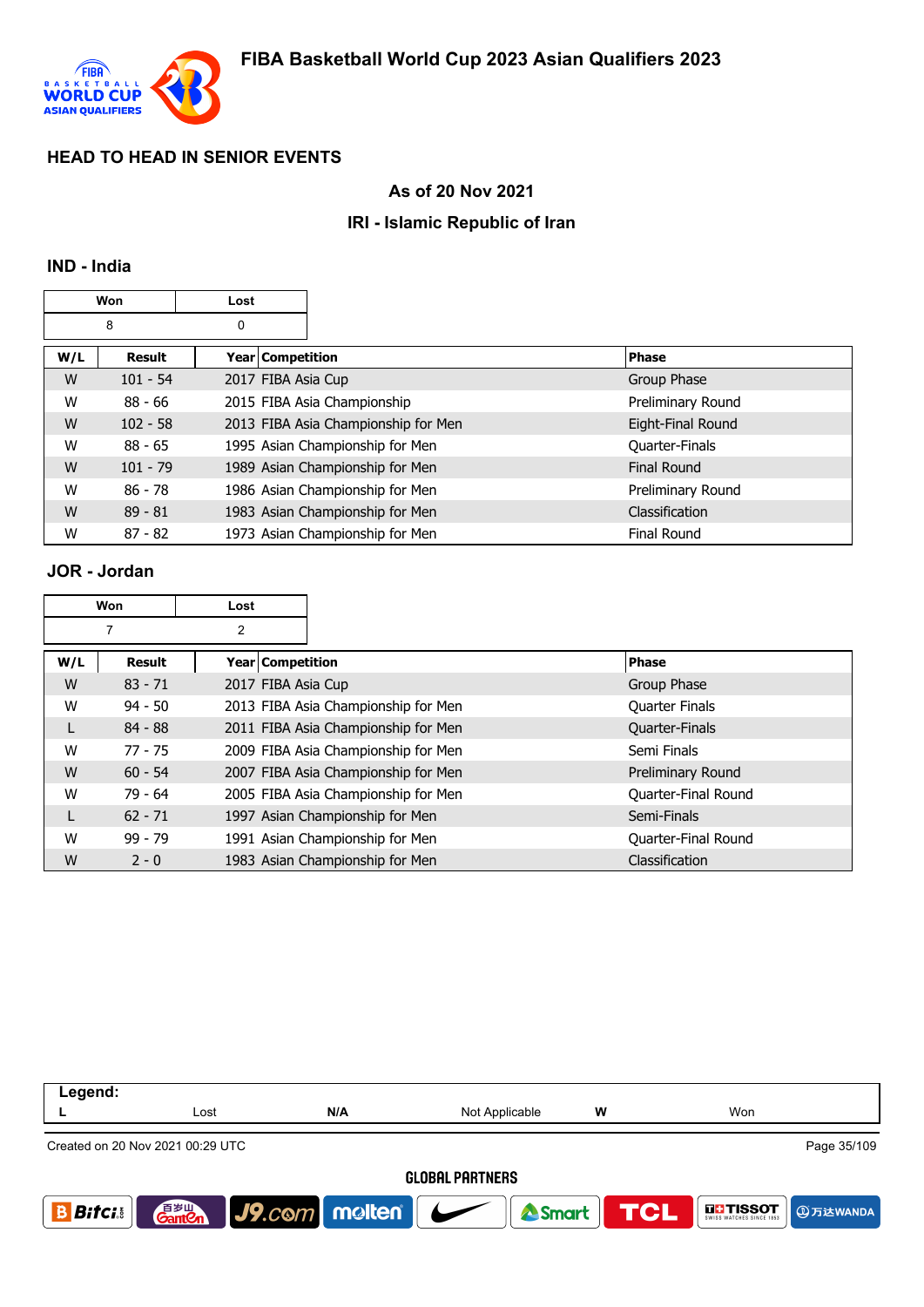

## **As of 20 Nov 2021**

## **IRI - Islamic Republic of Iran**

# **JPN - Japan**

| Won |            | Lost |                  |                                                      |                             |
|-----|------------|------|------------------|------------------------------------------------------|-----------------------------|
| 6   |            | 9    |                  |                                                      |                             |
| W/L | Result     |      | Year Competition |                                                      | <b>Phase</b>                |
|     | $89 - 97$  |      |                  | 2019 FIBA Basketball World Cup 2019 Asian Qualifiers | 2nd Round                   |
|     | $56 - 70$  |      |                  | 2019 FIBA Basketball World Cup 2019 Asian Qualifiers | 2nd Round                   |
| W   | $86 - 48$  |      |                  | 2015 FIBA Asia Championship                          | Preliminary Round           |
| W   | $68 - 63$  |      |                  | 2015 FIBA Asia Championship                          | 3rd Place Game              |
| W   | $101 - 71$ |      |                  | 2009 FIBA Asia Championship for Men                  | Eight Final Round           |
|     | $61 - 72$  |      |                  | 2005 FIBA Asia Championship for Men                  | <b>Finals</b>               |
| W   | $67 - 61$  |      |                  | 2003 Asian Championship for Men                      | <b>Finals</b>               |
| W   | $94 - 91$  |      |                  | 1997 Asian Championship for Men                      | Quarter-Final Round         |
| L   | $83 - 103$ |      |                  | 1995 Asian Championship for Men                      | Preliminary Round           |
| W   | $98 - 88$  |      |                  | 1993 Asian Championship for Men                      | Preliminary Round           |
| L   | $74 - 83$  |      |                  | 1991 Asian Championship for Men                      | Preliminary Round           |
|     | $53 - 73$  |      |                  | 1989 Asian Championship for Men                      | <b>Classification Round</b> |
|     | $55 - 76$  |      |                  | 1986 Asian Championship for Men                      | Classification              |
|     | $62 - 91$  |      |                  | 1973 Asian Championship for Men                      | Preliminary Round           |
|     | $83 - 98$  |      |                  | 1973 Asian Championship for Men                      | <b>Final Round</b>          |

# **KAZ - Kazakhstan**

| Won |           | Lost               |                                                      |                     |
|-----|-----------|--------------------|------------------------------------------------------|---------------------|
| 5   |           |                    |                                                      |                     |
| W/L | Result    | Year   Competition |                                                      | <b>Phase</b>        |
| W   | $88 - 56$ |                    | 2019 FIBA Basketball World Cup 2019 Asian Qualifiers | 1st Round           |
| W   | $75 - 54$ |                    | 2019 FIBA Basketball World Cup 2019 Asian Qualifiers | 1st Round           |
| W   | $85 - 53$ |                    | 2013 FIBA Asia Championship for Men                  | Eight-Final Round   |
| W   | $75 - 62$ |                    | 2007 FIBA Asia Championship for Men                  | Semi-Finals         |
| W   | $92 - 85$ |                    | 2003 Asian Championship for Men                      | Quarter-Final Round |
|     | 74 - 87   |                    | 1995 Asian Championship for Men                      | Preliminary Round   |

| Legend:                                         |                      |                             |                  |   |                                                          |  |  |
|-------------------------------------------------|----------------------|-----------------------------|------------------|---|----------------------------------------------------------|--|--|
|                                                 | Lost                 | N/A                         | Not Applicable   | w | Won                                                      |  |  |
| Page 36/109<br>Created on 20 Nov 2021 00:29 UTC |                      |                             |                  |   |                                                          |  |  |
| <b>GLOBAL PARTNERS</b>                          |                      |                             |                  |   |                                                          |  |  |
| <b>Bitci</b>                                    | 百岁山<br><b>Ganten</b> | $\int$ J9.com molten $\int$ | Smart <b>TCL</b> |   | <b>DET TISSOT</b><br>SWISS WATCHES SINCE 1853 CD 万达WANDA |  |  |
|                                                 |                      |                             |                  |   |                                                          |  |  |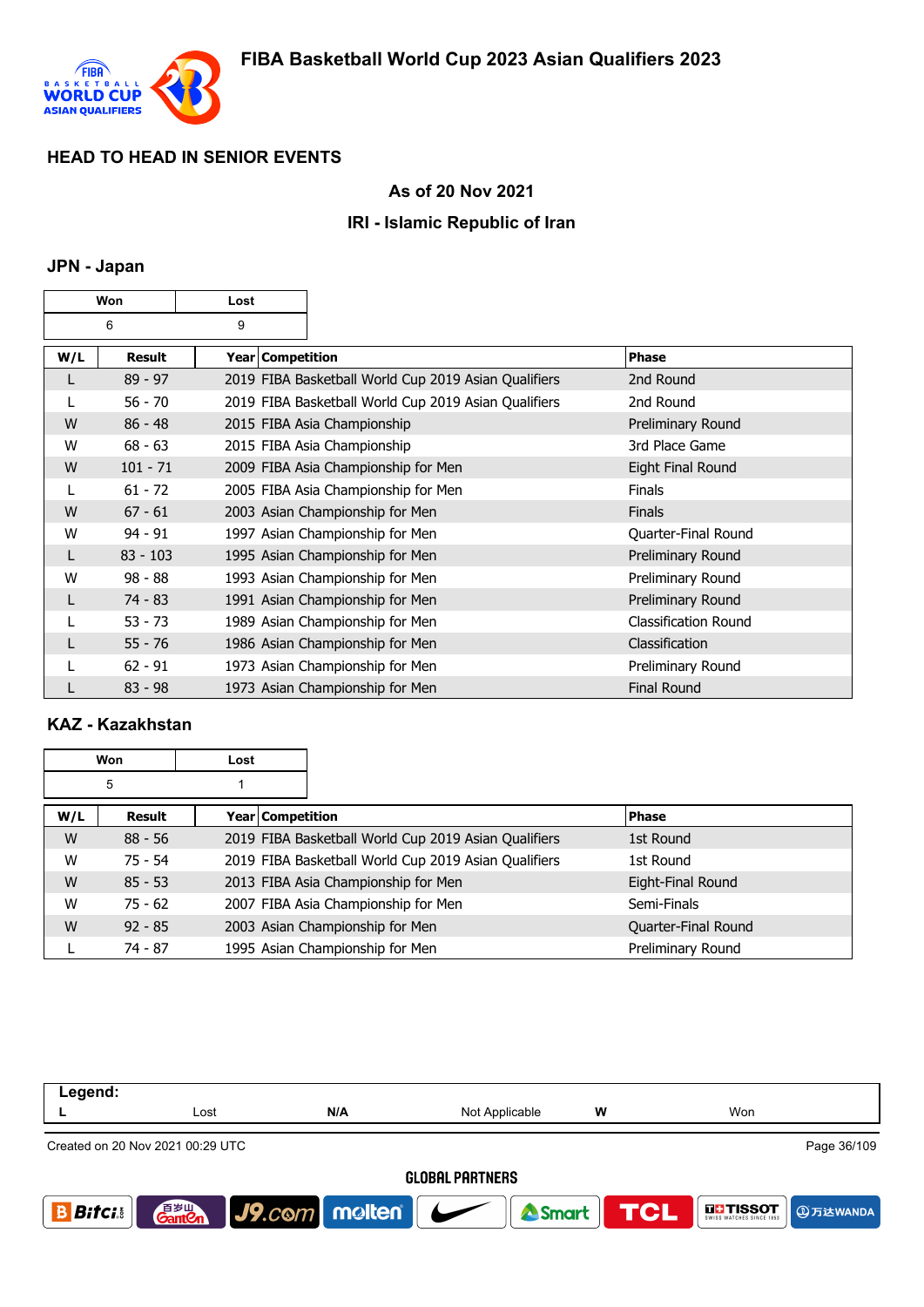

## **As of 20 Nov 2021**

## **IRI - Islamic Republic of Iran**

# **KOR - Republic of Korea**

| Won |            | Lost               |                                     |                     |
|-----|------------|--------------------|-------------------------------------|---------------------|
| 5   |            | 7                  |                                     |                     |
| W/L | Result     | Year   Competition |                                     | <b>Phase</b>        |
| W   | $87 - 81$  | 2017 FIBA Asia Cup |                                     | Semi-Finals         |
| W   | $75 - 62$  |                    | 2015 FIBA Asia Championship         | Quarter-Finals      |
| W   | $76 - 65$  |                    | 2013 FIBA Asia Championship for Men | Preliminary Round   |
| W   | $79 - 62$  |                    | 2011 FIBA Asia Championship for Men | Eight-Final Round   |
| W   | $82 - 66$  |                    | 2009 FIBA Asia Championship for Men | Eight Final Round   |
| L   | 75 - 87    |                    | 2005 FIBA Asia Championship for Men | Quarter-Final Round |
| L   | $81 - 105$ |                    | 2003 Asian Championship for Men     | Quarter-Final Round |
|     | $85 - 103$ |                    | 1997 Asian Championship for Men     | Quarter-Final Round |
| L   | 70 - 86    |                    | 1993 Asian Championship for Men     | <b>Final Round</b>  |
|     | $96 - 120$ |                    | 1989 Asian Championship for Men     | Preliminary Round   |
| L   | $54 - 116$ |                    | 1973 Asian Championship for Men     | Preliminary Round   |
|     | $90 - 105$ |                    | 1973 Asian Championship for Men     | <b>Final Round</b>  |

### **KSA - Saudi Arabia**

|   | Won       | Lost |                                     |
|---|-----------|------|-------------------------------------|
|   |           |      |                                     |
|   | Result    |      | Year Competition                    |
| W | $79 - 34$ |      | 2005 FIBA Asia Championship for Men |

#### **LBN - Lebanon**

| Won |           | Lost                    |                                     |                      |
|-----|-----------|-------------------------|-------------------------------------|----------------------|
| 4   |           |                         |                                     |                      |
| W/L | Result    | <b>Year Competition</b> |                                     | <b>Phase</b>         |
| W   | $80 - 70$ | 2017 FIBA Asia Cup      |                                     | Quarter-Finals       |
| W   | $76 - 45$ |                         | 2011 FIBA Asia Championship for Men | Eight-Final Round    |
| W   | $87 - 65$ |                         | 2011 FIBA Asia Championship for Men | Classification (5-8) |
|     | $60 - 82$ |                         | 2007 FIBA Asia Championship for Men | Quarter-Final Round  |
| W   | $74 - 69$ |                         | 2007 FIBA Asia Championship for Men | <b>Finals</b>        |

| Legend:                                         |                        |               |                  |   |                           |  |  |  |
|-------------------------------------------------|------------------------|---------------|------------------|---|---------------------------|--|--|--|
|                                                 | Lost                   | N/A           | Not Applicable   | w | Won                       |  |  |  |
| Page 37/109<br>Created on 20 Nov 2021 00:29 UTC |                        |               |                  |   |                           |  |  |  |
|                                                 | <b>GLOBAL PARTNERS</b> |               |                  |   |                           |  |  |  |
| <b>Bifci</b>                                    | <b>GantOn</b>          | J9.com molten | Smart <b>TCL</b> |   | <b>THESOT</b><br>9万达WANDA |  |  |  |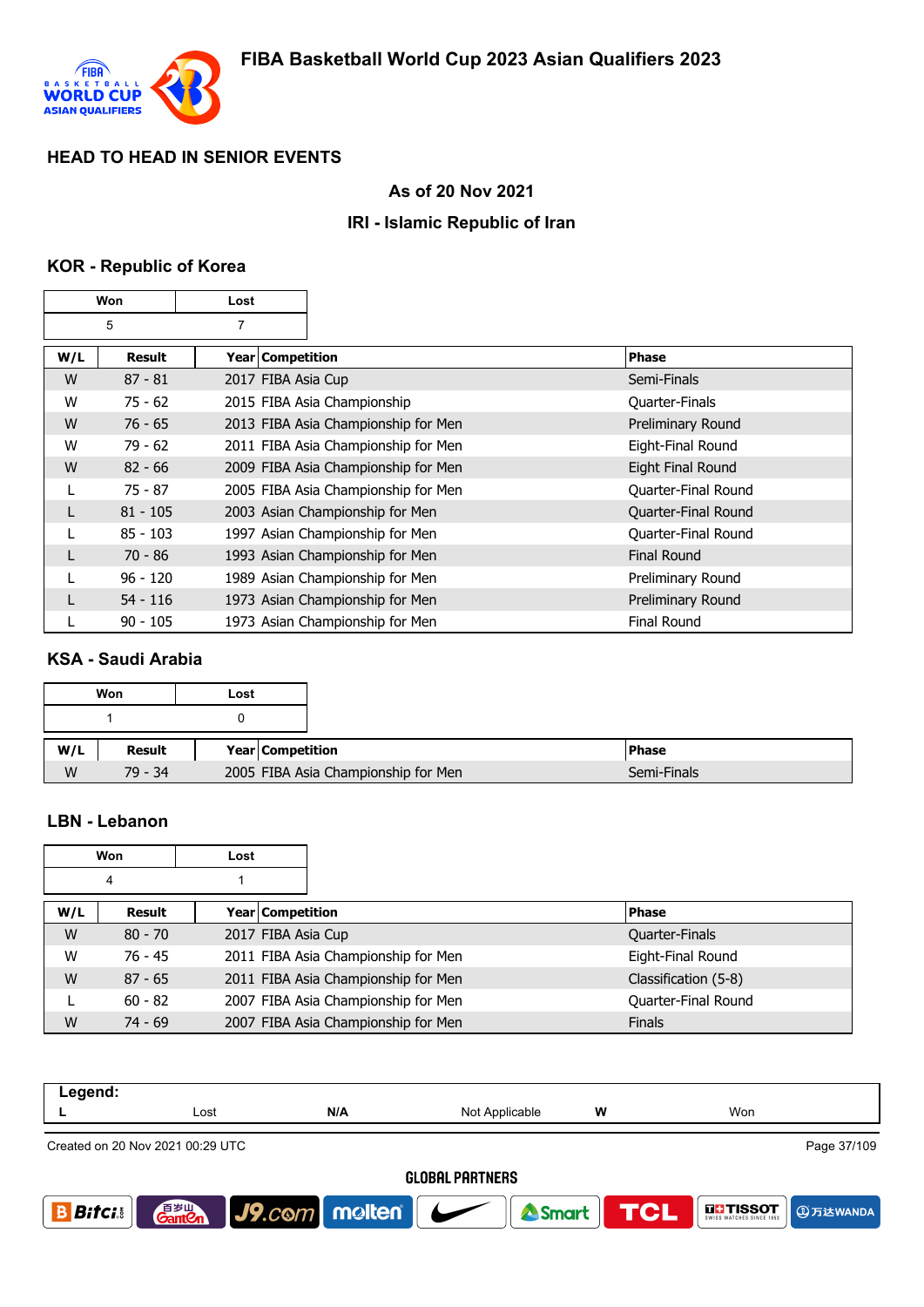

## **As of 20 Nov 2021**

## **IRI - Islamic Republic of Iran**

# **PHI - Philippines**

| Won |               | Lost               |                                                      |                            |
|-----|---------------|--------------------|------------------------------------------------------|----------------------------|
| 10  |               | 2                  |                                                      |                            |
| W/L | <b>Result</b> | Year   Competition |                                                      | <b>Phase</b>               |
| W   | $78 - 70$     |                    | 2019 FIBA Basketball World Cup 2019 Asian Qualifiers | 2nd Round                  |
| W   | $81 - 73$     |                    | 2019 FIBA Basketball World Cup 2019 Asian Qualifiers | 2nd Round                  |
| W   | $95 - 75$     |                    | 2019 FIBA Basketball World Cup                       | Classification Round 17-32 |
| L   | $73 - 87$     |                    | 2015 FIBA Asia Championship                          | Second Round               |
| W   | $85 - 71$     |                    | 2013 FIBA Asia Championship for Men                  | <b>Finals</b>              |
| W   | $88 - 78$     |                    | 2009 FIBA Asia Championship for Men                  | Eight Final Round          |
| W   | $75 - 69$     |                    | 2007 FIBA Asia Championship for Men                  | Preliminary Round          |
| W   | 77 - 76       |                    | 1997 Asian Championship for Men                      | Preliminary Round          |
| W   | $68 - 53$     |                    | 1995 Asian Championship for Men                      | Quarter-Finals             |
| W   | $91 - 81$     |                    | 1991 Asian Championship for Men                      | Classification Round       |
| W   | $93 - 86$     |                    | 1989 Asian Championship for Men                      | Classification Round       |
|     | $80 - 88$     |                    | 1973 Asian Championship for Men                      | <b>Final Round</b>         |

## **PLE - Palestine**

| Won       | Lost                        |
|-----------|-----------------------------|
|           |                             |
| Result    | Year Competition            |
| $94 - 48$ | 2015 FIBA Asia Championship |

## **SYR - Syrian Arab Republic**

|     | Won<br>Lost |  |                         |                                 |                   |
|-----|-------------|--|-------------------------|---------------------------------|-------------------|
|     |             |  |                         |                                 |                   |
| W/L | Result      |  | <b>Year Competition</b> |                                 | <b>Phase</b>      |
| W   | $87 - 63$   |  | 2017 FIBA Asia Cup      |                                 | Group Phase       |
| W   | $82 - 67$   |  |                         | 2003 Asian Championship for Men | Preliminary Round |

| Legend:      |                                                 |                                   |                |   |                                                |  |  |  |
|--------------|-------------------------------------------------|-----------------------------------|----------------|---|------------------------------------------------|--|--|--|
|              | Lost                                            | N/A                               | Not Applicable | W | Won                                            |  |  |  |
|              | Page 38/109<br>Created on 20 Nov 2021 00:29 UTC |                                   |                |   |                                                |  |  |  |
|              | <b>GLOBAL PARTNERS</b>                          |                                   |                |   |                                                |  |  |  |
| <b>Bitci</b> | 音 <sub>岁Ⅲ</sub><br>Gant <b>C</b> n              | $\vert$ J9.com   molten   $\vert$ | <b>Smart</b>   |   | <b>TCL</b><br><b>THESOT</b><br><b>9万达WANDA</b> |  |  |  |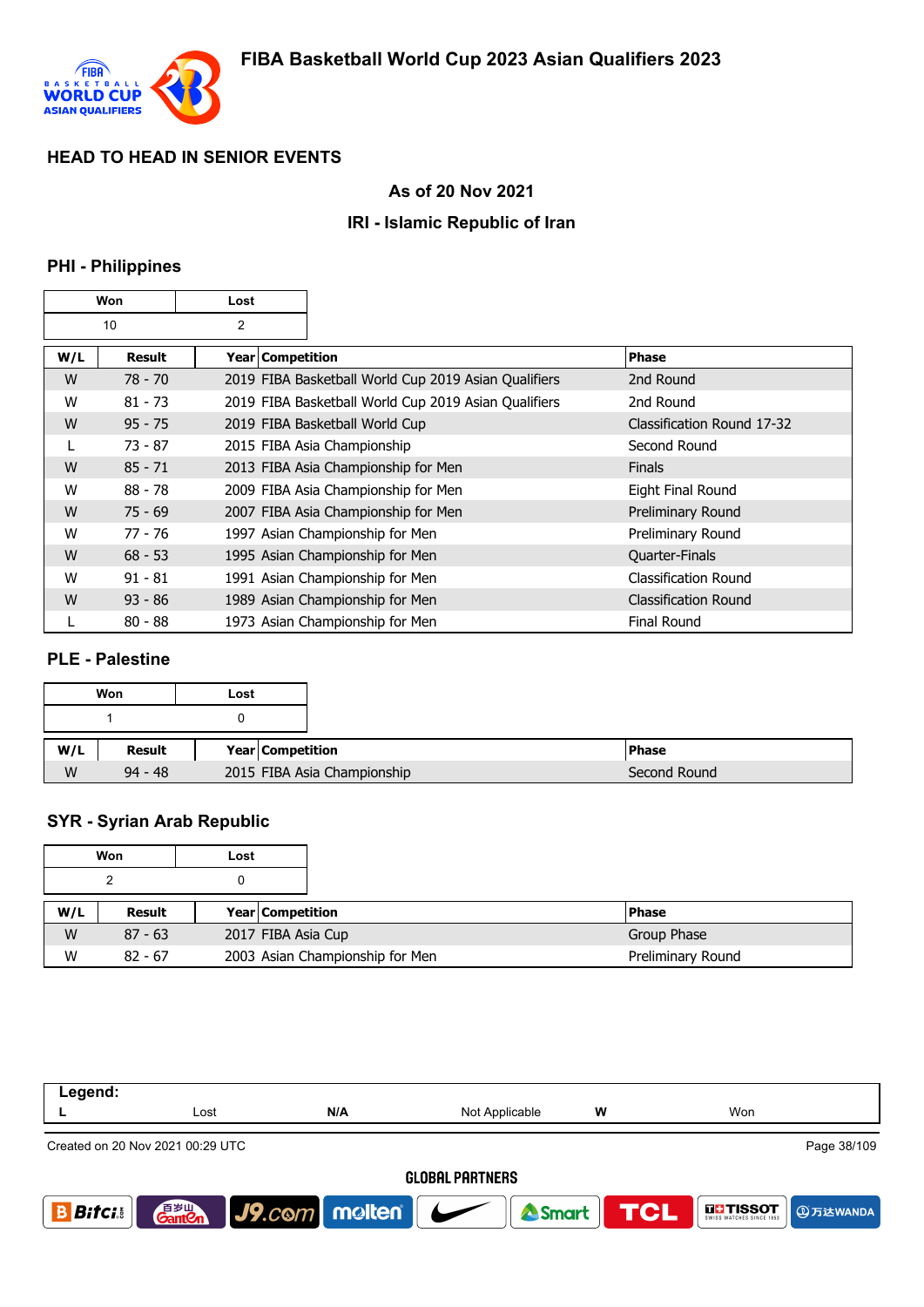

### **As of 20 Nov 2021**

## **IRI - Islamic Republic of Iran**

### **TPE - Chinese Taipei**

| Won |               | Lost               |                                     |                      |
|-----|---------------|--------------------|-------------------------------------|----------------------|
| 7   |               | 3                  |                                     |                      |
| W/L | <b>Result</b> | Year   Competition |                                     | <b>Phase</b>         |
| W   | $79 - 60$     |                    | 2013 FIBA Asia Championship for Men | Semi-Finals          |
| W   | $49 - 37$     |                    | 2011 FIBA Asia Championship for Men | Preliminary Round    |
| W   | $98 - 66$     |                    | 2011 FIBA Asia Championship for Men | Classification (5-8) |
| W   | $71 - 67$     |                    | 2009 FIBA Asia Championship for Men | Preliminary Round    |
| W   | $76 - 64$     |                    | 2007 FIBA Asia Championship for Men | Quarter-Final Round  |
| W   | $65 - 57$     |                    | 2005 FIBA Asia Championship for Men | Preliminary Round    |
| W   | $83 - 74$     |                    | 2003 Asian Championship for Men     | Preliminary Round    |
|     | $54 - 72$     |                    | 1997 Asian Championship for Men     | Quarter-Final Round  |
| L   | $68 - 82$     |                    | 1991 Asian Championship for Men     | Quarter-Final Round  |
|     | $69 - 97$     |                    | 1986 Asian Championship for Men     | Classification       |

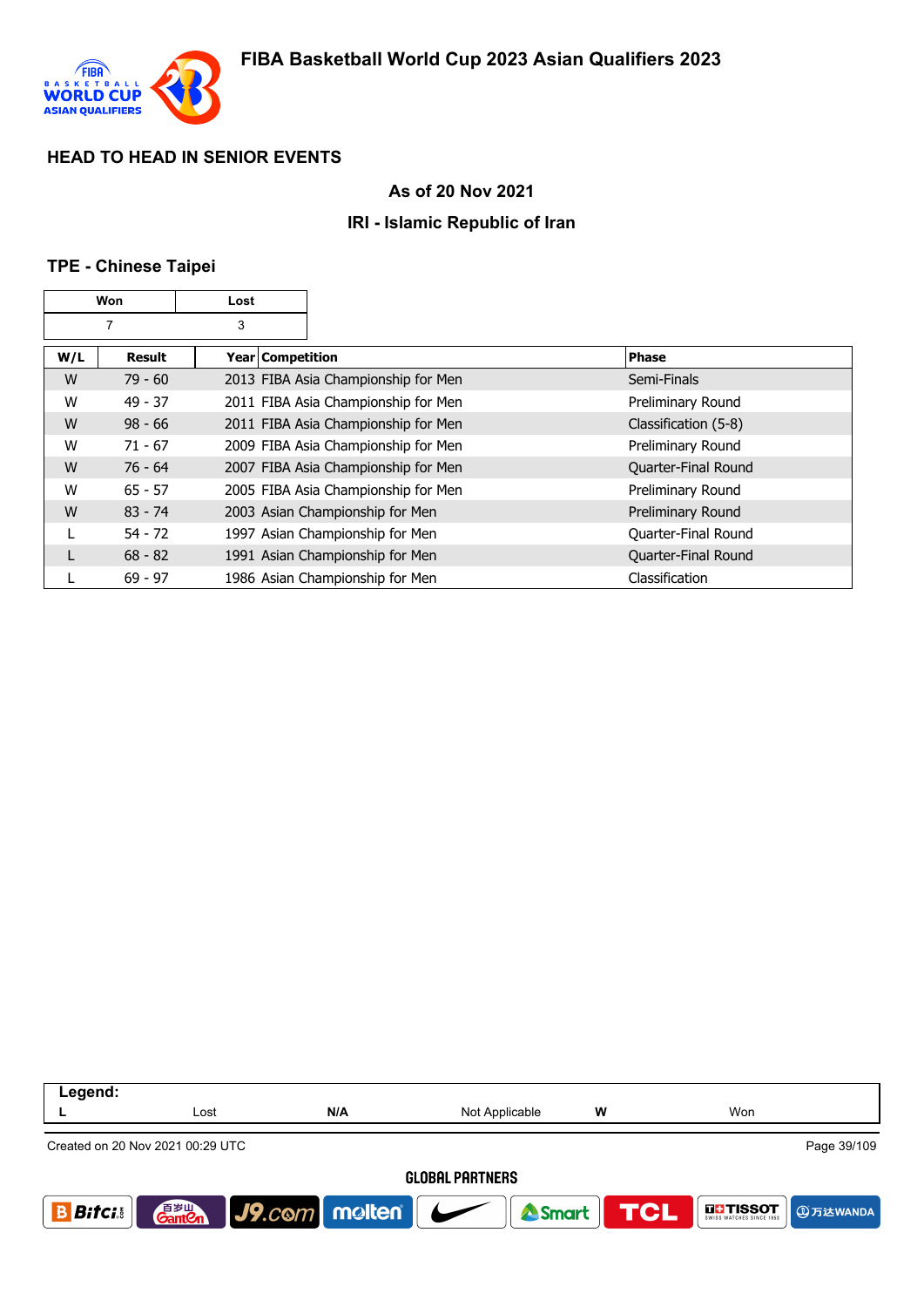

#### **As of 20 Nov 2021**

#### **JOR - Jordan**

#### **Total Summary**

| <b>Team Name</b>            | Win %       | <b>Played</b>  | Won            | Lost           | For  | <b>Against</b> |
|-----------------------------|-------------|----------------|----------------|----------------|------|----------------|
| Palestine                   | 100         | 1              | 1              | $\mathbf 0$    | 94   | 82             |
| Indonesia                   | 100         | 6              | 6              | 0              | 506  | 317            |
| Kazakhstan                  | 100         | 5              | 5              | $\mathbf 0$    | 421  | 350            |
| Syrian Arab Republic        | 80          | 5              | 4              | 1              | 410  | 350            |
| India                       | 77          | 9              | 7              | $\overline{2}$ | 740  | 614            |
| Chinese Taipei              | 60          | 5              | 3              | $\overline{2}$ | 403  | 378            |
| Lebanon                     | 50          | 6              | 3              | 3              | 462  | 442            |
| Saudi Arabia                | 40          | 5              | $\overline{2}$ | 3              | 336  | 334            |
| New Zealand                 | 33          | 3              | 1              | $\overline{2}$ | 225  | 273            |
| Philippines                 | 30          | 10             | 3              | 7              | 673  | 694            |
| Islamic Republic of Iran    | 22          | 9              | $\overline{2}$ | 7              | 552  | 640            |
| People 's Republic of China | 15          | 13             | $\overline{2}$ | 11             | 862  | 1094           |
| Japan                       | 14          | $\overline{7}$ | $\mathbf{1}$   | 6              | 492  | 511            |
| Republic of Korea           | 0           | 6              | 0              | 6              | 398  | 494            |
| Australia                   | $\mathbf 0$ | 1              | $\mathbf{0}$   | $\mathbf{1}$   | 75   | 76             |
| Guam                        | N/A         | 0              | 0              | 0              | 0    | 0              |
| <b>Bahrain</b>              | N/A         | $\mathbf{0}$   | $\mathbf{0}$   | $\mathbf 0$    | 0    | $\mathbf{0}$   |
| Total                       | 44          | 91             | 40             | 51             | 6649 | 6649           |

#### **Overview per opponent**

#### **AUS - Australia**

| Won |         | Lost |                                      |              |                   |
|-----|---------|------|--------------------------------------|--------------|-------------------|
|     |         |      |                                      |              |                   |
| W/L | Result  |      | <b>Year Competition</b>              | <b>Phase</b> |                   |
|     | 75 - 76 |      | 2010 FIBA World Championship for Men |              | Preliminary Round |

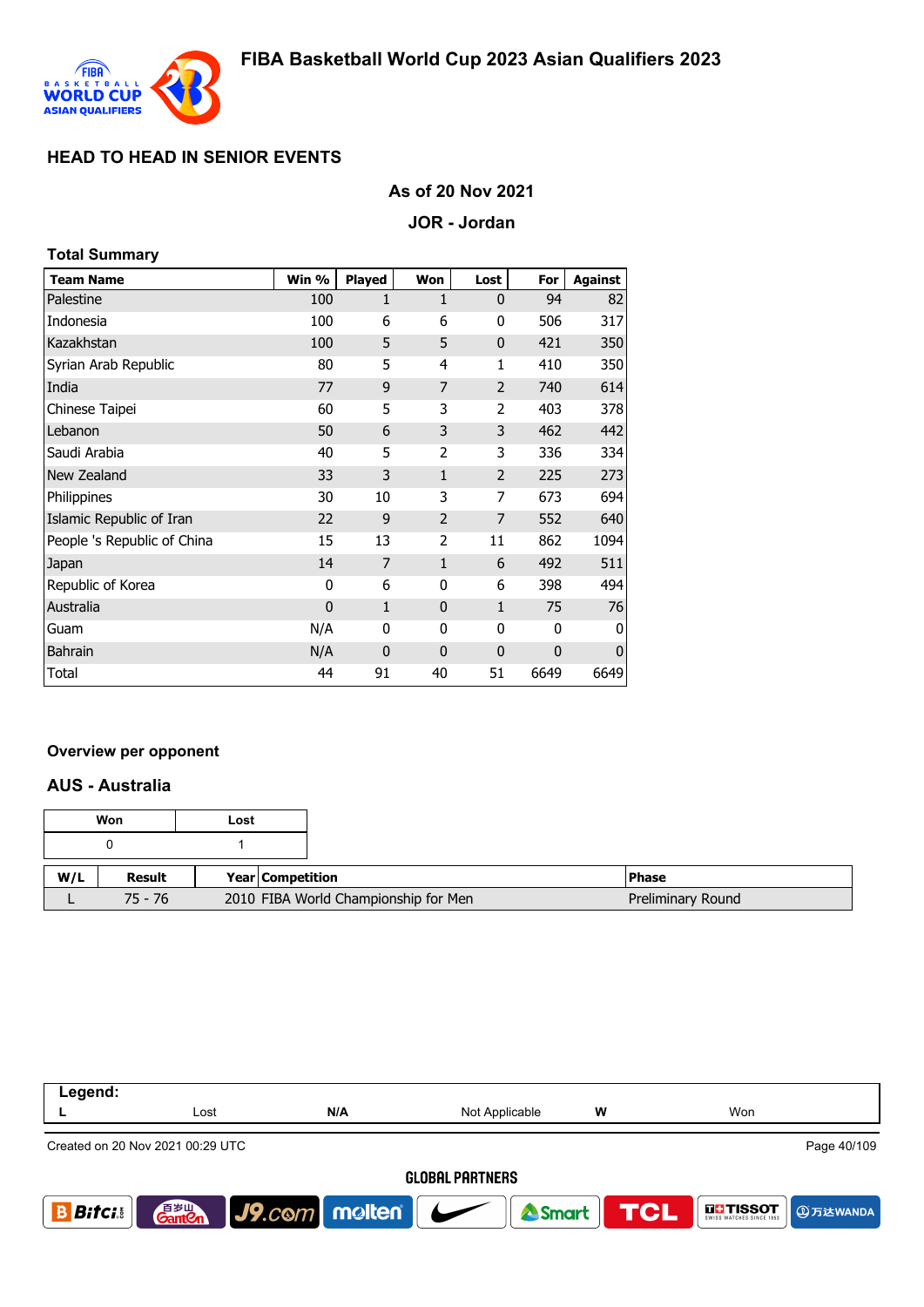

### **As of 20 Nov 2021**

#### **JOR - Jordan**

#### **CHN - People 's Republic of China**

| Won            |            | Lost |                                     |                                                      |                      |
|----------------|------------|------|-------------------------------------|------------------------------------------------------|----------------------|
| $\overline{2}$ |            | 11   |                                     |                                                      |                      |
| W/L            | Result     |      | Year   Competition                  |                                                      | <b>Phase</b>         |
| W              | $86 - 62$  |      |                                     | 2019 FIBA Basketball World Cup 2019 Asian Qualifiers | 2nd Round            |
| L              | 79 - 88    |      |                                     | 2019 FIBA Basketball World Cup 2019 Asian Qualifiers | 2nd Round            |
| L              | $55 - 86$  |      | 2017 FIBA Asia Cup                  |                                                      | Classification (5-8) |
|                | $67 - 84$  |      | 2015 FIBA Asia Championship         |                                                      | Preliminary Round    |
| L              | $76 - 79$  |      | 2013 FIBA Asia Championship for Men |                                                      | Classification (5-8) |
| L              | $60 - 93$  |      | 2011 FIBA Asia Championship for Men |                                                      | Eight-Final Round    |
|                | $69 - 70$  |      | 2011 FIBA Asia Championship for Men |                                                      | <b>Finals</b>        |
|                | $83 - 89$  |      | 2009 FIBA Asia Championship for Men |                                                      | Eight Final Round    |
| W              | $78 - 65$  |      | 2007 FIBA Asia Championship for Men |                                                      | Preliminary Round    |
|                | $62 - 95$  |      | 1997 Asian Championship for Men     |                                                      | Quarter-Final Round  |
| L              | $44 - 100$ |      | 1995 Asian Championship for Men     |                                                      | Preliminary Round    |
|                | $46 - 84$  |      | 1993 Asian Championship for Men     |                                                      | Preliminary Round    |
|                | $57 - 99$  |      | 1991 Asian Championship for Men     |                                                      | Quarter-Final Round  |

#### **INA - Indonesia**

|     | Won        | Lost |                  |                                     |                             |
|-----|------------|------|------------------|-------------------------------------|-----------------------------|
|     | 6          | 0    |                  |                                     |                             |
| W/L | Result     |      | Year Competition |                                     | Phase                       |
| W   | $89 - 59$  |      |                  | 2011 FIBA Asia Championship for Men | Preliminary Round           |
| W   | $105 - 47$ |      |                  | 2009 FIBA Asia Championship for Men | Preliminary Round           |
| W   | $71 - 51$  |      |                  | 1997 Asian Championship for Men     | Preliminary Round           |
| W   | $76 - 61$  |      |                  | 1995 Asian Championship for Men     | Classification Round        |
| W   | $65 - 42$  |      |                  | 1993 Asian Championship for Men     | <b>Classification Round</b> |
| W   | $100 - 57$ |      |                  | 1986 Asian Championship for Men     | <b>Classification Round</b> |

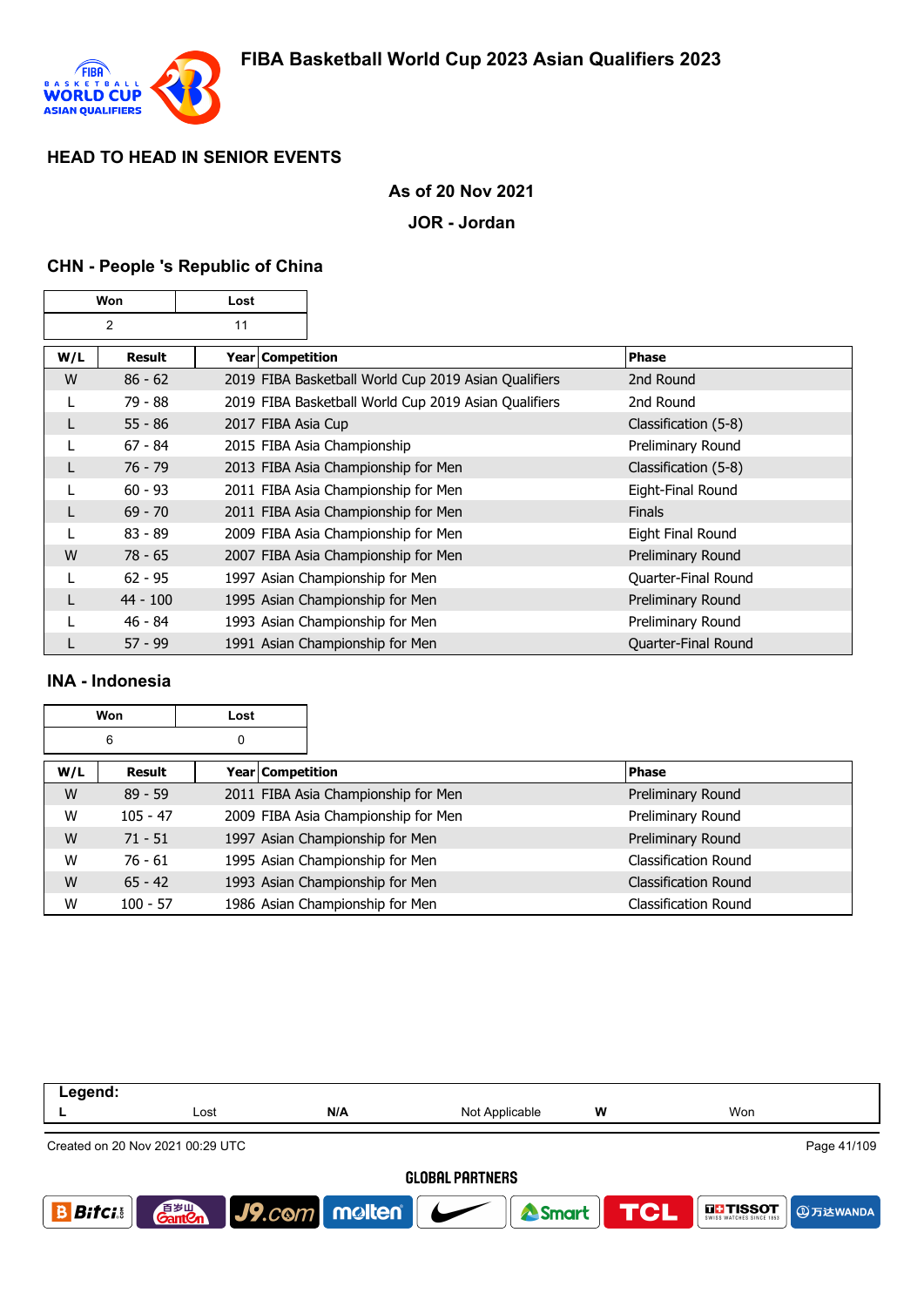

### **As of 20 Nov 2021**

#### **JOR - Jordan**

#### **IND - India**

|     | Won<br>Lost |                    |                                                      |                             |
|-----|-------------|--------------------|------------------------------------------------------|-----------------------------|
|     | 7           | 2                  |                                                      |                             |
| W/L | Result      | Year Competition   |                                                      | <b>Phase</b>                |
| W   | $114 - 70$  |                    | 2019 FIBA Basketball World Cup 2019 Asian Qualifiers | 1st Round                   |
| W   | $102 - 88$  |                    | 2019 FIBA Basketball World Cup 2019 Asian Qualifiers | 1st Round                   |
| W   | $61 - 54$   | 2017 FIBA Asia Cup |                                                      | Group Phase                 |
| W   | $77 - 47$   |                    | 2005 FIBA Asia Championship for Men                  | Preliminary Round           |
| L   | $44 - 66$   |                    | 1995 Asian Championship for Men                      | Preliminary Round           |
|     | 72 - 89     |                    | 1987 Asian Championship for Men                      | Preliminary Round           |
| W   | $108 - 65$  |                    | 1987 Asian Championship for Men                      | Preliminary Round           |
| W   | $82 - 63$   |                    | 1986 Asian Championship for Men                      | <b>Classification Round</b> |
| W   | $80 - 72$   |                    | 1983 Asian Championship for Men                      | <b>Classification</b>       |

### **IRI - Islamic Republic of Iran**

|     | Won            | Lost               |                                     |                            |
|-----|----------------|--------------------|-------------------------------------|----------------------------|
|     | $\overline{2}$ | 7                  |                                     |                            |
| W/L | Result         | Year Competition   |                                     | <b>Phase</b>               |
| L   | $71 - 83$      | 2017 FIBA Asia Cup |                                     | Group Phase                |
|     | $50 - 94$      |                    | 2013 FIBA Asia Championship for Men | <b>Quarter Finals</b>      |
| W   | $88 - 84$      |                    | 2011 FIBA Asia Championship for Men | Quarter-Finals             |
|     | $75 - 77$      |                    | 2009 FIBA Asia Championship for Men | Semi Finals                |
|     | $54 - 60$      |                    | 2007 FIBA Asia Championship for Men | Preliminary Round          |
|     | $64 - 79$      |                    | 2005 FIBA Asia Championship for Men | Quarter-Final Round        |
| W   | $71 - 62$      |                    | 1997 Asian Championship for Men     | Semi-Finals                |
|     | $79 - 99$      |                    | 1991 Asian Championship for Men     | <b>Ouarter-Final Round</b> |
|     | $0 - 2$        |                    | 1983 Asian Championship for Men     | Classification             |

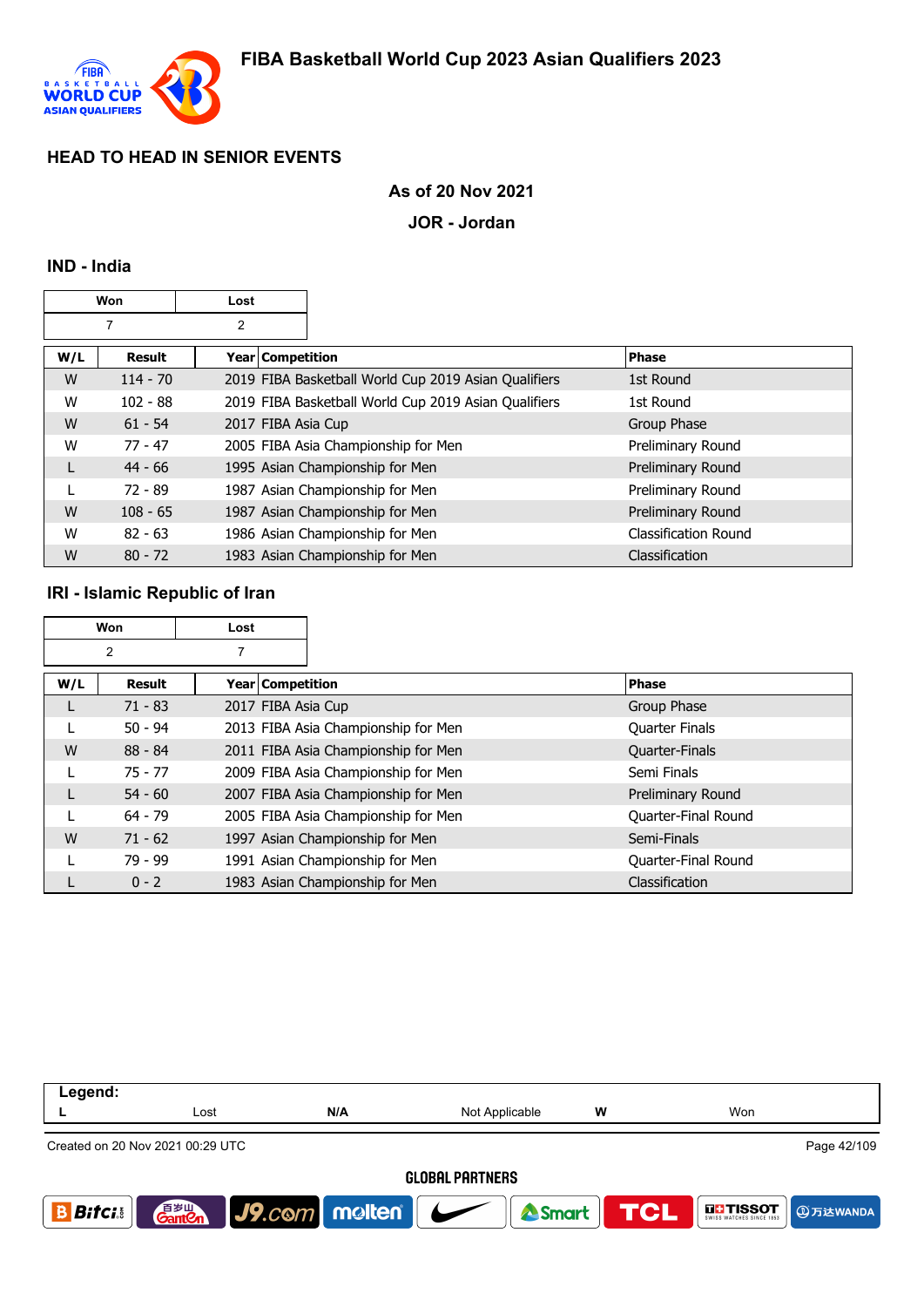

## **As of 20 Nov 2021**

#### **JOR - Jordan**

# **JPN - Japan**

|     | Won       | Lost               |                                     |                     |
|-----|-----------|--------------------|-------------------------------------|---------------------|
|     |           | 6                  |                                     |                     |
| W/L | Result    | Year   Competition |                                     | <b>Phase</b>        |
| W   | $65 - 56$ |                    | 2013 FIBA Asia Championship for Men | Eight-Final Round   |
|     | $87 - 92$ |                    | 2011 FIBA Asia Championship for Men | Preliminary Round   |
|     | $68 - 71$ |                    | 2007 FIBA Asia Championship for Men | Quarter-Final Round |
|     | $59 - 67$ |                    | 2005 FIBA Asia Championship for Men | Semi-Finals         |
|     | $59 - 63$ |                    | 2003 Asian Championship for Men     | Preliminary Round   |
|     | $80 - 83$ |                    | 1986 Asian Championship for Men     | Preliminary Round   |
|     | $74 - 79$ |                    | 1983 Asian Championship for Men     | Preliminary Round   |

## **KAZ - Kazakhstan**

| Won<br>Lost |           |   |                  |                                     |                      |
|-------------|-----------|---|------------------|-------------------------------------|----------------------|
|             | 5         | 0 |                  |                                     |                      |
| W/L         | Result    |   | Year Competition |                                     | <b>Phase</b>         |
| W           | $87 - 73$ |   |                  | 2015 FIBA Asia Championship         | Second Round         |
| W           | $88 - 59$ |   |                  | 2013 FIBA Asia Championship for Men | Classification (5-8) |
| W           | $98 - 80$ |   |                  | 2009 FIBA Asia Championship for Men | Eight Final Round    |
| W           | $82 - 73$ |   |                  | 2007 FIBA Asia Championship for Men | Quarter-Final Round  |
| W           | $66 - 65$ |   |                  | 1997 Asian Championship for Men     | Preliminary Round    |

## **KOR - Republic of Korea**

|     | Won       | Lost             |                                                      |                     |
|-----|-----------|------------------|------------------------------------------------------|---------------------|
|     | 0         | 6                |                                                      |                     |
| W/L | Result    | Year Competition |                                                      | <b>Phase</b>        |
| L   | $67 - 88$ |                  | 2019 FIBA Basketball World Cup 2019 Asian Qualifiers | 2nd Round           |
|     | 75 - 86   |                  | 2019 FIBA Basketball World Cup 2019 Asian Qualifiers | 2nd Round           |
|     | $60 - 87$ |                  | 2015 FIBA Asia Championship                          | Preliminary Round   |
|     | $65 - 70$ |                  | 2007 FIBA Asia Championship for Men                  | Quarter-Final Round |
|     | $63 - 64$ |                  | 2005 FIBA Asia Championship for Men                  | Quarter-Final Round |
|     | $68 - 99$ |                  | 1991 Asian Championship for Men                      | Preliminary Round   |

| Legend:       |                                    |                            |                        |     |               |
|---------------|------------------------------------|----------------------------|------------------------|-----|---------------|
|               | Lost                               | N/A                        | Not Applicable         | W   | Won           |
|               | Created on 20 Nov 2021 00:29 UTC   |                            |                        |     | Page 43/109   |
|               |                                    |                            | <b>GLOBAL PARTNERS</b> |     |               |
| <b>Bitcis</b> | 音 <sub>岁Ⅲ</sub><br>Gant <b>C</b> n | $J9$ . $com$ molten $\sim$ | Smart                  | TCL | <b>THESOT</b> |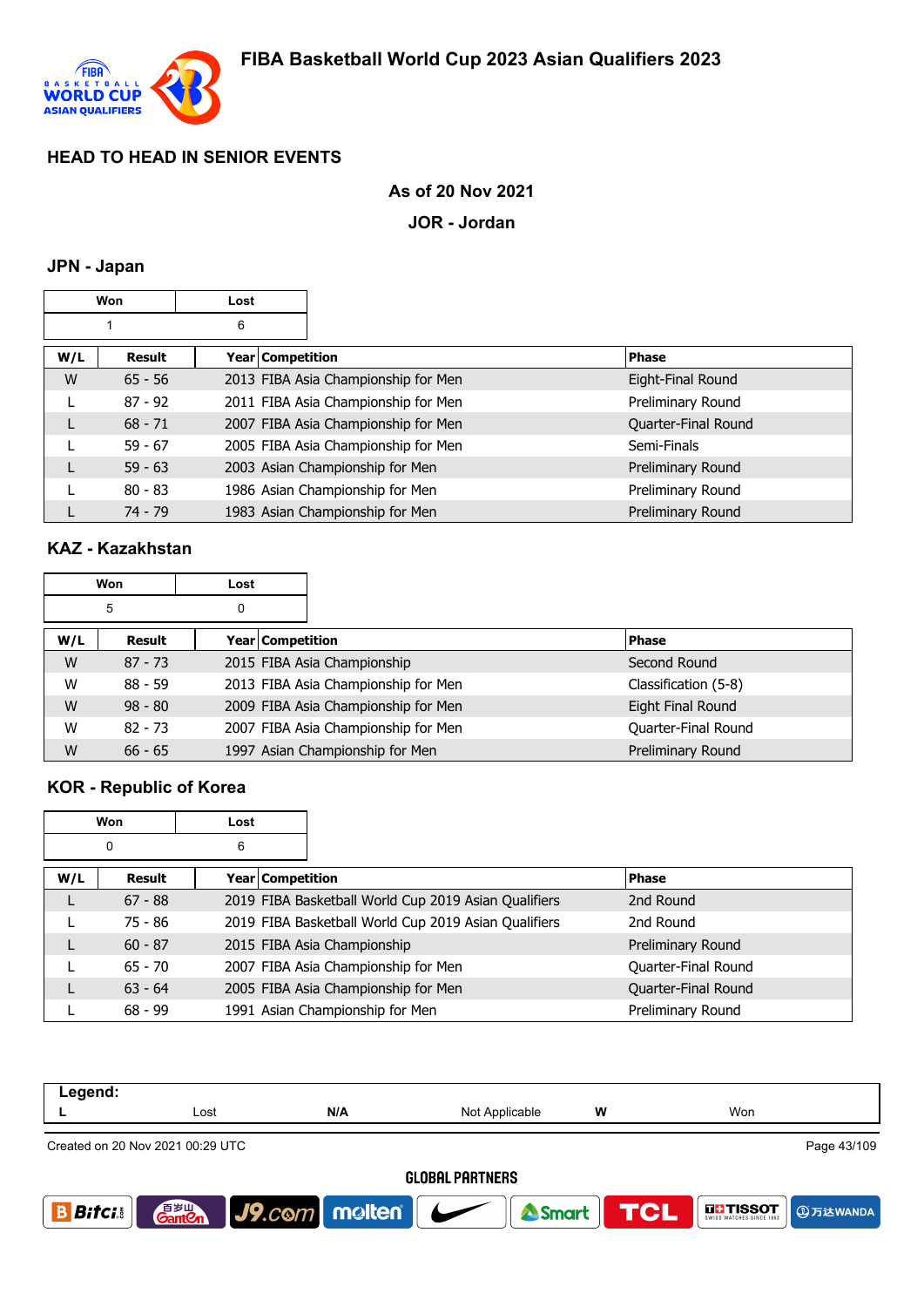

### **As of 20 Nov 2021**

**JOR - Jordan**

### **KSA - Saudi Arabia**

|     | <b>Won</b>     | Lost |                  |                                     |                     |
|-----|----------------|------|------------------|-------------------------------------|---------------------|
|     | $\overline{2}$ | 3    |                  |                                     |                     |
| W/L | Result         |      | Year Competition |                                     | <b>Phase</b>        |
| W   | $63 - 47$      |      |                  | 2013 FIBA Asia Championship for Men | Preliminary Round   |
| W   | $88 - 50$      |      |                  | 2005 FIBA Asia Championship for Men | <b>Finals</b>       |
|     | $59 - 71$      |      |                  | 1997 Asian Championship for Men     | Quarter-Final Round |
|     | $53 - 69$      |      |                  | 1993 Asian Championship for Men     | Preliminary Round   |
|     | $73 - 97$      |      |                  | 1991 Asian Championship for Men     | Preliminary Round   |

### **LBN - Lebanon**

|     | Won<br>Lost |   |                  |                                                      |                   |
|-----|-------------|---|------------------|------------------------------------------------------|-------------------|
|     | 3           | 3 |                  |                                                      |                   |
| W/L | Result      |   | Year Competition |                                                      | <b>Phase</b>      |
| L   | $76 - 77$   |   |                  | 2019 FIBA Basketball World Cup 2019 Asian Qualifiers | 1st Round         |
| W   | $87 - 83$   |   |                  | 2019 FIBA Basketball World Cup 2019 Asian Qualifiers | 1st Round         |
| L   | $76 - 80$   |   |                  | 2015 FIBA Asia Championship                          | Second Round      |
| W   | $84 - 67$   |   |                  | 2009 FIBA Asia Championship for Men                  | Preliminary Round |
| W   | $80 - 66$   |   |                  | 2009 FIBA Asia Championship for Men                  | <b>Finals</b>     |
|     | $59 - 69$   |   |                  | 2005 FIBA Asia Championship for Men                  | Preliminary Round |

### **NZL - New Zealand**

|     | Won                                                               | Lost |                         |                                                      |                       |
|-----|-------------------------------------------------------------------|------|-------------------------|------------------------------------------------------|-----------------------|
|     |                                                                   | 2    |                         |                                                      |                       |
| W/L | Result                                                            |      | <b>Year Competition</b> |                                                      | <b>IPhase</b>         |
| W   | $86 - 80$                                                         |      |                         | 2019 FIBA Basketball World Cup 2019 Asian Qualifiers | 2nd Round             |
|     | 2019 FIBA Basketball World Cup 2019 Asian Qualifiers<br>$69 - 95$ |      | 2nd Round               |                                                      |                       |
|     | $70 - 98$                                                         |      | 2017 FIBA Asia Cup      |                                                      | <b>Quarter-Finals</b> |

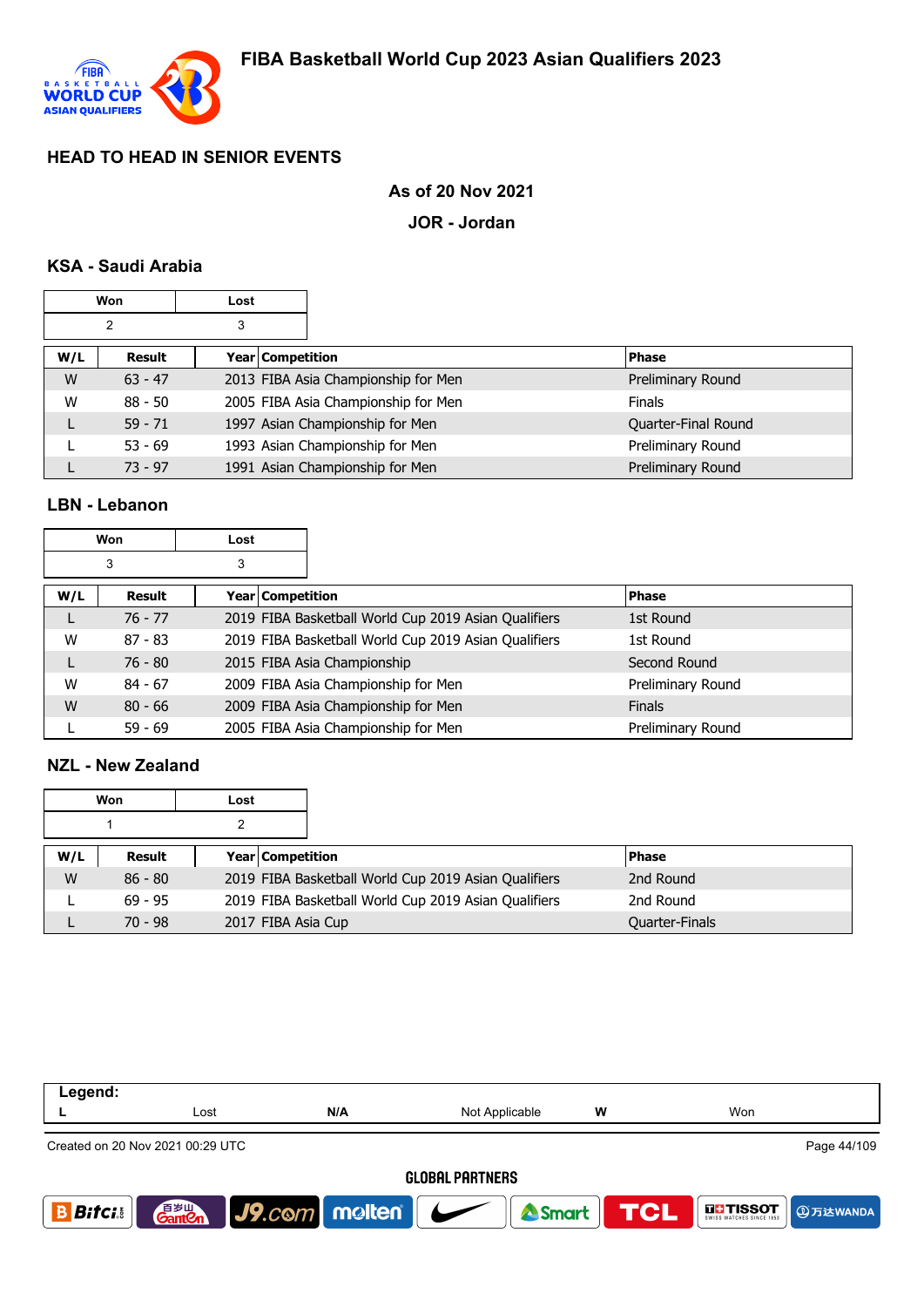

## **As of 20 Nov 2021**

**JOR - Jordan**

# **PHI - Philippines**

|     | Won<br>Lost   |                    |                                     |                      |
|-----|---------------|--------------------|-------------------------------------|----------------------|
|     | 3             | 7                  |                                     |                      |
| W/L | <b>Result</b> | Year   Competition |                                     | <b>Phase</b>         |
| L   | $70 - 75$     | 2017 FIBA Asia Cup |                                     | Classification (7-8) |
|     | $71 - 77$     |                    | 2013 FIBA Asia Championship for Men | Preliminary Round    |
| L   | $64 - 72$     |                    | 2011 FIBA Asia Championship for Men | Eight-Final Round    |
| W   | $75 - 61$     |                    | 2011 FIBA Asia Championship for Men | Semi-Finals          |
| W   | $81 - 70$     |                    | 2009 FIBA Asia Championship for Men | Quarter-Finals       |
| W   | $84 - 76$     |                    | 2007 FIBA Asia Championship for Men | Preliminary Round    |
| L   | $67 - 83$     |                    | 2003 Asian Championship for Men     | Preliminary Round    |
|     | $0 - 2$       |                    | 1991 Asian Championship for Men     | Classification Round |
|     | $91 - 97$     |                    | 1987 Asian Championship for Men     | Preliminary Round    |
|     | $70 - 81$     |                    | 1986 Asian Championship for Men     | Preliminary Round    |

#### **PLE - Palestine**

'n

|     | Won       | Lost             |                             |                       |
|-----|-----------|------------------|-----------------------------|-----------------------|
|     |           |                  |                             |                       |
| W/L | Result    | Year Competition |                             | <b>Phase</b>          |
| W   | $94 - 82$ |                  | 2015 FIBA Asia Championship | Classification (9-10) |

# **SYR - Syrian Arab Republic**

|     | Won        | Lost               |                                                      |                   |
|-----|------------|--------------------|------------------------------------------------------|-------------------|
|     | 4          |                    |                                                      |                   |
| W/L | Result     | Year Competition   |                                                      | <b>Phase</b>      |
| W   | $109 - 72$ |                    | 2019 FIBA Basketball World Cup 2019 Asian Qualifiers | 1st Round         |
| W   | $87 - 62$  |                    | 2019 FIBA Basketball World Cup 2019 Asian Qualifiers | 1st Round         |
| W   | $68 - 66$  | 2017 FIBA Asia Cup |                                                      | Group Phase       |
| W   | $71 - 58$  |                    | 2011 FIBA Asia Championship for Men                  | Preliminary Round |
|     | $75 - 92$  |                    | 2003 Asian Championship for Men                      | Semi Finals       |

| Legend:                |                                                 |                                   |                |            |                                      |  |  |  |
|------------------------|-------------------------------------------------|-----------------------------------|----------------|------------|--------------------------------------|--|--|--|
|                        | Lost                                            | N/A                               | Not Applicable | w          | Won                                  |  |  |  |
|                        | Page 45/109<br>Created on 20 Nov 2021 00:29 UTC |                                   |                |            |                                      |  |  |  |
| <b>GLOBAL PARTNERS</b> |                                                 |                                   |                |            |                                      |  |  |  |
| <b>Bitci</b>           | 音 <sub>岁皿</sub><br>Gant <b>C</b> n              | $\vert$ J9.com   molten   $\vert$ | Smart          | <b>TCL</b> | <b>THE TISSOT</b><br><b>4万达WANDA</b> |  |  |  |
|                        |                                                 |                                   |                |            |                                      |  |  |  |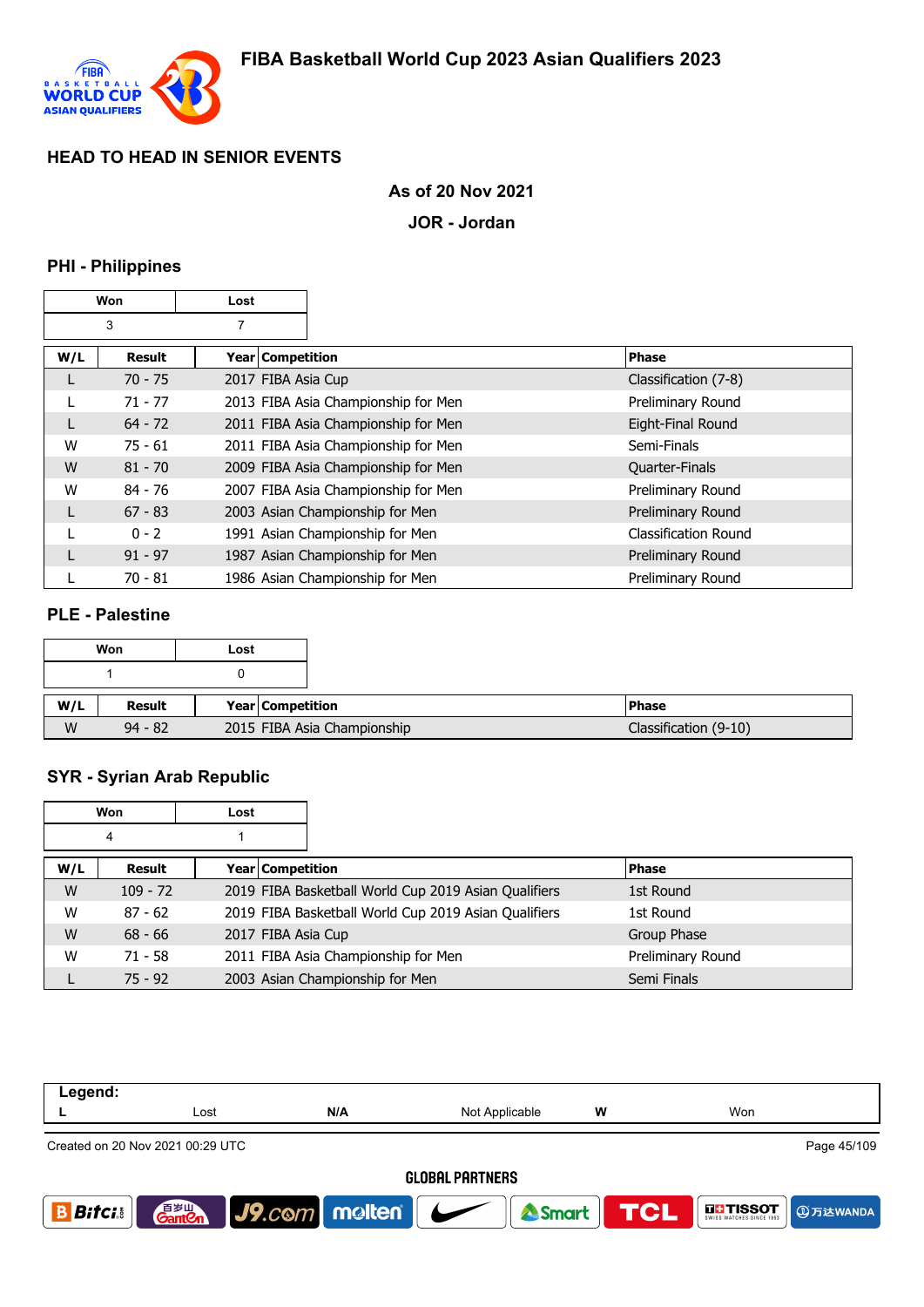

### **As of 20 Nov 2021**

**JOR - Jordan**

#### **TPE - Chinese Taipei**

|     | Won       | Lost             |                                     |                     |
|-----|-----------|------------------|-------------------------------------|---------------------|
| 3   |           |                  |                                     |                     |
| W/L | Result    | Year Competition |                                     | <b>Phase</b>        |
| L   | $87 - 91$ |                  | 2013 FIBA Asia Championship for Men | Preliminary Round   |
| W   | $97 - 74$ |                  | 2007 FIBA Asia Championship for Men | <b>Finals</b>       |
| W   | $83 - 72$ |                  | 2003 Asian Championship for Men     | Quarter-Final Round |
|     | $60 - 68$ |                  | 1997 Asian Championship for Men     | Preliminary Round   |
| W   | $76 - 73$ |                  | 1991 Asian Championship for Men     | Quarter-Final Round |

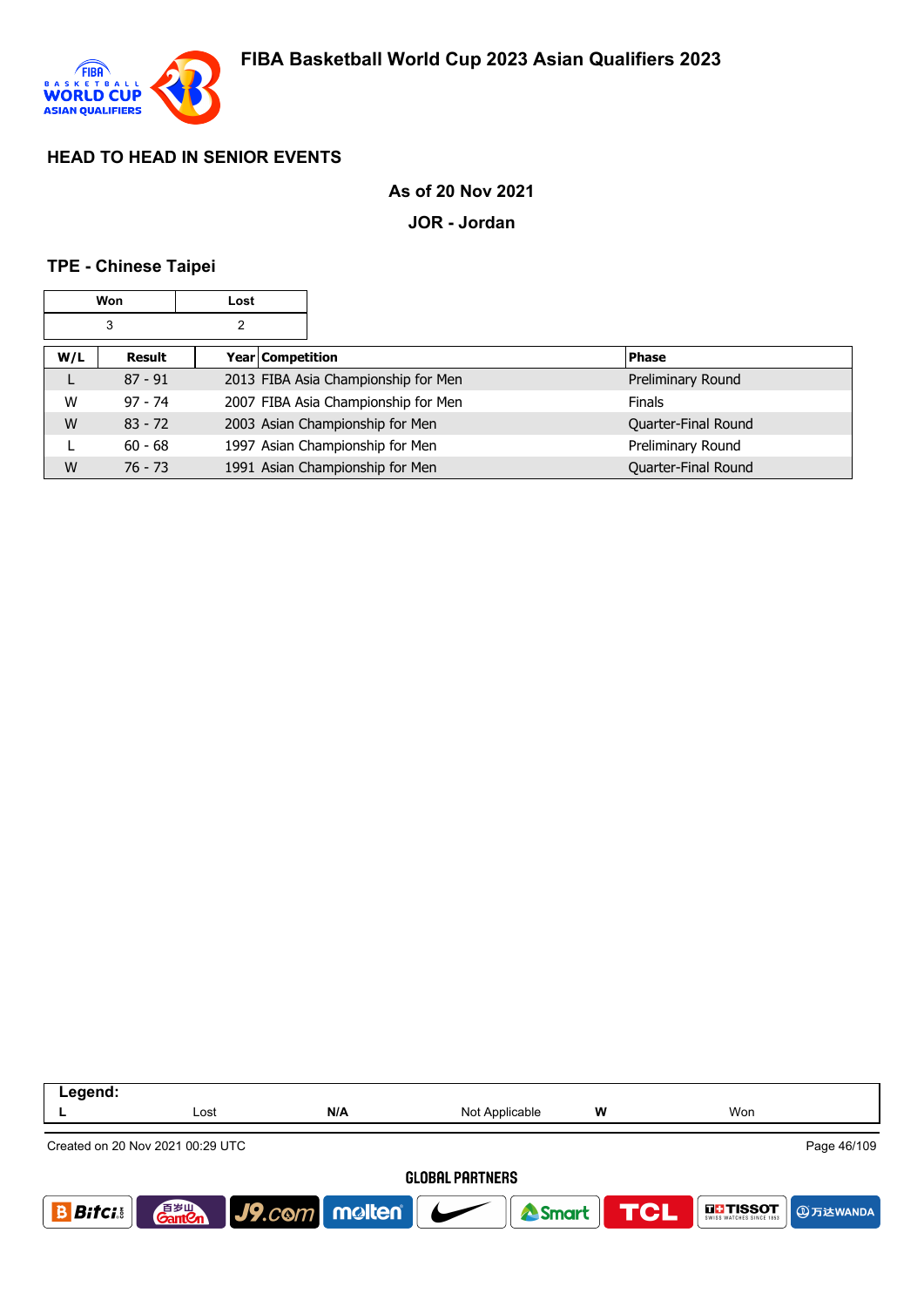

## **As of 20 Nov 2021**

#### **JPN - Japan**

| Total Summary |  |
|---------------|--|
|               |  |

| <b>Team Name</b>            | Win %       | Played         | Won            | Lost           | For   | <b>Against</b> |
|-----------------------------|-------------|----------------|----------------|----------------|-------|----------------|
| Palestine                   | 100         | 1              | 1              | $\mathbf 0$    | 74    | 67             |
| India                       | 100         | 12             | 12             | 0              | 1062  | 807            |
| Indonesia                   | 100         | 9              | 9              | $\mathbf 0$    | 811   | 485            |
| <b>Bahrain</b>              | 100         | 1              | 1              | 0              | 94    | 60             |
| Jordan                      | 85          | $\overline{7}$ | 6              | $\mathbf{1}$   | 511   | 492            |
| Saudi Arabia                | 75          | 4              | 3              | $\mathbf{1}$   | 348   | 278            |
| Syrian Arab Republic        | 66          | 3              | $\overline{2}$ | $\mathbf{1}$   | 220   | 188            |
| Kazakhstan                  | 66          | 6              | 4              | 2              | 486   | 458            |
| Islamic Republic of Iran    | 60          | 15             | 9              | 6              | 1185  | 1130           |
| Chinese Taipei              | 56          | 16             | 9              | 7              | 1218  | 1138           |
| Philippines                 | 44          | 27             | 12             | 15             | 2112  | 2148           |
| Republic of Korea           | 34          | 26             | 9              | 17             | 2007  | 2162           |
| Lebanon                     | 20          | 5              | $\mathbf{1}$   | $\overline{4}$ | 350   | 383            |
| Australia                   | 16          | 6              | 1              | 5              | 417   | 517            |
| People 's Republic of China | 6           | 15             | $\mathbf{1}$   | 14             | 953   | 1291           |
| New Zealand                 | $\mathbf 0$ | $\overline{2}$ | 0              | $\overline{2}$ | 138   | 171            |
| Guam                        | N/A         | $\mathbf 0$    | $\overline{0}$ | 0              | 0     | $\mathbf 0$    |
| Total                       | 52          | 155            | 80             | 75             | 11986 | 11775          |

#### **Overview per opponent**

#### **AUS - Australia**

|     | Won       | Lost |                    |                                                      |                    |
|-----|-----------|------|--------------------|------------------------------------------------------|--------------------|
|     |           | 5    |                    |                                                      |                    |
| W/L | Result    |      | Year Competition   |                                                      | <b>Phase</b>       |
|     | $58 - 82$ |      |                    | 2019 FIBA Basketball World Cup 2019 Asian Qualifiers | 1st Round          |
| W   | 79 - 78   |      |                    | 2019 FIBA Basketball World Cup 2019 Asian Qualifiers | 1st Round          |
| L   | $68 - 84$ |      | 2017 FIBA Asia Cup |                                                      | Group Phase        |
|     | 79 - 117  |      |                    | 1976 Olympic Games: Tournament for Men               | Preliminary Round  |
|     | $76 - 92$ |      |                    | 1972 Olympic Games: Tournament for Men               | Preliminary Round  |
|     | $57 - 64$ |      |                    | 1964 Olympic Games: Tournament for Men               | <b>Final Round</b> |

| Legend:                |                                                 |                      |                |     |                               |  |  |
|------------------------|-------------------------------------------------|----------------------|----------------|-----|-------------------------------|--|--|
|                        | Lost                                            | N/A                  | Not Applicable | W   | Won                           |  |  |
|                        | Page 47/109<br>Created on 20 Nov 2021 00:29 UTC |                      |                |     |                               |  |  |
| <b>GLOBAL PARTNERS</b> |                                                 |                      |                |     |                               |  |  |
| <b>Bifci</b>           | 音 <sub>岁Ⅲ</sub><br>Gant <b>C</b> n              | $ $ J9. $com$ molten | <b>A</b> Smart | TCL | <b>THE TISSOT</b><br>9万达WANDA |  |  |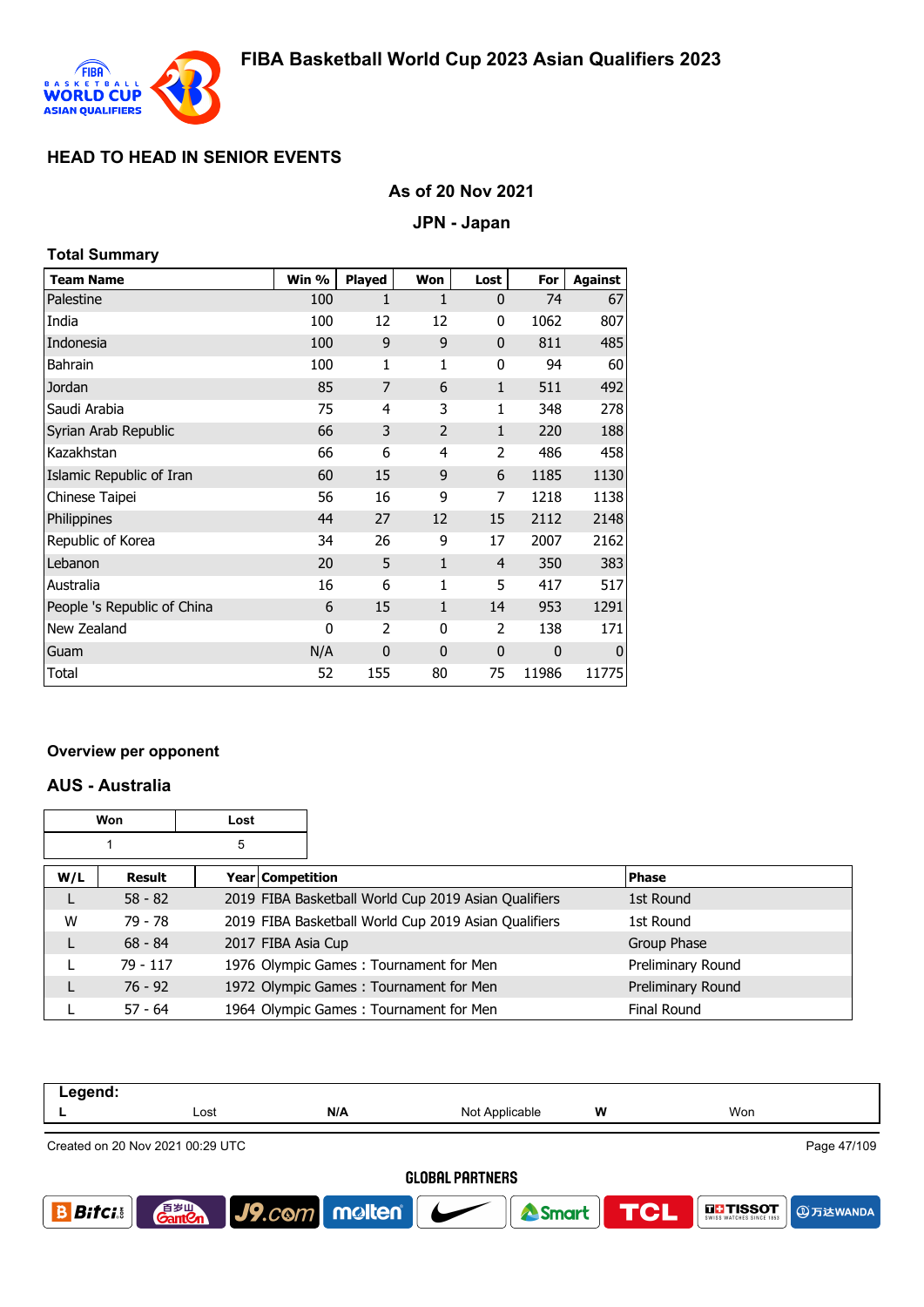

### **As of 20 Nov 2021**

**JPN - Japan**

#### **BRN - Bahrain**

|     | Won           | Lost             |                                 |         |
|-----|---------------|------------------|---------------------------------|---------|
|     |               |                  |                                 |         |
| W/L | <b>Result</b> | Year Competition |                                 | l Phase |
| W   | $94 - 60$     |                  | 1987 Asian Championship for Men |         |

## **CHN - People 's Republic of China**

| Won |            | Lost               |                                        |                             |
|-----|------------|--------------------|----------------------------------------|-----------------------------|
|     |            | 14                 |                                        |                             |
| W/L | Result     | Year   Competition |                                        | <b>Phase</b>                |
| L   | $58 - 84$  |                    | 2011 FIBA Asia Championship for Men    | Eight-Final Round           |
|     | $53 - 86$  |                    | 2005 FIBA Asia Championship for Men    | Quarter-Final Round         |
| L   | $60 - 88$  |                    | 2003 Asian Championship for Men        | Quarter-Final Round         |
|     | $67 - 126$ |                    | 2001 Asian Championship for Men        | Quarter-Final Round         |
| L   | $61 - 73$  |                    | 1995 Asian Championship for Men        | Quarter-Finals              |
|     | $62 - 105$ |                    | 1991 Asian Championship for Men        | <b>Final Round</b>          |
| L   | $70 - 94$  |                    | 1989 Asian Championship for Men        | <b>Classification Round</b> |
|     | $69 - 85$  |                    | 1987 Asian Championship for Men        | Preliminary Round           |
|     | $79 - 105$ |                    | 1983 Asian Championship for Men        | Semi-Finals                 |
|     | $71 - 95$  |                    | 1983 Asian Championship for Men        | <b>Finals</b>               |
|     | $60 - 71$  |                    | 1981 Asian Championship for Men        | <b>Final Round</b>          |
|     | $68 - 70$  |                    | 1979 Asian Championship for Men        | <b>Final Round</b>          |
|     | $81 - 110$ |                    | 1977 Asian Championship for Men        | <b>Final Round</b>          |
|     | 59 - 80    |                    | 1975 Asian Championship for Men        | <b>Final Round</b>          |
| W   | $35 - 19$  |                    | 1936 Olympic Games: Tournament for Men | <b>First Round</b>          |

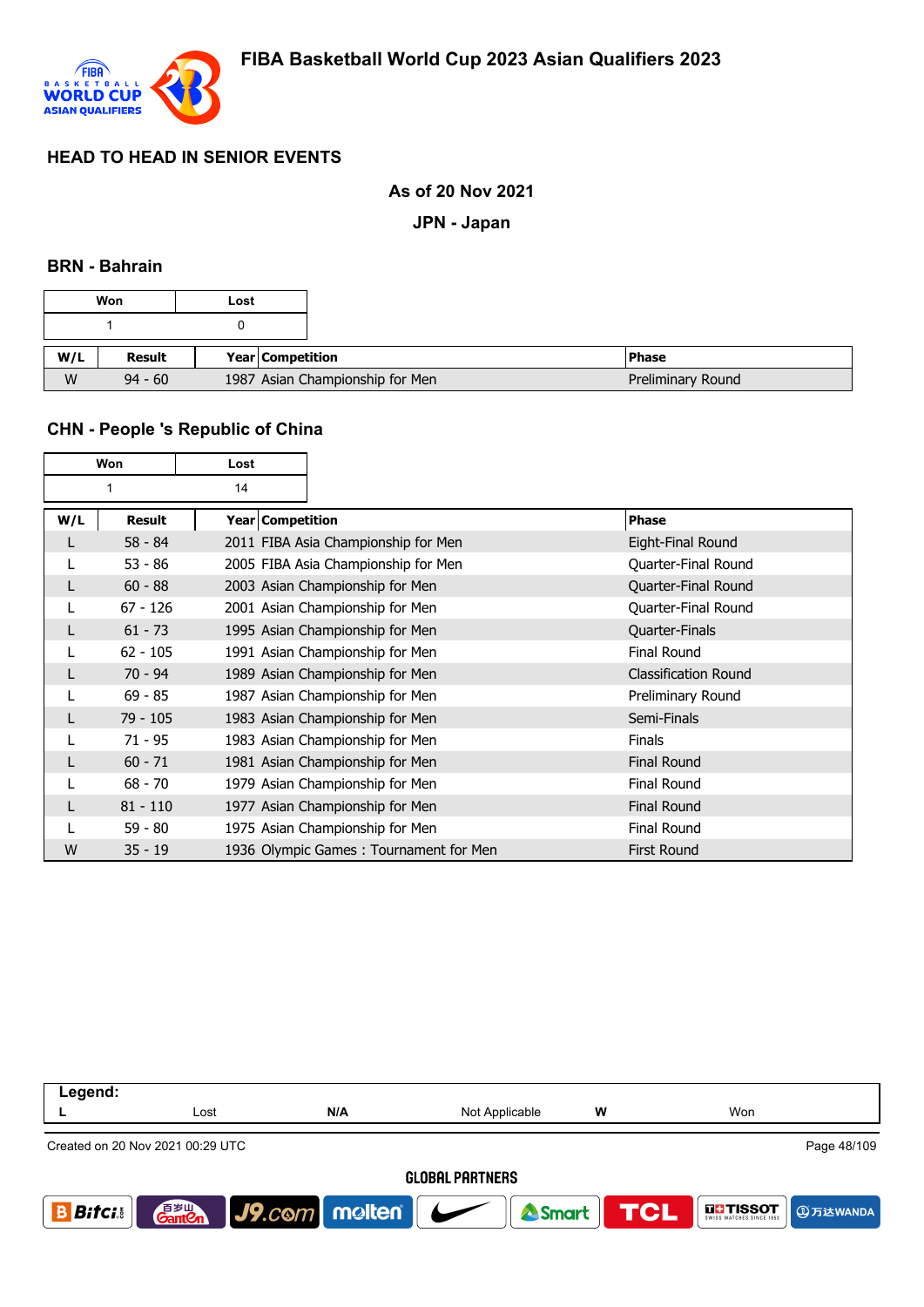

## **As of 20 Nov 2021**

**JPN - Japan**

## **INA - Indonesia**

| Won |            | Lost             |                                                     |                   |
|-----|------------|------------------|-----------------------------------------------------|-------------------|
|     | 9          | 0                |                                                     |                   |
| W/L | Result     | Year Competition |                                                     | <b>Phase</b>      |
| W   | $81 - 59$  |                  | 2011 FIBA Asia Championship for Men                 | Preliminary Round |
| W   | $97 - 57$  |                  | 2005 FIBA Asia Championship for Men                 | Preliminary Round |
| W   | $95 - 39$  |                  | 1995 Asian Championship for Men                     | Preliminary Round |
| W   | $94 - 53$  |                  | 1993 Asian Championship for Men                     | Preliminary Round |
| W   | $93 - 55$  |                  | 1991 Asian Championship for Men                     | Preliminary Round |
| W   | $81 - 37$  |                  | 1989 Asian Championship for Men                     | Preliminary Round |
| W   | $118 - 49$ |                  | 1977 Asian Championship for Men                     | Preliminary Round |
| W   | $78 - 69$  |                  | 1967 Asian Championship for Men - Preliminary Round | Group Phase       |
| W   | $74 - 67$  |                  | 1960 Asian Championship for Men                     | Preliminary Round |

#### **IND - India**

| Won |            | Lost               |                                                     |                       |
|-----|------------|--------------------|-----------------------------------------------------|-----------------------|
|     | 12         | 0                  |                                                     |                       |
| W/L | Result     | Year   Competition |                                                     | <b>Phase</b>          |
| W   | $83 - 65$  |                    | 2015 FIBA Asia Championship                         | Preliminary Round     |
| W   | $73 - 64$  |                    | 2013 FIBA Asia Championship for Men                 | Classification (9-12) |
| W   | $103 - 74$ |                    | 2003 Asian Championship for Men                     | Quarter-Final Round   |
| W   | $80 - 67$  |                    | 1989 Asian Championship for Men                     | Preliminary Round     |
| W   | $90 - 67$  |                    | 1987 Asian Championship for Men                     | Preliminary Round     |
| W   | $88 - 75$  |                    | 1981 Asian Championship for Men                     | Preliminary Round     |
| W   | $97 - 55$  |                    | 1979 Asian Championship for Men                     | <b>Final Round</b>    |
| W   | $99 - 81$  |                    | 1975 Asian Championship for Men                     | Preliminary Round     |
| W   | $90 - 73$  |                    | 1973 Asian Championship for Men                     | <b>Final Round</b>    |
| W   | $87 - 56$  |                    | 1971 Asian Championship for Men - Preliminary Round | Group Phase           |
| W   | $83 - 74$  |                    | 1969 Asian Championship for Men - Preliminary Round | Group Phase           |
| W   | $89 - 56$  |                    | 1967 Asian Championship for Men - Preliminary Round | Group Phase           |

| Legend:                |                                                 |                                 |                |   |                                           |  |  |  |
|------------------------|-------------------------------------------------|---------------------------------|----------------|---|-------------------------------------------|--|--|--|
|                        | Lost                                            | N/A                             | Not Applicable | W | Won                                       |  |  |  |
|                        | Page 49/109<br>Created on 20 Nov 2021 00:29 UTC |                                 |                |   |                                           |  |  |  |
| <b>GLOBAL PARTNERS</b> |                                                 |                                 |                |   |                                           |  |  |  |
| <b>Bitcis</b>          | 音 <sub>岁Ⅲ</sub><br>Gant <b>C</b> n              | $ $ J9. $com$ molten $ $ $\sim$ | Smart TCL      |   | <b>THSSOT</b><br>SWISS WATCHES SINCE 1853 |  |  |  |
|                        |                                                 |                                 |                |   |                                           |  |  |  |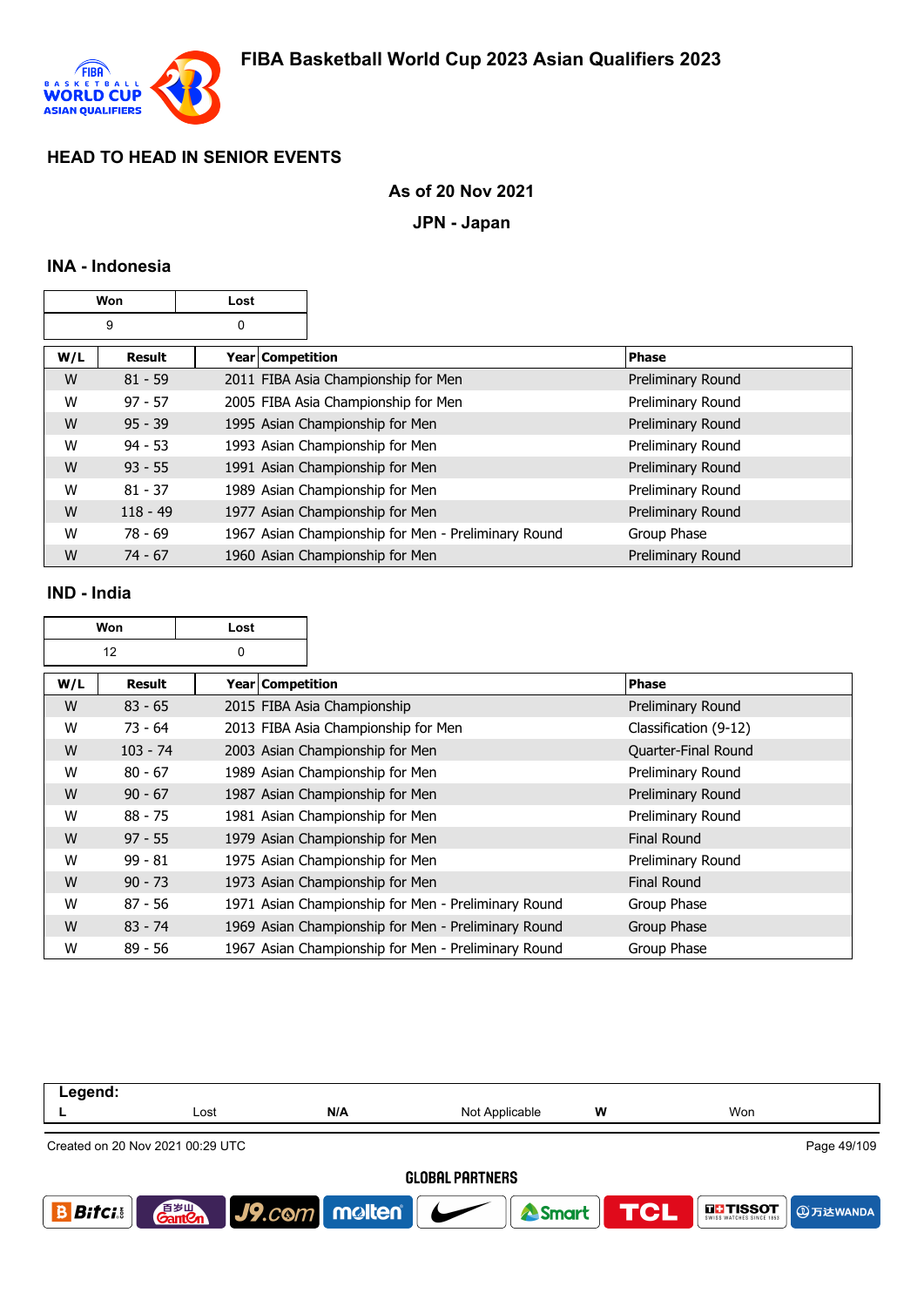

## **As of 20 Nov 2021**

**JPN - Japan**

# **IRI - Islamic Republic of Iran**

| Won |            | Lost               |                                                      |                      |
|-----|------------|--------------------|------------------------------------------------------|----------------------|
|     | 9          | 6                  |                                                      |                      |
| W/L | Result     | Year   Competition |                                                      | Phase                |
| W   | $97 - 89$  |                    | 2019 FIBA Basketball World Cup 2019 Asian Qualifiers | 2nd Round            |
| W   | $70 - 56$  |                    | 2019 FIBA Basketball World Cup 2019 Asian Qualifiers | 2nd Round            |
| L   | $48 - 86$  |                    | 2015 FIBA Asia Championship                          | Preliminary Round    |
|     | $63 - 68$  |                    | 2015 FIBA Asia Championship                          | 3rd Place Game       |
|     | $71 - 101$ |                    | 2009 FIBA Asia Championship for Men                  | Eight Final Round    |
| W   | $72 - 61$  |                    | 2005 FIBA Asia Championship for Men                  | <b>Finals</b>        |
|     | $61 - 67$  |                    | 2003 Asian Championship for Men                      | <b>Finals</b>        |
| L   | $91 - 94$  |                    | 1997 Asian Championship for Men                      | Quarter-Final Round  |
| W   | $103 - 83$ |                    | 1995 Asian Championship for Men                      | Preliminary Round    |
| L   | $88 - 98$  |                    | 1993 Asian Championship for Men                      | Preliminary Round    |
| W   | $83 - 74$  |                    | 1991 Asian Championship for Men                      | Preliminary Round    |
| W   | $73 - 53$  |                    | 1989 Asian Championship for Men                      | Classification Round |
| W   | $76 - 55$  |                    | 1986 Asian Championship for Men                      | Classification       |
| W   | $91 - 62$  |                    | 1973 Asian Championship for Men                      | Preliminary Round    |
| W   | $98 - 83$  |                    | 1973 Asian Championship for Men                      | <b>Final Round</b>   |

# **JOR - Jordan**

|     | Won       | Lost |                                     |                     |
|-----|-----------|------|-------------------------------------|---------------------|
|     | 6         |      |                                     |                     |
| W/L | Result    |      | Year Competition                    | <b>Phase</b>        |
|     | $56 - 65$ |      | 2013 FIBA Asia Championship for Men | Eight-Final Round   |
| W   | $92 - 87$ |      | 2011 FIBA Asia Championship for Men | Preliminary Round   |
| W   | $71 - 68$ |      | 2007 FIBA Asia Championship for Men | Quarter-Final Round |
| W   | $67 - 59$ |      | 2005 FIBA Asia Championship for Men | Semi-Finals         |
| W   | $63 - 59$ |      | 2003 Asian Championship for Men     | Preliminary Round   |
| W   | $83 - 80$ |      | 1986 Asian Championship for Men     | Preliminary Round   |
| W   | $79 - 74$ |      | 1983 Asian Championship for Men     | Preliminary Round   |

| Legend:                          |      |                             |                |   |                                                    |  |
|----------------------------------|------|-----------------------------|----------------|---|----------------------------------------------------|--|
|                                  | Lost | N/A                         | Not Applicable | W | Won                                                |  |
| Created on 20 Nov 2021 00:29 UTC |      |                             |                |   | Page 50/109                                        |  |
| <b>GLOBAL PARTNERS</b>           |      |                             |                |   |                                                    |  |
| <b>Bifci</b>                     |      | <b>Ganton</b> J9.com molten | Smart          |   | <b>TCL</b><br><b>THE TISSOT</b><br><b>4万达WANDA</b> |  |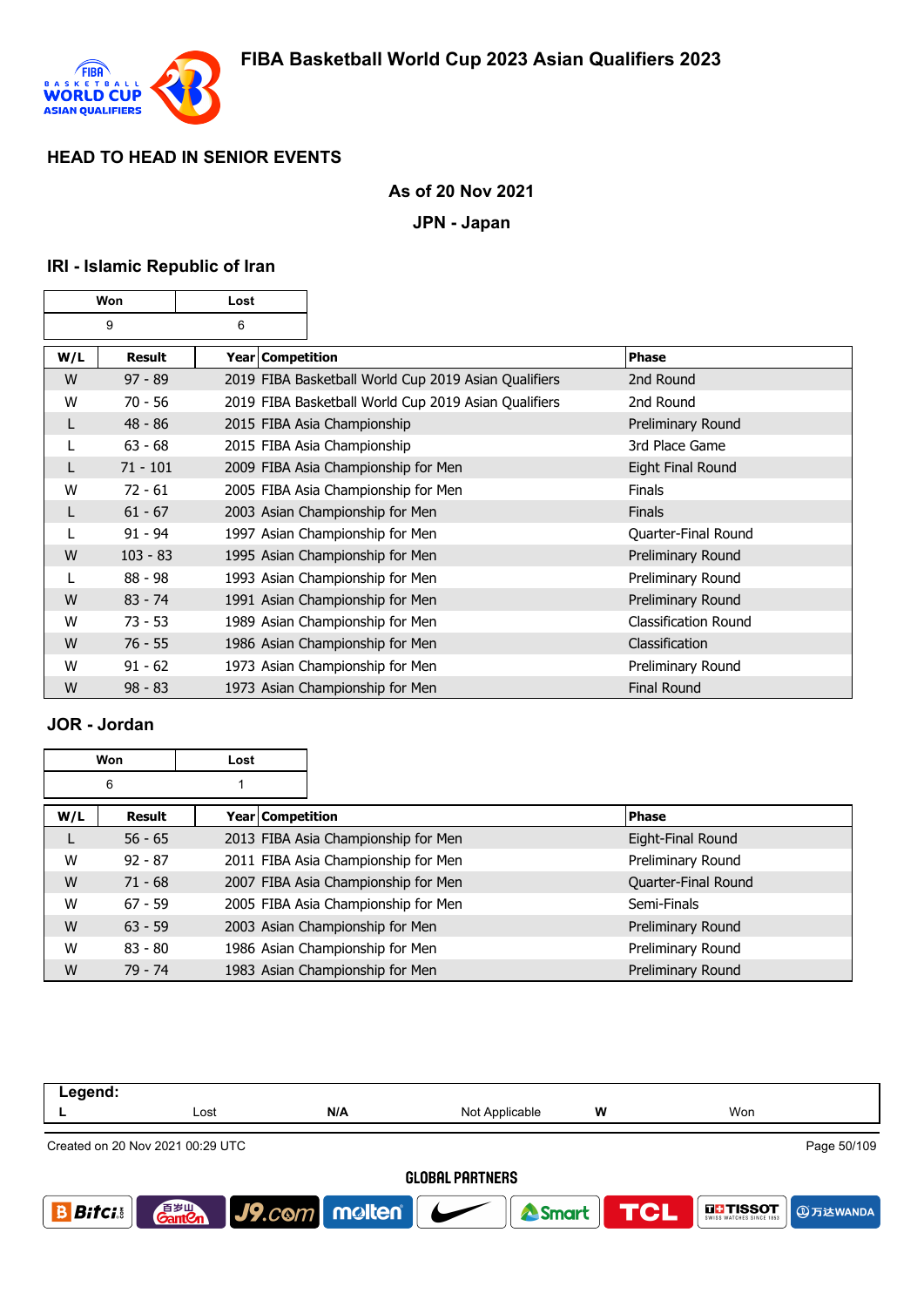

### **As of 20 Nov 2021**

**JPN - Japan**

### **KAZ - Kazakhstan**

|     | Won       | Lost             |                                                      |                       |
|-----|-----------|------------------|------------------------------------------------------|-----------------------|
|     | 4         | 2                |                                                      |                       |
| W/L | Result    | Year Competition |                                                      | <b>Phase</b>          |
| W   | $86 - 70$ |                  | 2019 FIBA Basketball World Cup 2019 Asian Qualifiers | 2nd Round             |
| W   | $85 - 70$ |                  | 2019 FIBA Basketball World Cup 2019 Asian Qualifiers | 2nd Round             |
|     | $73 - 77$ |                  | 2009 FIBA Asia Championship for Men                  | Classification (9-12) |
|     | $85 - 93$ |                  | 2007 FIBA Asia Championship for Men                  | Quarter-Final Round   |
| W   | $67 - 66$ |                  | 2005 FIBA Asia Championship for Men                  | Preliminary Round     |
| W   | $90 - 82$ |                  | 1995 Asian Championship for Men                      | Preliminary Round     |

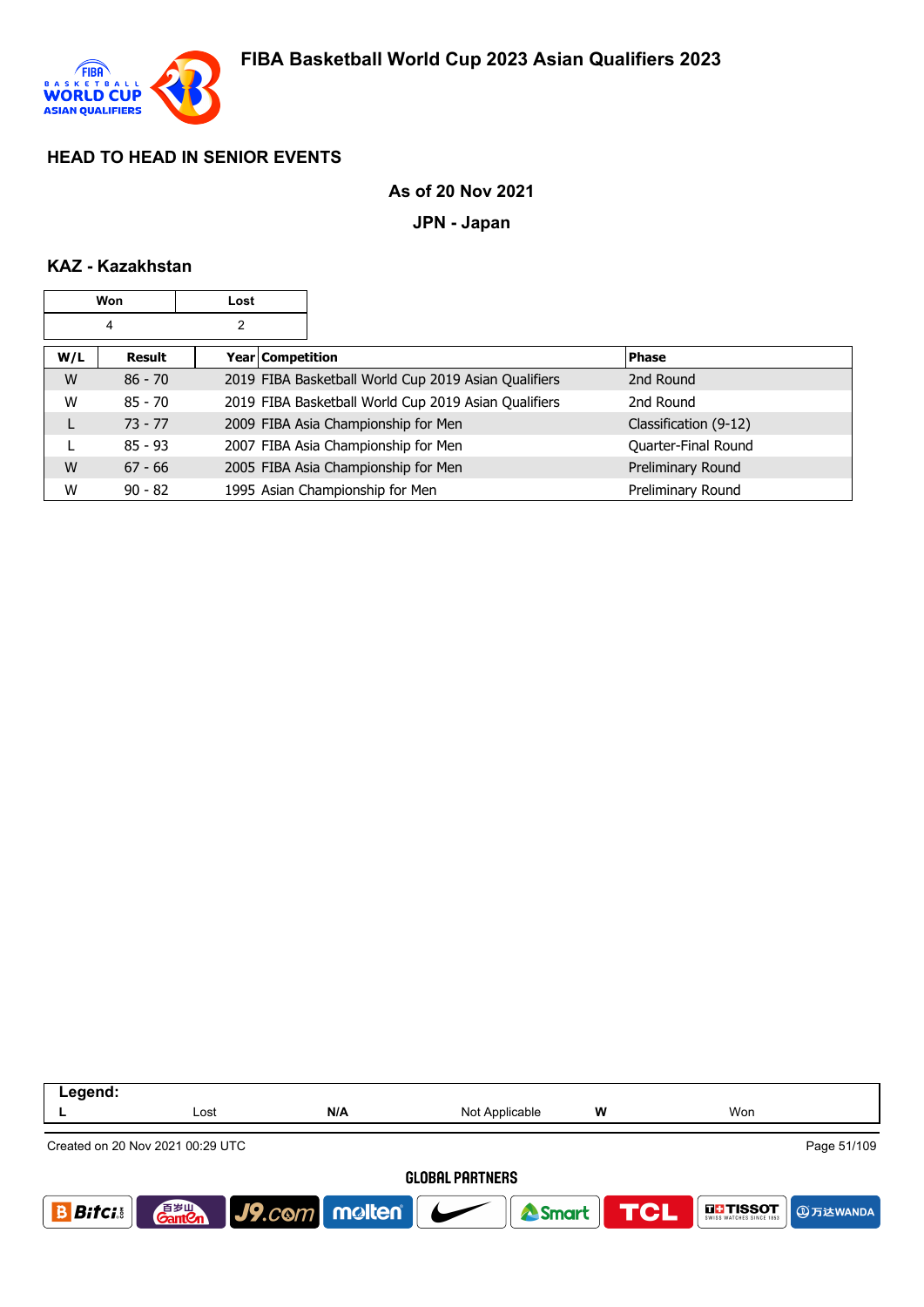

### **As of 20 Nov 2021**

**JPN - Japan**

#### **KOR - Republic of Korea**

 $\mathbf \tau$ 

г

| Won |               | Lost               |                                                     |                                |
|-----|---------------|--------------------|-----------------------------------------------------|--------------------------------|
|     | 9             | 17                 |                                                     |                                |
| W/L | <b>Result</b> | Year Competition   |                                                     | <b>Phase</b>                   |
| L   | $68 - 81$     | 2017 FIBA Asia Cup |                                                     | Qualification To Quarter Final |
| L   | $67 - 86$     |                    | 2011 FIBA Asia Championship for Men                 | Quarter-Finals                 |
| L   | $74 - 95$     |                    | 2009 FIBA Asia Championship for Men                 | Preliminary Round              |
| L   | $83 - 93$     |                    | 2007 FIBA Asia Championship for Men                 | Quarter-Final Round            |
| L   | $61 - 64$     |                    | 1999 Asian Championship for Men                     | Quarter-Finals                 |
| W   | $89 - 83$     |                    | 1997 Asian Championship for Men                     | Quarter-Final Round            |
| L   | $76 - 78$     |                    | 1997 Asian Championship for Men                     | Final                          |
| L   | 78 - 97       |                    | 1995 Asian Championship for Men                     | Semi-Finals                    |
| L   | $66 - 89$     |                    | 1993 Asian Championship for Men                     | Quarter-Finals                 |
| L   | 79 - 92       |                    | 1991 Asian Championship for Men                     | Quarter-Final Round            |
| L   | $86 - 100$    |                    | 1989 Asian Championship for Men                     | Semi-Finals                    |
|     | $52 - 85$     |                    | 1987 Asian Championship for Men                     | Preliminary Round              |
| W   | $93 - 88$     |                    | 1983 Asian Championship for Men                     | Semi-Finals                    |
| L   | $71 - 91$     |                    | 1981 Asian Championship for Men                     | <b>Final Round</b>             |
| W   | $100 - 85$    |                    | 1979 Asian Championship for Men                     | <b>Final Round</b>             |
| L   | $86 - 90$     |                    | 1977 Asian Championship for Men                     | <b>Final Round</b>             |
| W   | $106 - 102$   |                    | 1975 Asian Championship for Men                     | Preliminary Round              |
| L   | 79 - 88       |                    | 1973 Asian Championship for Men                     | Preliminary Round              |
| L   | $78 - 88$     |                    | 1973 Asian Championship for Men                     | <b>Final Round</b>             |
| W   | $76 - 68$     |                    | 1971 Asian Championship for Men - Preliminary Round | Group Phase                    |
| L   | $66 - 75$     |                    | 1969 Asian Championship for Men - Preliminary Round | Group Phase                    |
|     | $62 - 63$     |                    | 1967 Asian Championship for Men - Preliminary Round | Group Phase                    |
| W   | $69 - 63$     |                    | 1965 Asian Championship for Men                     | <b>Final Round</b>             |
| W   | $73 - 67$     |                    | 1960 Asian Championship for Men                     | Preliminary Round              |
| W   | $86 - 84$     |                    | 1960 Asian Championship for Men                     | <b>Final Round</b>             |
| W   | $83 - 67$     |                    | 1956 Olympic Games: Tournament for Men              | Quarter-Final Round            |

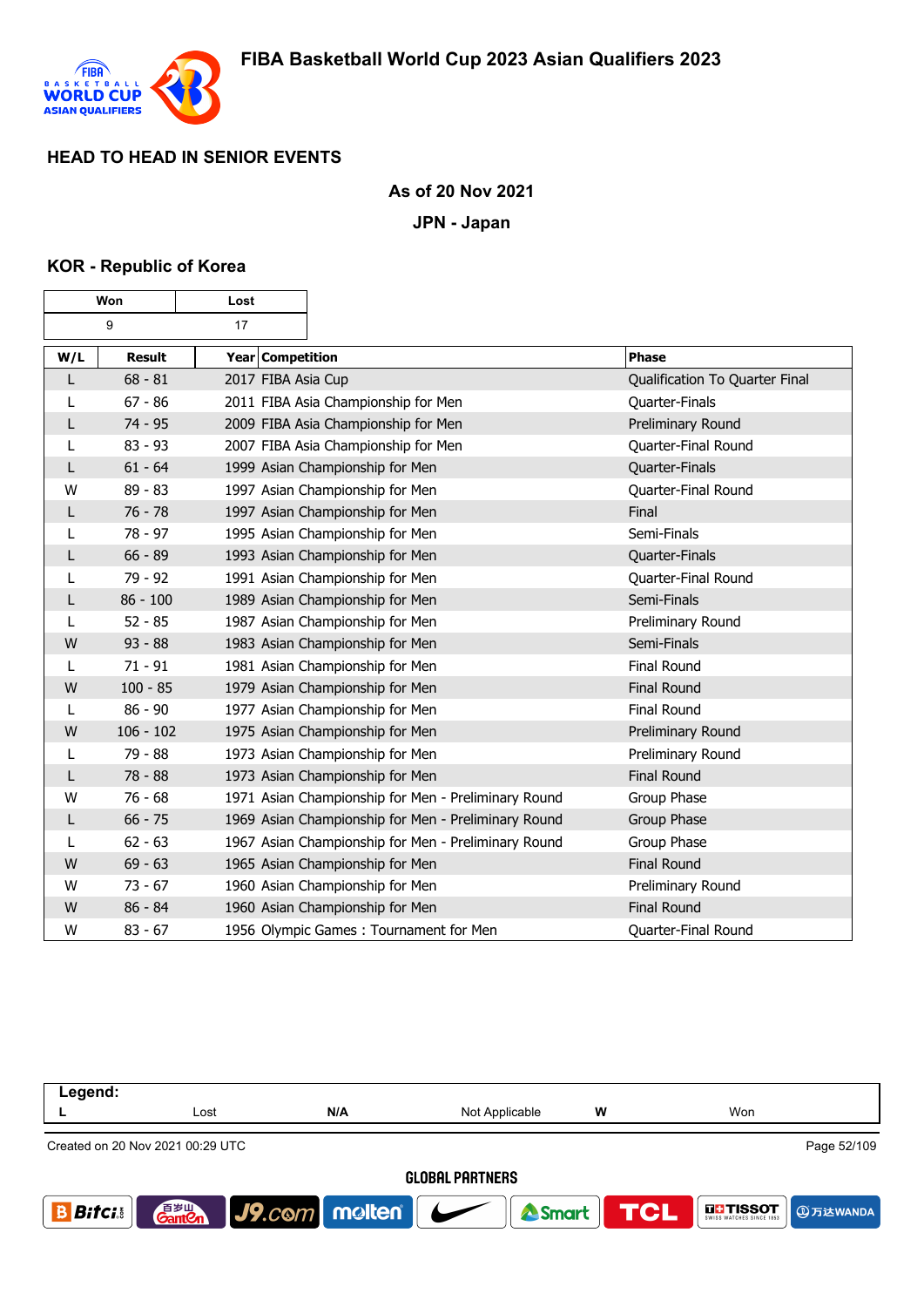

## **As of 20 Nov 2021**

**JPN - Japan**

## **KSA - Saudi Arabia**

|     | Won        | Lost |                  |                                     |  |                     |
|-----|------------|------|------------------|-------------------------------------|--|---------------------|
|     | 3          |      |                  |                                     |  |                     |
| W/L | Result     |      | Year Competition |                                     |  | <b>Phase</b>        |
| W   | $89 - 44$  |      |                  | 2005 FIBA Asia Championship for Men |  | Quarter-Final Round |
|     | $71 - 81$  |      |                  | 1997 Asian Championship for Men     |  | Preliminary Round   |
| W   | $108 - 92$ |      |                  | 1997 Asian Championship for Men     |  | Semi-Finals         |
| W   | $80 - 61$  |      |                  | 1995 Asian Championship for Men     |  | Quarter-Finals      |

### **LBN - Lebanon**

|     | Won       | Lost             |                                     |                      |
|-----|-----------|------------------|-------------------------------------|----------------------|
|     |           | 4                |                                     |                      |
| W/L | Result    | Year Competition |                                     | <b>Phase</b>         |
|     | $78 - 80$ |                  | 2011 FIBA Asia Championship for Men | Classification (5-8) |
| W   | $77 - 67$ |                  | 2007 FIBA Asia Championship for Men | Preliminary Round    |
|     | $59 - 77$ |                  | 2005 FIBA Asia Championship for Men | Quarter-Final Round  |
|     | $63 - 76$ |                  | 2003 Asian Championship for Men     | Quarter-Final Round  |
|     | $73 - 83$ |                  | 2001 Asian Championship for Men     | Quarter-Final Round  |

### **NZL - New Zealand**

|     | Won        | Lost |                                |                            |
|-----|------------|------|--------------------------------|----------------------------|
|     | 0          |      |                                |                            |
| W/L | Result     |      | <b>Year Competition</b>        | <b>IPhase</b>              |
|     | $81 - 111$ |      | 2019 FIBA Basketball World Cup | Classification Round 17-32 |
|     |            |      |                                |                            |

| Legend:                |                                    |                                 |                |   |                                                    |  |
|------------------------|------------------------------------|---------------------------------|----------------|---|----------------------------------------------------|--|
|                        | Lost                               | N/A                             | Not Applicable | W | Won                                                |  |
|                        | Created on 20 Nov 2021 00:29 UTC   |                                 |                |   | Page 53/109                                        |  |
| <b>GLOBAL PARTNERS</b> |                                    |                                 |                |   |                                                    |  |
| <b>Bifci</b>           | 音 <sub>罗山</sub><br>Gant <b>C</b> n | $ $ J9. $com$ molten $ $ $\sim$ | Smart          |   | <b>TCL</b><br><b>THE TISSOT</b><br><b>4万达WANDA</b> |  |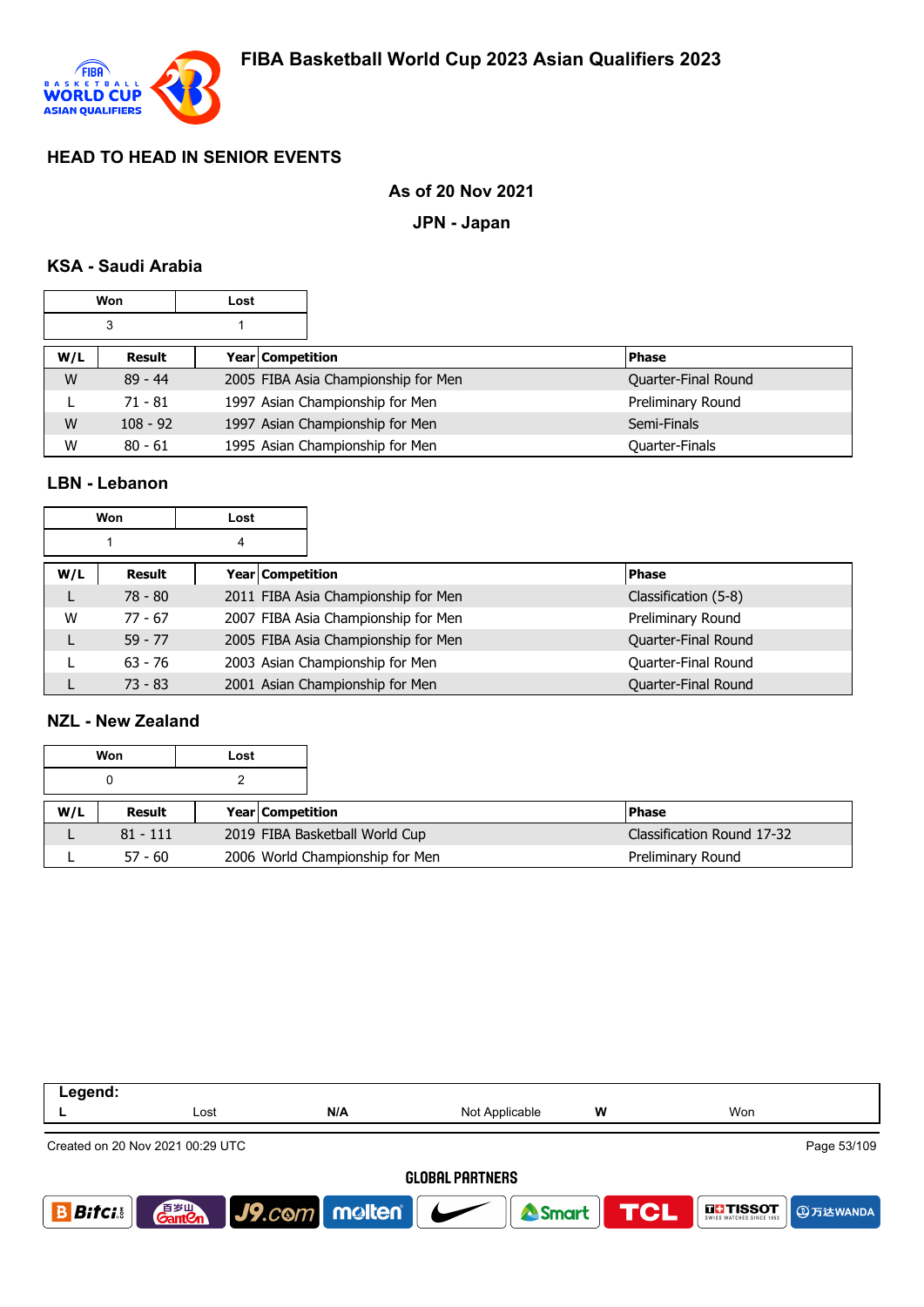

### **As of 20 Nov 2021**

**JPN - Japan**

#### **PHI - Philippines**

| Won |               | Lost             |                                                      |                             |
|-----|---------------|------------------|------------------------------------------------------|-----------------------------|
|     | 12            | 15               |                                                      |                             |
| W/L | <b>Result</b> | Year Competition |                                                      | Phase                       |
| L   | $71 - 77$     |                  | 2019 FIBA Basketball World Cup 2019 Asian Qualifiers | 1st Round                   |
| L   | 84 - 89       |                  | 2019 FIBA Basketball World Cup 2019 Asian Qualifiers | 1st Round                   |
| L   | $66 - 73$     |                  | 2015 FIBA Asia Championship                          | Second Round                |
| L   | $70 - 81$     |                  | 2015 FIBA Asia Championship                          | Semi-Finals                 |
| L   | $71 - 90$     |                  | 2013 FIBA Asia Championship for Men                  | Eight-Final Round           |
| L   | $76 - 83$     |                  | 2011 FIBA Asia Championship for Men                  | Eight-Final Round           |
| L   | $69 - 78$     |                  | 2009 FIBA Asia Championship for Men                  | Preliminary Round           |
| W   | $66 - 64$     |                  | 2003 Asian Championship for Men                      | Preliminary Round           |
| W   | $110 - 83$    |                  | 1991 Asian Championship for Men                      | Quarter-Final Round         |
| W   | $86 - 67$     |                  | 1989 Asian Championship for Men                      | <b>Classification Round</b> |
| W   | $89 - 75$     |                  | 1987 Asian Championship for Men                      | <b>Final Round</b>          |
| L   | $70 - 87$     |                  | 1986 Asian Championship for Men                      | Preliminary Round           |
| W   | $99 - 82$     |                  | 1981 Asian Championship for Men                      | <b>Final Round</b>          |
| W   | $111 - 94$    |                  | 1979 Asian Championship for Men                      | Final Round                 |
| W   | $71 - 66$     |                  | 1977 Asian Championship for Men                      | Preliminary Round           |
| W   | $83 - 71$     |                  | 1977 Asian Championship for Men                      | Final Round                 |
| W   | $100 - 85$    |                  | 1975 Asian Championship for Men                      | <b>Final Round</b>          |
| L   | $68 - 89$     |                  | 1973 Asian Championship for Men                      | <b>Final Round</b>          |
| L   | $73 - 82$     |                  | 1972 Olympic Games: Tournament for Men               | <b>Final Round</b>          |
| W   | $93 - 69$     |                  | 1971 Asian Championship for Men - Preliminary Round  | Group Phase                 |
| W   | $78 - 77$     |                  | 1969 Asian Championship for Men - Preliminary Round  | Group Phase                 |
| L   | $69 - 81$     |                  | 1967 Asian Championship for Men - Preliminary Round  | Group Phase                 |
| L   | $54 - 74$     |                  | 1965 Asian Championship for Men                      | Preliminary Round           |
| W   | $71 - 65$     |                  | 1965 Asian Championship for Men                      | Final Round                 |
| L   | $73 - 97$     |                  | 1960 Asian Championship for Men                      | Preliminary Round           |
| L   | $80 - 92$     |                  | 1960 Asian Championship for Men                      | Final Round                 |
| L   | $61 - 77$     |                  | 1956 Olympic Games: Tournament for Men               | Preliminary Round           |

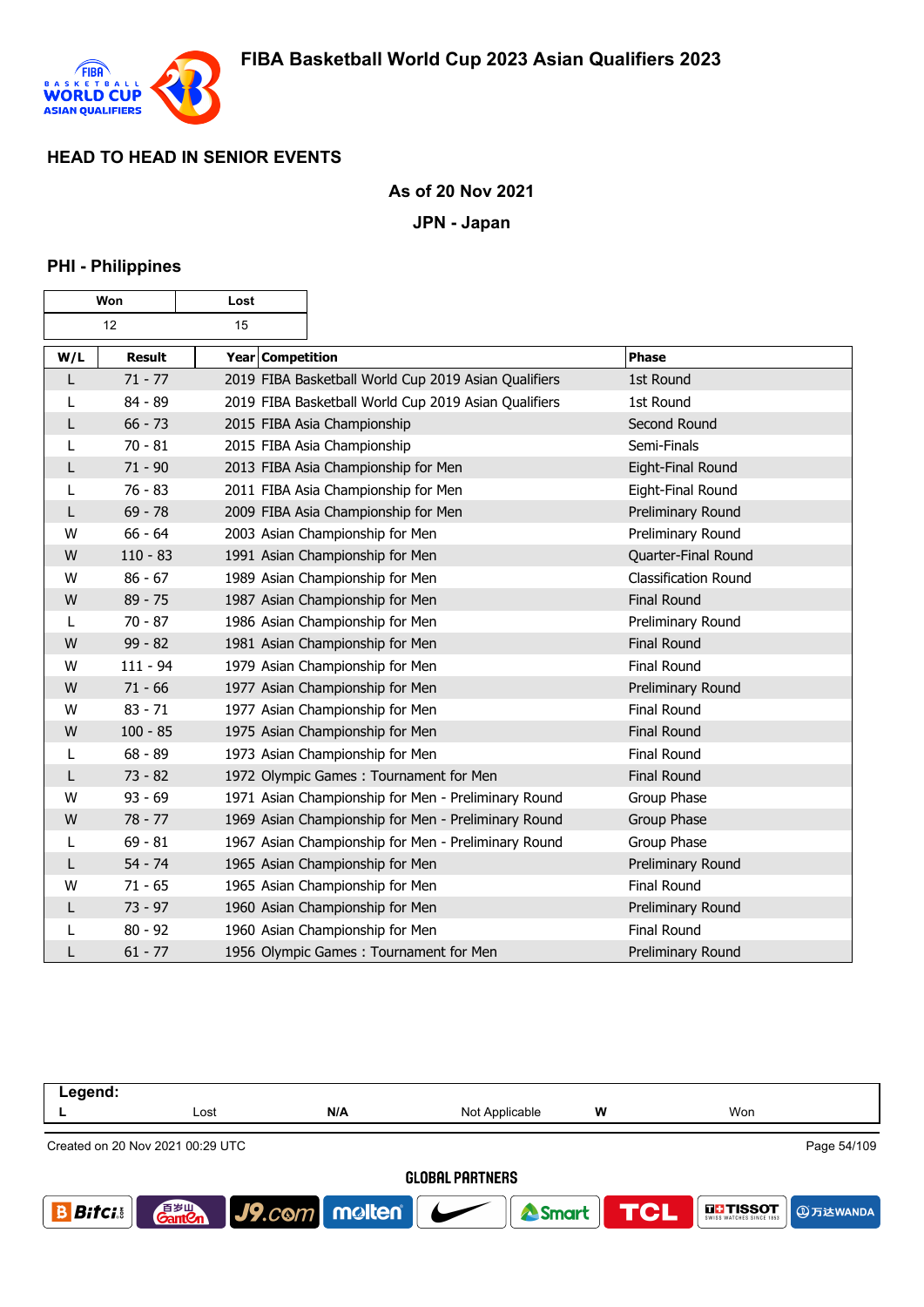

#### **As of 20 Nov 2021**

**JPN - Japan**

#### **PLE - Palestine**

|     | Won       | Lost |                  |                             |               |
|-----|-----------|------|------------------|-----------------------------|---------------|
|     |           |      |                  |                             |               |
| W/L | Result    |      | Year Competition |                             | <b>IPhase</b> |
|     |           |      |                  |                             |               |
| W   | $74 - 67$ |      |                  | 2015 FIBA Asia Championship |               |

# **SYR - Syrian Arab Republic**

|     | Won       | Lost |                                     |                   |
|-----|-----------|------|-------------------------------------|-------------------|
|     |           |      |                                     |                   |
| W/L | Result    |      | <b>Year Competition</b>             | <b>Phase</b>      |
| W   | $77 - 55$ |      | 2011 FIBA Asia Championship for Men | Preliminary Round |
|     | $65 - 75$ |      | 2001 Asian Championship for Men     | Preliminary Round |
| W   | 78 - 58   |      | 1999 Asian Championship for Men     | Quarter-Finals    |

### **TPE - Chinese Taipei**

|         | Won                              | Lost               |                                     |                                                      |   |                      |             |
|---------|----------------------------------|--------------------|-------------------------------------|------------------------------------------------------|---|----------------------|-------------|
| 9<br>7  |                                  |                    |                                     |                                                      |   |                      |             |
| W/L     | Result                           | Year Competition   |                                     |                                                      |   | Phase                |             |
| W       | $108 - 68$                       |                    |                                     | 2019 FIBA Basketball World Cup 2019 Asian Qualifiers |   | 1st Round            |             |
|         | $69 - 70$                        |                    |                                     | 2019 FIBA Basketball World Cup 2019 Asian Qualifiers |   | 1st Round            |             |
| W       | $87 - 49$                        | 2017 FIBA Asia Cup |                                     |                                                      |   | Group Phase          |             |
|         | $76 - 79$                        |                    | 2013 FIBA Asia Championship for Men |                                                      |   | Eight-Final Round    |             |
| W       | $81 - 72$                        |                    | 2011 FIBA Asia Championship for Men |                                                      |   | Classification (5-8) |             |
|         | $79 - 99$                        |                    | 2009 FIBA Asia Championship for Men |                                                      |   | Eight Final Round    |             |
|         | $80 - 85$                        |                    | 2007 FIBA Asia Championship for Men |                                                      |   | Semi-Finals          |             |
| W       | $69 - 60$                        |                    | 2001 Asian Championship for Men     |                                                      |   | Quarter-Final Round  |             |
|         | $68 - 77$                        |                    | 1999 Asian Championship for Men     |                                                      |   | Quarter-Finals       |             |
| W       | $85 - 74$                        |                    | 1997 Asian Championship for Men     |                                                      |   | Quarter-Final Round  |             |
| W       | $69 - 63$                        |                    | 1995 Asian Championship for Men     |                                                      |   | Final                |             |
|         | $66 - 72$                        |                    | 1993 Asian Championship for Men     |                                                      |   | Semi-Finals          |             |
| W       | $63 - 60$                        |                    | 1991 Asian Championship for Men     |                                                      |   | <b>Final Round</b>   |             |
|         | $58 - 69$                        |                    | 1989 Asian Championship for Men     |                                                      |   | Final Round          |             |
| W       | $81 - 69$                        |                    | 1987 Asian Championship for Men     |                                                      |   | Preliminary Round    |             |
| W       | $79 - 72$                        |                    | 1986 Asian Championship for Men     |                                                      |   | Classification       |             |
| Legend: |                                  |                    |                                     |                                                      |   |                      |             |
|         |                                  | Lost               | N/A                                 | Not Applicable                                       | W | Won                  |             |
|         | Created on 20 Nov 2021 00:29 UTC |                    |                                     |                                                      |   |                      | Page 55/109 |

Created on 20 Nov 2021 00:29 UTC

自<sub>罗山</sub><br>Gant2

J9.com molten

**GLOBAL PARTNERS** 



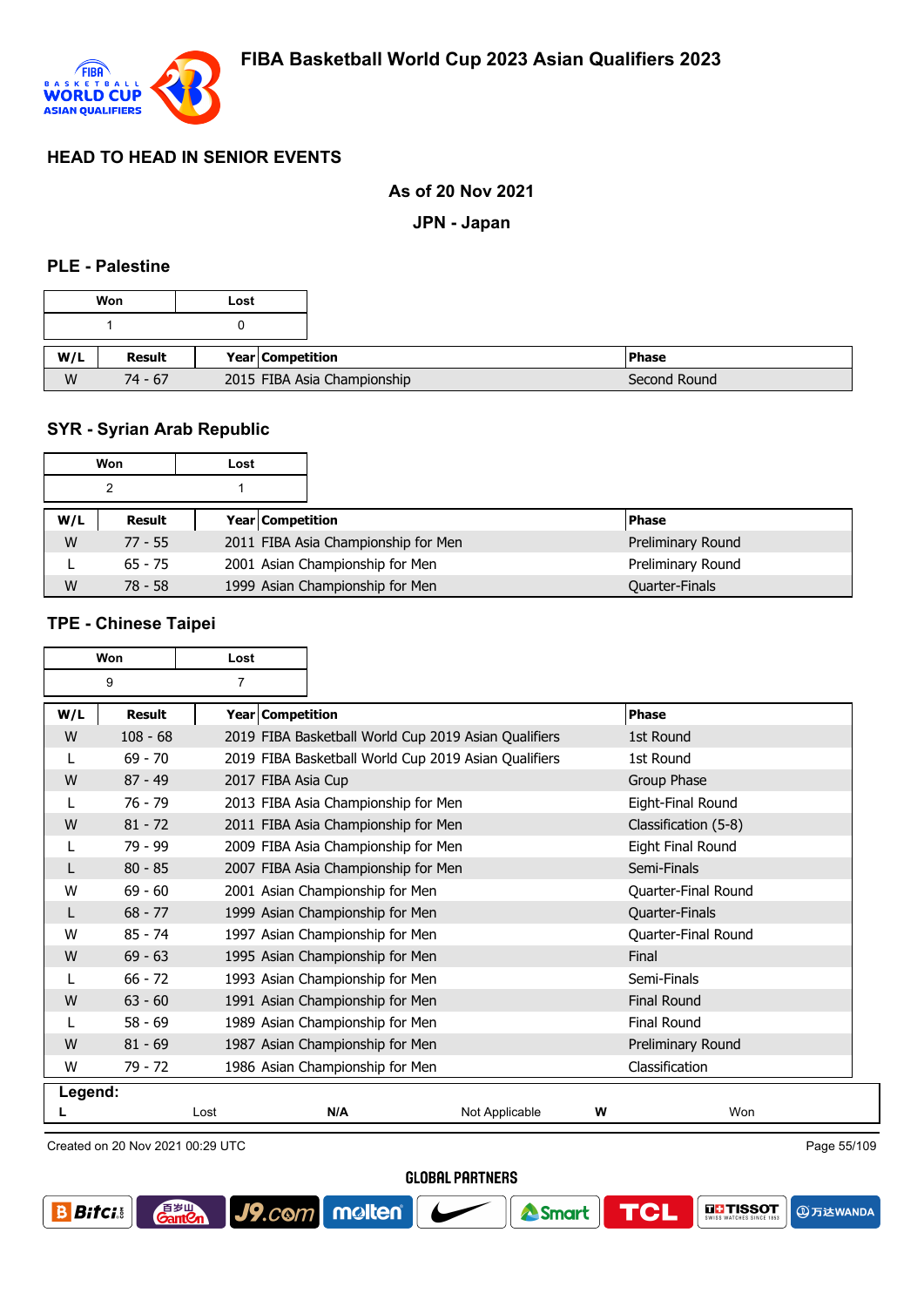

**As of 20 Nov 2021**

**JPN - Japan**

**TPE - Chinese Taipei**

| Won | Lost |
|-----|------|
|     |      |

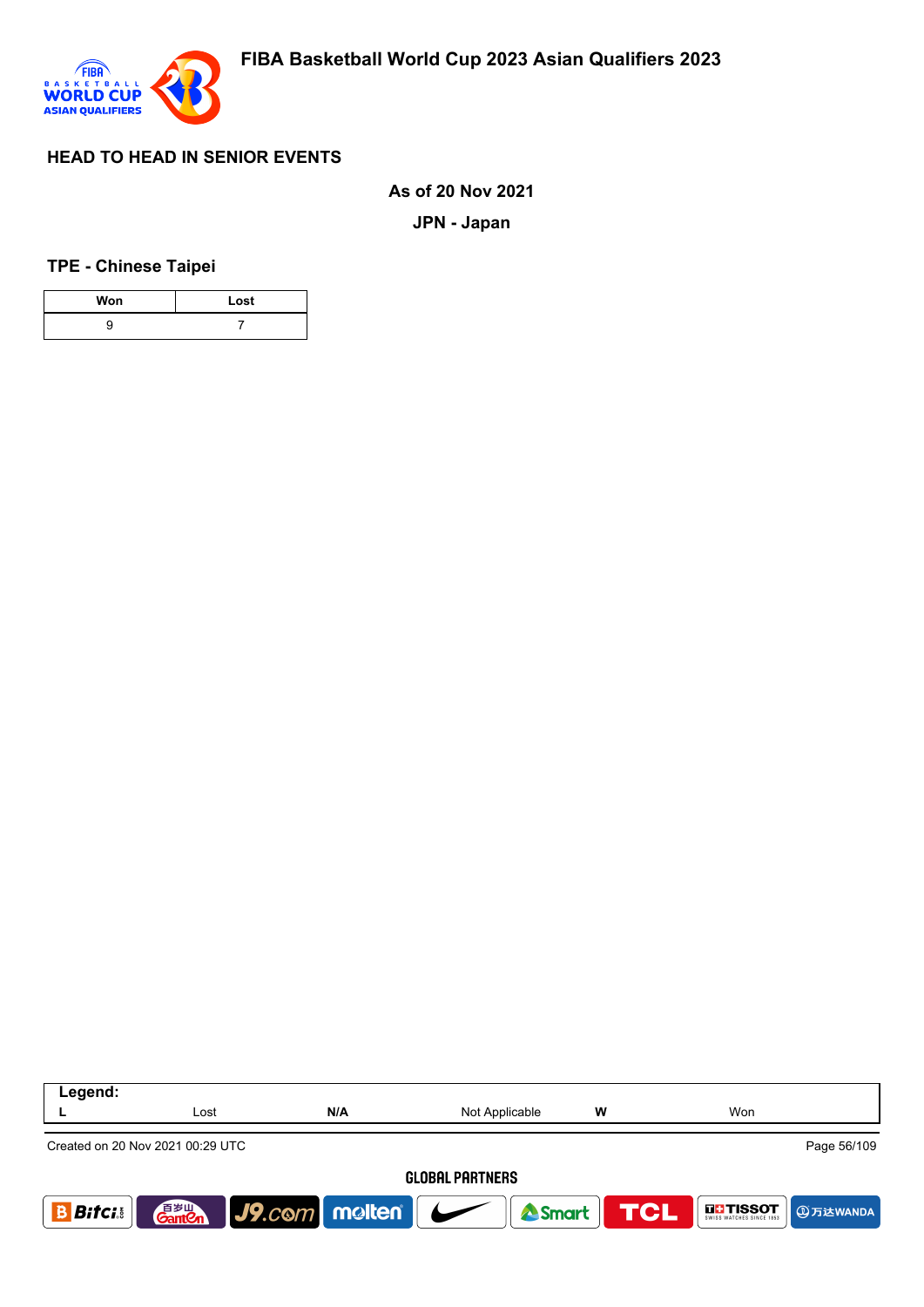

## **As of 20 Nov 2021**

## **KAZ - Kazakhstan**

| <b>Total Summary</b>        |              |                |              |                |      |                |
|-----------------------------|--------------|----------------|--------------|----------------|------|----------------|
| <b>Team Name</b>            | Win %        | <b>Played</b>  | Won          | Lost           | For  | <b>Against</b> |
| <b>Bahrain</b>              | 100          | 1              | 1            | $\mathbf{0}$   | 79   | 76             |
| Indonesia                   | 100          | 4              | 4            | 0              | 379  | 248            |
| Saudi Arabia                | 100          | $\mathbf{1}$   | 1            | $\mathbf 0$    | 95   | 82             |
| India                       | 80           | 5              | 4            | 1              | 418  | 382            |
| Chinese Taipei              | 50           | 4              | 2            | $\overline{2}$ | 279  | 279            |
| Japan                       | 33           | 6              | 2            | 4              | 458  | 486            |
| Philippines                 | 25           | $\overline{4}$ | 1            | 3              | 299  | 353            |
| Islamic Republic of Iran    | 16           | 6              | 1            | 5              | 397  | 489            |
| Republic of Korea           | 14           | 7              | $\mathbf{1}$ | 6              | 469  | 604            |
| Lebanon                     | 0            | 4              | 0            | 4              | 255  | 371            |
| New Zealand                 | $\mathbf 0$  | $\mathbf{1}$   | $\mathbf{0}$ | $\mathbf{1}$   | 49   | 70             |
| Jordan                      | 0            | 5              | 0            | 5              | 350  | 421            |
| Australia                   | $\mathbf{0}$ | $\overline{2}$ | $\mathbf{0}$ | $\overline{2}$ | 101  | 175            |
| People 's Republic of China | 0            | 3              | 0            | 3              | 185  | 222            |
| Palestine                   | 0            | $\mathbf{1}$   | $\mathbf{0}$ | $\mathbf{1}$   | 81   | 83             |
| Guam                        | N/A          | 0              | 0            | 0              | 0    | 0              |
| Syrian Arab Republic        | N/A          | $\mathbf 0$    | $\mathbf{0}$ | $\mathbf 0$    | 0    | $\mathbf 0$    |
| Total                       | 31           | 54             | 17           | 37             | 3894 | 4341           |

#### **Overview per opponent**

## **AUS - Australia**

|     | Won       | Lost |                         |                                                      |              |
|-----|-----------|------|-------------------------|------------------------------------------------------|--------------|
|     |           |      |                         |                                                      |              |
| W/L | Result    |      | <b>Year Competition</b> |                                                      | <b>Phase</b> |
|     | $60 - 81$ |      |                         | 2019 FIBA Basketball World Cup 2019 Asian Qualifiers | 2nd Round    |
|     | 41 - 94   |      |                         | 2019 FIBA Basketball World Cup 2019 Asian Qualifiers | 2nd Round    |

| Legend:                                         |                                    |                                     |                |                  |                                    |  |  |  |
|-------------------------------------------------|------------------------------------|-------------------------------------|----------------|------------------|------------------------------------|--|--|--|
|                                                 | Lost                               | N/A                                 | Not Applicable | W                | Won                                |  |  |  |
| Page 57/109<br>Created on 20 Nov 2021 00:29 UTC |                                    |                                     |                |                  |                                    |  |  |  |
| <b>GLOBAL PARTNERS</b>                          |                                    |                                     |                |                  |                                    |  |  |  |
| <b>Bifcis</b>                                   | 音 <sub>罗山</sub><br>Gant <b>C</b> n | $\big $ J9.com   molten   $\bigcup$ |                | Smart <b>TCL</b> | <b>THESOT</b><br><b>AD 万达WANDA</b> |  |  |  |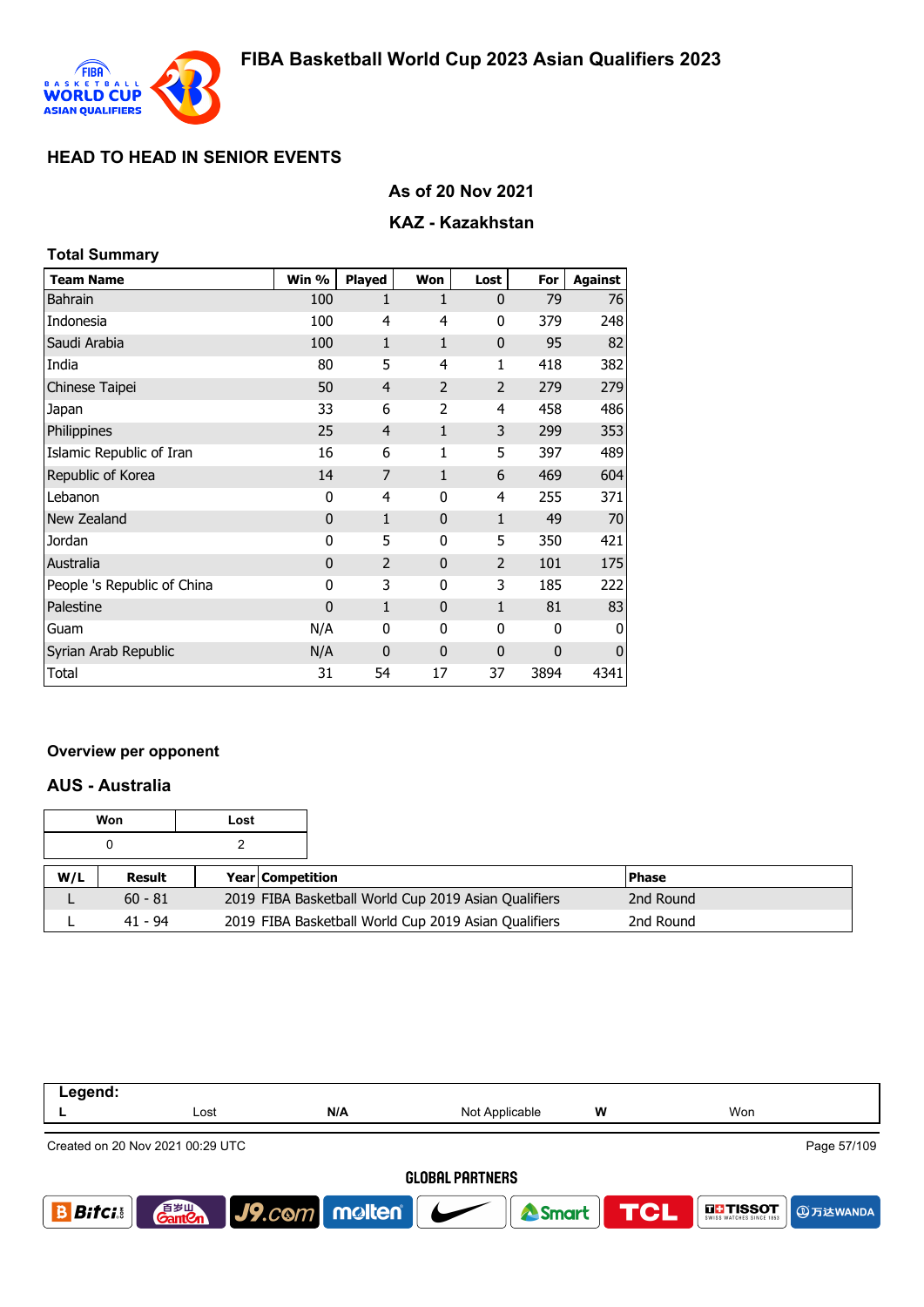

### **As of 20 Nov 2021**

### **KAZ - Kazakhstan**

#### **BRN - Bahrain**

|     | Won       | Lost                                |
|-----|-----------|-------------------------------------|
|     |           |                                     |
| W/L | Result    | Year Competition                    |
| W   | $79 - 76$ | 2013 FIBA Asia Championship for Men |

### **CHN - People 's Republic of China**

|     | Won       | Lost |                                     |                   |
|-----|-----------|------|-------------------------------------|-------------------|
|     | 0         |      |                                     |                   |
| W/L | Result    |      | <b>Year Competition</b>             | <b>Phase</b>      |
|     | $62 - 75$ |      | 2015 FIBA Asia Championship         | Second Round      |
|     | $67 - 73$ |      | 2013 FIBA Asia Championship for Men | Eight-Final Round |
|     | $56 - 74$ |      | 2009 FIBA Asia Championship for Men | Preliminary Round |

#### **INA - Indonesia**

|     | Won        | Lost             |                                     |                   |
|-----|------------|------------------|-------------------------------------|-------------------|
|     | 4          | 0                |                                     |                   |
| W/L | Result     | Year Competition |                                     | <b>Phase</b>      |
| W   | $107 - 53$ |                  | 2007 FIBA Asia Championship for Men | Preliminary Round |
| W   | $89 - 62$  |                  | 2005 FIBA Asia Championship for Men | Preliminary Round |
| W   | $103 - 75$ |                  | 1997 Asian Championship for Men     | Preliminary Round |
| W   | $80 - 58$  |                  | 1995 Asian Championship for Men     | Preliminary Round |

#### **IND - India**

|     | Won       | Lost             |                                     |                     |
|-----|-----------|------------------|-------------------------------------|---------------------|
|     | 4         |                  |                                     |                     |
| W/L | Result    | Year Competition |                                     | <b>Phase</b>        |
| W   | $80 - 67$ |                  | 2013 FIBA Asia Championship for Men | Preliminary Round   |
| W   | 74 - 72   |                  | 2009 FIBA Asia Championship for Men | Preliminary Round   |
| W   | $97 - 74$ |                  | 2007 FIBA Asia Championship for Men | Preliminary Round   |
| W   | $84 - 82$ |                  | 2003 Asian Championship for Men     | <b>Finals</b>       |
|     | $83 - 87$ |                  | 1997 Asian Championship for Men     | Quarter-Final Round |

| W<br>Won<br>N/A<br>Not Applicable<br>Lost                      |  |  |               |  |
|----------------------------------------------------------------|--|--|---------------|--|
|                                                                |  |  |               |  |
| $Q_{\text{model}}$ $\sim 20 \text{ MeV}$ $2004.00 \text{ MeV}$ |  |  | $D0 = E0/400$ |  |

Page 58/109 Created on 20 Nov 2021 00:29 UTC**GLOBAL PARTNERS GantOn** J9.com molten **THE TISSOT B** Bitcis Smart **TCL 4万达WANDA**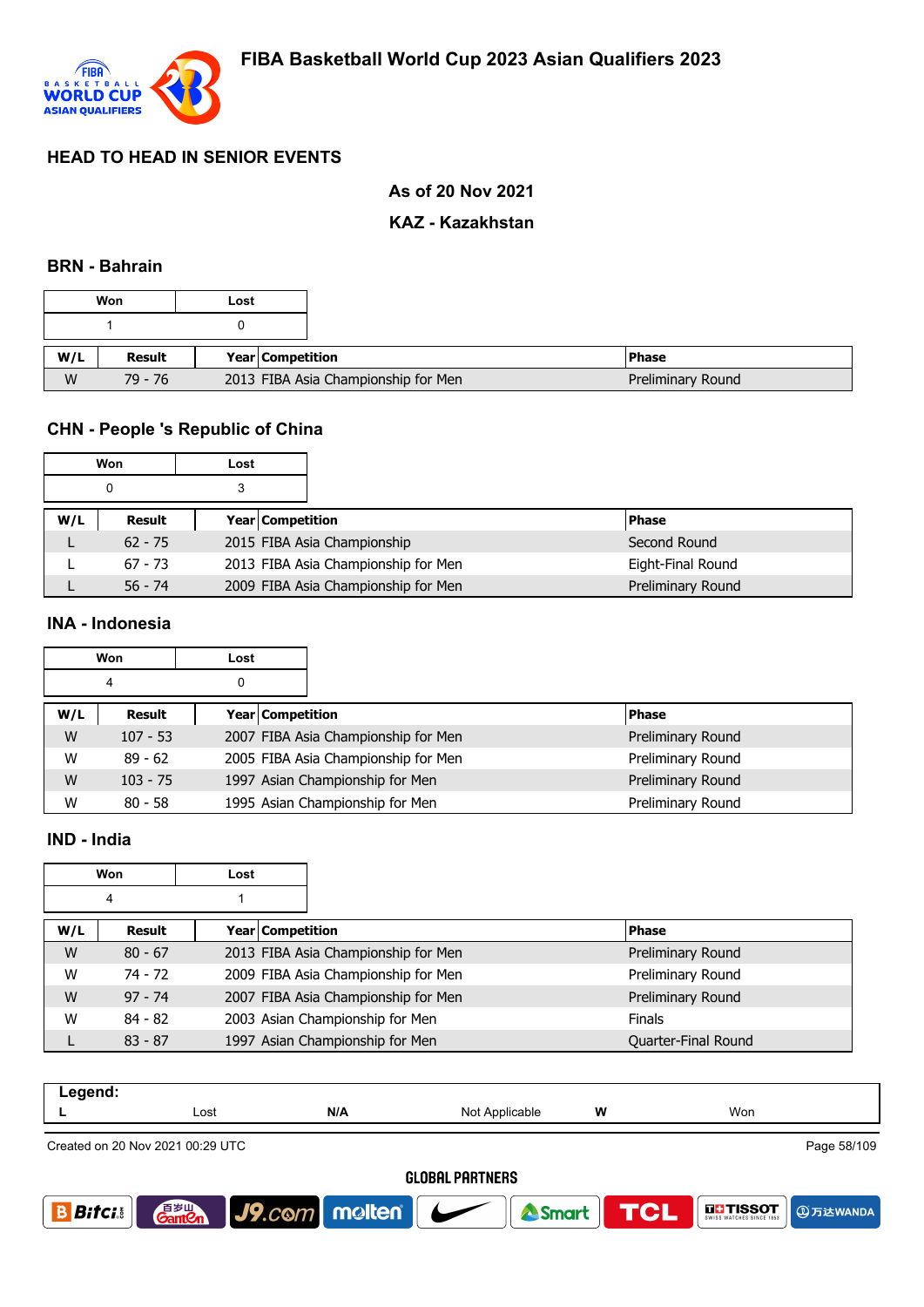

## **As of 20 Nov 2021**

### **KAZ - Kazakhstan**

# **IRI - Islamic Republic of Iran**

|     | Won           | Lost |                  |                                                      |                     |
|-----|---------------|------|------------------|------------------------------------------------------|---------------------|
|     |               | 5    |                  |                                                      |                     |
| W/L | <b>Result</b> |      | Year Competition |                                                      | Phase               |
| L   | $56 - 88$     |      |                  | 2019 FIBA Basketball World Cup 2019 Asian Qualifiers | 1st Round           |
|     | $54 - 75$     |      |                  | 2019 FIBA Basketball World Cup 2019 Asian Qualifiers | 1st Round           |
|     | $53 - 85$     |      |                  | 2013 FIBA Asia Championship for Men                  | Eight-Final Round   |
|     | $62 - 75$     |      |                  | 2007 FIBA Asia Championship for Men                  | Semi-Finals         |
|     | $85 - 92$     |      |                  | 2003 Asian Championship for Men                      | Quarter-Final Round |
| W   | $87 - 74$     |      |                  | 1995 Asian Championship for Men                      | Preliminary Round   |

# **JOR - Jordan**

|        | Won       | Lost |                  |                                     |                      |
|--------|-----------|------|------------------|-------------------------------------|----------------------|
| 5<br>0 |           |      |                  |                                     |                      |
| W/L    | Result    |      | Year Competition |                                     | <b>Phase</b>         |
|        | $73 - 87$ |      |                  | 2015 FIBA Asia Championship         | Second Round         |
|        | $59 - 88$ |      |                  | 2013 FIBA Asia Championship for Men | Classification (5-8) |
| L      | $80 - 98$ |      |                  | 2009 FIBA Asia Championship for Men | Eight Final Round    |
|        | $73 - 82$ |      |                  | 2007 FIBA Asia Championship for Men | Quarter-Final Round  |
|        | $65 - 66$ |      |                  | 1997 Asian Championship for Men     | Preliminary Round    |

# **JPN - Japan**

| Won |                | Lost |                                                      |                       |
|-----|----------------|------|------------------------------------------------------|-----------------------|
|     | $\overline{2}$ | 4    |                                                      |                       |
| W/L | Result         |      | Year Competition                                     | <b>Phase</b>          |
|     | $70 - 86$      |      | 2019 FIBA Basketball World Cup 2019 Asian Qualifiers | 2nd Round             |
|     | $70 - 85$      |      | 2019 FIBA Basketball World Cup 2019 Asian Qualifiers | 2nd Round             |
| W   | $77 - 73$      |      | 2009 FIBA Asia Championship for Men                  | Classification (9-12) |
| W   | $93 - 85$      |      | 2007 FIBA Asia Championship for Men                  | Quarter-Final Round   |
| L   | $66 - 67$      |      | 2005 FIBA Asia Championship for Men                  | Preliminary Round     |
|     | $82 - 90$      |      | 1995 Asian Championship for Men                      | Preliminary Round     |

| Legend:                |                                                 |                                         |                |   |                                       |  |  |  |
|------------------------|-------------------------------------------------|-----------------------------------------|----------------|---|---------------------------------------|--|--|--|
|                        | Lost                                            | N/A                                     | Not Applicable | w | Won                                   |  |  |  |
|                        | Page 59/109<br>Created on 20 Nov 2021 00:29 UTC |                                         |                |   |                                       |  |  |  |
| <b>GLOBAL PARTNERS</b> |                                                 |                                         |                |   |                                       |  |  |  |
| <b>Bitci</b>           | 音 <sub>岁Ⅲ</sub><br>Gant <b>C</b> n              | $\big $ J9.com molten $\big $ $\bigcup$ | Smart TCL      |   | <b>THE TISSOT</b><br><b>4</b> 万达WANDA |  |  |  |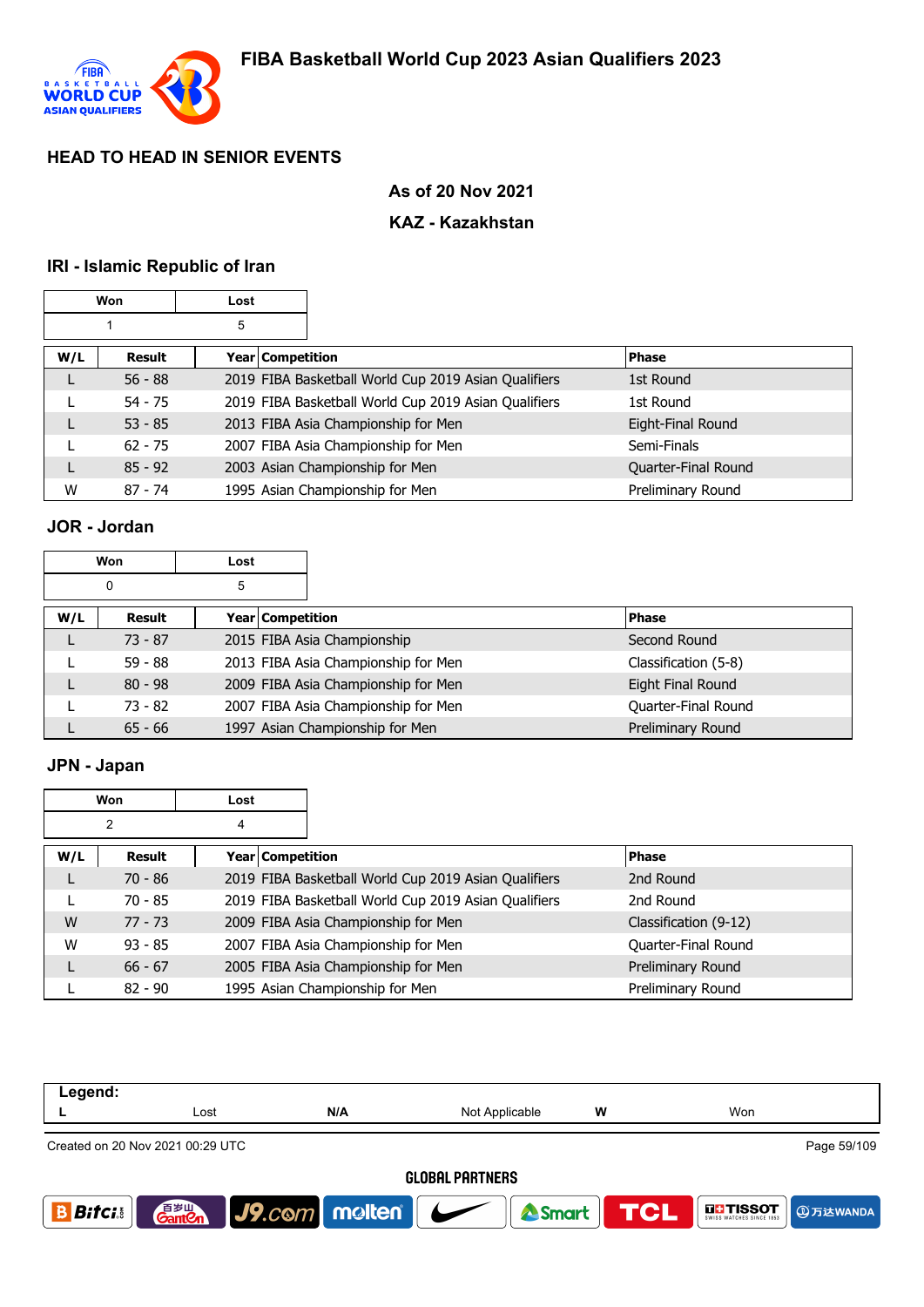

#### **As of 20 Nov 2021**

### **KAZ - Kazakhstan**

### **KOR - Republic of Korea**

| Won |            | Lost |                    |                                     |                     |
|-----|------------|------|--------------------|-------------------------------------|---------------------|
|     |            | 6    |                    |                                     |                     |
| W/L | Result     |      | Year   Competition |                                     | <b>Phase</b>        |
| L   | $55 - 116$ |      | 2017 FIBA Asia Cup |                                     | Group Phase         |
|     | $63 - 79$  |      |                    | 2015 FIBA Asia Championship         | Second Round        |
| L   | $47 - 71$  |      |                    | 2013 FIBA Asia Championship for Men | Eight-Final Round   |
| W   | $75 - 73$  |      |                    | 2007 FIBA Asia Championship for Men | Quarter-Final Round |
| L   | $76 - 80$  |      |                    | 2007 FIBA Asia Championship for Men | <b>Finals</b>       |
|     | $88 - 99$  |      |                    | 2003 Asian Championship for Men     | Quarter-Final Round |
|     | $65 - 86$  |      |                    | 1995 Asian Championship for Men     | Quarter-Finals      |

#### **KSA - Saudi Arabia**

|     | Won       | Lost |                  |                                 |              |
|-----|-----------|------|------------------|---------------------------------|--------------|
|     |           |      |                  |                                 |              |
| W/L | Result    |      | Year Competition |                                 | <b>Phase</b> |
| W   | $95 - 82$ |      |                  | 1995 Asian Championship for Men | Final        |

#### **LBN - Lebanon**

| Won |            | Lost                    |                                     |                   |
|-----|------------|-------------------------|-------------------------------------|-------------------|
| 0   |            | 4                       |                                     |                   |
| W/L | Result     | <b>Year Competition</b> |                                     | <b>Phase</b>      |
|     | $74 - 96$  | 2017 FIBA Asia Cup      |                                     | Group Phase       |
|     | $55 - 91$  |                         | 2015 FIBA Asia Championship         | Preliminary Round |
|     | $56 - 105$ |                         | 2009 FIBA Asia Championship for Men | Eight Final Round |
|     | 70 - 79    |                         | 2003 Asian Championship for Men     | Preliminary Round |

### **NZL - New Zealand**

|     | Won           | Lost |                    |
|-----|---------------|------|--------------------|
|     |               |      |                    |
| W/L | <b>Result</b> |      | Year Competition   |
|     | $49 - 70$     |      | 2017 FIBA Asia Cup |

| المصحص<br>-- 9 - |      |     |                |   |     |
|------------------|------|-----|----------------|---|-----|
| -                | Lost | N/A | Not Applicable | W | Won |
|                  |      |     |                |   |     |

Created on 20 Nov 2021 00:29 UTC

Page 60/109

**4万达WANDA** 

**THE TISSOT** 

#### **GLOBAL PARTNERS**

<sup>2</sup>Smart

**TCL** 



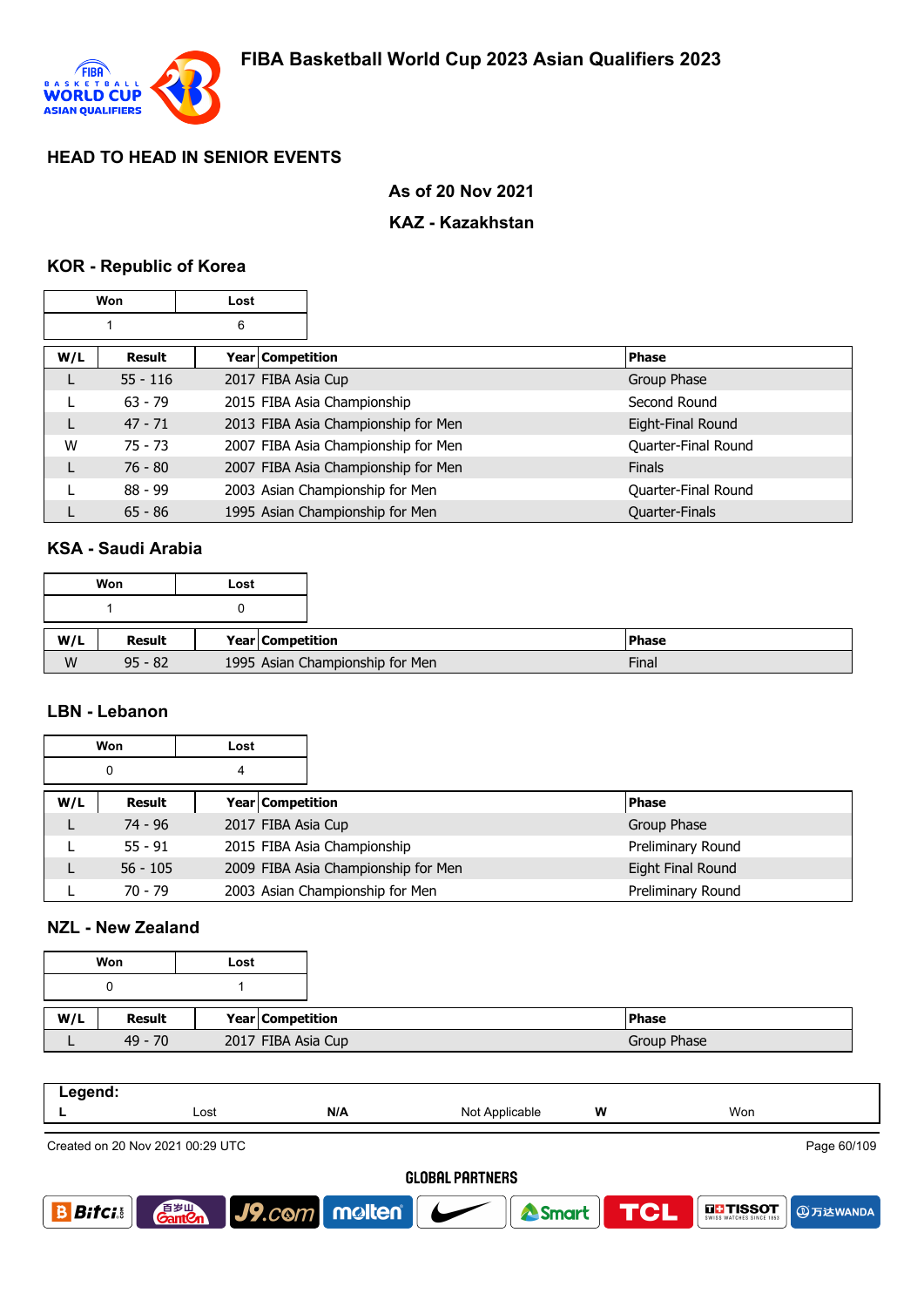

#### **As of 20 Nov 2021**

# **KAZ - Kazakhstan**

### **PHI - Philippines**

|     | Won       | Lost |                  |                                                      |                       |
|-----|-----------|------|------------------|------------------------------------------------------|-----------------------|
|     |           | 3    |                  |                                                      |                       |
| W/L | Result    |      | Year Competition |                                                      | <b>Phase</b>          |
| ┗   | $75 - 93$ |      |                  | 2019 FIBA Basketball World Cup 2019 Asian Qualifiers | 2nd Round             |
| W   | $92 - 88$ |      |                  | 2019 FIBA Basketball World Cup 2019 Asian Qualifiers | 2nd Round             |
|     | $58 - 88$ |      |                  | 2013 FIBA Asia Championship for Men                  | <b>Quarter Finals</b> |
|     | 74 - 84   |      |                  | 1997 Asian Championship for Men                      | Quarter-Final Round   |

#### **PLE - Palestine**

|     | Won       | Lost                        |
|-----|-----------|-----------------------------|
|     |           |                             |
| W/L | Result    | Year Competition            |
|     | $81 - 83$ | 2015 FIBA Asia Championship |

#### **TPE - Chinese Taipei**

|     | Won       | Lost             |                                     |                             |
|-----|-----------|------------------|-------------------------------------|-----------------------------|
|     | 2         |                  |                                     |                             |
| W/L | Result    | Year Competition |                                     | <b>Phase</b>                |
| W   | $84 - 73$ |                  | 2015 FIBA Asia Championship         | Preliminary Round           |
|     | $69 - 77$ |                  | 2005 FIBA Asia Championship for Men | <b>Classification Round</b> |
|     | $58 - 62$ |                  | 1997 Asian Championship for Men     | Preliminary Round           |
| W   | $68 - 67$ |                  | 1995 Asian Championship for Men     | Quarter-Finals              |

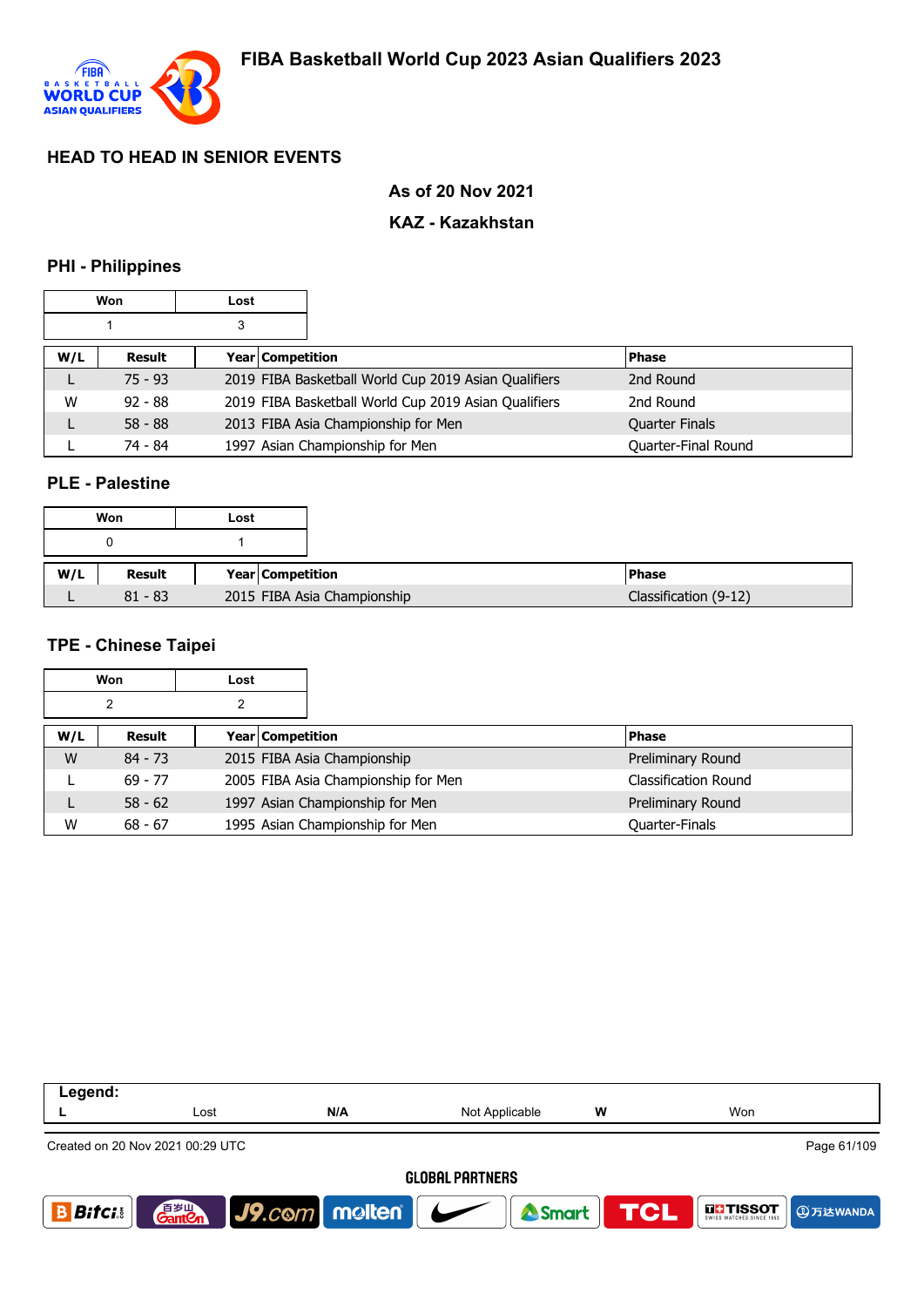

## **As of 20 Nov 2021**

### **KOR - Republic of Korea**

| <b>Total Summary</b>        |       |                |                |              |              |                |
|-----------------------------|-------|----------------|----------------|--------------|--------------|----------------|
| <b>Team Name</b>            | Win % | <b>Played</b>  | Won            | Lost         | For          | <b>Against</b> |
| <b>Bahrain</b>              | 100   | 1              | 1              | $\mathbf{0}$ | 96           | 51             |
| India                       | 100   | 17             | 17             | 0            | 1765         | 1165           |
| Indonesia                   | 100   | 3              | 3              | $\mathbf{0}$ | 321          | 197            |
| Jordan                      | 100   | 6              | 6              | 0            | 494          | 398            |
| Saudi Arabia                | 100   | 4              | $\overline{4}$ | $\mathbf{0}$ | 340          | 252            |
| Syrian Arab Republic        | 100   | 6              | 6              | 0            | 529          | 446            |
| Kazakhstan                  | 85    | 7              | 6              | 1            | 604          | 469            |
| Chinese Taipei              | 81    | 11             | 9              | 2            | 897          | 768            |
| New Zealand                 | 75    | $\overline{4}$ | 3              | $\mathbf{1}$ | 326          | 319            |
| Japan                       | 65    | 26             | 17             | 9            | 2162         | 2007           |
| Islamic Republic of Iran    | 58    | 12             | 7              | 5            | 1058         | 950            |
| Philippines                 | 57    | 26             | 15             | 11           | 2175         | 2006           |
| Lebanon                     | 50    | 12             | 6              | 6            | 944          | 884            |
| People 's Republic of China | 23    | 26             | 6              | 20           | 1919         | 2188           |
| Australia                   | 16    | 6              | $\mathbf{1}$   | 5            | 453          | 526            |
| Guam                        | N/A   | $\mathbf{0}$   | 0              | 0            | $\mathbf{0}$ | 0              |
| Palestine                   | N/A   | $\mathbf 0$    | $\mathbf{0}$   | $\mathbf 0$  | 0            | $\mathbf 0$    |
| Total                       | 64    | 167            | 107            | 60           | 14083        | 12626          |

#### **Overview per opponent**

#### **AUS - Australia**

|     | Won        | Lost |                  |                                        |                             |
|-----|------------|------|------------------|----------------------------------------|-----------------------------|
|     |            | 5    |                  |                                        |                             |
| W/L | Result     |      | Year Competition |                                        | <b>Phase</b>                |
|     | $55 - 89$  |      |                  | 2014 FIBA Basketball World Cup         | Group Phase                 |
|     | $88 - 111$ |      |                  | 1996 Olympic Games: Tournament for Men | Preliminary Round           |
|     | $85 - 87$  |      |                  | 1994 World Championship for Men        | Preliminary Round           |
|     | $75 - 95$  |      |                  | 1988 Olympic Games: Tournament for Men | Preliminary Round           |
| W   | $92 - 79$  |      |                  | 1970 World Championship for Men        | <b>Classification Round</b> |
|     | $58 - 65$  |      |                  | 1964 Olympic Games: Tournament for Men | Preliminary Round           |

| Legend:                                         |                           |                                 |                |   |                                  |  |  |
|-------------------------------------------------|---------------------------|---------------------------------|----------------|---|----------------------------------|--|--|
|                                                 | Lost                      | N/A                             | Not Applicable | W | Won                              |  |  |
| Page 62/109<br>Created on 20 Nov 2021 00:29 UTC |                           |                                 |                |   |                                  |  |  |
|                                                 | <b>GLOBAL PARTNERS</b>    |                                 |                |   |                                  |  |  |
| <b>Bifci</b>                                    | 音 <sub>岁Ⅲ</sub><br>Gant©n | $ $ J9. $com$ molten $ $ $\sim$ | <b>A</b> Smart |   | <b>TCL FITISSOT @</b> With WANDA |  |  |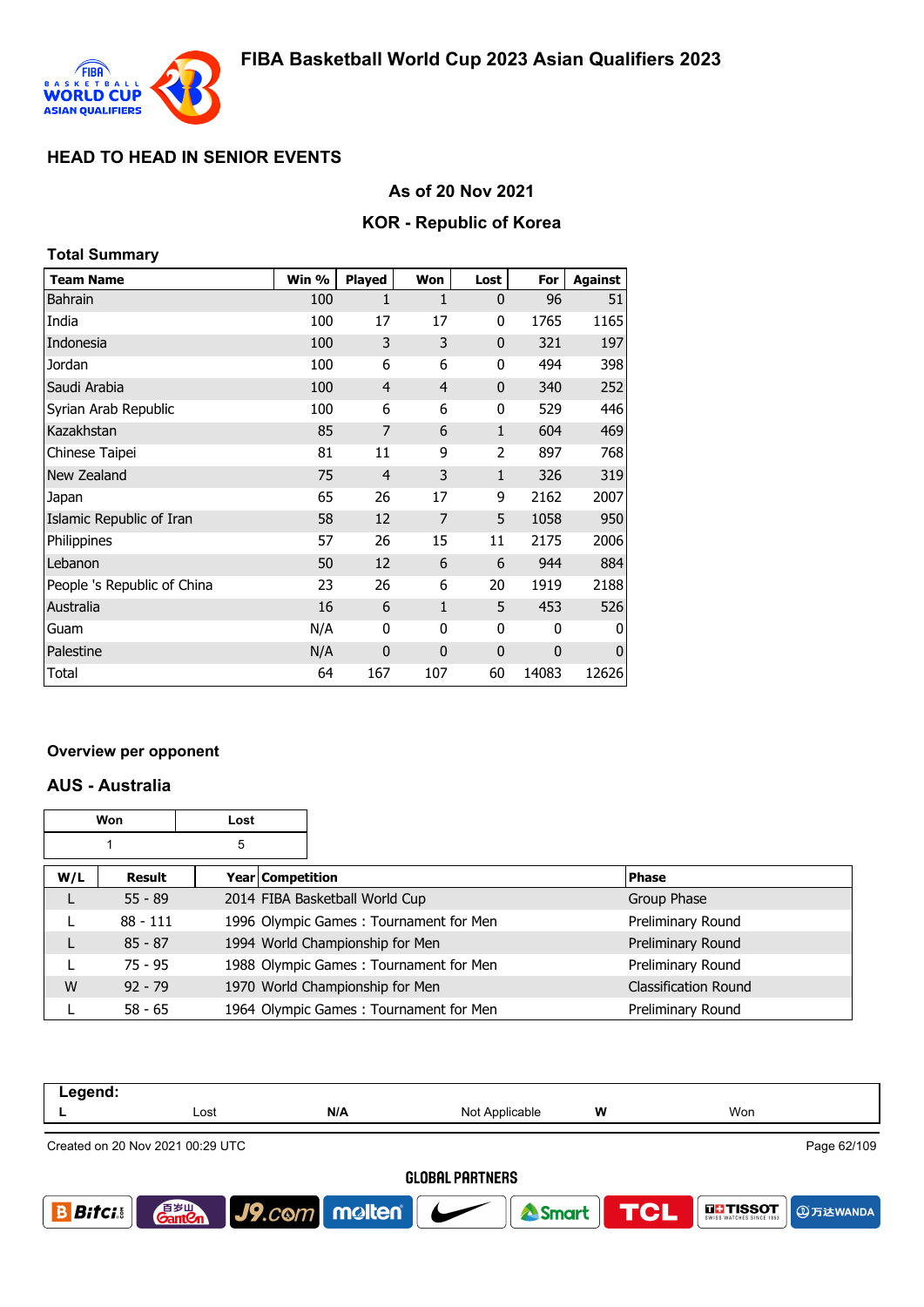

## **As of 20 Nov 2021**

## **KOR - Republic of Korea**

#### **BRN - Bahrain**

| Won |           | Lost |                  |                                     |                   |
|-----|-----------|------|------------------|-------------------------------------|-------------------|
|     |           |      |                  |                                     |                   |
| W/L | Result    |      | Year Competition |                                     | <b>Phase</b>      |
| W   | $96 - 51$ |      |                  | 2013 FIBA Asia Championship for Men | Eight-Final Round |

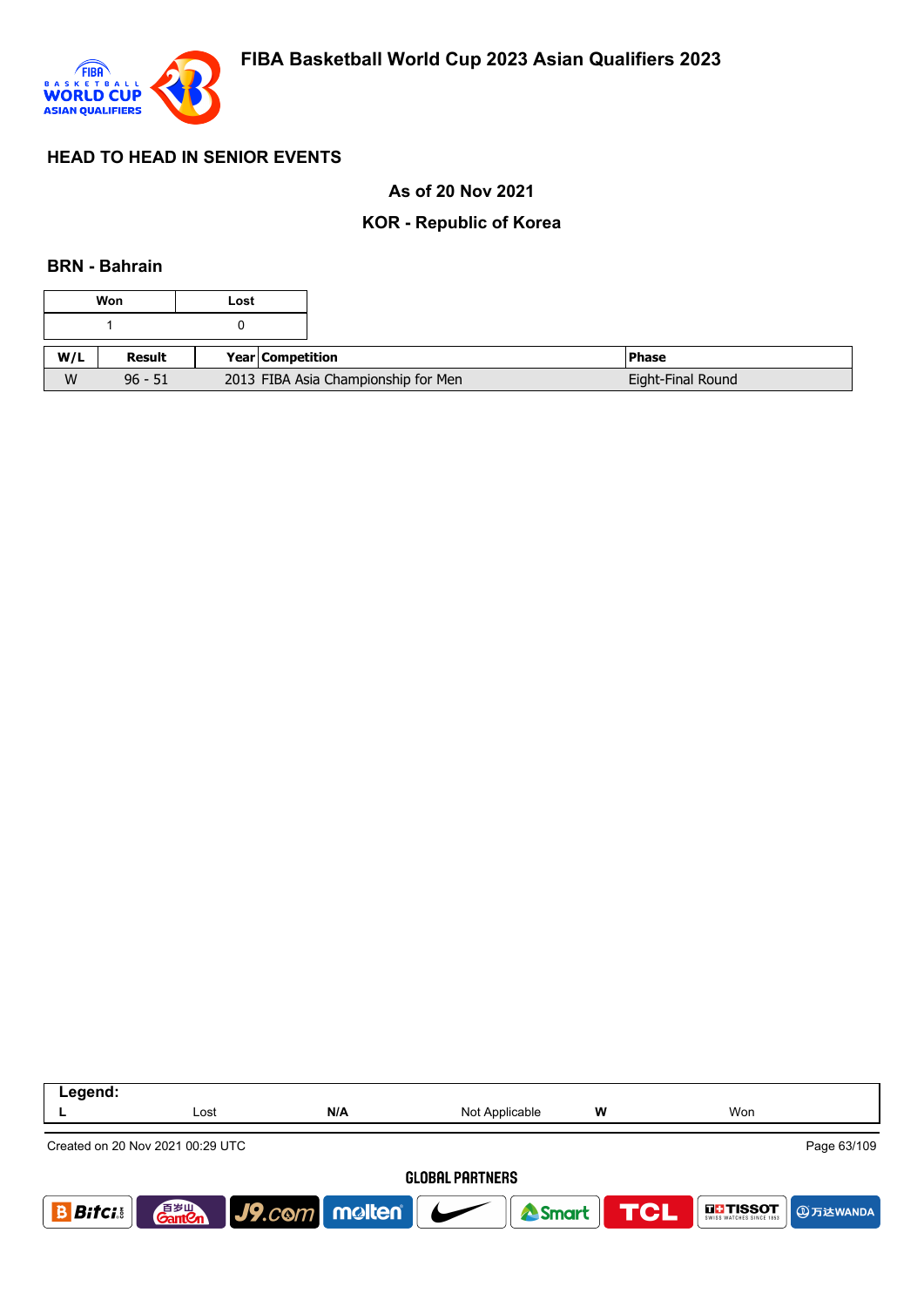

### **As of 20 Nov 2021**

### **KOR - Republic of Korea**

#### **CHN - People 's Republic of China**

| Won |               | Lost             |                                                      |                             |
|-----|---------------|------------------|------------------------------------------------------|-----------------------------|
| 6   |               | 20               |                                                      |                             |
| W/L | <b>Result</b> | Year Competition |                                                      | <b>Phase</b>                |
| L   | $81 - 92$     |                  | 2019 FIBA Basketball World Cup 2019 Asian Qualifiers | 1st Round                   |
| W   | $82 - 74$     |                  | 2019 FIBA Basketball World Cup 2019 Asian Qualifiers | 1st Round                   |
| L   | $73 - 77$     |                  | 2019 FIBA Basketball World Cup                       | Classification Round 17-32  |
| L   | $73 - 76$     |                  | 2015 FIBA Asia Championship                          | Preliminary Round           |
| W   | $63 - 59$     |                  | 2013 FIBA Asia Championship for Men                  | Preliminary Round           |
| L   | $43 - 56$     |                  | 2011 FIBA Asia Championship for Men                  | Semi-Finals                 |
| L   | $49 - 93$     |                  | 2005 FIBA Asia Championship for Men                  | Semi-Finals                 |
| L   | $96 - 106$    |                  | 2003 Asian Championship for Men                      | Finals                      |
| L   | $45 - 63$     |                  | 1999 Asian Championship for Men                      | Finals                      |
| W   | $86 - 72$     |                  | 1997 Asian Championship for Men                      | Semi-Finals                 |
| L   | $78 - 87$     |                  | 1995 Asian Championship for Men                      | Final                       |
| L   | $62 - 81$     |                  | 1993 Asian Championship for Men                      | Semi-Finals                 |
| W   | $93 - 92$     |                  | 1991 Asian Championship for Men                      | <b>Final Round</b>          |
| L   | $88 - 104$    |                  | 1991 Asian Championship for Men                      | <b>Final Round</b>          |
| L   | $100 - 122$   |                  | 1990 World Championship for Men                      | <b>Classification Round</b> |
| L   | $72 - 102$    |                  | 1989 Asian Championship for Men                      | Final Round                 |
| W   | $93 - 90$     |                  | 1988 Olympic Games: Tournament for Men               | <b>Classification Round</b> |
| L   | $79 - 86$     |                  | 1987 Asian Championship for Men                      | <b>Final Round</b>          |
| W   | $74 - 65$     |                  | 1986 Asian Championship for Men                      | <b>Final Round</b>          |
| L   | $63 - 92$     |                  | 1983 Asian Championship for Men                      | Semi-Finals                 |
| L   | $64 - 96$     |                  | 1981 Asian Championship for Men                      | <b>Final Round</b>          |
| L   | 88 - 94       |                  | 1979 Asian Championship for Men                      | <b>Final Round</b>          |
| L   | $90 - 102$    |                  | 1978 World Championship for Men                      | <b>Classification Round</b> |
| L   | $58 - 61$     |                  | 1977 Asian Championship for Men                      | <b>Final Round</b>          |
| L   | $78 - 97$     |                  | 1975 Asian Championship for Men                      | <b>Final Round</b>          |
| L   | 48 - 49       |                  | 1948 Olympic Games: Tournament for Men               | Preliminary Round           |

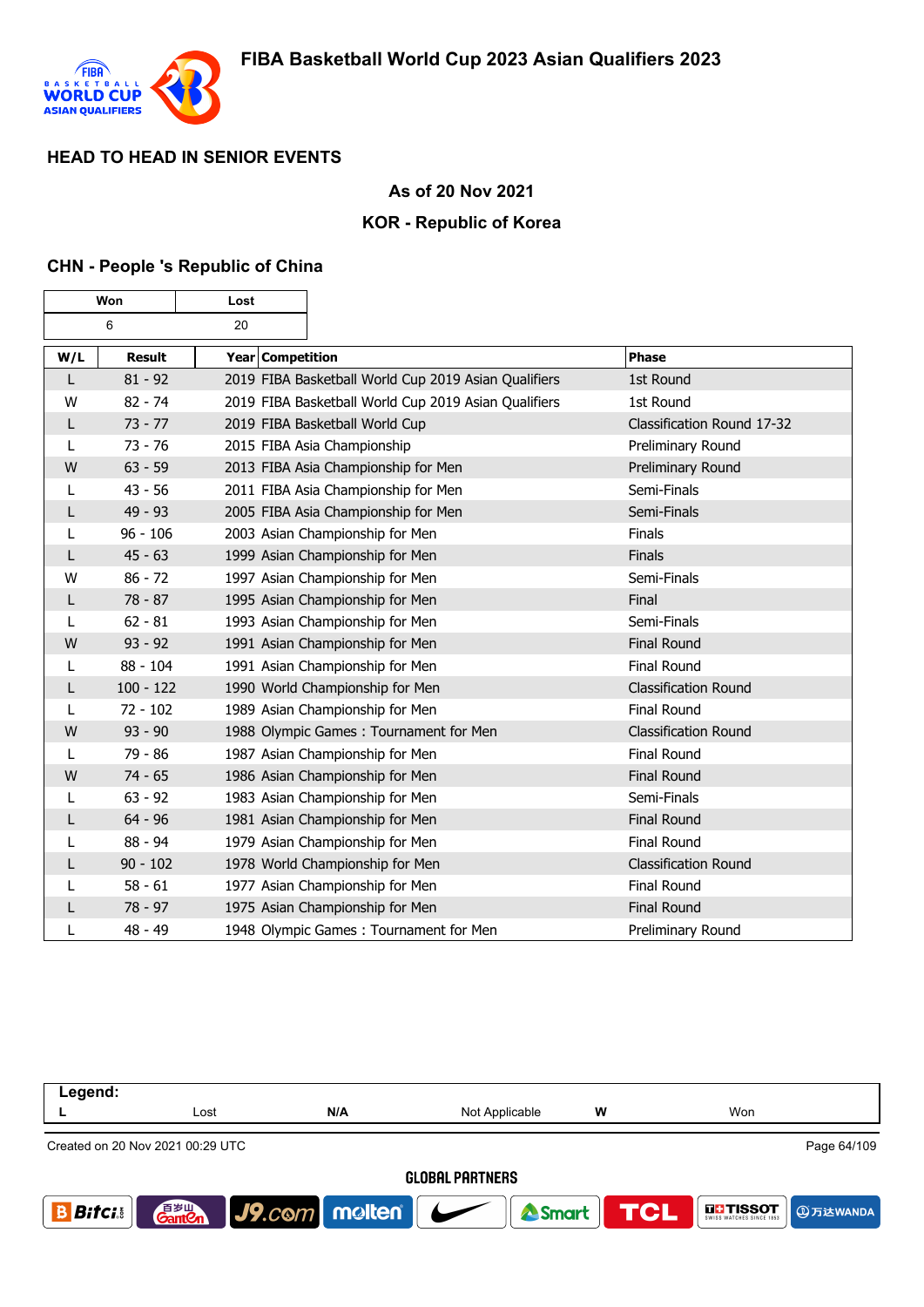

## **As of 20 Nov 2021**

## **KOR - Republic of Korea**

## **INA - Indonesia**

|     | Won        | Lost |                                                     |                   |
|-----|------------|------|-----------------------------------------------------|-------------------|
|     | 3          |      |                                                     |                   |
| W/L | Result     |      | <b>Year Competition</b>                             | <b>Phase</b>      |
| W   | $120 - 40$ |      | 1987 Asian Championship for Men                     | Preliminary Round |
| W   | $105 - 87$ |      | 1967 Asian Championship for Men - Preliminary Round | Group Phase       |
| W   | $96 - 70$  |      | 1960 Asian Championship for Men                     | Preliminary Round |

### **IND - India**

| Won |            | Lost             |                                                     |                             |
|-----|------------|------------------|-----------------------------------------------------|-----------------------------|
| 17  |            | 0                |                                                     |                             |
| W/L | Result     | Year Competition |                                                     | <b>Phase</b>                |
| W   | $117 - 72$ |                  | 2015 FIBA Asia Championship                         | Classification (5-8)        |
| W   | $95 - 54$  |                  | 2013 FIBA Asia Championship for Men                 | Eight-Final Round           |
| W   | $84 - 53$  |                  | 2011 FIBA Asia Championship for Men                 | Preliminary Round           |
| W   | $121 - 76$ |                  | 2003 Asian Championship for Men                     | Preliminary Round           |
| W   | $97 - 76$  |                  | 2001 Asian Championship for Men                     | Quarter-Final Round         |
| W   | $100 - 69$ |                  | 1997 Asian Championship for Men                     | Preliminary Round           |
| W   | $103 - 86$ |                  | 1989 Asian Championship for Men                     | <b>Classification Round</b> |
| W   | $104 - 72$ |                  | 1987 Asian Championship for Men                     | Preliminary Round           |
| W   | $111 - 79$ |                  | 1981 Asian Championship for Men                     | <b>Final Round</b>          |
| W   | $93 - 78$  |                  | 1979 Asian Championship for Men                     | <b>Final Round</b>          |
| W   | $103 - 73$ |                  | 1977 Asian Championship for Men                     | Preliminary Round           |
| W   | $126 - 61$ |                  | 1975 Asian Championship for Men                     | Preliminary Round           |
| W   | $113 - 67$ |                  | 1973 Asian Championship for Men                     | <b>Final Round</b>          |
| W   | $83 - 57$  |                  | 1971 Asian Championship for Men - Preliminary Round | Group Phase                 |
| W   | $105 - 78$ |                  | 1969 Asian Championship for Men - Preliminary Round | Group Phase                 |
| W   | $106 - 50$ |                  | 1967 Asian Championship for Men - Preliminary Round | Group Phase                 |
| W   | $104 - 64$ |                  | 1965 Asian Championship for Men                     | Preliminary Round           |

| Legend:                                         |                       |               |                |                  |                                      |  |
|-------------------------------------------------|-----------------------|---------------|----------------|------------------|--------------------------------------|--|
|                                                 | Lost                  | N/A           | Not Applicable | W                | Won                                  |  |
| Page 65/109<br>Created on 20 Nov 2021 00:29 UTC |                       |               |                |                  |                                      |  |
| <b>GLOBAL PARTNERS</b>                          |                       |               |                |                  |                                      |  |
| <b>Bitci</b>                                    | 音罗山<br><b>Gant Cn</b> | J9.com molten |                | Smart <b>TCL</b> | <b>THE TISSOT</b><br><b>4万达WANDA</b> |  |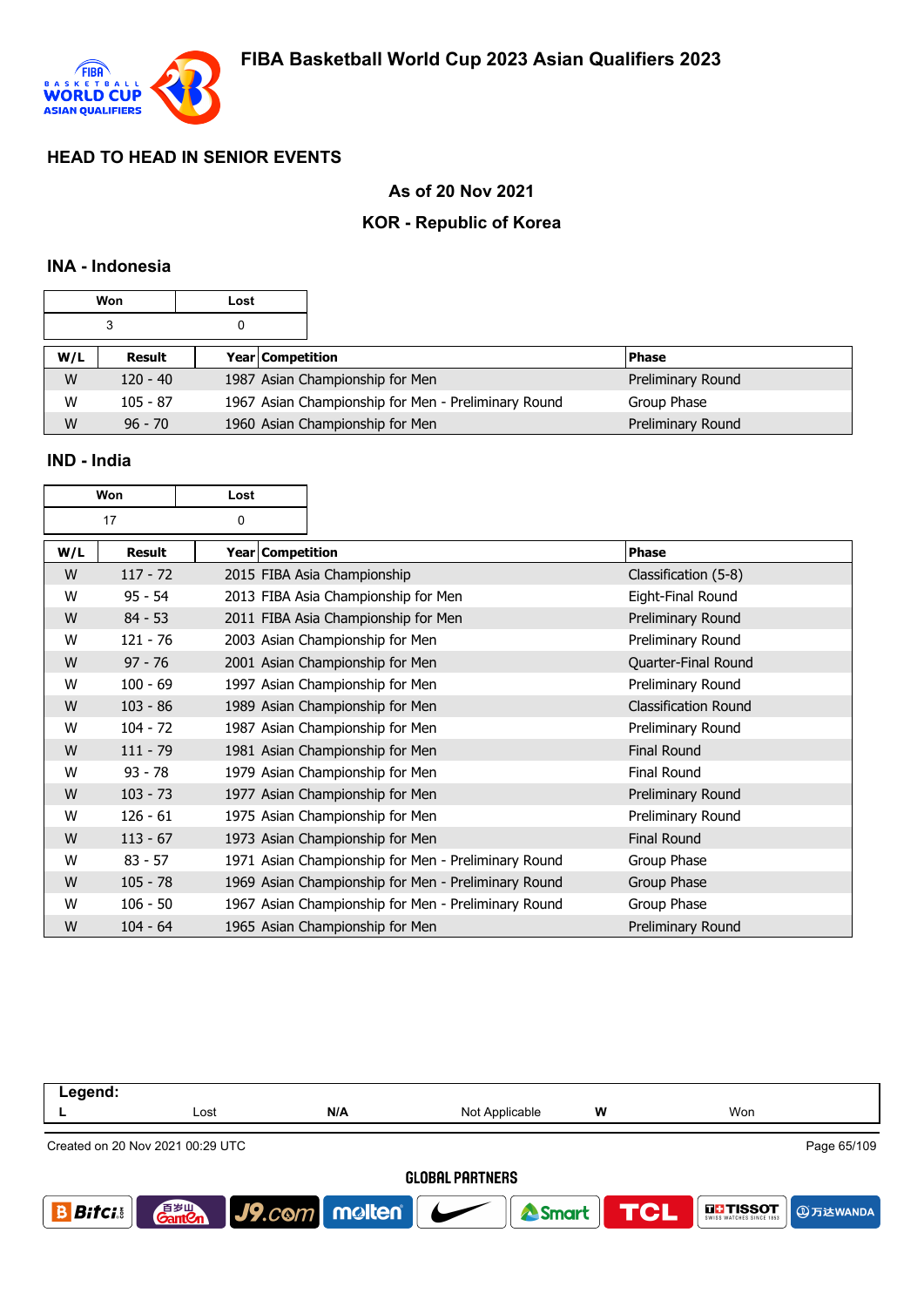

#### **As of 20 Nov 2021**

## **KOR - Republic of Korea**

#### **IRI - Islamic Republic of Iran**

| Won |            | Lost               |                                     |                     |
|-----|------------|--------------------|-------------------------------------|---------------------|
|     | 7          | 5                  |                                     |                     |
| W/L | Result     | Year   Competition |                                     | <b>Phase</b>        |
| L   | $81 - 87$  | 2017 FIBA Asia Cup |                                     | Semi-Finals         |
|     | $62 - 75$  |                    | 2015 FIBA Asia Championship         | Quarter-Finals      |
| L   | $65 - 76$  |                    | 2013 FIBA Asia Championship for Men | Preliminary Round   |
|     | $62 - 79$  |                    | 2011 FIBA Asia Championship for Men | Eight-Final Round   |
| L   | $66 - 82$  |                    | 2009 FIBA Asia Championship for Men | Eight Final Round   |
| W   | $87 - 75$  |                    | 2005 FIBA Asia Championship for Men | Quarter-Final Round |
| W   | $105 - 81$ |                    | 2003 Asian Championship for Men     | Quarter-Final Round |
| W   | $103 - 85$ |                    | 1997 Asian Championship for Men     | Quarter-Final Round |
| W   | $86 - 70$  |                    | 1993 Asian Championship for Men     | <b>Final Round</b>  |
| W   | $120 - 96$ |                    | 1989 Asian Championship for Men     | Preliminary Round   |
| W   | $116 - 54$ |                    | 1973 Asian Championship for Men     | Preliminary Round   |
| W   | $105 - 90$ |                    | 1973 Asian Championship for Men     | <b>Final Round</b>  |

#### **JOR - Jordan**

|     | Won       | Lost             |                                                      |                     |
|-----|-----------|------------------|------------------------------------------------------|---------------------|
|     | 6         | 0                |                                                      |                     |
| W/L | Result    | Year Competition |                                                      | <b>Phase</b>        |
| W   | $88 - 67$ |                  | 2019 FIBA Basketball World Cup 2019 Asian Qualifiers | 2nd Round           |
| W   | $86 - 75$ |                  | 2019 FIBA Basketball World Cup 2019 Asian Qualifiers | 2nd Round           |
| W   | $87 - 60$ |                  | 2015 FIBA Asia Championship                          | Preliminary Round   |
| W   | $70 - 65$ |                  | 2007 FIBA Asia Championship for Men                  | Quarter-Final Round |
| W   | $64 - 63$ |                  | 2005 FIBA Asia Championship for Men                  | Quarter-Final Round |
| W   | $99 - 68$ |                  | 1991 Asian Championship for Men                      | Preliminary Round   |

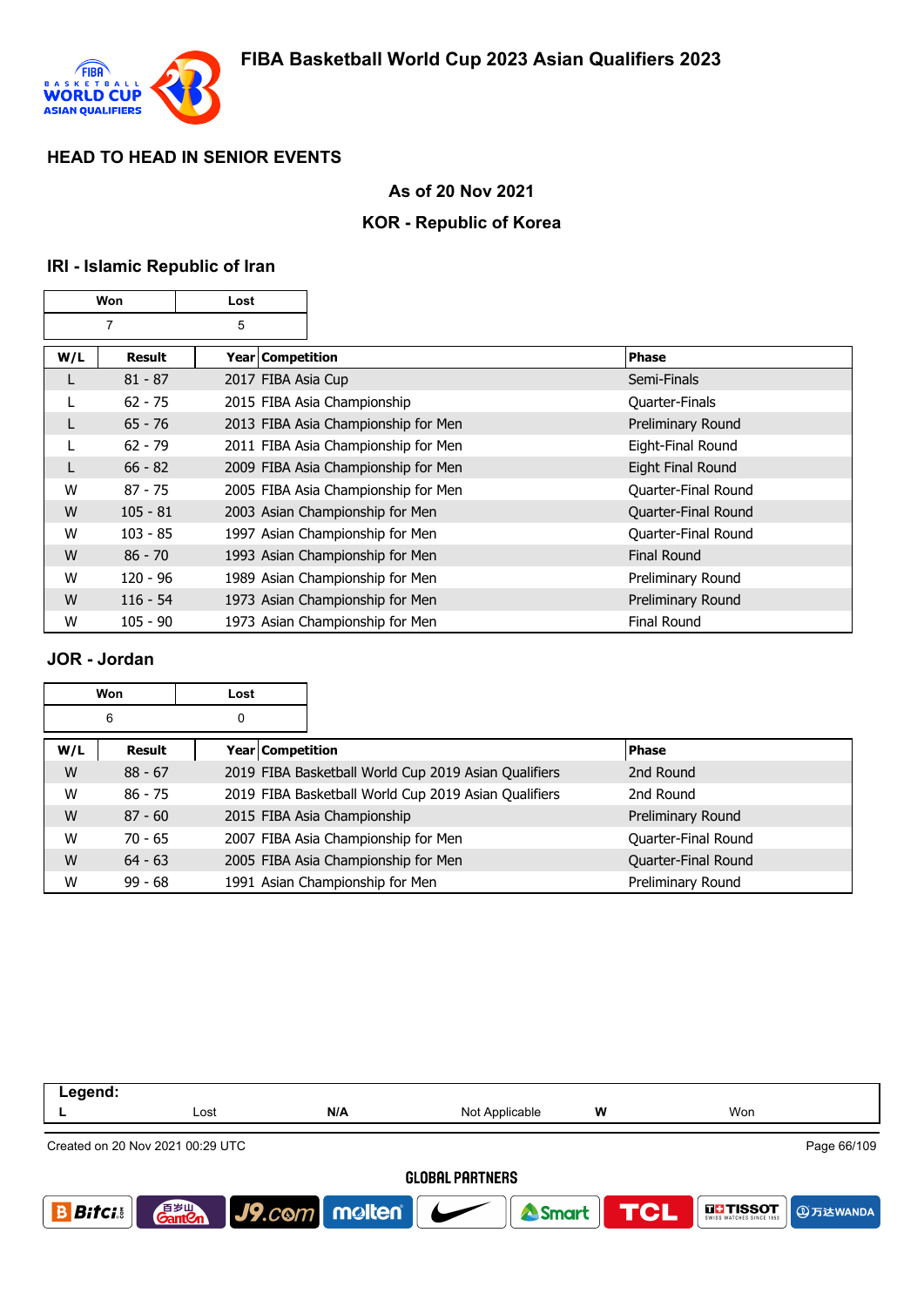

### **As of 20 Nov 2021**

## **KOR - Republic of Korea**

#### **JPN - Japan**

| Won |               | Lost               |                                                     |                                |
|-----|---------------|--------------------|-----------------------------------------------------|--------------------------------|
|     | 17            | 9                  |                                                     |                                |
| W/L | <b>Result</b> | Year Competition   |                                                     | <b>Phase</b>                   |
| W   | $81 - 68$     | 2017 FIBA Asia Cup |                                                     | Qualification To Quarter Final |
| W   | $86 - 67$     |                    | 2011 FIBA Asia Championship for Men                 | Quarter-Finals                 |
| W   | $95 - 74$     |                    | 2009 FIBA Asia Championship for Men                 | Preliminary Round              |
| W   | $93 - 83$     |                    | 2007 FIBA Asia Championship for Men                 | Quarter-Final Round            |
| W   | $64 - 61$     |                    | 1999 Asian Championship for Men                     | Quarter-Finals                 |
| L   | $83 - 89$     |                    | 1997 Asian Championship for Men                     | Quarter-Final Round            |
| W   | $78 - 76$     |                    | 1997 Asian Championship for Men                     | Final                          |
| W   | $97 - 78$     |                    | 1995 Asian Championship for Men                     | Semi-Finals                    |
| W   | $89 - 66$     |                    | 1993 Asian Championship for Men                     | Quarter-Finals                 |
| W   | $92 - 79$     |                    | 1991 Asian Championship for Men                     | Quarter-Final Round            |
| W   | $100 - 86$    |                    | 1989 Asian Championship for Men                     | Semi-Finals                    |
| W   | $85 - 52$     |                    | 1987 Asian Championship for Men                     | Preliminary Round              |
| L   | $88 - 93$     |                    | 1983 Asian Championship for Men                     | Semi-Finals                    |
| W   | $91 - 71$     |                    | 1981 Asian Championship for Men                     | <b>Final Round</b>             |
| L   | $85 - 100$    |                    | 1979 Asian Championship for Men                     | <b>Final Round</b>             |
| W   | $90 - 86$     |                    | 1977 Asian Championship for Men                     | <b>Final Round</b>             |
| L   | $102 - 106$   |                    | 1975 Asian Championship for Men                     | Preliminary Round              |
| W   | $88 - 79$     |                    | 1973 Asian Championship for Men                     | Preliminary Round              |
| W   | $88 - 78$     |                    | 1973 Asian Championship for Men                     | <b>Final Round</b>             |
| L   | $68 - 76$     |                    | 1971 Asian Championship for Men - Preliminary Round | Group Phase                    |
| W   | $75 - 66$     |                    | 1969 Asian Championship for Men - Preliminary Round | Group Phase                    |
| W   | $63 - 62$     |                    | 1967 Asian Championship for Men - Preliminary Round | Group Phase                    |
| L   | $63 - 69$     |                    | 1965 Asian Championship for Men                     | <b>Final Round</b>             |
| L   | $67 - 73$     |                    | 1960 Asian Championship for Men                     | Preliminary Round              |
| L   | $84 - 86$     |                    | 1960 Asian Championship for Men                     | <b>Final Round</b>             |
| L   | $67 - 83$     |                    | 1956 Olympic Games: Tournament for Men              | Quarter-Final Round            |

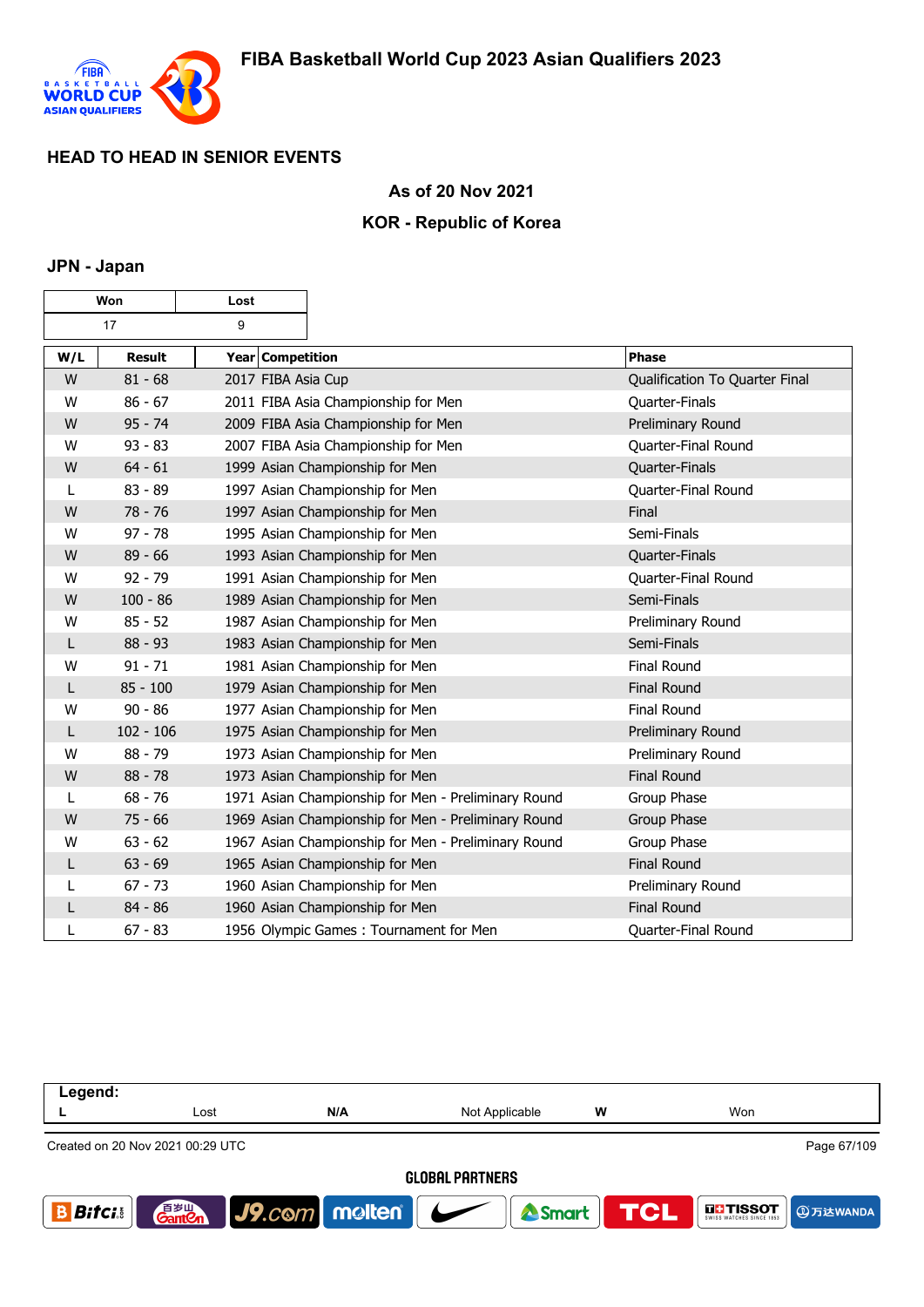

### **As of 20 Nov 2021**

## **KOR - Republic of Korea**

#### **KAZ - Kazakhstan**

| Won |            | Lost |                    |                                     |                     |
|-----|------------|------|--------------------|-------------------------------------|---------------------|
|     | 6          |      |                    |                                     |                     |
| W/L | Result     |      | Year Competition   |                                     | <b>Phase</b>        |
| W   | $116 - 55$ |      | 2017 FIBA Asia Cup |                                     | Group Phase         |
| W   | $79 - 63$  |      |                    | 2015 FIBA Asia Championship         | Second Round        |
| W   | $71 - 47$  |      |                    | 2013 FIBA Asia Championship for Men | Eight-Final Round   |
|     | $73 - 75$  |      |                    | 2007 FIBA Asia Championship for Men | Quarter-Final Round |
| W   | $80 - 76$  |      |                    | 2007 FIBA Asia Championship for Men | <b>Finals</b>       |
| W   | $99 - 88$  |      |                    | 2003 Asian Championship for Men     | Quarter-Final Round |
| W   | $86 - 65$  |      |                    | 1995 Asian Championship for Men     | Quarter-Finals      |

#### **KSA - Saudi Arabia**

|     | Won        | Lost |                  |                                     |  |                             |
|-----|------------|------|------------------|-------------------------------------|--|-----------------------------|
|     | 4          | 0    |                  |                                     |  |                             |
| W/L | Result     |      | Year Competition |                                     |  | <b>Phase</b>                |
| W   | $102 - 58$ |      |                  | 2005 FIBA Asia Championship for Men |  | Preliminary Round           |
| W   | $85 - 59$  |      |                  | 1999 Asian Championship for Men     |  | Classification              |
| W   | $68 - 52$  |      |                  | 1991 Asian Championship for Men     |  | Preliminary Round           |
| W   | $85 - 83$  |      |                  | 1989 Asian Championship for Men     |  | <b>Classification Round</b> |

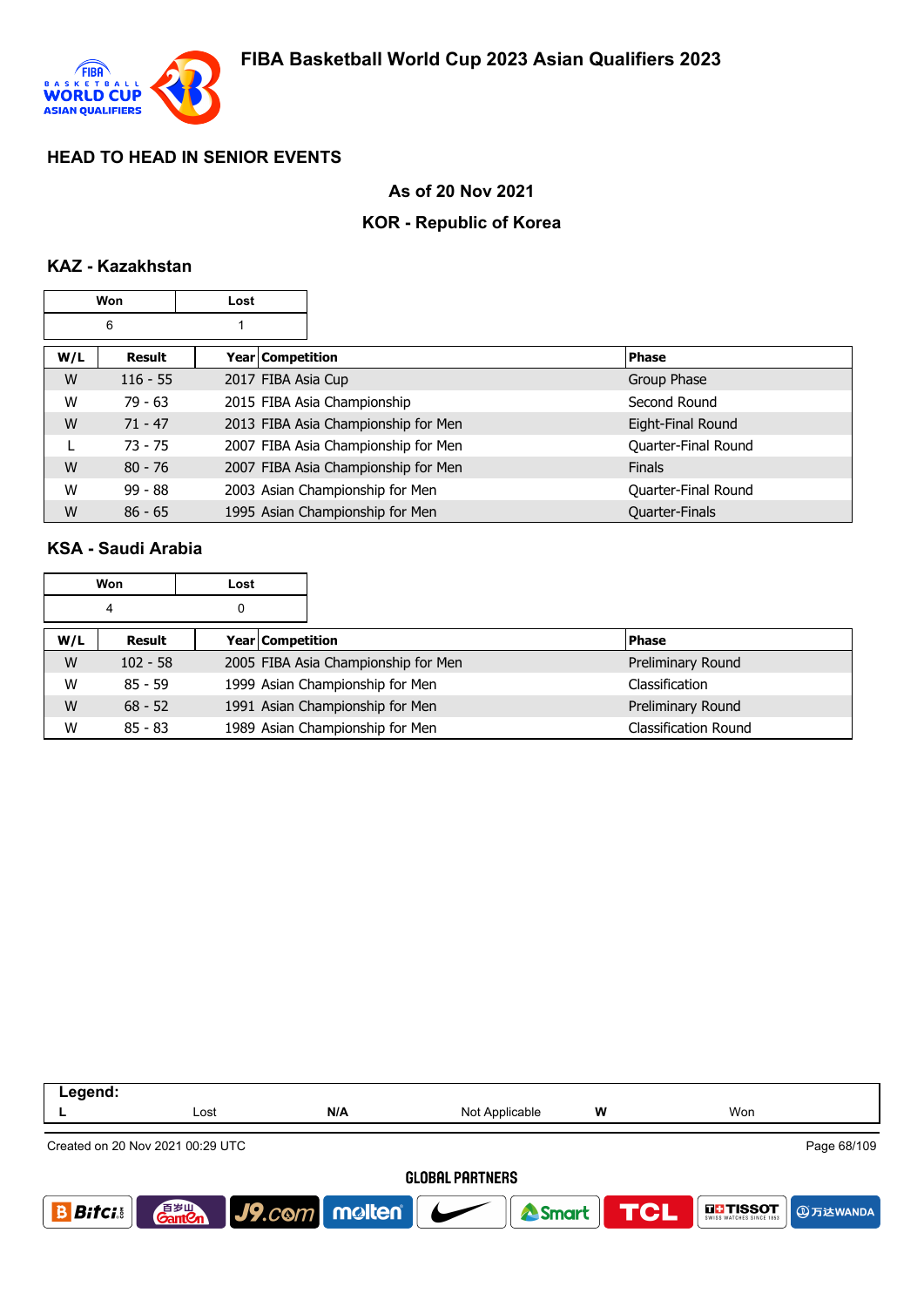

### **As of 20 Nov 2021**

## **KOR - Republic of Korea**

#### **LBN - Lebanon**

| Won |           | Lost               |                                                      |                      |
|-----|-----------|--------------------|------------------------------------------------------|----------------------|
|     | 6         | 6                  |                                                      |                      |
| W/L | Result    | Year   Competition |                                                      | Phase                |
| W   | $84 - 72$ |                    | 2019 FIBA Basketball World Cup 2019 Asian Qualifiers | 2nd Round            |
| W   | $84 - 71$ |                    | 2019 FIBA Basketball World Cup 2019 Asian Qualifiers | 2nd Round            |
| L   | $66 - 72$ | 2017 FIBA Asia Cup |                                                      | Group Phase          |
| W   | $85 - 71$ |                    | 2015 FIBA Asia Championship                          | Second Round         |
| L   | $87 - 88$ |                    | 2015 FIBA Asia Championship                          | Classification (5-6) |
| W   | $80 - 62$ |                    | 2011 FIBA Asia Championship for Men                  | Preliminary Round    |
| L   | $65 - 68$ |                    | 2009 FIBA Asia Championship for Men                  | Quarter-Finals       |
|     | 74 - 76   |                    | 2007 FIBA Asia Championship for Men                  | Semi-Finals          |
| W   | $85 - 83$ |                    | 2003 Asian Championship for Men                      | Semi Finals          |
| W   | $97 - 71$ |                    | 2001 Asian Championship for Men                      | Preliminary Round    |
| L   | $72 - 75$ |                    | 2001 Asian Championship for Men                      | Semi-Finals          |
|     | $65 - 75$ |                    | 1999 Asian Championship for Men                      | Preliminary Round    |

#### **NZL - New Zealand**

| Won |           | Lost |                                                      |                |
|-----|-----------|------|------------------------------------------------------|----------------|
| 3   |           |      |                                                      |                |
| W/L | Result    |      | Year Competition                                     | l Phase        |
| W   | $86 - 80$ |      | 2019 FIBA Basketball World Cup 2019 Asian Qualifiers | 1st Round      |
|     | $84 - 93$ |      | 2019 FIBA Basketball World Cup 2019 Asian Qualifiers | 1st Round      |
| W   | $76 - 75$ |      | 2017 FIBA Asia Cup                                   | Group Phase    |
| W   | $80 - 71$ |      | 2017 FIBA Asia Cup                                   | 3rd Place Game |

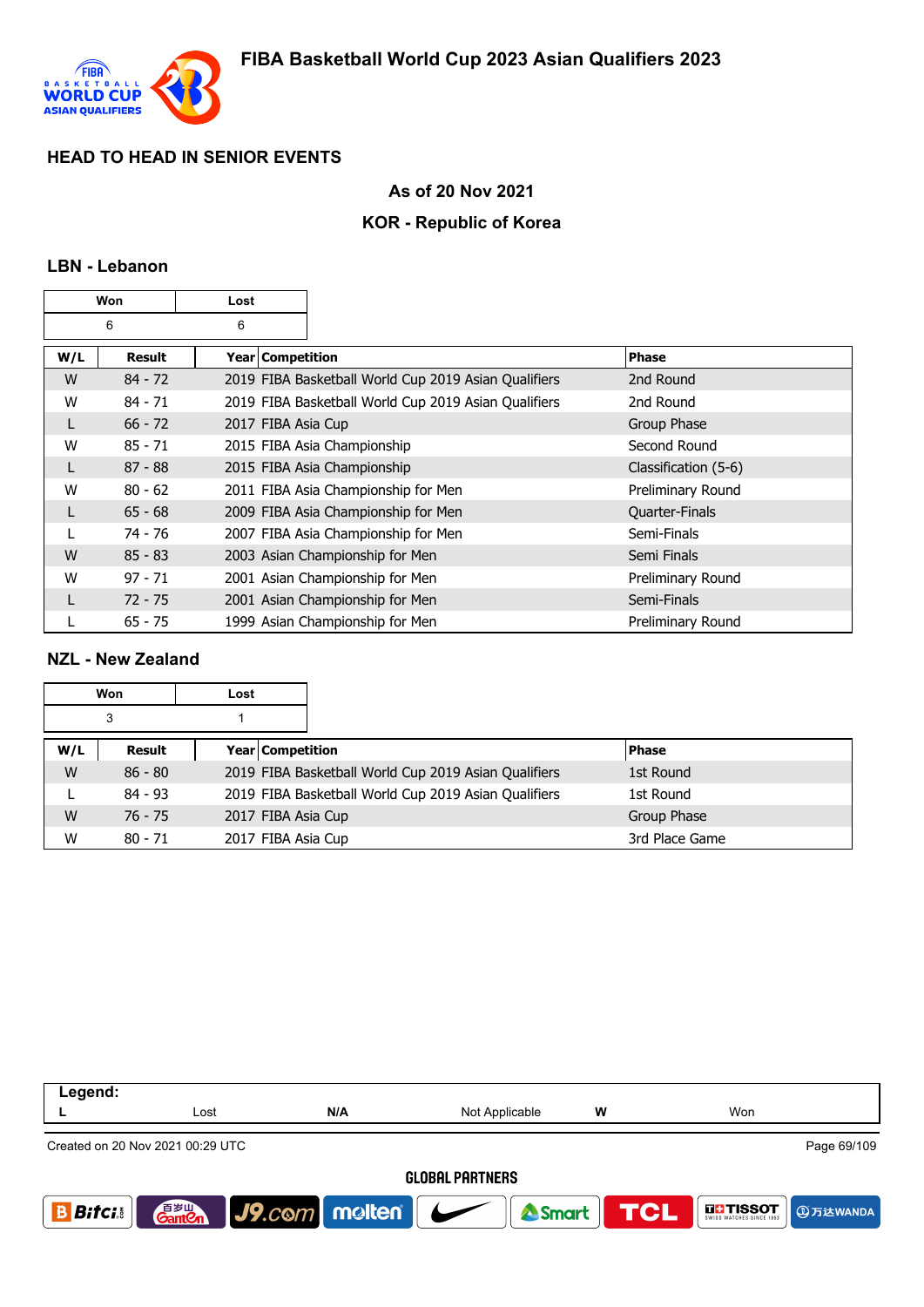

### **As of 20 Nov 2021**

### **KOR - Republic of Korea**

#### **PHI - Philippines**

| Won |               | Lost |                                                     |                             |
|-----|---------------|------|-----------------------------------------------------|-----------------------------|
| 15  |               | 11   |                                                     |                             |
| W/L | <b>Result</b> |      | Year Competition                                    | <b>Phase</b>                |
| W   | $118 - 86$    |      | 2017 FIBA Asia Cup                                  | Quarter-Finals              |
| L   | 79 - 86       |      | 2013 FIBA Asia Championship for Men                 | Semi-Finals                 |
| W   | $70 - 68$     |      | 2011 FIBA Asia Championship for Men                 | Finals                      |
| W   | $69 - 56$     |      | 2009 FIBA Asia Championship for Men                 | Preliminary Round           |
| W   | $82 - 80$     |      | 2009 FIBA Asia Championship for Men                 | Classification (5-8)        |
| W   | $98 - 63$     |      | 1999 Asian Championship for Men                     | Preliminary Round           |
| W   | $98 - 76$     |      | 1995 Asian Championship for Men                     | Preliminary Round           |
| W   | $80 - 75$     |      | 1993 Asian Championship for Men                     | Preliminary Round           |
| W   | $96 - 83$     |      | 1991 Asian Championship for Men                     | Quarter-Final Round         |
| W   | $105 - 88$    |      | 1987 Asian Championship for Men                     | Preliminary Round           |
| L   | $72 - 76$     |      | 1986 Asian Championship for Men                     | <b>Final Round</b>          |
| W   | $90 - 62$     |      | 1981 Asian Championship for Men                     | Preliminary Round           |
| W   | $118 - 107$   |      | 1979 Asian Championship for Men                     | Preliminary Round           |
| W   | $96 - 82$     |      | 1977 Asian Championship for Men                     | <b>Final Round</b>          |
| W   | $121 - 74$    |      | 1975 Asian Championship for Men                     | <b>Final Round</b>          |
| L   | $78 - 90$     |      | 1973 Asian Championship for Men                     | Final Round                 |
| L   | $80 - 88$     |      | 1971 Asian Championship for Men - Preliminary Round | Group Phase                 |
| W   | $95 - 86$     |      | 1969 Asian Championship for Men - Preliminary Round | Group Phase                 |
| L   | $63 - 66$     |      | 1968 Olympic Games: Tournament for Men              | <b>Final Round</b>          |
| L   | $80 - 83$     |      | 1967 Asian Championship for Men - Preliminary Round | Group Phase                 |
| L   | $50 - 59$     |      | 1965 Asian Championship for Men                     | <b>Final Round</b>          |
| W   | $62 - 59$     |      | 1963 Asian Championship for Men                     | Preliminary Round           |
| L   | $81 - 85$     |      | 1963 Asian Championship for Men                     | <b>Classification Round</b> |
| L   | 79 - 97       |      | 1960 Asian Championship for Men                     | Preliminary Round           |
| L   | $82 - 96$     |      | 1960 Asian Championship for Men                     | <b>Final Round</b>          |
| L   | $33 - 35$     |      | 1948 Olympic Games: Tournament for Men              | Preliminary Round           |

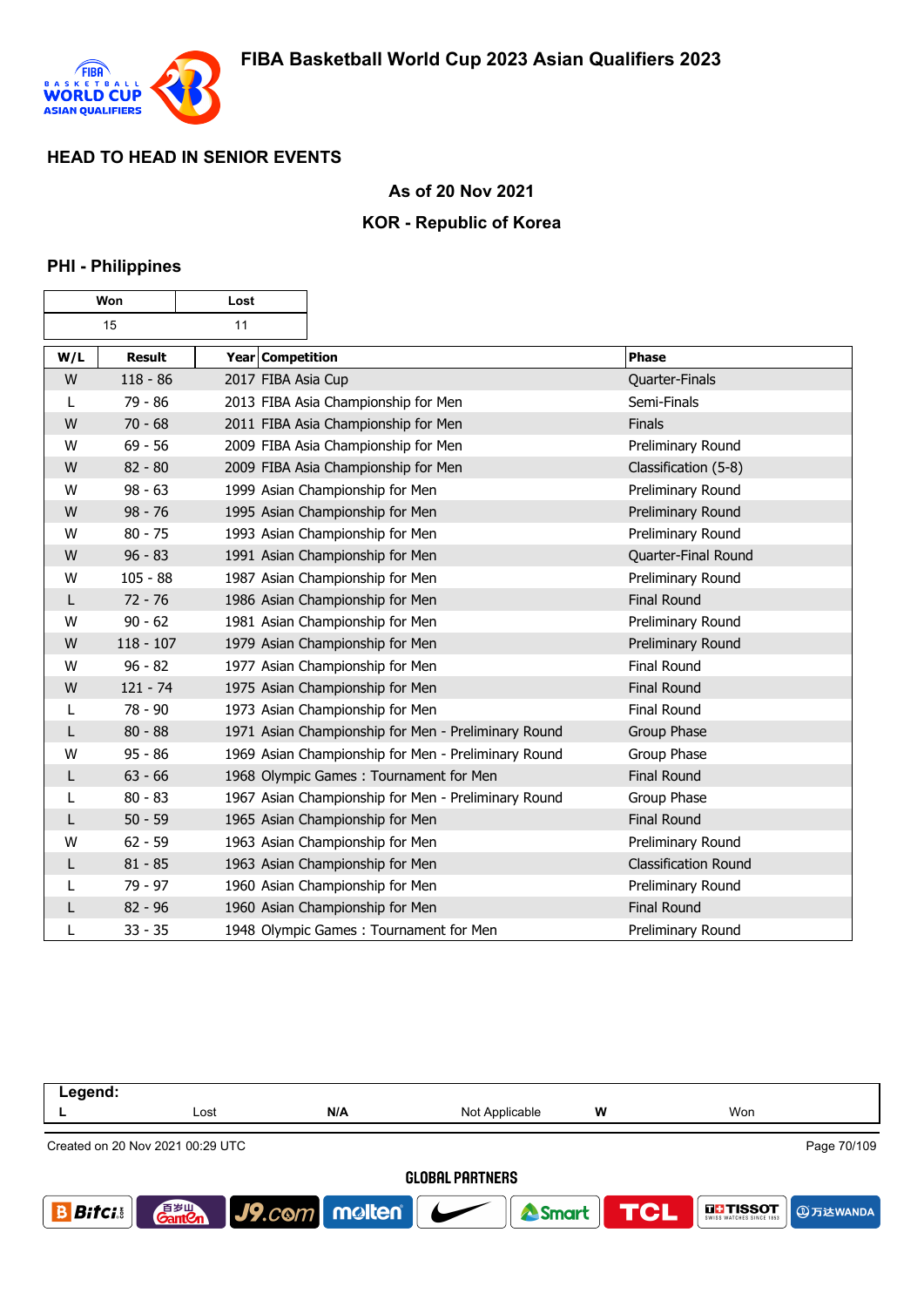

# **As of 20 Nov 2021**

## **KOR - Republic of Korea**

# **SYR - Syrian Arab Republic**

| Won |            | Lost |                  |                                                      |                     |
|-----|------------|------|------------------|------------------------------------------------------|---------------------|
| 6   |            | 0    |                  |                                                      |                     |
| W/L | Result     |      | Year Competition |                                                      | <b>Phase</b>        |
| W   | $87 - 74$  |      |                  | 2019 FIBA Basketball World Cup 2019 Asian Qualifiers | 2nd Round           |
| W   | $103 - 66$ |      |                  | 2019 FIBA Basketball World Cup 2019 Asian Qualifiers | 2nd Round           |
| W   | $89 - 79$  |      |                  | 2007 FIBA Asia Championship for Men                  | Preliminary Round   |
| W   | $85 - 71$  |      |                  | 2001 Asian Championship for Men                      | Quarter-Final Round |
| W   | $95 - 94$  |      |                  | 2001 Asian Championship for Men                      | <b>Final Round</b>  |
| W   | $70 - 62$  |      |                  | 1999 Asian Championship for Men                      | Quarter-Finals      |

# **TPE - Chinese Taipei**

| Won |            | Lost |                    |                                     |                      |
|-----|------------|------|--------------------|-------------------------------------|----------------------|
| 9   |            | 2    |                    |                                     |                      |
| W/L | Result     |      | Year   Competition |                                     | <b>Phase</b>         |
| W   | $75 - 57$  |      |                    | 2013 FIBA Asia Championship for Men | <b>Finals</b>        |
| W   | $82 - 61$  |      |                    | 2011 FIBA Asia Championship for Men | Eight-Final Round    |
| W   | $72 - 70$  |      |                    | 2009 FIBA Asia Championship for Men | Eight Final Round    |
| L   | $65 - 70$  |      |                    | 2009 FIBA Asia Championship for Men | Classification (5-8) |
| W   | $85 - 70$  |      |                    | 2007 FIBA Asia Championship for Men | Preliminary Round    |
| W   | $61 - 54$  |      |                    | 1999 Asian Championship for Men     | Quarter-Finals       |
| W   | $96 - 71$  |      |                    | 1997 Asian Championship for Men     | Quarter-Final Round  |
|     | $62 - 63$  |      |                    | 1995 Asian Championship for Men     | Quarter-Finals       |
| W   | $112 - 91$ |      |                    | 1989 Asian Championship for Men     | Classification Round |
| W   | $98 - 81$  |      |                    | 1987 Asian Championship for Men     | Preliminary Round    |
| W   | $89 - 80$  |      |                    | 1986 Asian Championship for Men     | Preliminary Round    |

| Legend:                                         |      |                             |                |     |                   |  |  |  |
|-------------------------------------------------|------|-----------------------------|----------------|-----|-------------------|--|--|--|
|                                                 | Lost | N/A                         | Not Applicable | w   | Won               |  |  |  |
| Page 71/109<br>Created on 20 Nov 2021 00:29 UTC |      |                             |                |     |                   |  |  |  |
| <b>GLOBAL PARTNERS</b>                          |      |                             |                |     |                   |  |  |  |
| <b>Bitci</b> s                                  |      | <b>Ganten</b> J9.com molten | <b>A</b> Smart | TCL | <b>THE TISSOT</b> |  |  |  |
|                                                 |      |                             |                |     |                   |  |  |  |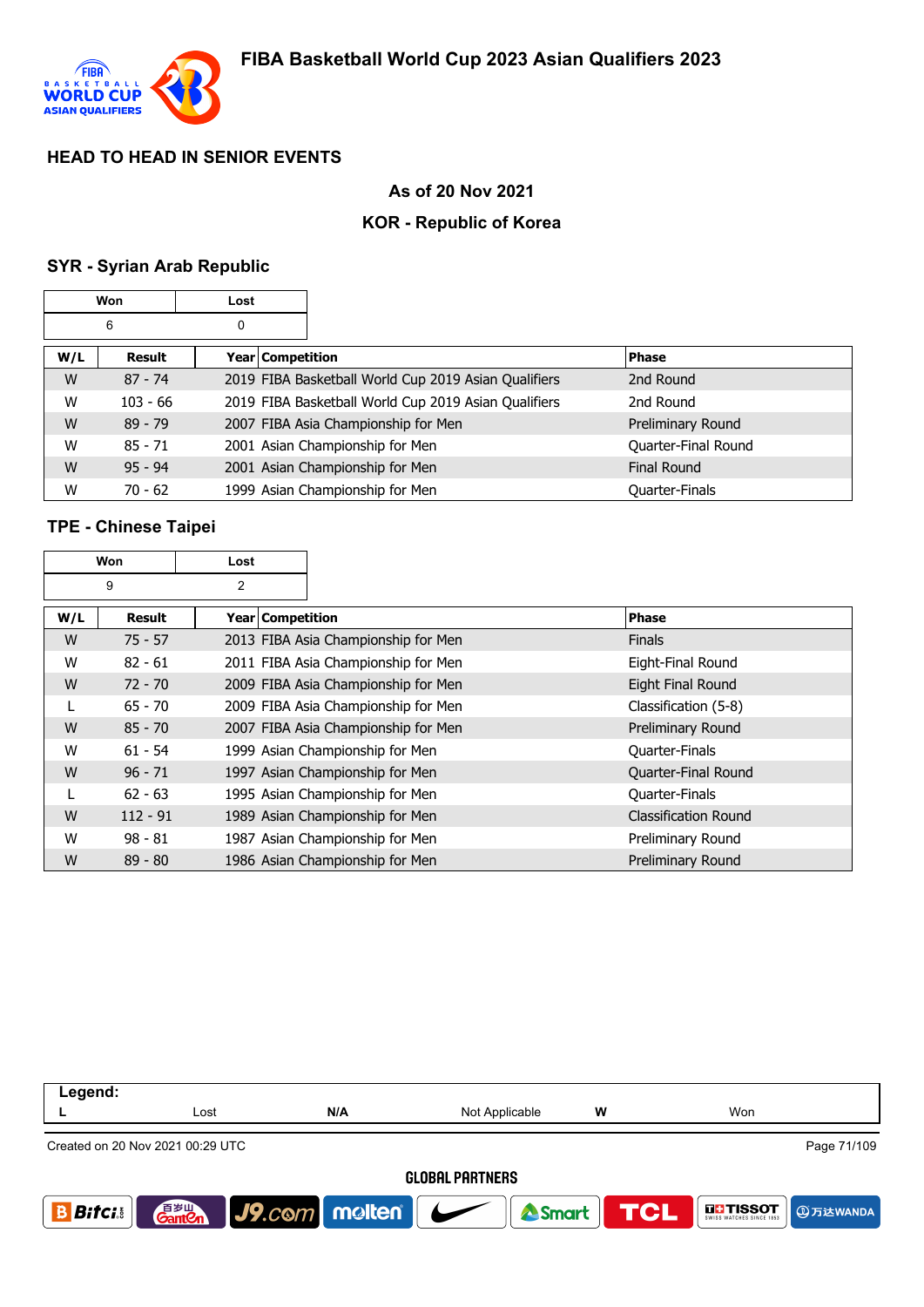

## **As of 20 Nov 2021**

### **KSA - Saudi Arabia**

| <b>Total Summary</b>        |             |                |              |              |              |                |  |
|-----------------------------|-------------|----------------|--------------|--------------|--------------|----------------|--|
| <b>Team Name</b>            | Win %       | <b>Played</b>  | Won          | Lost         | For          | <b>Against</b> |  |
| <b>Bahrain</b>              | 100         | $\mathbf{1}$   | 1            | $\mathbf{0}$ | 79           | 63             |  |
| Jordan                      | 60          | 5              | 3            | 2            | 334          | 336            |  |
| India                       | 50          | $\overline{2}$ | 1            | $\mathbf{1}$ | 160          | 141            |  |
| Lebanon                     | 50          | $\overline{2}$ | 1            | 1            | 155          | 166            |  |
| Philippines                 | 50          | $\overline{2}$ | 1            | $\mathbf{1}$ | 157          | 167            |  |
| Japan                       | 25          | 4              | 1            | 3            | 278          | 348            |  |
| Chinese Taipei              | 16          | 6              | 1            | 5            | 469          | 511            |  |
| People 's Republic of China | 14          | 7              | 1            | 6            | 411          | 625            |  |
| Republic of Korea           | 0           | $\overline{4}$ | $\mathbf{0}$ | 4            | 252          | 340            |  |
| Kazakhstan                  | 0           | 1              | 0            | 1            | 82           | 95             |  |
| Islamic Republic of Iran    | $\mathbf 0$ | $\mathbf{1}$   | $\mathbf{0}$ | 1            | 34           | 79             |  |
| Guam                        | N/A         | $\mathbf{0}$   | 0            | 0            | $\mathbf 0$  | 0              |  |
| Indonesia                   | N/A         | $\mathbf{0}$   | $\mathbf{0}$ | $\mathbf{0}$ | $\mathbf 0$  | $\bf 0$        |  |
| Palestine                   | N/A         | $\mathbf{0}$   | 0            | 0            | 0            | 0              |  |
| New Zealand                 | N/A         | $\mathbf{0}$   | 0            | $\mathbf 0$  | $\mathbf{0}$ | 0              |  |
| Australia                   | N/A         | $\mathbf 0$    | 0            | 0            | 0            | 0              |  |
| Syrian Arab Republic        | N/A         | $\mathbf{0}$   | $\mathbf{0}$ | $\mathbf 0$  | $\mathbf{0}$ | $\mathbf 0$    |  |
| Total                       | 29          | 35             | 10           | 25           | 2411         | 2871           |  |

#### **Overview per opponent**

#### **BRN - Bahrain**

| Won |           | Lost |                                 |                   |
|-----|-----------|------|---------------------------------|-------------------|
|     |           |      |                                 |                   |
| W/L | Result    |      | <b>Year Competition</b>         | <b>Phase</b>      |
| W   | $79 - 63$ |      | 1999 Asian Championship for Men | Preliminary Round |

| Legend:                |                                  |                                       |                |   |                             |  |  |
|------------------------|----------------------------------|---------------------------------------|----------------|---|-----------------------------|--|--|
|                        | Lost                             | N/A                                   | Not Applicable | W | Won                         |  |  |
|                        | Created on 20 Nov 2021 00:29 UTC |                                       |                |   | Page 72/109                 |  |  |
| <b>GLOBAL PARTNERS</b> |                                  |                                       |                |   |                             |  |  |
| <b>Bifci</b>           | 音罗山<br><b>Gant Cn</b>            | $\vert$ J9.com molten $\vert$ $\vert$ | Smart TCL      |   | ITHISSOT <b>DELITIESSON</b> |  |  |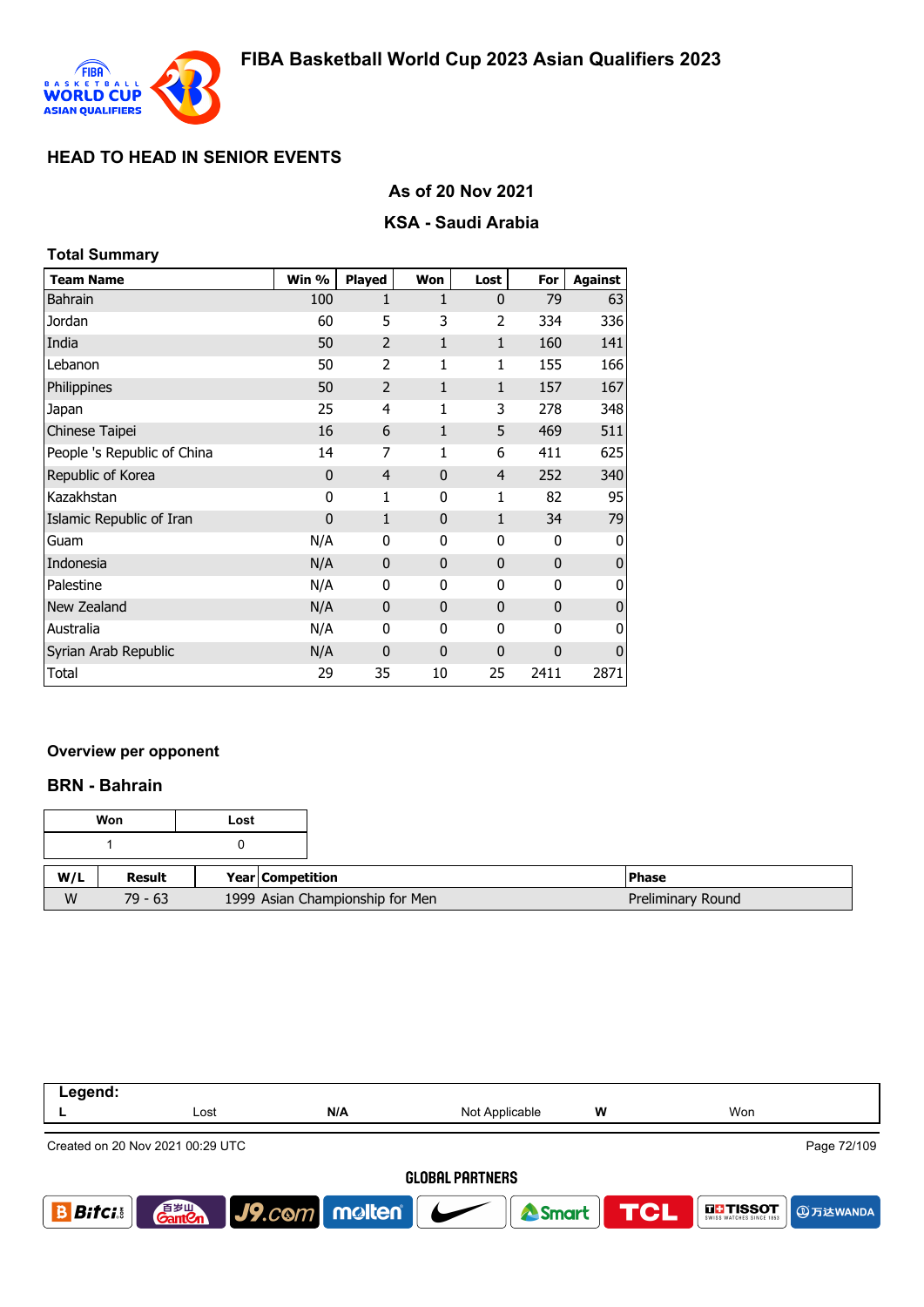

# **As of 20 Nov 2021**

### **KSA - Saudi Arabia**

# **CHN - People 's Republic of China**

| Won |            | Lost |                                     |                |                     |
|-----|------------|------|-------------------------------------|----------------|---------------------|
|     |            | 6    |                                     |                |                     |
| W/L | Result     |      | Year   Competition                  | <b>Phase</b>   |                     |
|     | $10 - 98$  |      | 2005 FIBA Asia Championship for Men |                | Quarter-Final Round |
|     | $56 - 85$  |      | 1999 Asian Championship for Men     | Quarter-Finals |                     |
| L   | $62 - 85$  |      | 1997 Asian Championship for Men     |                | Quarter-Final Round |
|     | $68 - 94$  |      | 1997 Asian Championship for Men     | Final          |                     |
| L   | $69 - 92$  |      | 1995 Asian Championship for Men     | Quarter-Finals |                     |
| W   | $74 - 69$  |      | 1993 Asian Championship for Men     |                | Preliminary Round   |
|     | $72 - 102$ |      | 1989 Asian Championship for Men     |                | Preliminary Round   |

### **IND - India**

|     | Won       | Lost |                                 |                             |
|-----|-----------|------|---------------------------------|-----------------------------|
|     |           |      |                                 |                             |
| W/L | Result    |      | <b>Year Competition</b>         | <b>Phase</b>                |
| W   | $88 - 67$ |      | 1991 Asian Championship for Men | Quarter-Final Round         |
|     | 72 - 74   |      | 1989 Asian Championship for Men | <b>Classification Round</b> |

#### **IRI - Islamic Republic of Iran**

|     | Won       | Lost |                                     |               |
|-----|-----------|------|-------------------------------------|---------------|
|     |           |      |                                     |               |
| W/L | Result    |      | Year Competition                    | <b>IPhase</b> |
|     | $34 - 79$ |      | 2005 FIBA Asia Championship for Men | Semi-Finals   |

| Legend:                                         |                                    |                                       |                |                           |                                        |  |
|-------------------------------------------------|------------------------------------|---------------------------------------|----------------|---------------------------|----------------------------------------|--|
|                                                 | Lost                               | N/A                                   | Not Applicable | w                         | Won                                    |  |
| Page 73/109<br>Created on 20 Nov 2021 00:29 UTC |                                    |                                       |                |                           |                                        |  |
| <b>GLOBAL PARTNERS</b>                          |                                    |                                       |                |                           |                                        |  |
| <b>Bitci</b>                                    | 音 <sub>罗山</sub><br>Gant <b>C</b> n | $\big $ J9.com molten $\big $ $\big $ |                | <b>A</b> Smart <b>TCL</b> | <b>NET TISSOT</b><br><b>4 ①万达WANDA</b> |  |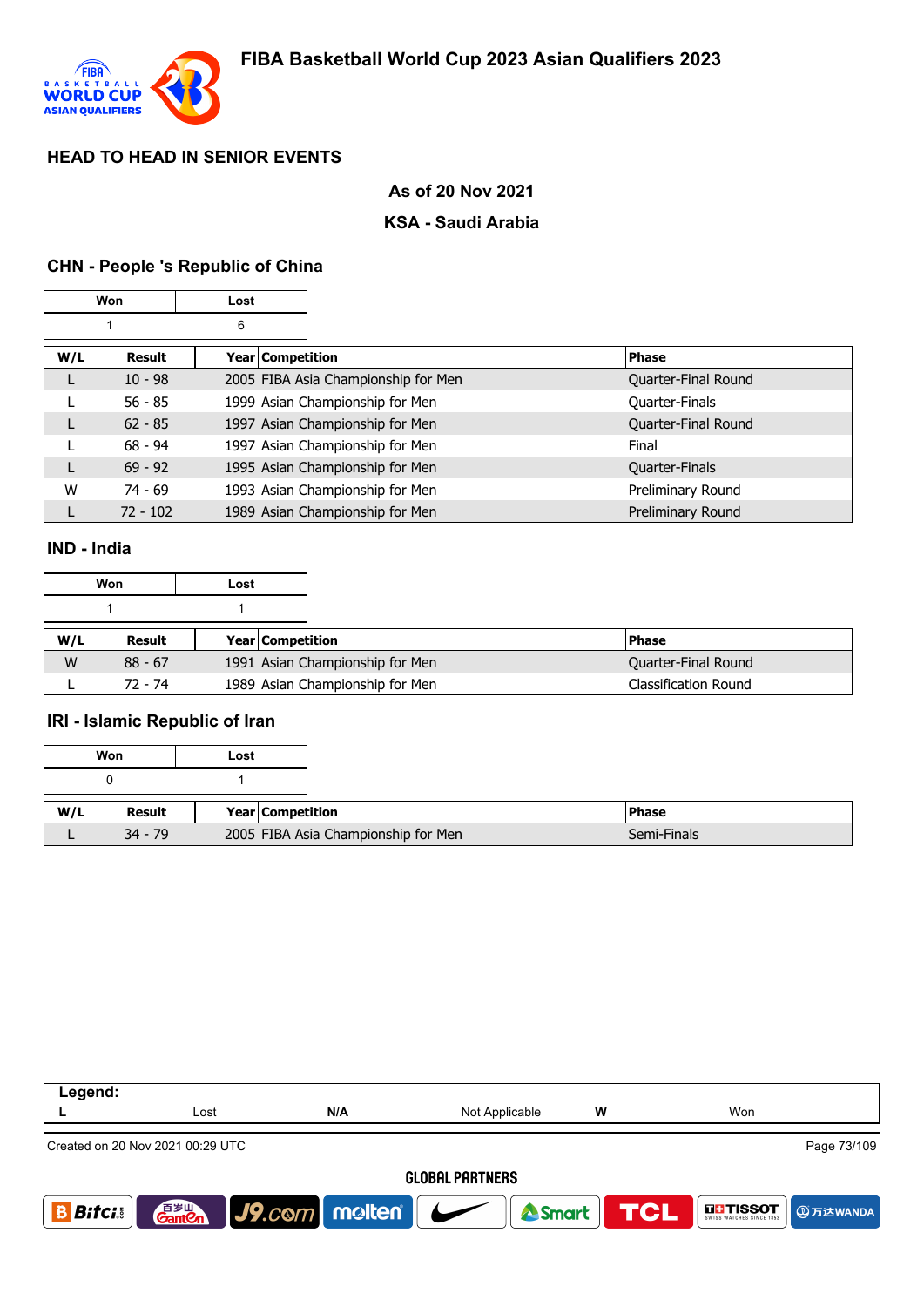

### **As of 20 Nov 2021**

### **KSA - Saudi Arabia**

#### **JOR - Jordan**

| Won    |           | Lost             |                                     |                     |
|--------|-----------|------------------|-------------------------------------|---------------------|
| 3<br>2 |           |                  |                                     |                     |
| W/L    | Result    | Year Competition |                                     | <b>Phase</b>        |
| L      | $47 - 63$ |                  | 2013 FIBA Asia Championship for Men | Preliminary Round   |
|        | $50 - 88$ |                  | 2005 FIBA Asia Championship for Men | <b>Finals</b>       |
| W      | $71 - 59$ |                  | 1997 Asian Championship for Men     | Quarter-Final Round |
| W      | $69 - 53$ |                  | 1993 Asian Championship for Men     | Preliminary Round   |
| W      | $97 - 73$ |                  | 1991 Asian Championship for Men     | Preliminary Round   |

### **JPN - Japan**

| Won<br>Lost |               |   |                  |                                     |                     |
|-------------|---------------|---|------------------|-------------------------------------|---------------------|
|             |               | 3 |                  |                                     |                     |
| W/L         | <b>Result</b> |   | Year Competition |                                     | <b>Phase</b>        |
|             | $44 - 89$     |   |                  | 2005 FIBA Asia Championship for Men | Quarter-Final Round |
| W           | $81 - 71$     |   |                  | 1997 Asian Championship for Men     | Preliminary Round   |
|             | $92 - 108$    |   |                  | 1997 Asian Championship for Men     | Semi-Finals         |
|             | $61 - 80$     |   |                  | 1995 Asian Championship for Men     | Quarter-Finals      |

### **KAZ - Kazakhstan**

| Won<br>Lost |           |  |                                 |              |
|-------------|-----------|--|---------------------------------|--------------|
|             |           |  |                                 |              |
| W/L         | Result    |  | Year Competition                | <b>Phase</b> |
|             | $82 - 95$ |  | 1995 Asian Championship for Men | Final        |

### **KOR - Republic of Korea**

| Won<br>Lost |            |      |                                     |                |   |                             |
|-------------|------------|------|-------------------------------------|----------------|---|-----------------------------|
|             | 0<br>4     |      |                                     |                |   |                             |
| W/L         | Result     |      | Year Competition                    |                |   | <b>Phase</b>                |
|             | $58 - 102$ |      | 2005 FIBA Asia Championship for Men |                |   | Preliminary Round           |
|             | $59 - 85$  |      | 1999 Asian Championship for Men     |                |   | Classification              |
|             | $52 - 68$  |      | 1991 Asian Championship for Men     |                |   | Preliminary Round           |
|             | $83 - 85$  |      | 1989 Asian Championship for Men     |                |   | <b>Classification Round</b> |
| Legend:     |            |      |                                     |                |   |                             |
|             |            | Lost | N/A                                 | Not Applicable | W | Won                         |
|             |            |      |                                     |                |   |                             |

Created on 20 Nov 2021 00:29 UTC

**Gant C** 

Page 74/109

#### **GLOBAL PARTNERS**





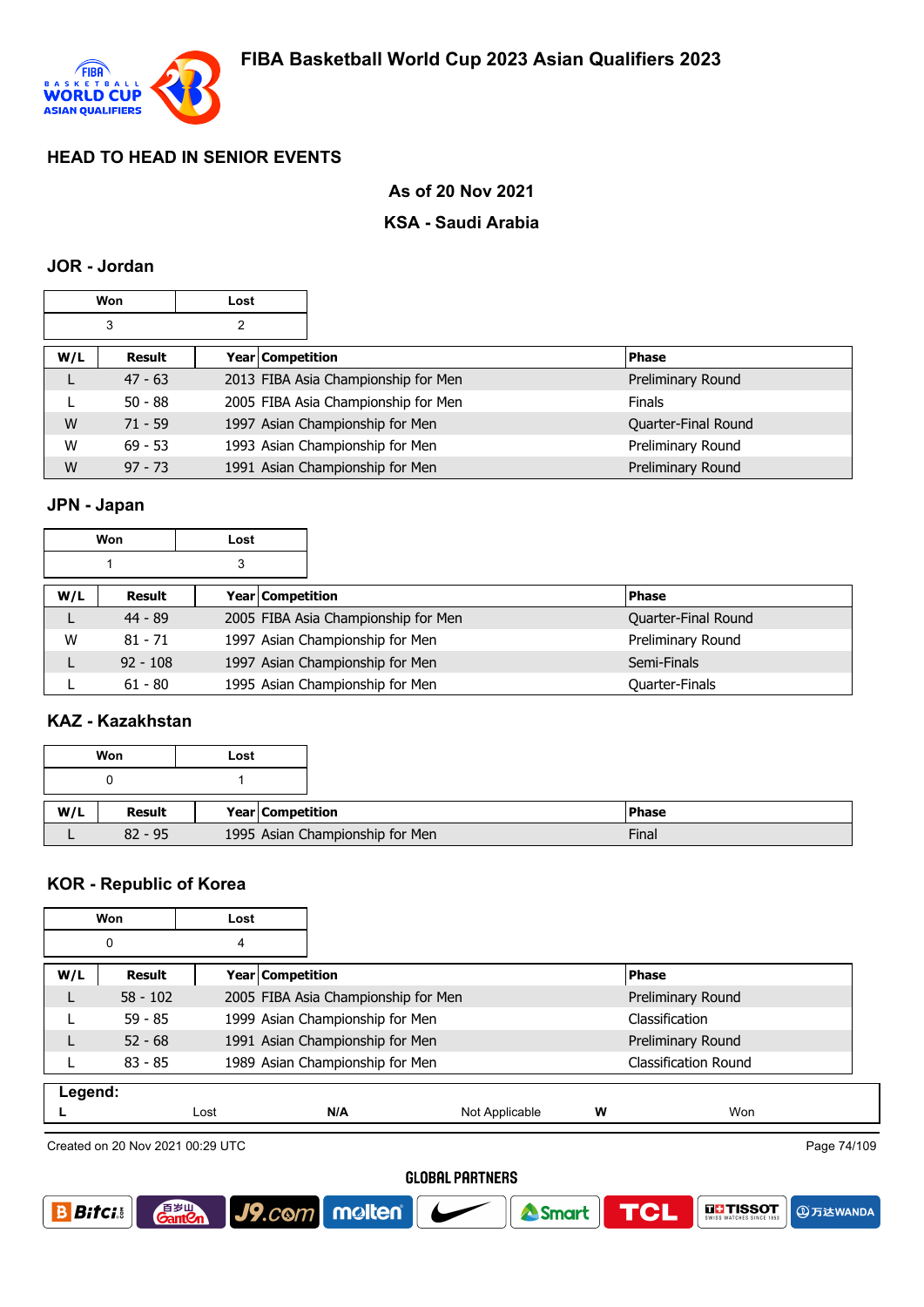

### **As of 20 Nov 2021**

#### **KSA - Saudi Arabia**

# **KOR - Republic of Korea**

| Won | Lost |
|-----|------|
|     |      |

## **LBN - Lebanon**

| Won<br>Lost |           |                         |                                     |                       |
|-------------|-----------|-------------------------|-------------------------------------|-----------------------|
|             |           |                         |                                     |                       |
| W/L         | Result    | <b>Year Competition</b> |                                     | <b>IPhase</b>         |
|             | $63 - 97$ |                         | 2005 FIBA Asia Championship for Men | Quarter-Final Round   |
| W           | $92 - 69$ |                         | 1999 Asian Championship for Men     | <b>Quarter-Finals</b> |

#### **PHI - Philippines**

|     | Won       | Lost |                         |                                     |                    |
|-----|-----------|------|-------------------------|-------------------------------------|--------------------|
|     |           |      |                         |                                     |                    |
| W/L | Result    |      | <b>Year Competition</b> |                                     | <b>IPhase</b>      |
|     | $66 - 78$ |      |                         | 2013 FIBA Asia Championship for Men | Preliminary Round  |
| W   | $91 - 89$ |      |                         | 1989 Asian Championship for Men     | <b>Final Round</b> |

# **TPE - Chinese Taipei**

|     | Won       | Lost |                                     |                      |
|-----|-----------|------|-------------------------------------|----------------------|
|     |           | 5    |                                     |                      |
| W/L | Result    |      | Year   Competition                  | <b>Phase</b>         |
| L   | $67 - 90$ |      | 2013 FIBA Asia Championship for Men | Preliminary Round    |
|     | $78 - 92$ |      | 1999 Asian Championship for Men     | Preliminary Round    |
| W   | $93 - 67$ |      | 1999 Asian Championship for Men     | <b>Finals</b>        |
|     | $69 - 95$ |      | 1995 Asian Championship for Men     | Preliminary Round    |
|     | $74 - 75$ |      | 1993 Asian Championship for Men     | <b>Final Round</b>   |
|     | $88 - 92$ |      | 1989 Asian Championship for Men     | Classification Round |

| Legend:                          |                                    |                         |                        |                  |                                      |
|----------------------------------|------------------------------------|-------------------------|------------------------|------------------|--------------------------------------|
|                                  | Lost                               | N/A                     | Not Applicable         | w                | Won                                  |
| Created on 20 Nov 2021 00:29 UTC |                                    |                         |                        |                  | Page 75/109                          |
|                                  |                                    |                         | <b>GLOBAL PARTNERS</b> |                  |                                      |
| <b>Bitci</b>                     | 音 <sub>岁Ⅲ</sub><br>Gant <b>C</b> n | $J9$ . $com$ molten $J$ |                        | Smart <b>TCL</b> | <b>THE TISSOT</b><br><b>4万达WANDA</b> |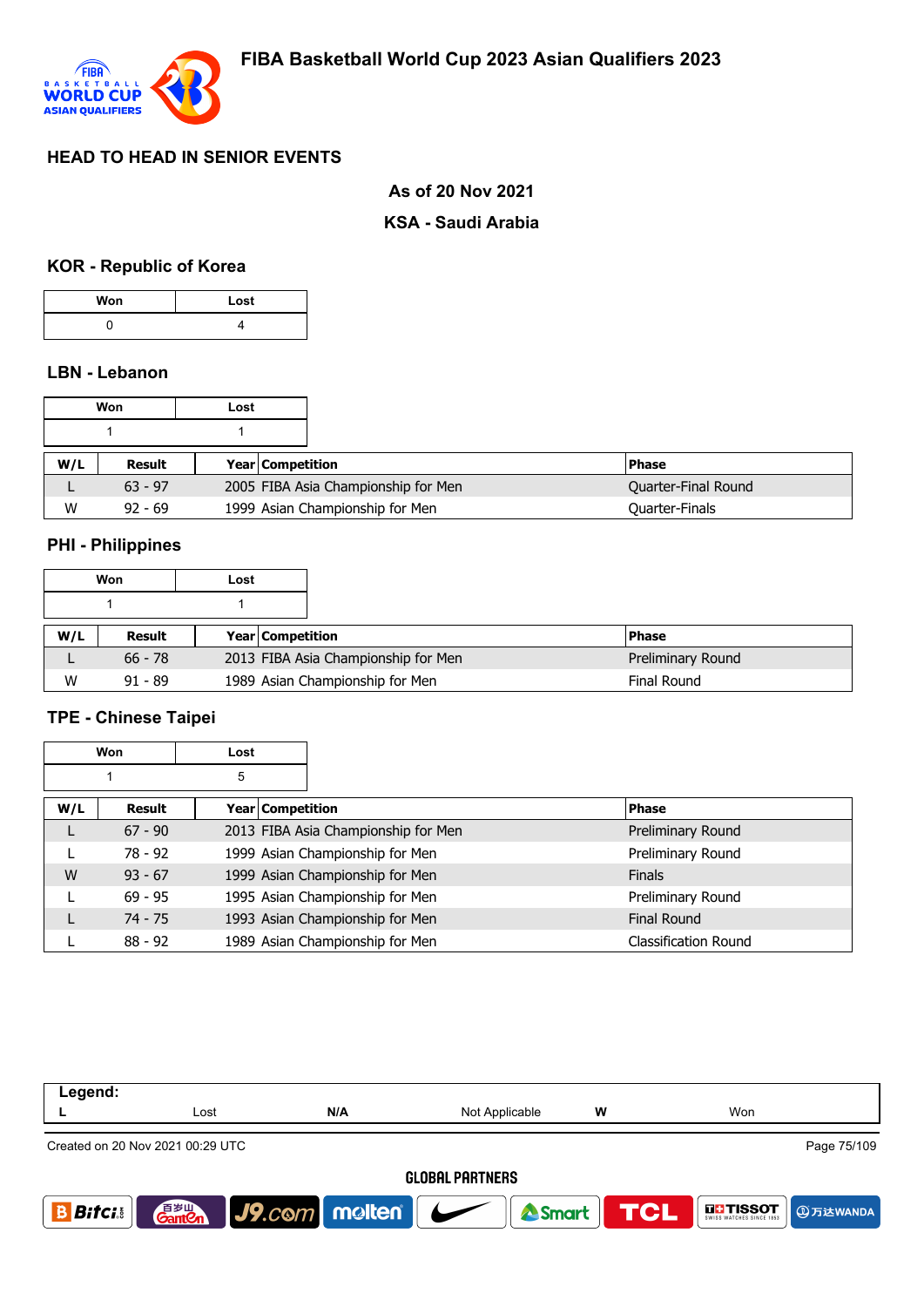

## **As of 20 Nov 2021**

#### **LBN - Lebanon**

# **Total Summary**

| <b>Team Name</b>            | Win %          | <b>Played</b>  | Won            | Lost           | For  | <b>Against</b> |
|-----------------------------|----------------|----------------|----------------|----------------|------|----------------|
| India                       | 100            | 5              | 5              | $\mathbf{0}$   | 490  | 351            |
| Indonesia                   | 100            | 1              | 1              | 0              | 123  | 36             |
| Kazakhstan                  | 100            | 4              | $\overline{4}$ | $\mathbf 0$    | 371  | 255            |
| Chinese Taipei              | 80             | 5              | 4              | 1              | 422  | 360            |
| Japan                       | 80             | 5              | $\overline{4}$ | $\mathbf{1}$   | 383  | 350            |
| Syrian Arab Republic        | 75             | 4              | 3              | 1              | 263  | 211            |
| Philippines                 | 66             | 3              | $\overline{2}$ | $\mathbf{1}$   | 236  | 219            |
| Saudi Arabia                | 50             | 2              | 1              | 1              | 166  | 155            |
| Jordan                      | 50             | 6              | 3              | 3              | 442  | 462            |
| Republic of Korea           | 50             | 12             | 6              | 6              | 884  | 944            |
| Islamic Republic of Iran    | 20             | 5              | $\mathbf{1}$   | $\overline{4}$ | 331  | 377            |
| People 's Republic of China | 7              | 13             | 1              | 12             | 889  | 1105           |
| New Zealand                 | $\overline{0}$ | $\overline{4}$ | $\mathbf{0}$   | $\overline{4}$ | 285  | 326            |
| Guam                        | N/A            | 0              | 0              | 0              | 0    | 0              |
| Palestine                   | N/A            | $\mathbf 0$    | $\mathbf{0}$   | $\mathbf 0$    | 0    | $\mathbf 0$    |
| <b>Bahrain</b>              | N/A            | 0              | 0              | 0              | 0    | 0              |
| Australia                   | N/A            | $\mathbf{0}$   | $\mathbf{0}$   | $\mathbf 0$    | 0    | $\mathbf 0$    |
| Total                       | 51             | 69             | 35             | 34             | 5285 | 5151           |

#### **Overview per opponent**

| Legend:      |                                    |                                 |                        |   |                       |
|--------------|------------------------------------|---------------------------------|------------------------|---|-----------------------|
|              | Lost                               | N/A                             | Not Applicable         | W | Won                   |
|              | Created on 20 Nov 2021 00:29 UTC   |                                 |                        |   | Page 76/109           |
|              |                                    |                                 | <b>GLOBAL PARTNERS</b> |   |                       |
| <b>Bitci</b> | 音 <sub>岁Ⅲ</sub><br>Gant <b>C</b> n | $ $ J9. $com$ molten $ $ $\sim$ | <b>&amp; Smart</b>     |   | TCL<br><b>THISSOT</b> |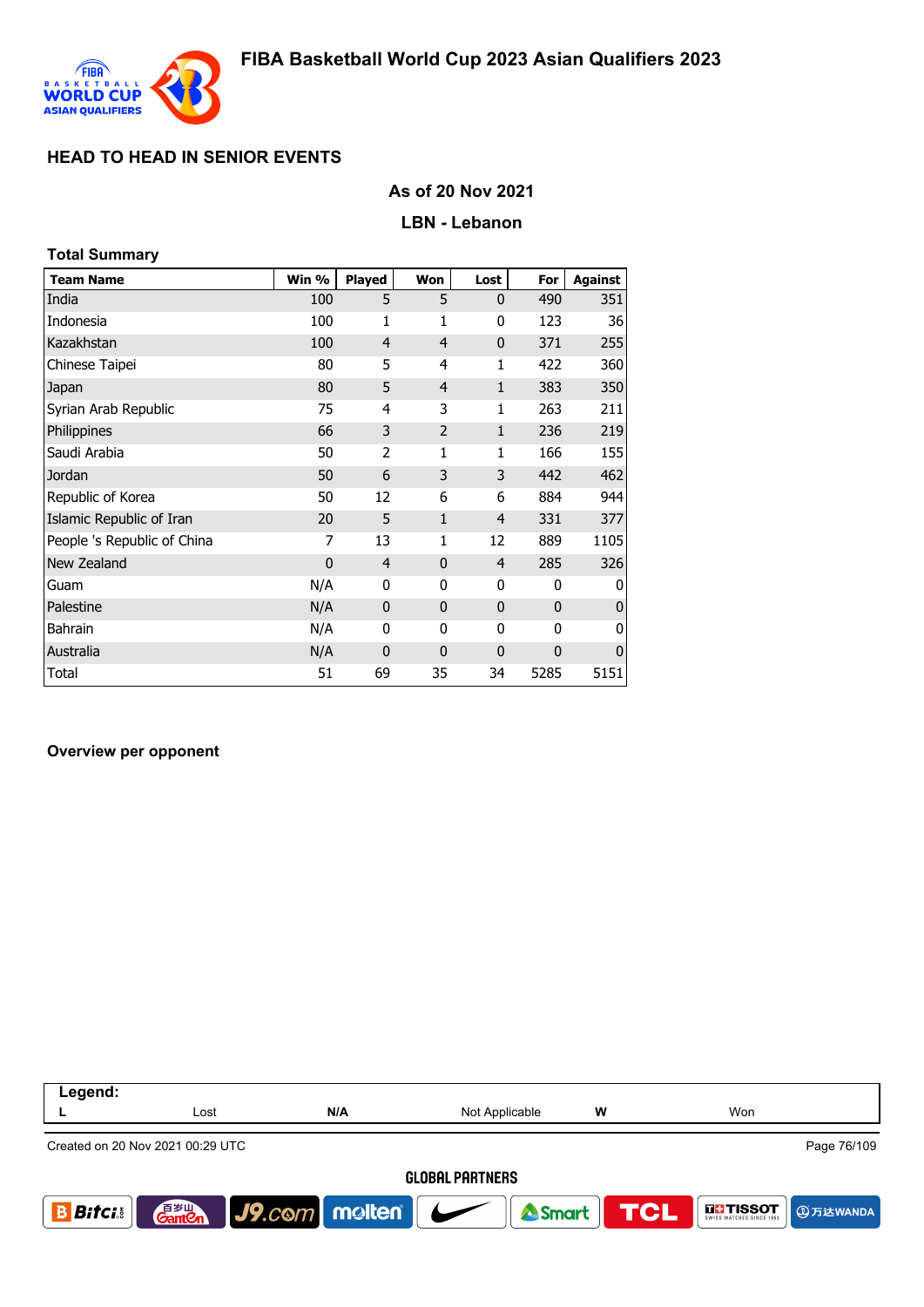

### **As of 20 Nov 2021**

#### **LBN - Lebanon**

#### **CHN - People 's Republic of China**

| Won |            | Lost |                    |                                                      |                       |
|-----|------------|------|--------------------|------------------------------------------------------|-----------------------|
| 12  |            |      |                    |                                                      |                       |
| W/L | Result     |      | Year   Competition |                                                      | <b>Phase</b>          |
| L   | $52 - 72$  |      |                    | 2019 FIBA Basketball World Cup 2019 Asian Qualifiers | 2nd Round             |
| W   | $92 - 88$  |      |                    | 2019 FIBA Basketball World Cup 2019 Asian Qualifiers | 2nd Round             |
| L   | $78 - 79$  |      |                    | 2017 FIBA Asia Cup                                   | Classification (5-6)  |
|     | $72 - 90$  |      |                    | 2015 FIBA Asia Championship                          | Second Round          |
| L   | $48 - 68$  |      |                    | 2011 FIBA Asia Championship for Men                  | <b>Quarter-Finals</b> |
|     | $68 - 71$  |      |                    | 2009 FIBA Asia Championship for Men                  | Eight Final Round     |
|     | $68 - 72$  |      |                    | 2009 FIBA Asia Championship for Men                  | Semi Finals           |
|     | $73 - 87$  |      |                    | 2005 FIBA Asia Championship for Men                  | Quarter-Final Round   |
| L   | $61 - 77$  |      |                    | 2005 FIBA Asia Championship for Men                  | <b>Finals</b>         |
|     | $71 - 110$ |      |                    | 2003 Asian Championship for Men                      | Quarter-Final Round   |
| L   | $76 - 87$  |      |                    | 2001 Asian Championship for Men                      | Quarter-Final Round   |
|     | $63 - 97$  |      |                    | 2001 Asian Championship for Men                      | <b>Final Round</b>    |
|     | $67 - 107$ |      |                    | 1999 Asian Championship for Men                      | <b>Quarter-Finals</b> |

### **INA - Indonesia**

|     | Won        | Lost               |                                     |
|-----|------------|--------------------|-------------------------------------|
|     |            |                    |                                     |
| W/L | Result     | Year   Competition |                                     |
| W   | $123 - 36$ |                    | 2009 FIBA Asia Championship for Men |

### **IND - India**

|        | Won        | Lost             |                                                      |                     |
|--------|------------|------------------|------------------------------------------------------|---------------------|
| 5<br>0 |            |                  |                                                      |                     |
| W/L    | Result     | Year Competition |                                                      | <b>Phase</b>        |
| W      | $107 - 72$ |                  | 2019 FIBA Basketball World Cup 2019 Asian Qualifiers | 1st Round           |
| W      | $90 - 50$  |                  | 2019 FIBA Basketball World Cup 2019 Asian Qualifiers | 1st Round           |
| W      | $71 - 68$  |                  | 2011 FIBA Asia Championship for Men                  | Preliminary Round   |
| W      | $105 - 79$ |                  | 2005 FIBA Asia Championship for Men                  | Preliminary Round   |
| W      | $117 - 82$ |                  | 2003 Asian Championship for Men                      | Quarter-Final Round |

| ----- |            |     |                |   |     |                          |               |
|-------|------------|-----|----------------|---|-----|--------------------------|---------------|
|       | Lost       | N/A | Not Applicable | W | Won |                          |               |
|       | .<br>----- |     |                |   |     | $\overline{\phantom{0}}$ | $- - + - - -$ |

Created on 20 Nov 2021 00:29 UTC

Page 77/109

**A**万达WANDA

**DE-TISSOT** 

#### **GLOBAL PARTNERS**

Smart

**TCL** 



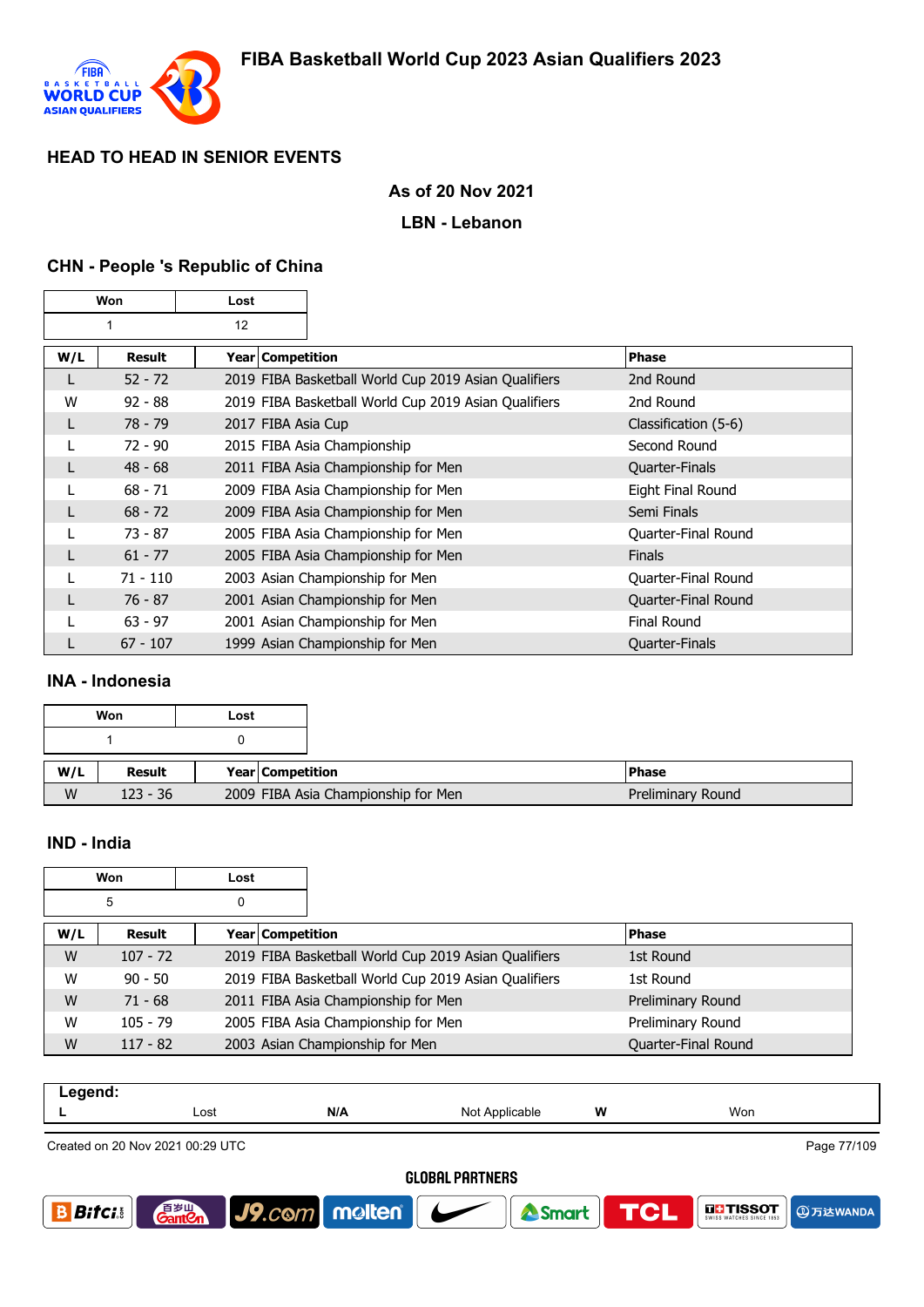

# **As of 20 Nov 2021**

### **LBN - Lebanon**

# **IRI - Islamic Republic of Iran**

| <b>Won</b> |           | Lost |                    |                                     |                      |
|------------|-----------|------|--------------------|-------------------------------------|----------------------|
|            | 4         |      |                    |                                     |                      |
| W/L        | Result    |      | Year Competition   |                                     | <b>Phase</b>         |
|            | $70 - 80$ |      | 2017 FIBA Asia Cup |                                     | Quarter-Finals       |
|            | 45 - 76   |      |                    | 2011 FIBA Asia Championship for Men | Eight-Final Round    |
| L          | $65 - 87$ |      |                    | 2011 FIBA Asia Championship for Men | Classification (5-8) |
| W          | $82 - 60$ |      |                    | 2007 FIBA Asia Championship for Men | Quarter-Final Round  |
|            | $69 - 74$ |      |                    | 2007 FIBA Asia Championship for Men | <b>Finals</b>        |

# **JOR - Jordan**

| Won    |           | Lost |                  |                                                      |                   |
|--------|-----------|------|------------------|------------------------------------------------------|-------------------|
| 3<br>3 |           |      |                  |                                                      |                   |
| W/L    | Result    |      | Year Competition |                                                      | Phase             |
| W      | 77 - 76   |      |                  | 2019 FIBA Basketball World Cup 2019 Asian Qualifiers | 1st Round         |
|        | $83 - 87$ |      |                  | 2019 FIBA Basketball World Cup 2019 Asian Qualifiers | 1st Round         |
| W      | $80 - 76$ |      |                  | 2015 FIBA Asia Championship                          | Second Round      |
|        | $67 - 84$ |      |                  | 2009 FIBA Asia Championship for Men                  | Preliminary Round |
|        | $66 - 80$ |      |                  | 2009 FIBA Asia Championship for Men                  | <b>Finals</b>     |
| W      | $69 - 59$ |      |                  | 2005 FIBA Asia Championship for Men                  | Preliminary Round |

# **JPN - Japan**

|     | Won       | Lost               |                                     |                      |
|-----|-----------|--------------------|-------------------------------------|----------------------|
| 4   |           |                    |                                     |                      |
| W/L | Result    | Year   Competition |                                     | <b>Phase</b>         |
| W   | $80 - 78$ |                    | 2011 FIBA Asia Championship for Men | Classification (5-8) |
|     | $67 - 77$ |                    | 2007 FIBA Asia Championship for Men | Preliminary Round    |
| W   | $77 - 59$ |                    | 2005 FIBA Asia Championship for Men | Quarter-Final Round  |
| W   | $76 - 63$ |                    | 2003 Asian Championship for Men     | Quarter-Final Round  |
| W   | $83 - 73$ |                    | 2001 Asian Championship for Men     | Quarter-Final Round  |

| Legend:      |                                  |                                     |                        |            |                                      |
|--------------|----------------------------------|-------------------------------------|------------------------|------------|--------------------------------------|
|              | Lost                             | N/A                                 | Not Applicable         | w          | Won                                  |
|              | Created on 20 Nov 2021 00:29 UTC |                                     |                        |            | Page 78/109                          |
|              |                                  |                                     | <b>GLOBAL PARTNERS</b> |            |                                      |
| <b>Bitci</b> | 百岁山<br><b>Gant</b> en            | $\big $ J9.com   molten   $\bigcup$ | Smart                  | <b>TCL</b> | <b>THE TISSOT</b><br><b>4万达WANDA</b> |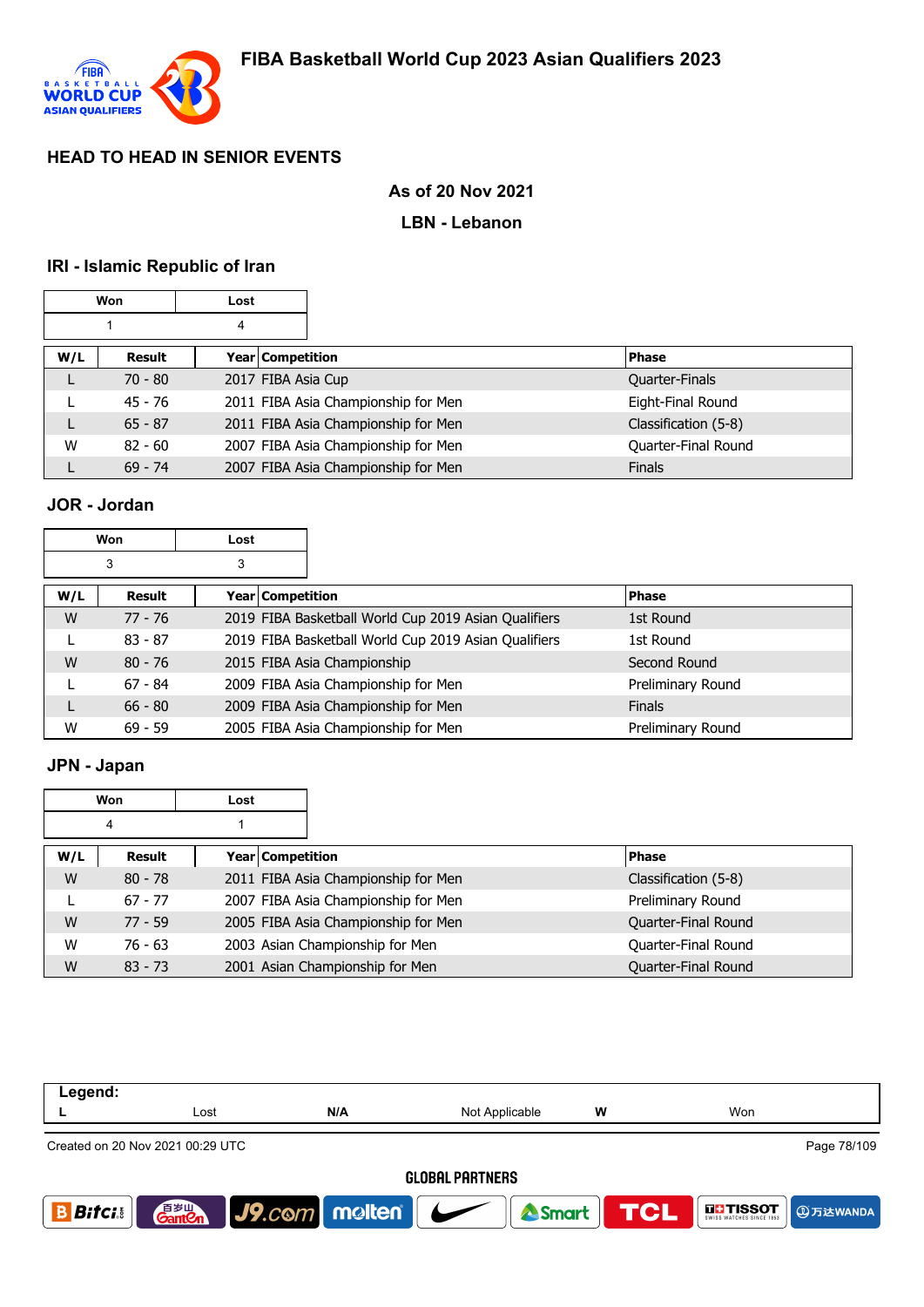

## **As of 20 Nov 2021**

### **LBN - Lebanon**

## **KAZ - Kazakhstan**

|        | Won        | Lost |                    |                                     |                   |
|--------|------------|------|--------------------|-------------------------------------|-------------------|
| 0<br>4 |            |      |                    |                                     |                   |
| W/L    | Result     |      | Year Competition   |                                     | <b>Phase</b>      |
| W      | $96 - 74$  |      | 2017 FIBA Asia Cup |                                     | Group Phase       |
| W      | $91 - 55$  |      |                    | 2015 FIBA Asia Championship         | Preliminary Round |
| W      | $105 - 56$ |      |                    | 2009 FIBA Asia Championship for Men | Eight Final Round |
| W      | $79 - 70$  |      |                    | 2003 Asian Championship for Men     | Preliminary Round |

### **KOR - Republic of Korea**

| Won<br>Lost |               |                    |                                                      |                      |  |
|-------------|---------------|--------------------|------------------------------------------------------|----------------------|--|
|             | 6             | 6                  |                                                      |                      |  |
| W/L         | <b>Result</b> | Year   Competition |                                                      | <b>Phase</b>         |  |
|             | $72 - 84$     |                    | 2019 FIBA Basketball World Cup 2019 Asian Qualifiers | 2nd Round            |  |
|             | $71 - 84$     |                    | 2019 FIBA Basketball World Cup 2019 Asian Qualifiers | 2nd Round            |  |
| W           | $72 - 66$     | 2017 FIBA Asia Cup |                                                      | Group Phase          |  |
|             | $71 - 85$     |                    | 2015 FIBA Asia Championship                          | Second Round         |  |
| W           | $88 - 87$     |                    | 2015 FIBA Asia Championship                          | Classification (5-6) |  |
|             | $62 - 80$     |                    | 2011 FIBA Asia Championship for Men                  | Preliminary Round    |  |
| W           | $68 - 65$     |                    | 2009 FIBA Asia Championship for Men                  | Quarter-Finals       |  |
| W           | 76 - 74       |                    | 2007 FIBA Asia Championship for Men                  | Semi-Finals          |  |
| L           | $83 - 85$     |                    | 2003 Asian Championship for Men                      | Semi Finals          |  |
|             | $71 - 97$     |                    | 2001 Asian Championship for Men                      | Preliminary Round    |  |
| W           | $75 - 72$     |                    | 2001 Asian Championship for Men                      | Semi-Finals          |  |
| W           | $75 - 65$     |                    | 1999 Asian Championship for Men                      | Preliminary Round    |  |

### **KSA - Saudi Arabia**

|     | Won       | Lost |                         |                                     |                     |
|-----|-----------|------|-------------------------|-------------------------------------|---------------------|
|     |           |      |                         |                                     |                     |
| W/L | Result    |      | <b>Year Competition</b> |                                     | <b>Phase</b>        |
| W   | $97 - 63$ |      |                         | 2005 FIBA Asia Championship for Men | Quarter-Final Round |
|     | $69 - 92$ |      |                         | 1999 Asian Championship for Men     | Quarter-Finals      |

| Legend:      |                                  |                                |     |                        |                  |               |             |
|--------------|----------------------------------|--------------------------------|-----|------------------------|------------------|---------------|-------------|
|              | Lost                             |                                | N/A | Not Applicable         | w                | Won           |             |
|              | Created on 20 Nov 2021 00:29 UTC |                                |     |                        |                  |               | Page 79/109 |
|              |                                  |                                |     | <b>GLOBAL PARTNERS</b> |                  |               |             |
| <b>Bitci</b> | 百岁山<br><b>Gantien</b>            | $\bigcup$ <i>y</i> .com molten |     |                        | Smart <b>TCL</b> | <b>THESOT</b> | 9万达WANDA    |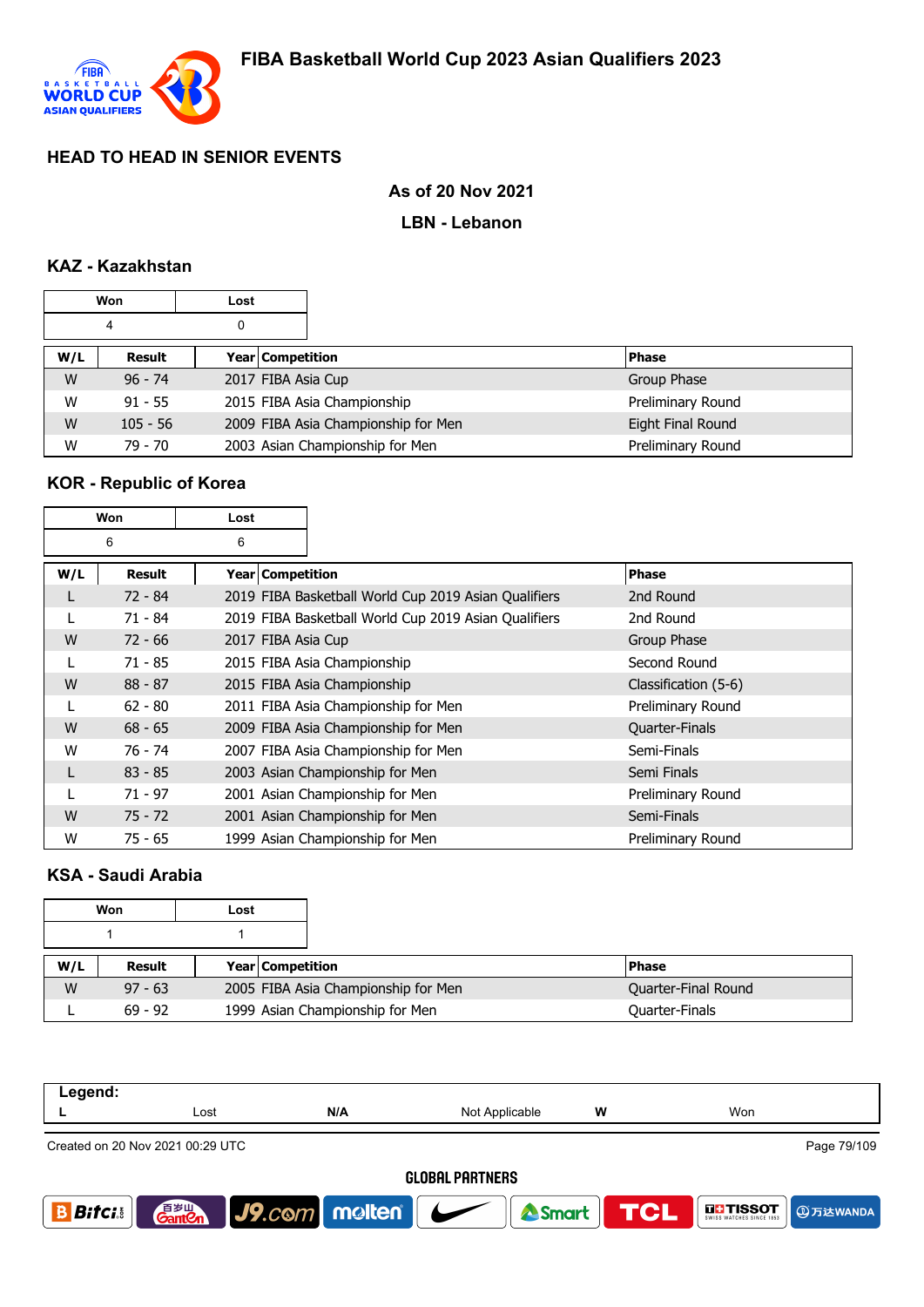

### **As of 20 Nov 2021**

#### **LBN - Lebanon**

#### **NZL - New Zealand**

| Won<br>Lost |            |   |                    |                                                      |                   |
|-------------|------------|---|--------------------|------------------------------------------------------|-------------------|
|             | 0          | 4 |                    |                                                      |                   |
| W/L         | Result     |   | Year Competition   |                                                      | <b>Phase</b>      |
|             | $67 - 69$  |   |                    | 2019 FIBA Basketball World Cup 2019 Asian Qualifiers | 2nd Round         |
|             | $60 - 63$  |   |                    | 2019 FIBA Basketball World Cup 2019 Asian Qualifiers | 2nd Round         |
|             | $82 - 86$  |   | 2017 FIBA Asia Cup |                                                      | Group Phase       |
|             | $76 - 108$ |   |                    | 2010 FIBA World Championship for Men                 | Preliminary Round |

### **PHI - Philippines**

|     | Won        | Lost |                                 |                      |
|-----|------------|------|---------------------------------|----------------------|
|     | າ          |      |                                 |                      |
| W/L | Result     |      | Year Competition                | <b>Phase</b>         |
| W   | $106 - 87$ |      | 2017 FIBA Asia Cup              | Classification (5-8) |
|     | $70 - 82$  |      | 2015 FIBA Asia Championship     | Quarter-Finals       |
| W   | $60 - 50$  |      | 1999 Asian Championship for Men | Preliminary Round    |

### **SYR - Syrian Arab Republic**

|     | Won       | Lost                    |                                                      |                    |
|-----|-----------|-------------------------|------------------------------------------------------|--------------------|
|     | 3         |                         |                                                      |                    |
| W/L | Result    | <b>Year Competition</b> |                                                      | <b>Phase</b>       |
| W   | $87 - 50$ |                         | 2019 FIBA Basketball World Cup 2019 Asian Qualifiers | 1st Round          |
| W   | $87 - 63$ |                         | 2019 FIBA Basketball World Cup 2019 Asian Qualifiers | 1st Round          |
| W   | $61 - 60$ |                         | 1999 Asian Championship for Men                      | Classification     |
|     | $28 - 38$ |                         | 1949 European Championship for Men                   | <b>Final Round</b> |

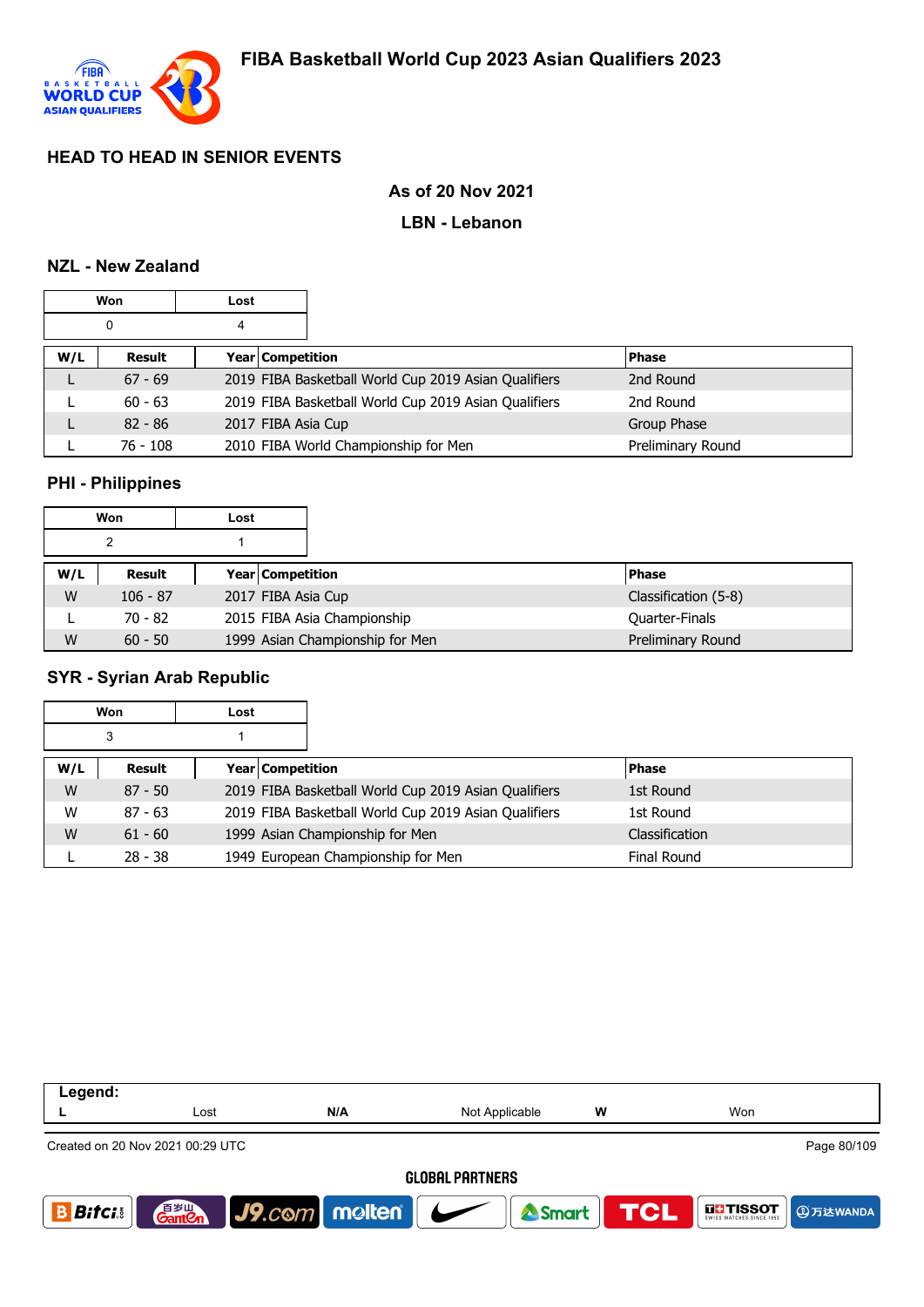

### **As of 20 Nov 2021**

#### **LBN - Lebanon**

#### **TPE - Chinese Taipei**

| Won<br>Lost |           |                    |                                     |                                |
|-------------|-----------|--------------------|-------------------------------------|--------------------------------|
|             | 4         |                    |                                     |                                |
| W/L         | Result    | Year Competition   |                                     | <b>Phase</b>                   |
| W           | $90 - 77$ | 2017 FIBA Asia Cup |                                     | Qualification To Quarter Final |
| W           | $92 - 87$ |                    | 2015 FIBA Asia Championship         | Preliminary Round              |
|             | $58 - 60$ |                    | 2011 FIBA Asia Championship for Men | Eight-Final Round              |
| W           | $95 - 64$ |                    | 2007 FIBA Asia Championship for Men | Quarter-Final Round            |
| W           | $87 - 72$ |                    | 2001 Asian Championship for Men     | Quarter-Final Round            |

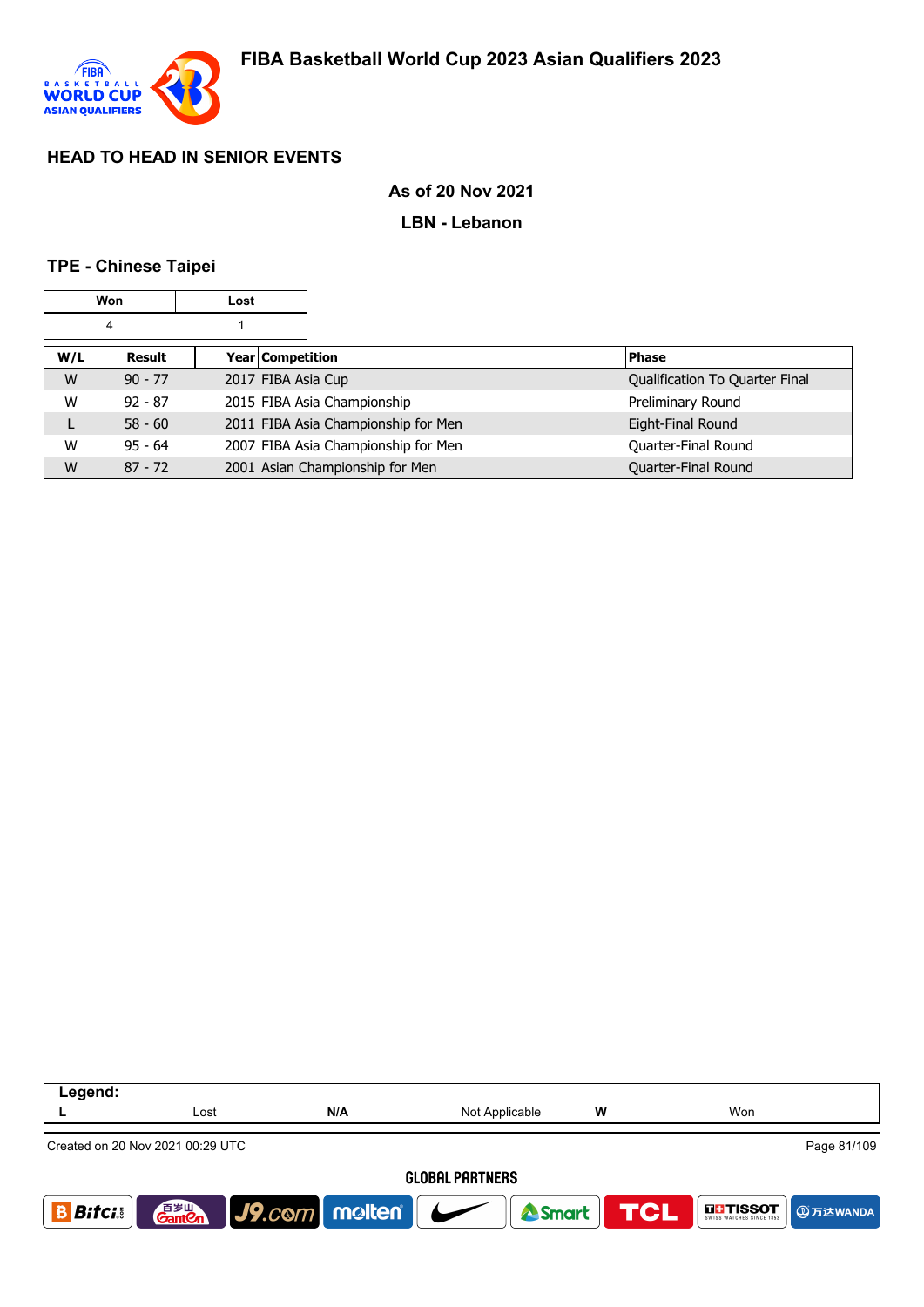

## **As of 20 Nov 2021**

### **NZL - New Zealand**

| <b>Total Summary</b>        |       |                |                |                |              |                |
|-----------------------------|-------|----------------|----------------|----------------|--------------|----------------|
| <b>Team Name</b>            | Win % | <b>Played</b>  | Won            | Lost           | For          | <b>Against</b> |
| Lebanon                     | 100   | $\overline{4}$ | $\overline{4}$ | $\mathbf{0}$   | 326          | 285            |
| Philippines                 | 100   | $\mathbf{1}$   | 1              | 0              | 89           | 80             |
| Syrian Arab Republic        | 100   | $\overline{2}$ | $\overline{2}$ | $\mathbf{0}$   | 204          | 140            |
| Kazakhstan                  | 100   | $\mathbf{1}$   | 1              | 0              | 70           | 49             |
| Guam                        | 100   | $\mathbf{1}$   | $\mathbf{1}$   | $\mathbf 0$    | 125          | 43             |
| Japan                       | 100   | 2              | 2              | 0              | 171          | 138            |
| Jordan                      | 66    | 3              | $\overline{2}$ | 1              | 273          | 225            |
| People 's Republic of China | 60    | 5              | 3              | $\overline{2}$ | 365          | 362            |
| Republic of Korea           | 25    | $\overline{4}$ | $\mathbf{1}$   | 3              | 319          | 326            |
| Australia                   | 8     | 56             | 5              | 51             | 3865         | 4943           |
| Islamic Republic of Iran    | N/A   | 0              | $\mathbf 0$    | $\mathbf 0$    | $\mathbf{0}$ | $\mathbf{0}$   |
| Saudi Arabia                | N/A   | 0              | 0              | 0              | $\mathbf 0$  | 0              |
| Chinese Taipei              | N/A   | 0              | $\mathbf 0$    | $\mathbf 0$    | $\mathbf{0}$ | $\mathbf 0$    |
| Indonesia                   | N/A   | 0              | 0              | 0              | $\mathbf{0}$ | 0              |
| Palestine                   | N/A   | $\mathbf{0}$   | $\mathbf{0}$   | $\mathbf{0}$   | $\mathbf{0}$ | $\mathbf{0}$   |
| Bahrain                     | N/A   | 0              | 0              | 0              | $\mathbf 0$  | 0              |
| India                       | N/A   | 0              | $\mathbf{0}$   | $\mathbf 0$    | $\mathbf 0$  | $\overline{0}$ |
| Total                       | 28    | 79             | 22             | 57             | 5807         | 6591           |

#### **Overview per opponent**

| Legend:       |                                    |                                               |                        |   |                                 |
|---------------|------------------------------------|-----------------------------------------------|------------------------|---|---------------------------------|
|               | Lost                               | N/A                                           | Not Applicable         | w | Won                             |
|               | Created on 20 Nov 2021 00:29 UTC   |                                               |                        |   | Page 82/109                     |
|               |                                    |                                               | <b>GLOBAL PARTNERS</b> |   |                                 |
| <b>Bitcis</b> | 音 <sub>岁Ⅲ</sub><br>Gant <b>C</b> n | $\vert$ J9.com molten $\vert$ $\vert$ $\vert$ | Smart                  |   | <b>TCL</b><br><b>THE TISSOT</b> |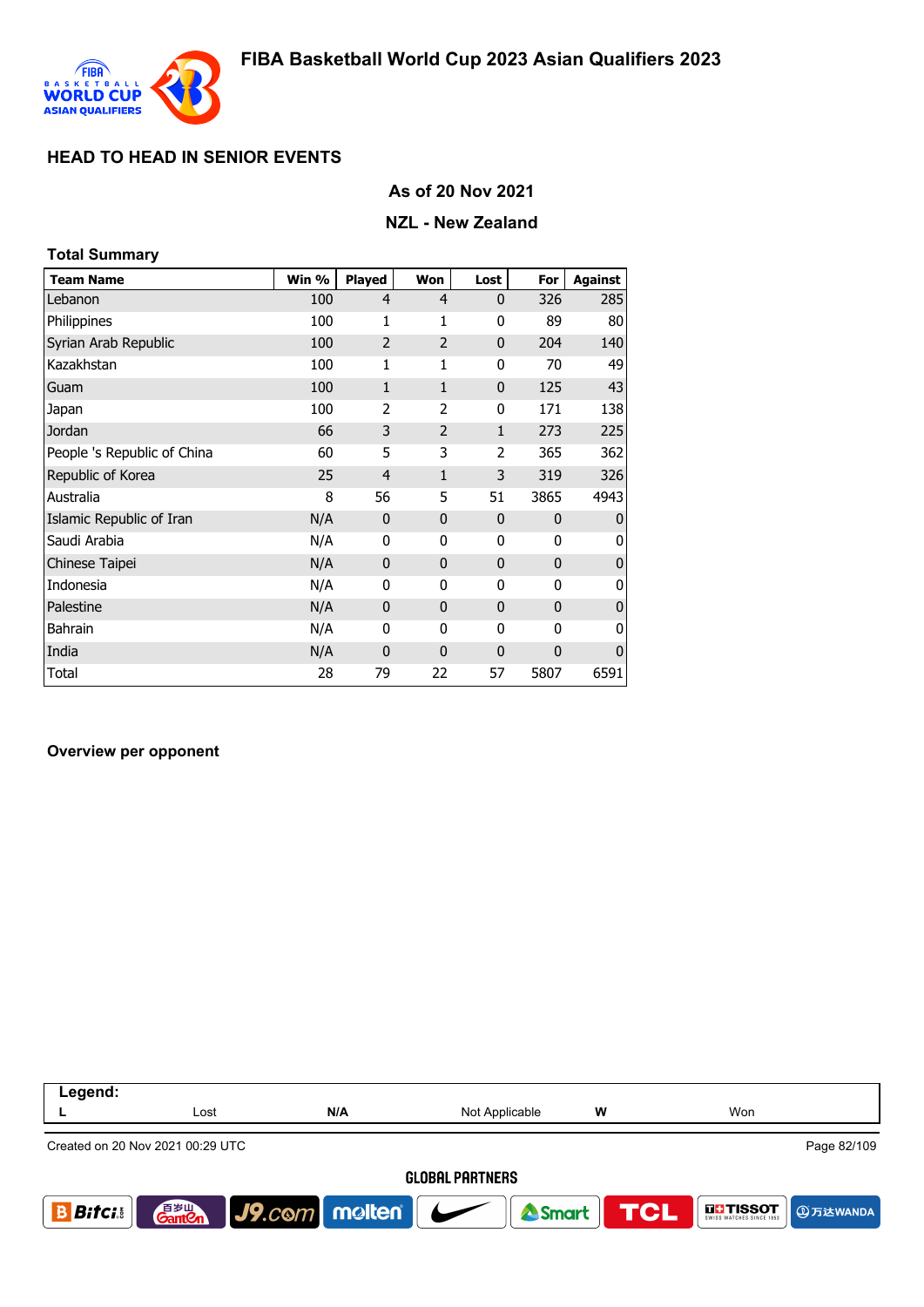

 $\overline{\mathbf{1}}$ 

### **As of 20 Nov 2021**

#### **NZL - New Zealand**

#### **AUS - Australia**

г

| Won<br>Lost |            |                    |                                                       |                |   |                    |
|-------------|------------|--------------------|-------------------------------------------------------|----------------|---|--------------------|
|             | 5          | 51                 |                                                       |                |   |                    |
| W/L         | Result     | Year Competition   |                                                       |                |   | <b>Phase</b>       |
| L           | $79 - 106$ | 2017 FIBA Asia Cup |                                                       |                |   | Semi-Finals        |
| L           | $59 - 71$  |                    | 2015 FIBA Oceania Championship for Men                |                |   | <b>Finals</b>      |
| L           | 79 - 89    |                    | 2015 FIBA Oceania Championship for Men                |                |   | <b>Finals</b>      |
| L           | $59 - 70$  |                    | 2013 FIBA Oceania Championship for Men                |                |   | Finals             |
| L           | $63 - 76$  |                    | 2013 FIBA Oceania Championship for Men                |                |   | <b>Finals</b>      |
| L           | $78 - 91$  |                    | 2011 FIBA Oceania Championship for Men                |                |   | Finals             |
| L           | $64 - 81$  |                    | 2011 FIBA Oceania Championship for Men                |                |   | <b>Finals</b>      |
| L           | $68 - 92$  |                    | 2011 FIBA Oceania Championship for Men                |                |   | Finals             |
| L           | 77 - 84    |                    | 2009 FIBA Oceania Championship for Men                |                |   | <b>Finals</b>      |
| W           | $100 - 78$ |                    | 2009 FIBA Oceania Championship for Men                |                |   | Finals             |
| L           | $67 - 79$  |                    | 2007 FIBA Oceania Championship for Men                |                |   | <b>Final Round</b> |
| L           | $67 - 93$  |                    | 2007 FIBA Oceania Championship for Men                |                |   | Final Round        |
| W           | $67 - 58$  |                    | 2007 FIBA Oceania Championship for Men                |                |   | <b>Final Round</b> |
| L           | $69 - 82$  |                    | 2005 FIBA Oceania Championship for Men                |                |   | Round 1            |
| L           | $71 - 82$  |                    | 2005 FIBA Oceania Championship for Men                |                |   | Round 1            |
| L           | $80 - 91$  |                    | 2005 FIBA Oceania Championship for Men                |                |   | Round 1            |
| L           | $80 - 98$  |                    | 2004 Olympic Games: Tournament for Men                |                |   | Classification     |
| L           | $66 - 79$  |                    | 2003 Oceania Championship for Men                     |                |   | Final Round        |
| L           | $76 - 90$  |                    | 2003 Oceania Championship for Men                     |                |   | <b>Final Round</b> |
| L           | $75 - 84$  |                    | 2003 Oceania Championship for Men                     |                |   | Final Round        |
| W           | $85 - 78$  |                    | 2001 Oceania Championship for Men                     |                |   | Final              |
| L           | 79 - 81    |                    | 2001 Oceania Championship for Men                     |                |   | Final              |
| W           | $89 - 78$  |                    | 2001 Oceania Championship for Men                     |                |   | Final              |
| L           | $75 - 97$  |                    | 1997 Oceania Championship for Men                     |                |   | Preliminary Round  |
| L           | $67 - 85$  |                    | 1997 Oceania Championship for Men                     |                |   | Final              |
| L           | $88 - 107$ |                    | 1995 Oceania Olympic Qualification - Men              |                |   | Preliminary Round  |
| L           | $62 - 102$ |                    | 1995 Oceania Olympic Qualification - Men              |                |   | Final              |
| L           | $88 - 107$ |                    | 1995 Oceania Championship for Men                     |                |   | Preliminary Round  |
| L           | $62 - 102$ |                    | 1995 Oceania Championship for Men                     |                |   | <b>Final</b>       |
| L           | $65 - 94$  |                    | 1993 Oceania Championship for Men - Preliminary Round |                |   | Group Phase        |
| L           | 78 - 86    |                    | 1993 Oceania Championship for Men - Preliminary Round |                |   | Group Phase        |
| L           | 79 - 96    |                    | 1991 Oceania Championship for Men                     |                |   | Preliminary Round  |
| Legend:     |            |                    |                                                       |                |   |                    |
|             |            | Lost               | N/A                                                   | Not Applicable | W | Won                |

Created on 20 Nov 2021 00:29 UTC

**GantOn** 

J9.com molten

**GLOBAL PARTNERS** 





Page 83/109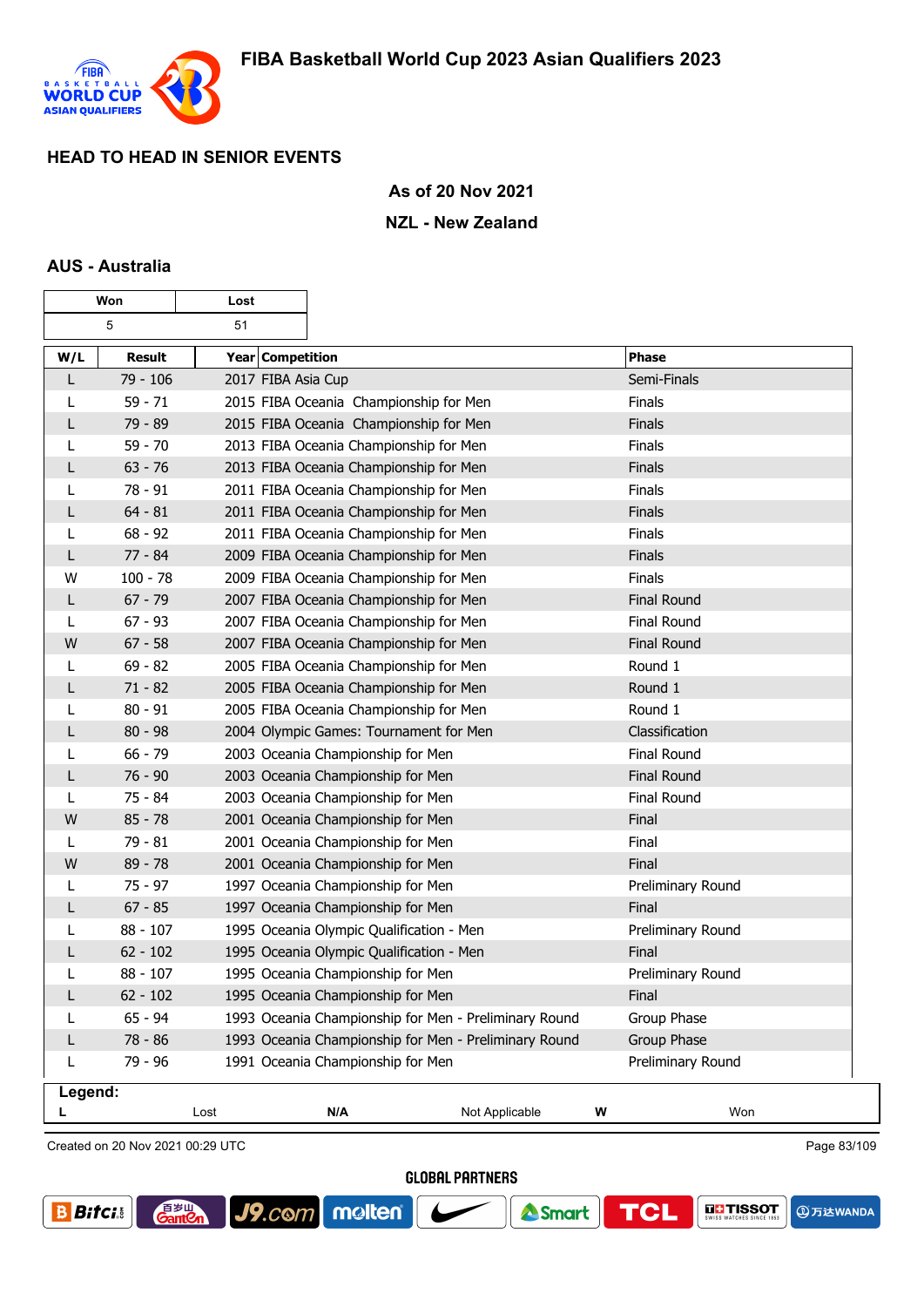

### **As of 20 Nov 2021**

#### **NZL - New Zealand**

### **AUS - Australia**

| Won |            | Lost |                                   |                   |
|-----|------------|------|-----------------------------------|-------------------|
|     | 5          | 51   |                                   |                   |
| L   | $57 - 74$  |      | 1991 Oceania Championship for Men | Preliminary Round |
| L   | $54 - 91$  |      | 1989 Oceania Championship for Men | Preliminary Round |
| L   | $55 - 106$ |      | 1989 Oceania Championship for Men | Preliminary Round |
| L   | $75 - 88$  |      | 1987 Oceania Championship for Men | Preliminary Round |
| L   | $59 - 115$ |      | 1987 Oceania Championship for Men | Final             |
| L   | $66 - 92$  |      | 1985 Oceania Championship for Men | Preliminary Round |
| L   | $75 - 96$  |      | 1985 Oceania Championship for Men | Preliminary Round |
| L   | $62 - 98$  |      | 1985 Oceania Championship for Men | Preliminary Round |
| L   | $52 - 89$  |      | 1983 Oceania Championship for Men | Preliminary Round |
| L   | $76 - 87$  |      | 1983 Oceania Championship for Men | Preliminary Round |
| L   | $55 - 78$  |      | 1981 Oceania Championship for Men | Preliminary Round |
| L   | $71 - 80$  |      | 1981 Oceania Championship for Men | Preliminary Round |
| L   | $41 - 65$  |      | 1979 Oceania Championship for Men | Preliminary Round |
| L   | $53 - 62$  |      | 1979 Oceania Championship for Men | Preliminary Round |
| L   | $73 - 115$ |      | 1979 Oceania Championship for Men | Preliminary Round |
| L   | $71 - 93$  |      | 1978 Oceania Championship for Men | Preliminary Round |
| W   | $67 - 65$  |      | 1978 Oceania Championship for Men | Preliminary Round |
| L   | $69 - 76$  |      | 1978 Oceania Championship for Men | Preliminary Round |
| L   | $57 - 83$  |      | 1975 Oceania Championship for Men | Preliminary Round |
| L   | $67 - 87$  |      | 1975 Oceania Championship for Men | Preliminary Round |
| L   | $63 - 101$ |      | 1975 Oceania Championship for Men | Preliminary Round |
| L   | $56 - 91$  |      | 1971 Oceania Championship for Men | Preliminary Round |
| L   | $58 - 107$ |      | 1971 Oceania Championship for Men | Preliminary Round |
|     | $72 - 117$ |      | 1971 Oceania Championship for Men | Preliminary Round |

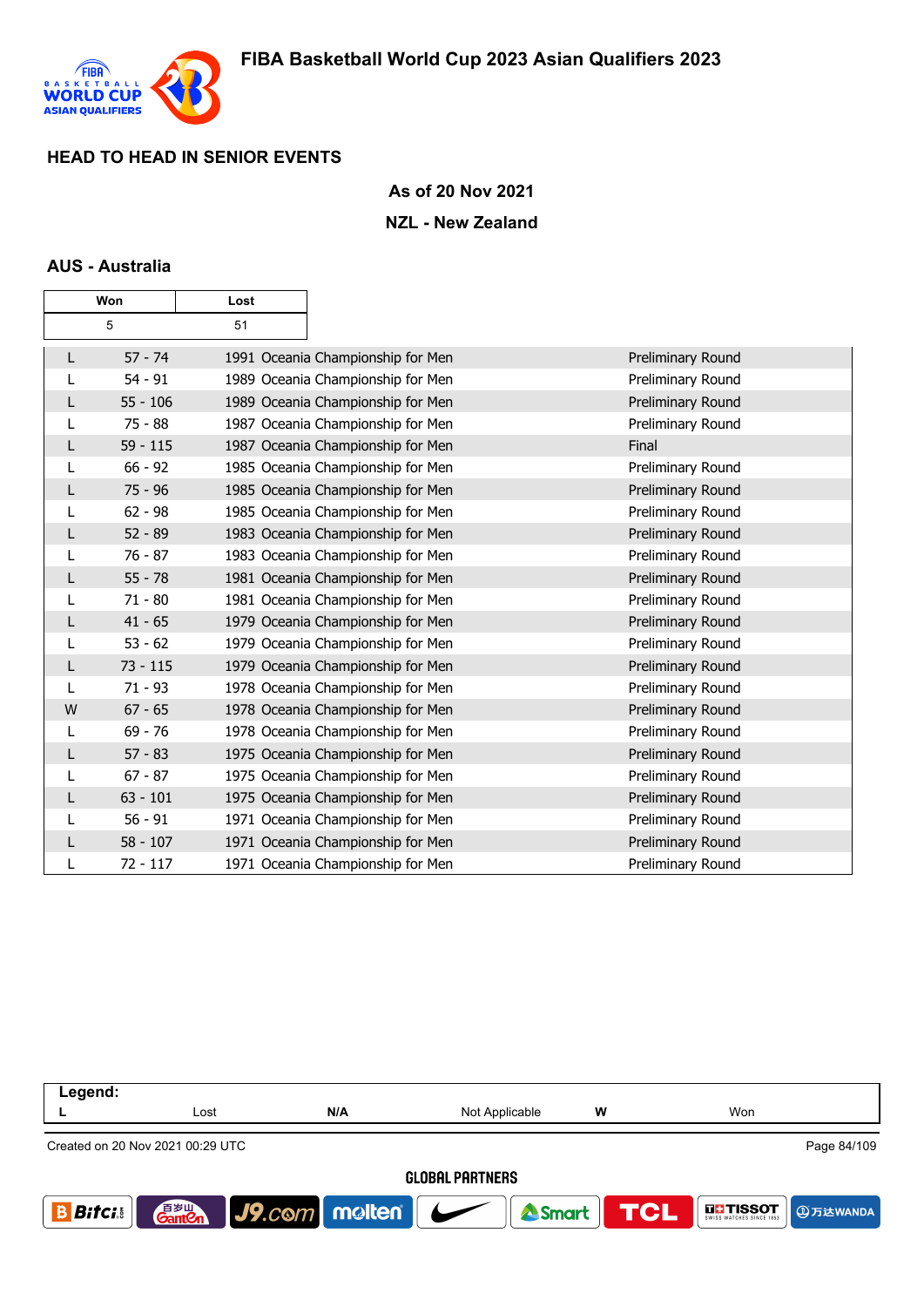

# **As of 20 Nov 2021**

### **NZL - New Zealand**

# **CHN - People 's Republic of China**

|        | Won       | Lost             |                                                      |                    |
|--------|-----------|------------------|------------------------------------------------------|--------------------|
| 3<br>2 |           |                  |                                                      |                    |
| W/L    | Result    | Year Competition |                                                      | <b>Phase</b>       |
| W      | $67 - 57$ |                  | 2019 FIBA Basketball World Cup 2019 Asian Qualifiers | 1st Round          |
| W      | $82 - 73$ |                  | 2019 FIBA Basketball World Cup 2019 Asian Qualifiers | 1st Round          |
| L      | $62 - 69$ |                  | 2004 Olympic Games: Tournament for Men               | Preliminary Round  |
| W      | $94 - 88$ |                  | 2002 World Championship for Men                      | Eighth-Final Round |
|        | $60 - 75$ |                  | 2000 Olympic Games: Tournament for Men               | Preliminary Round  |

# **GUM - Guam**

|     | Won        | Lost |                                   |
|-----|------------|------|-----------------------------------|
|     |            |      |                                   |
|     |            |      |                                   |
| W/L | Result     |      | Year Competition                  |
| W   | $125 - 43$ |      | 1999 Oceania Championship for Men |

#### **JOR - Jordan**

|     | Won       | Lost |                                                      |                |
|-----|-----------|------|------------------------------------------------------|----------------|
|     |           |      |                                                      |                |
| W/L | Result    |      | Year Competition                                     | <b>Phase</b>   |
|     | $80 - 86$ |      | 2019 FIBA Basketball World Cup 2019 Asian Qualifiers | 2nd Round      |
| W   | $95 - 69$ |      | 2019 FIBA Basketball World Cup 2019 Asian Qualifiers | 2nd Round      |
| W   | $98 - 70$ |      | 2017 FIBA Asia Cup                                   | Quarter-Finals |

# **JPN - Japan**

|     | Won<br>Lost |  |                         |                                 |                            |
|-----|-------------|--|-------------------------|---------------------------------|----------------------------|
|     |             |  |                         |                                 |                            |
| W/L | Result      |  | <b>Year Competition</b> |                                 | <b>Phase</b>               |
| W   | $111 - 81$  |  |                         | 2019 FIBA Basketball World Cup  | Classification Round 17-32 |
| W   | $60 - 57$   |  |                         | 2006 World Championship for Men | Preliminary Round          |

| Legend:                |                                                 |                                 |                  |   |                                  |  |  |  |  |
|------------------------|-------------------------------------------------|---------------------------------|------------------|---|----------------------------------|--|--|--|--|
|                        | Lost                                            | N/A                             | Not Applicable   | w | Won                              |  |  |  |  |
|                        | Page 85/109<br>Created on 20 Nov 2021 00:29 UTC |                                 |                  |   |                                  |  |  |  |  |
| <b>GLOBAL PARTNERS</b> |                                                 |                                 |                  |   |                                  |  |  |  |  |
| <b>Bifci</b> .         | 音 <sub>罗山</sub><br>Gant <b>C</b> n              | $ $ J9. $com$ molten $ $ $\sim$ | Smart <b>TCL</b> |   | <b>THESOT</b><br><b>9万达WANDA</b> |  |  |  |  |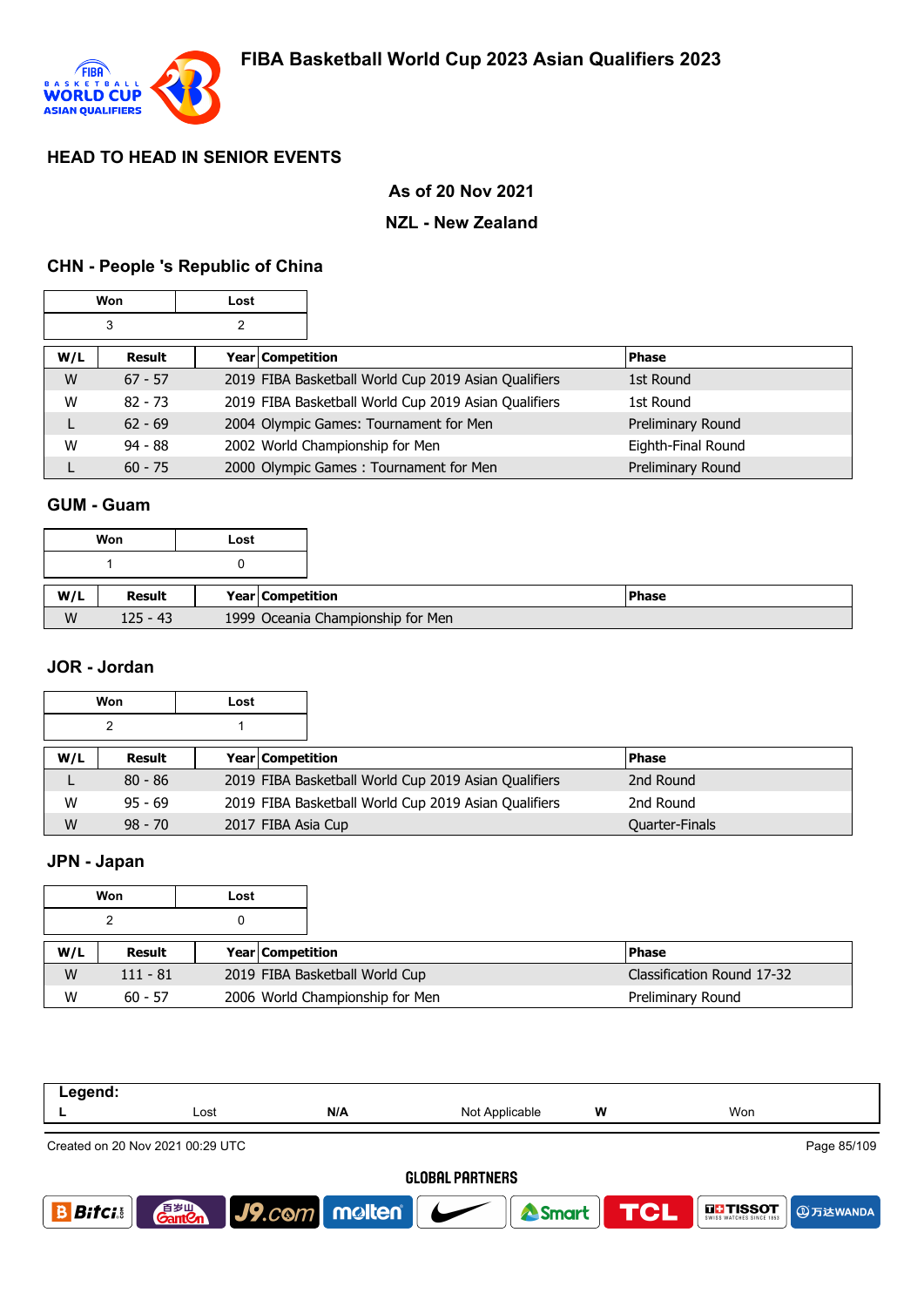

## **As of 20 Nov 2021**

### **NZL - New Zealand**

## **KAZ - Kazakhstan**

|     | Won       | Lost               |
|-----|-----------|--------------------|
|     |           |                    |
| W/L | Result    | Year Competition   |
|     | $70 - 49$ | 2017 FIBA Asia Cup |

# **KOR - Republic of Korea**

| Won |           | Lost |                                                      |                |
|-----|-----------|------|------------------------------------------------------|----------------|
|     |           | 3    |                                                      |                |
| W/L | Result    |      | Year Competition                                     | <b>Phase</b>   |
|     | $80 - 86$ |      | 2019 FIBA Basketball World Cup 2019 Asian Qualifiers | 1st Round      |
| W   | $93 - 84$ |      | 2019 FIBA Basketball World Cup 2019 Asian Qualifiers | 1st Round      |
|     | $75 - 76$ |      | 2017 FIBA Asia Cup                                   | Group Phase    |
|     | $71 - 80$ |      | 2017 FIBA Asia Cup                                   | 3rd Place Game |

# **LBN - Lebanon**

| <b>Won</b> |            | Lost |                         |                                                      |                   |
|------------|------------|------|-------------------------|------------------------------------------------------|-------------------|
|            | 4          | 0    |                         |                                                      |                   |
| W/L        | Result     |      | <b>Year Competition</b> |                                                      | <b>Phase</b>      |
| W          | $69 - 67$  |      |                         | 2019 FIBA Basketball World Cup 2019 Asian Qualifiers | 2nd Round         |
| W          | $63 - 60$  |      |                         | 2019 FIBA Basketball World Cup 2019 Asian Qualifiers | 2nd Round         |
| W          | $86 - 82$  |      | 2017 FIBA Asia Cup      |                                                      | Group Phase       |
| W          | $108 - 76$ |      |                         | 2010 FIBA World Championship for Men                 | Preliminary Round |

# **PHI - Philippines**

|     | Won       | Lost                            |
|-----|-----------|---------------------------------|
|     |           |                                 |
| W/L | Result    | Year Competition                |
| W   | $89 - 80$ | 2016 FIBA Qualifying Tournament |

| Legend:                |                                  |                                 |                  |   |                           |  |  |
|------------------------|----------------------------------|---------------------------------|------------------|---|---------------------------|--|--|
|                        | Lost                             | N/A                             | Not Applicable   | w | Won                       |  |  |
|                        | Created on 20 Nov 2021 00:29 UTC |                                 |                  |   | Page 86/109               |  |  |
| <b>GLOBAL PARTNERS</b> |                                  |                                 |                  |   |                           |  |  |
| <b>Bitci</b>           | 百岁山<br><b>Ganten</b>             | $ $ J9. $com$ molten $ $ $\sim$ | Smart <b>TCL</b> |   | <b>THESOT</b><br>9万达WANDA |  |  |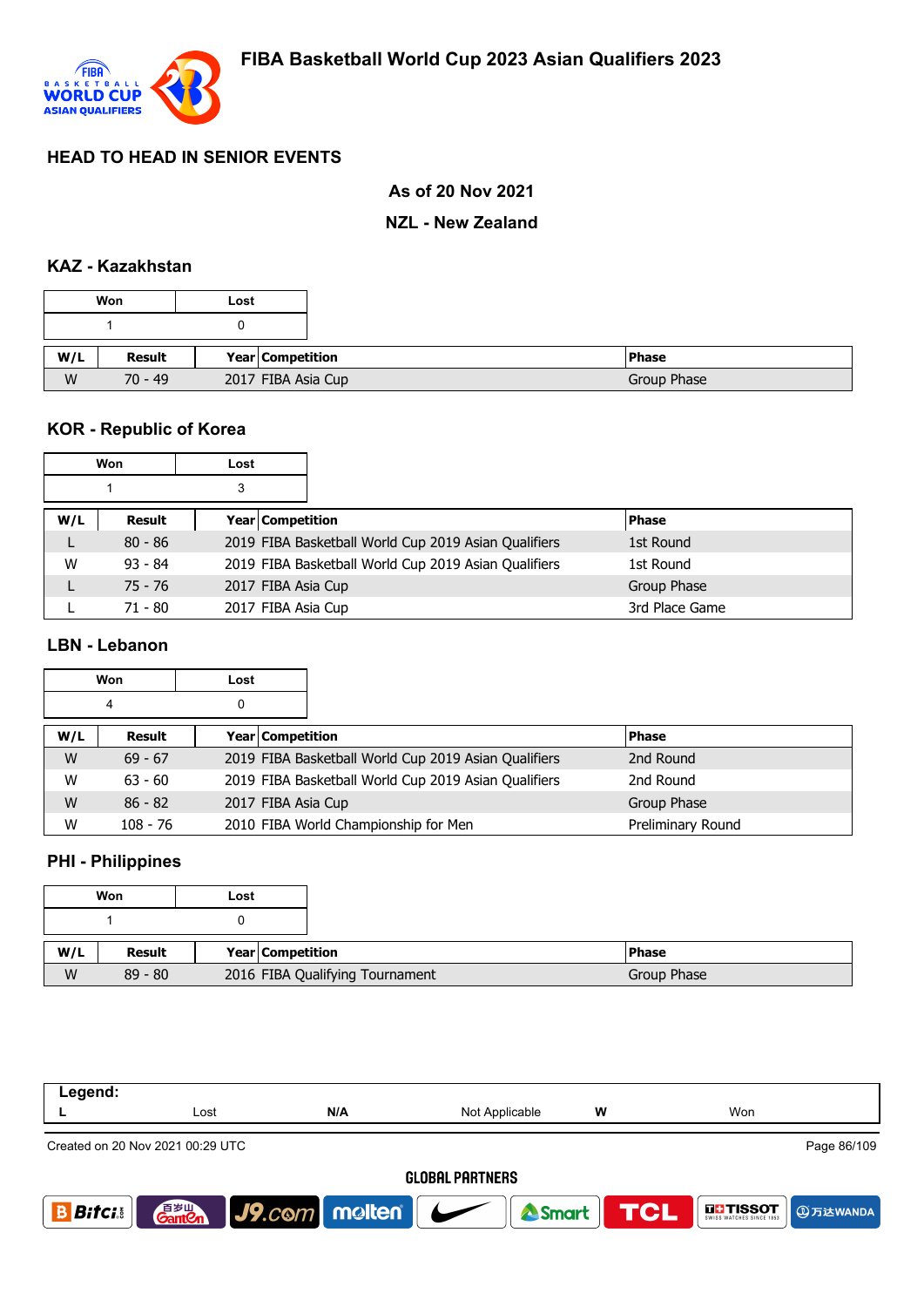

### **As of 20 Nov 2021**

#### **NZL - New Zealand**

#### **SYR - Syrian Arab Republic**

| Won |            | Lost |                         |                                                      |           |  |
|-----|------------|------|-------------------------|------------------------------------------------------|-----------|--|
|     |            |      |                         |                                                      |           |  |
| W/L | Result     |      | <b>Year Competition</b> |                                                      | l Phase   |  |
| W   | $107 - 66$ |      |                         | 2019 FIBA Basketball World Cup 2019 Asian Qualifiers | 2nd Round |  |
| W   | $97 - 74$  |      |                         | 2019 FIBA Basketball World Cup 2019 Asian Qualifiers | 2nd Round |  |

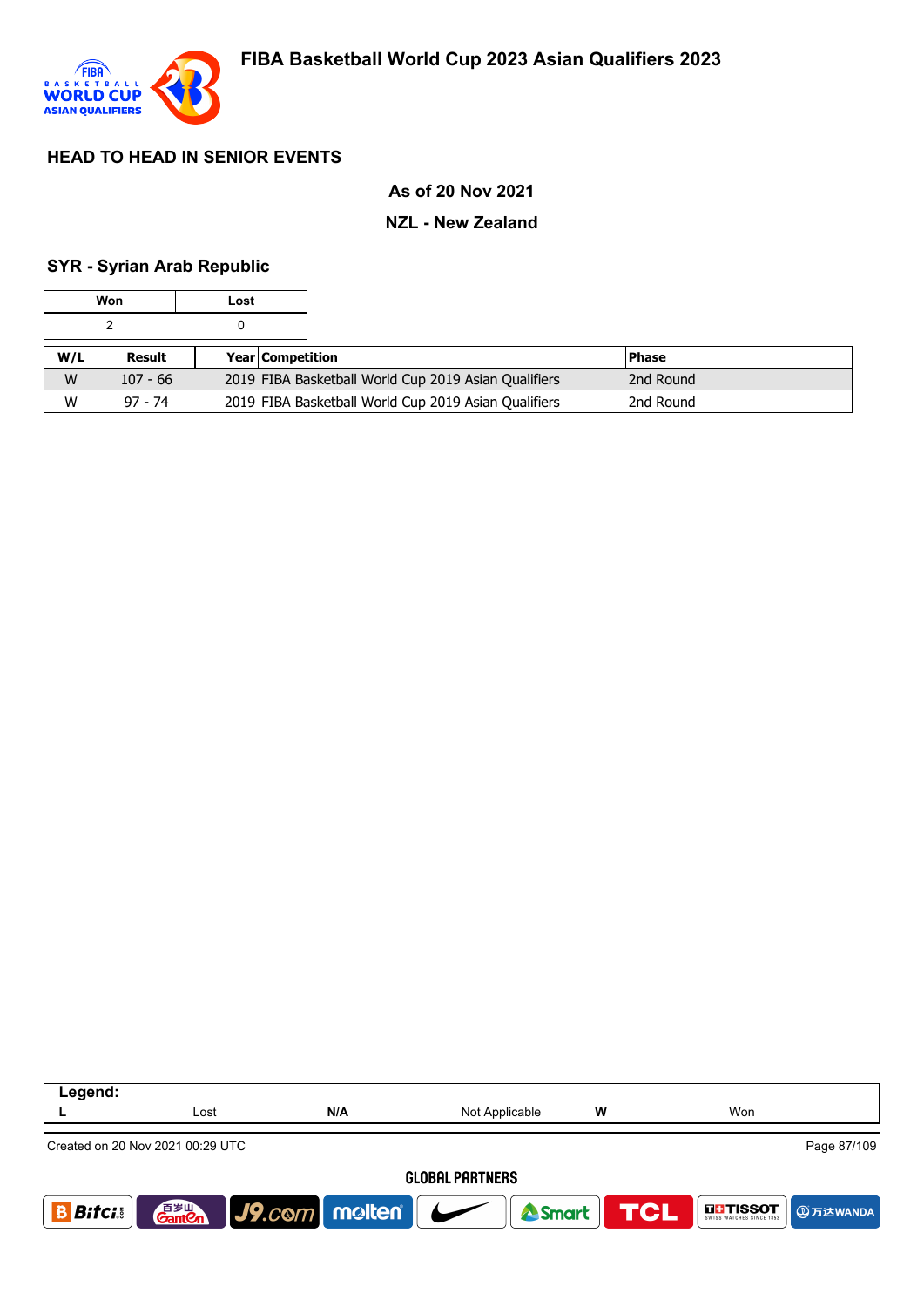

## **As of 20 Nov 2021**

### **PHI - Philippines**

### **Total Summary**

| <b>Team Name</b>            | Win %          | <b>Played</b>  | Won            | Lost           | For   | Against     |
|-----------------------------|----------------|----------------|----------------|----------------|-------|-------------|
| Indonesia                   | 100            | 7              | 7              | $\mathbf{0}$   | 724   | 473         |
| India                       | 92             | 14             | 13             | 1              | 1321  | 1050        |
| <b>Bahrain</b>              | 80             | 5              | $\overline{4}$ | $\mathbf{1}$   | 455   | 378         |
| Kazakhstan                  | 75             | 4              | 3              | 1              | 353   | 299         |
| Jordan                      | 70             | 10             | 7              | 3              | 694   | 673         |
| Syrian Arab Republic        | 66             | 3              | 2              | 1              | 259   | 247         |
| Chinese Taipei              | 66             | 6              | $\overline{4}$ | $\overline{2}$ | 508   | 483         |
| Japan                       | 55             | 27             | 15             | 12             | 2148  | 2112        |
| Saudi Arabia                | 50             | $\overline{2}$ | $\mathbf{1}$   | $\mathbf{1}$   | 167   | 157         |
| Republic of Korea           | 42             | 26             | 11             | 15             | 2006  | 2175        |
| Lebanon                     | 33             | 3              | 1              | $\overline{2}$ | 219   | 236         |
| People 's Republic of China | 33             | 15             | 5              | 10             | 1131  | 1366        |
| Australia                   | 20             | 5              | $\mathbf{1}$   | $\overline{4}$ | 348   | 462         |
| Islamic Republic of Iran    | 16             | 12             | 2              | 10             | 907   | 984         |
| Palestine                   | $\overline{0}$ | 1              | $\overline{0}$ | 1              | 73    | 75          |
| New Zealand                 | 0              | 1              | 0              | 1              | 80    | 89          |
| Guam                        | N/A            | $\mathbf 0$    | $\mathbf{0}$   | $\mathbf 0$    | 0     | $\mathbf 0$ |
| Total                       | 54             | 141            | 76             | 65             | 11393 | 11259       |

#### **Overview per opponent**

### **AUS - Australia**

| <b>Won</b> |                                   | Lost |  |                                                      |              |                             |
|------------|-----------------------------------|------|--|------------------------------------------------------|--------------|-----------------------------|
| 4          |                                   |      |  |                                                      |              |                             |
| W/L        | <b>Year Competition</b><br>Result |      |  |                                                      | <b>Phase</b> |                             |
|            | $53 - 89$                         |      |  | 2019 FIBA Basketball World Cup 2019 Asian Qualifiers | 1st Round    |                             |
|            | $68 - 84$                         |      |  | 2019 FIBA Basketball World Cup 2019 Asian Qualifiers | 1st Round    |                             |
| L          | $52 - 97$                         |      |  | 1978 World Championship for Men                      |              | Semi-Final Round            |
|            | $74 - 92$                         |      |  | 1978 World Championship for Men                      | Final Round  |                             |
| W          | $101 - 100$                       |      |  | 1974 World Championship for Men                      |              | <b>Classification Round</b> |

| Legend:                |                                                 |                          |                |   |                                             |  |  |  |
|------------------------|-------------------------------------------------|--------------------------|----------------|---|---------------------------------------------|--|--|--|
|                        | Lost                                            | N/A                      | Not Applicable | W | Won                                         |  |  |  |
|                        | Page 88/109<br>Created on 20 Nov 2021 00:29 UTC |                          |                |   |                                             |  |  |  |
| <b>GLOBAL PARTNERS</b> |                                                 |                          |                |   |                                             |  |  |  |
| <b>Bitci</b>           | 音 <sub>岁Ⅲ</sub><br>Gant <b>C</b> n              | $ $ J9. $com$ molten $ $ | Smart          |   | <b>TCL</b><br><b>THE TISSOT</b><br>9万达WANDA |  |  |  |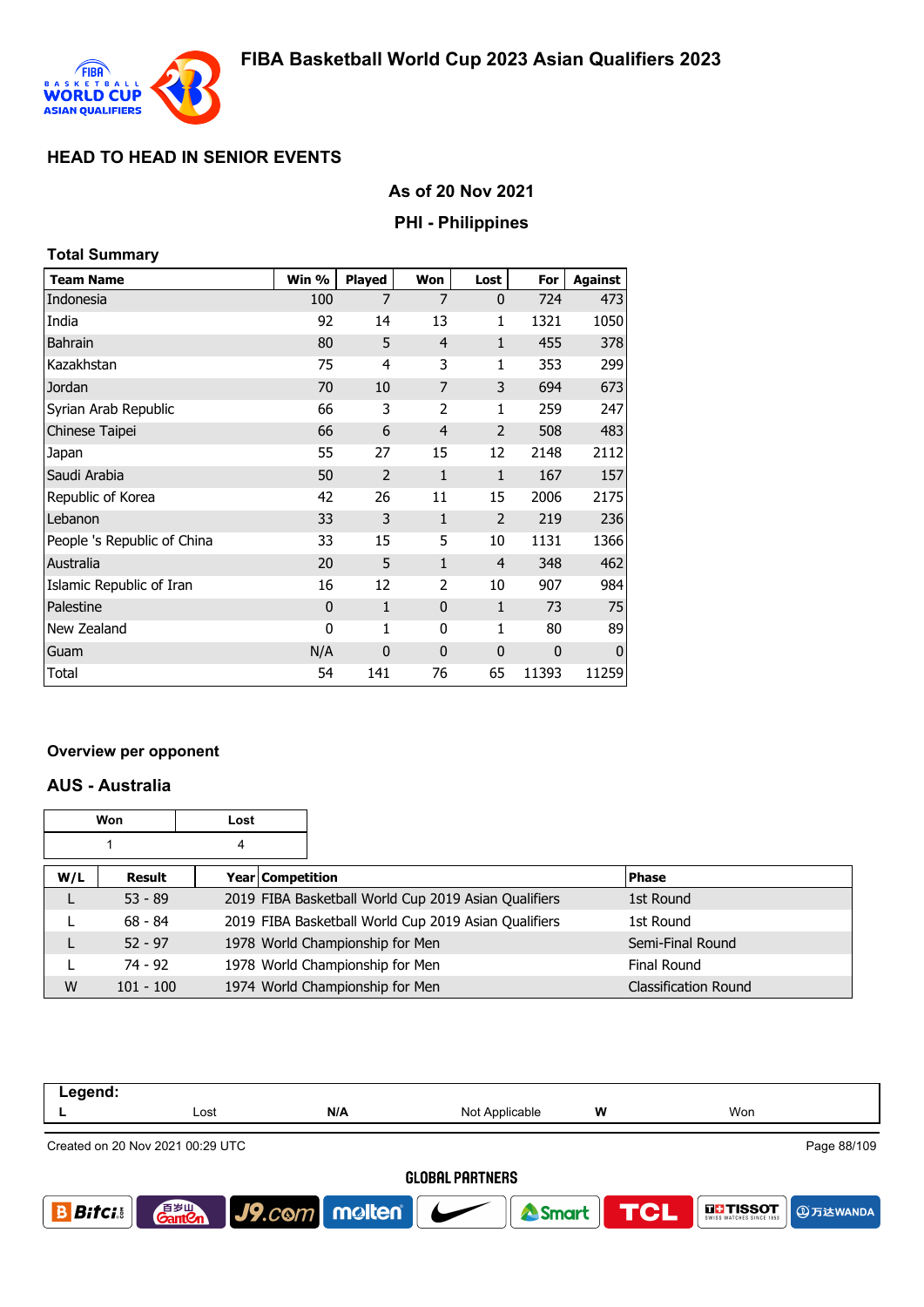

# **As of 20 Nov 2021**

### **PHI - Philippines**

### **BRN - Bahrain**

|     | Won        | Lost |                  |                                     |                   |
|-----|------------|------|------------------|-------------------------------------|-------------------|
|     | 4          |      |                  |                                     |                   |
| W/L | Result     |      | Year Competition |                                     | <b>Phase</b>      |
| W   | $113 - 71$ |      |                  | 2011 FIBA Asia Championship for Men | Preliminary Round |
| W   | $83 - 75$  |      |                  | 1999 Asian Championship for Men     | Classification    |
| L   | $68 - 70$  |      |                  | 1997 Asian Championship for Men     | Preliminary Round |
| W   | $84 - 79$  |      |                  | 1997 Asian Championship for Men     | Semi-Finals       |
| W   | $107 - 83$ |      |                  | 1991 Asian Championship for Men     | Preliminary Round |

# **CHN - People 's Republic of China**

| Won |               | Lost               |                                        |                             |
|-----|---------------|--------------------|----------------------------------------|-----------------------------|
|     | 5             | 10                 |                                        |                             |
| W/L | <b>Result</b> | Year   Competition |                                        | Phase                       |
| W   | $96 - 87$     | 2017 FIBA Asia Cup |                                        | Group Phase                 |
| L   | $67 - 78$     |                    | 2015 FIBA Asia Championship            | Final                       |
| L   | $60 - 75$     |                    | 2011 FIBA Asia Championship for Men    | Preliminary Round           |
| W   | 79 - 74       |                    | 2007 FIBA Asia Championship for Men    | Preliminary Round           |
| W   | $78 - 76$     |                    | 2007 FIBA Asia Championship for Men    | Classification              |
| L   | $72 - 107$    |                    | 1997 Asian Championship for Men        | Preliminary Round           |
| L   | 79 - 107      |                    | 1991 Asian Championship for Men        | Preliminary Round           |
| L   | $73 - 118$    |                    | 1989 Asian Championship for Men        | <b>Classification Round</b> |
| L   | $94 - 97$     |                    | 1987 Asian Championship for Men        | Preliminary Round           |
| W   | $82 - 72$     |                    | 1986 Asian Championship for Men        | <b>Final Round</b>          |
| L   | $66 - 97$     |                    | 1981 Asian Championship for Men        | <b>Final Round</b>          |
|     | $89 - 124$    |                    | 1979 Asian Championship for Men        | <b>Final Round</b>          |
| L   | $60 - 117$    |                    | 1977 Asian Championship for Men        | <b>Final Round</b>          |
|     | $85 - 105$    |                    | 1975 Asian Championship for Men        | Preliminary Round           |
| W   | $51 - 32$     |                    | 1948 Olympic Games: Tournament for Men | Preliminary Round           |

| Legend:                |                                                 |                                 |                  |   |                                      |  |  |  |
|------------------------|-------------------------------------------------|---------------------------------|------------------|---|--------------------------------------|--|--|--|
|                        | Lost                                            | N/A                             | Not Applicable   | W | Won                                  |  |  |  |
|                        | Page 89/109<br>Created on 20 Nov 2021 00:29 UTC |                                 |                  |   |                                      |  |  |  |
| <b>GLOBAL PARTNERS</b> |                                                 |                                 |                  |   |                                      |  |  |  |
| <b>Bitci</b>           | 音 <sub>岁Ⅲ</sub><br>Gant <b>C</b> n              | $ $ J9. $com$ molten $ $ $\sim$ | Smart <b>TCL</b> |   | $\prod_{\text{SWISS}}$ <b>TISSOT</b> |  |  |  |
|                        |                                                 |                                 |                  |   |                                      |  |  |  |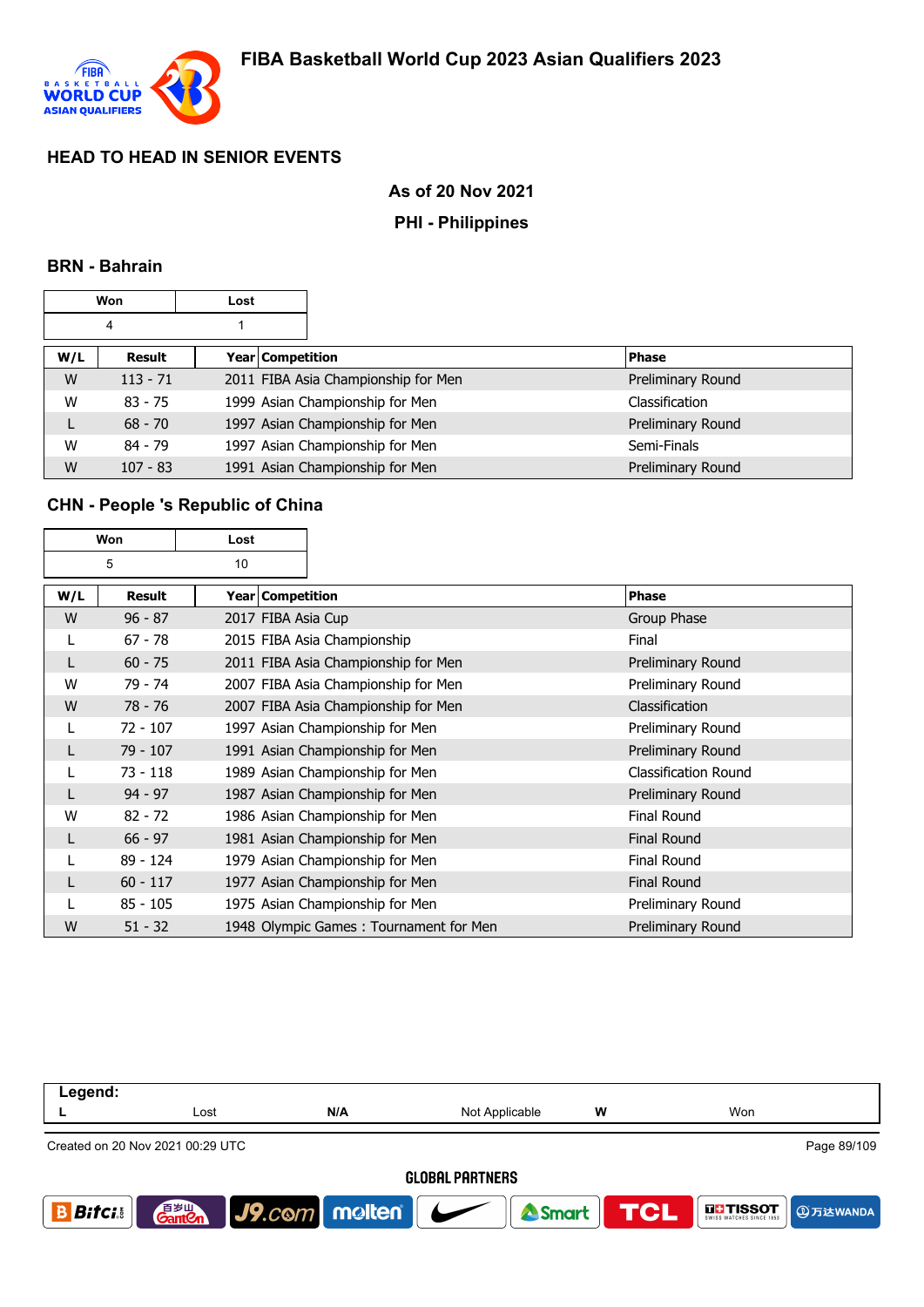

# **As of 20 Nov 2021**

### **PHI - Philippines**

### **INA - Indonesia**

|     | Won        | Lost |                    |                                                     |                    |
|-----|------------|------|--------------------|-----------------------------------------------------|--------------------|
|     |            | 0    |                    |                                                     |                    |
| W/L | Result     |      | Year   Competition |                                                     | <b>Phase</b>       |
| W   | $89 - 76$  |      |                    | 1993 Asian Championship for Men                     | <b>Final Round</b> |
| W   | $95 - 64$  |      |                    | 1983 Asian Championship for Men                     | Classification     |
| W   | $120 - 56$ |      |                    | 1977 Asian Championship for Men                     | Preliminary Round  |
| W   | $117 - 87$ |      |                    | 1975 Asian Championship for Men                     | Preliminary Round  |
| W   | $108 - 77$ |      |                    | 1973 Asian Championship for Men                     | Preliminary Round  |
| W   | $103 - 67$ |      |                    | 1967 Asian Championship for Men - Preliminary Round | Group Phase        |
| W   | $92 - 46$  |      |                    | 1960 Asian Championship for Men                     | Preliminary Round  |

### **IND - India**

| Won |               | Lost |                    |                                                     |                       |
|-----|---------------|------|--------------------|-----------------------------------------------------|-----------------------|
|     | 13            | 1    |                    |                                                     |                       |
| W/L | <b>Result</b> |      | Year   Competition |                                                     | <b>Phase</b>          |
| W   | $99 - 65$     |      |                    | 2015 FIBA Asia Championship                         | Second Round          |
| W   | $104 - 69$    |      |                    | 2007 FIBA Asia Championship for Men                 | Quarter-Final Round   |
| W   | $89 - 69$     |      |                    | 1997 Asian Championship for Men                     | Quarter-Final Round   |
| W   | $83 - 77$     |      |                    | 1995 Asian Championship for Men                     | <b>Quarter-Finals</b> |
| W   | $87 - 79$     |      |                    | 1987 Asian Championship for Men                     | Preliminary Round     |
| W   | $90 - 60$     |      |                    | 1983 Asian Championship for Men                     | Preliminary Round     |
| W   | $78 - 65$     |      |                    | 1981 Asian Championship for Men                     | <b>Final Round</b>    |
| W   | $95 - 86$     |      |                    | 1979 Asian Championship for Men                     | <b>Final Round</b>    |
| L   | $69 - 113$    |      |                    | 1975 Asian Championship for Men                     | <b>Final Round</b>    |
| W   | $109 - 73$    |      |                    | 1973 Asian Championship for Men                     | Preliminary Round     |
| W   | $110 - 84$    |      |                    | 1973 Asian Championship for Men                     | Final Round           |
| W   | $91 - 62$     |      |                    | 1971 Asian Championship for Men - Preliminary Round | Group Phase           |
| W   | $106 - 85$    |      |                    | 1969 Asian Championship for Men - Preliminary Round | Group Phase           |
| W   | $111 - 63$    |      |                    | 1967 Asian Championship for Men - Preliminary Round | Group Phase           |

| Legend:      |                                                 |                                     |                |   |                           |  |  |  |
|--------------|-------------------------------------------------|-------------------------------------|----------------|---|---------------------------|--|--|--|
|              | Lost                                            | N/A                                 | Not Applicable | w | Won                       |  |  |  |
|              | Page 90/109<br>Created on 20 Nov 2021 00:29 UTC |                                     |                |   |                           |  |  |  |
|              | <b>GLOBAL PARTNERS</b>                          |                                     |                |   |                           |  |  |  |
| <b>Bitci</b> | 音 <sub>罗山</sub><br>Gant <b>C</b> n              | $\big $ J9.com   molten   $\bigcup$ | Smart TCL      |   | <b>THESOT</b><br>9万达WANDA |  |  |  |
|              |                                                 |                                     |                |   |                           |  |  |  |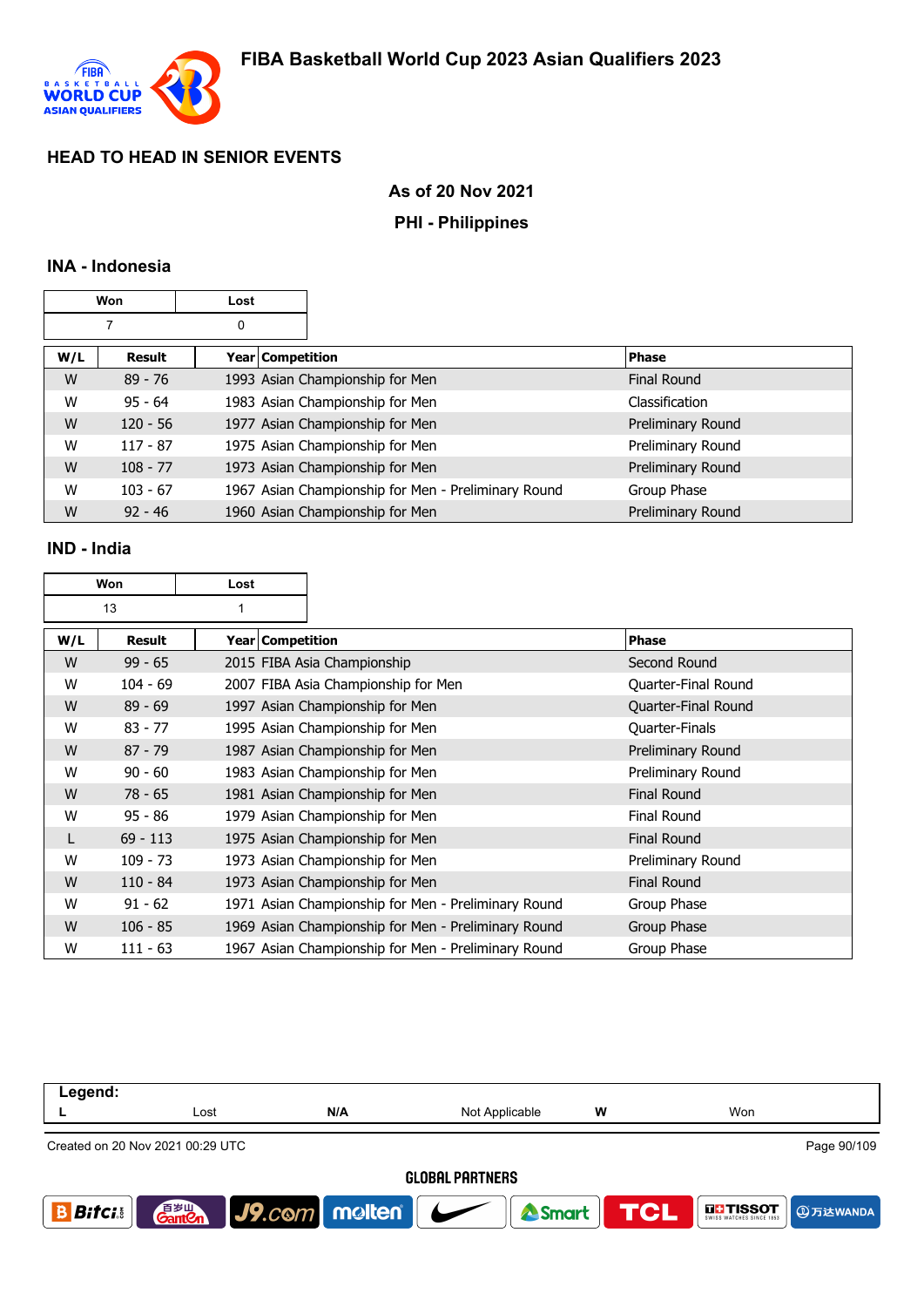

# **As of 20 Nov 2021**

### **PHI - Philippines**

# **IRI - Islamic Republic of Iran**

| Won |               | Lost             |                                                      |                             |
|-----|---------------|------------------|------------------------------------------------------|-----------------------------|
|     | 2             | 10               |                                                      |                             |
| W/L | <b>Result</b> | Year Competition |                                                      | <b>Phase</b>                |
|     | $70 - 78$     |                  | 2019 FIBA Basketball World Cup 2019 Asian Qualifiers | 2nd Round                   |
|     | $73 - 81$     |                  | 2019 FIBA Basketball World Cup 2019 Asian Qualifiers | 2nd Round                   |
|     | $75 - 95$     |                  | 2019 FIBA Basketball World Cup                       | Classification Round 17-32  |
| W   | $87 - 73$     |                  | 2015 FIBA Asia Championship                          | Second Round                |
| L   | $71 - 85$     |                  | 2013 FIBA Asia Championship for Men                  | <b>Finals</b>               |
|     | 78 - 88       |                  | 2009 FIBA Asia Championship for Men                  | Eight Final Round           |
|     | $69 - 75$     |                  | 2007 FIBA Asia Championship for Men                  | Preliminary Round           |
|     | 76 - 77       |                  | 1997 Asian Championship for Men                      | Preliminary Round           |
|     | $53 - 68$     |                  | 1995 Asian Championship for Men                      | Quarter-Finals              |
|     | $81 - 91$     |                  | 1991 Asian Championship for Men                      | <b>Classification Round</b> |
|     | $86 - 93$     |                  | 1989 Asian Championship for Men                      | Classification Round        |
| W   | $88 - 80$     |                  | 1973 Asian Championship for Men                      | <b>Final Round</b>          |

### **JOR - Jordan**

| Won |           | Lost               |                                     |                      |
|-----|-----------|--------------------|-------------------------------------|----------------------|
|     | 7         | 3                  |                                     |                      |
| W/L | Result    | Year   Competition |                                     | <b>Phase</b>         |
| W   | $75 - 70$ | 2017 FIBA Asia Cup |                                     | Classification (7-8) |
| W   | $77 - 71$ |                    | 2013 FIBA Asia Championship for Men | Preliminary Round    |
| W   | $72 - 64$ |                    | 2011 FIBA Asia Championship for Men | Eight-Final Round    |
|     | $61 - 75$ |                    | 2011 FIBA Asia Championship for Men | Semi-Finals          |
| L   | $70 - 81$ |                    | 2009 FIBA Asia Championship for Men | Quarter-Finals       |
|     | 76 - 84   |                    | 2007 FIBA Asia Championship for Men | Preliminary Round    |
| W   | $83 - 67$ |                    | 2003 Asian Championship for Men     | Preliminary Round    |
| W   | $2 - 0$   |                    | 1991 Asian Championship for Men     | Classification Round |
| W   | $97 - 91$ |                    | 1987 Asian Championship for Men     | Preliminary Round    |
| W   | $81 - 70$ |                    | 1986 Asian Championship for Men     | Preliminary Round    |

| Legend:                |                                                 |                  |                |            |               |  |  |  |
|------------------------|-------------------------------------------------|------------------|----------------|------------|---------------|--|--|--|
|                        | Lost                                            | N/A              | Not Applicable | W          | Won           |  |  |  |
|                        | Page 91/109<br>Created on 20 Nov 2021 00:29 UTC |                  |                |            |               |  |  |  |
| <b>GLOBAL PARTNERS</b> |                                                 |                  |                |            |               |  |  |  |
| <b>Bitci</b>           | 音 <sub>罗山</sub><br>Gant <b>C</b> n              | $J9$ .com molten | Smart          | <b>TCL</b> | <b>THESOT</b> |  |  |  |
|                        |                                                 |                  |                |            |               |  |  |  |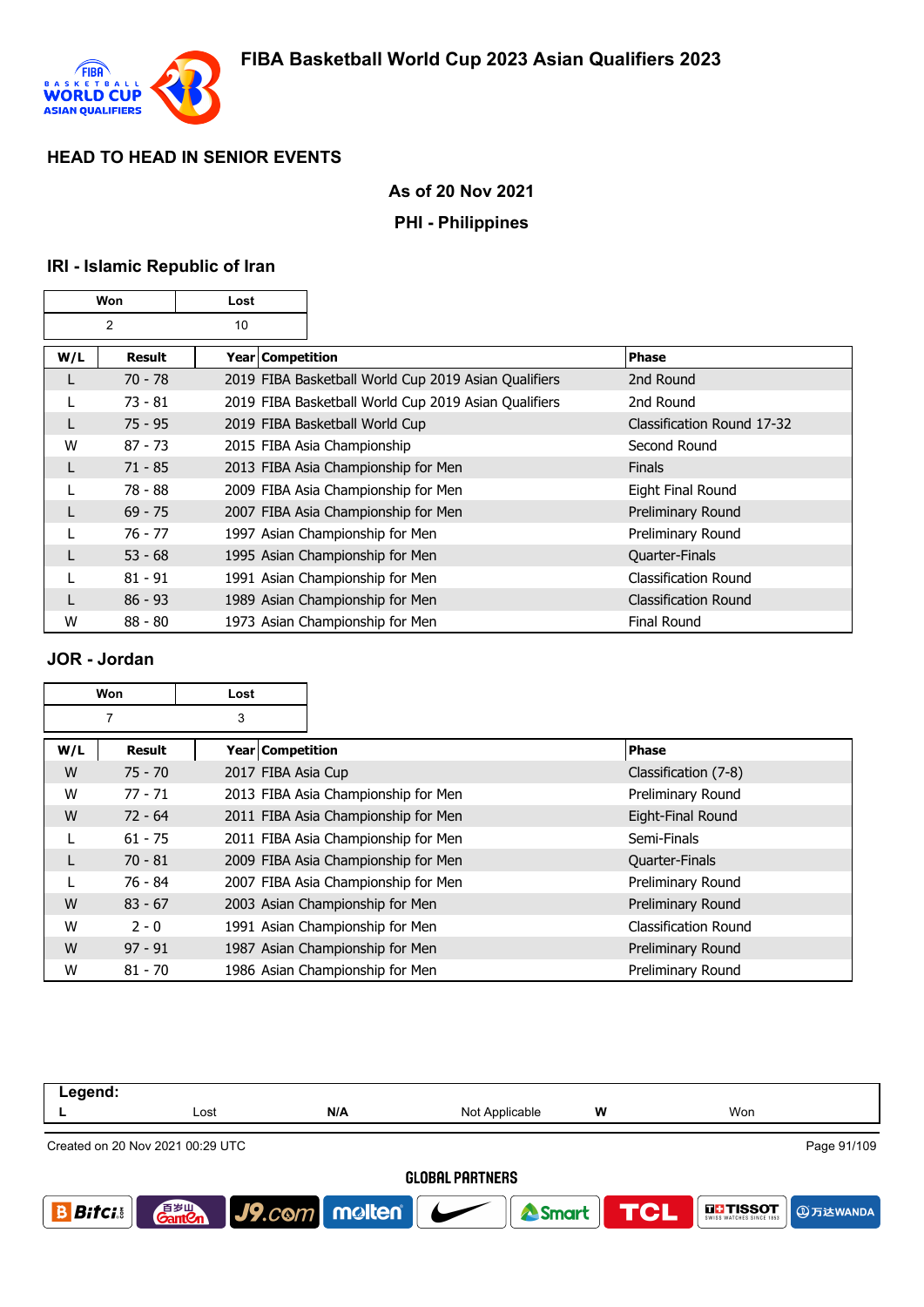

### **As of 20 Nov 2021**

#### **PHI - Philippines**

#### **JPN - Japan**

| Won |               | Lost             |                                                      |                             |
|-----|---------------|------------------|------------------------------------------------------|-----------------------------|
|     | 15            | 12               |                                                      |                             |
| W/L | <b>Result</b> | Year Competition |                                                      | Phase                       |
| W   | $77 - 71$     |                  | 2019 FIBA Basketball World Cup 2019 Asian Qualifiers | 1st Round                   |
| W   | 89 - 84       |                  | 2019 FIBA Basketball World Cup 2019 Asian Qualifiers | 1st Round                   |
| W   | $73 - 66$     |                  | 2015 FIBA Asia Championship                          | Second Round                |
| W   | $81 - 70$     |                  | 2015 FIBA Asia Championship                          | Semi-Finals                 |
| W   | $90 - 71$     |                  | 2013 FIBA Asia Championship for Men                  | Eight-Final Round           |
| W   | $83 - 76$     |                  | 2011 FIBA Asia Championship for Men                  | Eight-Final Round           |
| W   | $78 - 69$     |                  | 2009 FIBA Asia Championship for Men                  | Preliminary Round           |
| L   | $64 - 66$     |                  | 2003 Asian Championship for Men                      | Preliminary Round           |
| L   | $83 - 110$    |                  | 1991 Asian Championship for Men                      | Quarter-Final Round         |
| L   | $67 - 86$     |                  | 1989 Asian Championship for Men                      | <b>Classification Round</b> |
| L   | $75 - 89$     |                  | 1987 Asian Championship for Men                      | <b>Final Round</b>          |
| W   | $87 - 70$     |                  | 1986 Asian Championship for Men                      | Preliminary Round           |
| L   | $82 - 99$     |                  | 1981 Asian Championship for Men                      | <b>Final Round</b>          |
| L   | $94 - 111$    |                  | 1979 Asian Championship for Men                      | Final Round                 |
| L   | $66 - 71$     |                  | 1977 Asian Championship for Men                      | Preliminary Round           |
| L   | $71 - 83$     |                  | 1977 Asian Championship for Men                      | Final Round                 |
| L   | $85 - 100$    |                  | 1975 Asian Championship for Men                      | <b>Final Round</b>          |
| W   | $89 - 68$     |                  | 1973 Asian Championship for Men                      | Final Round                 |
| W   | $82 - 73$     |                  | 1972 Olympic Games: Tournament for Men               | <b>Final Round</b>          |
| L   | $69 - 93$     |                  | 1971 Asian Championship for Men - Preliminary Round  | Group Phase                 |
| L   | $77 - 78$     |                  | 1969 Asian Championship for Men - Preliminary Round  | Group Phase                 |
| W   | $81 - 69$     |                  | 1967 Asian Championship for Men - Preliminary Round  | Group Phase                 |
| W   | $74 - 54$     |                  | 1965 Asian Championship for Men                      | Preliminary Round           |
| L   | $65 - 71$     |                  | 1965 Asian Championship for Men                      | Final Round                 |
| W   | $97 - 73$     |                  | 1960 Asian Championship for Men                      | Preliminary Round           |
| W   | $92 - 80$     |                  | 1960 Asian Championship for Men                      | Final Round                 |
| W   | $77 - 61$     |                  | 1956 Olympic Games: Tournament for Men               | Preliminary Round           |

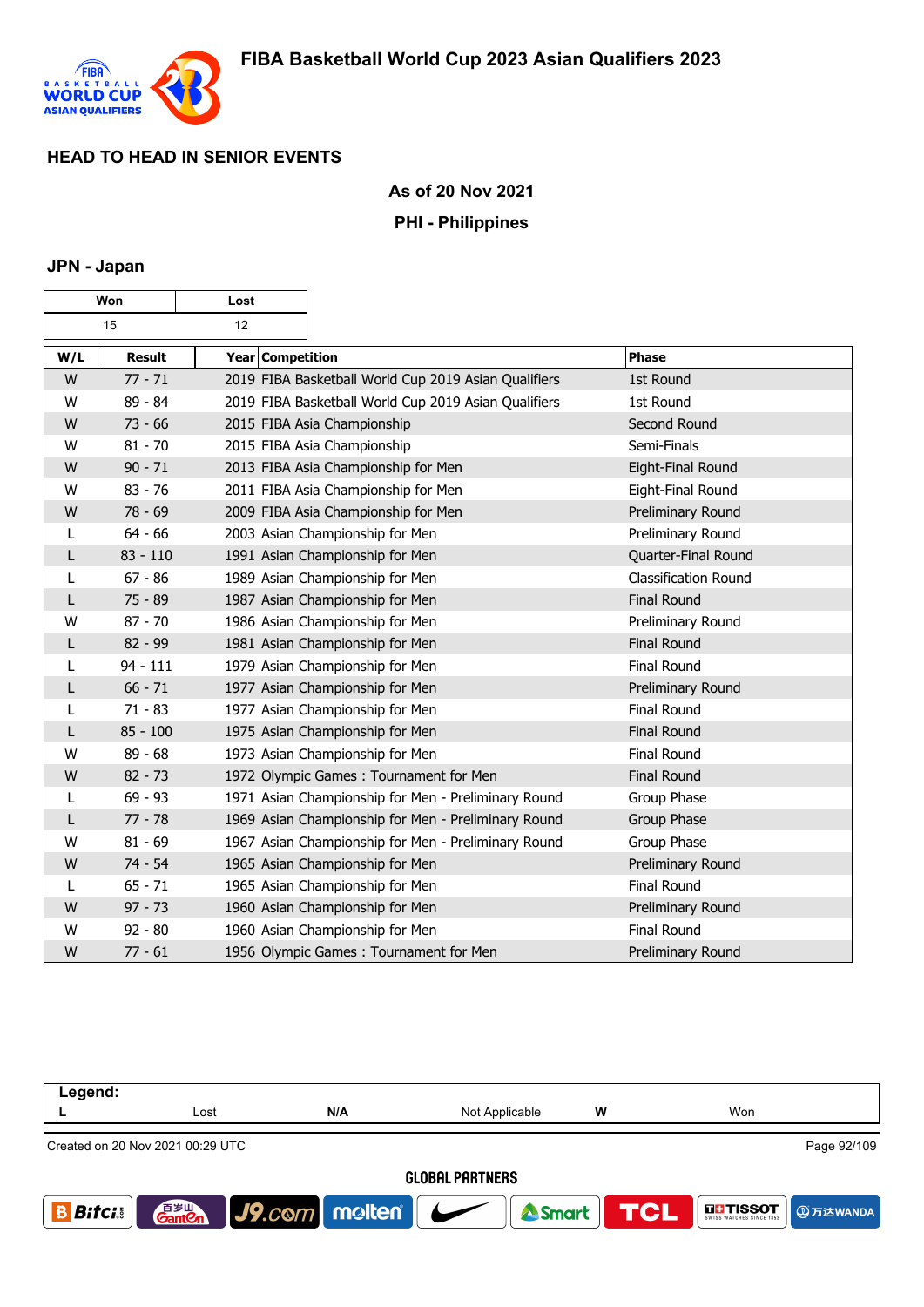

### **As of 20 Nov 2021**

#### **PHI - Philippines**

#### **KAZ - Kazakhstan**

|     | Won       | Lost             |                                                      |                       |
|-----|-----------|------------------|------------------------------------------------------|-----------------------|
|     | 3         |                  |                                                      |                       |
| W/L | Result    | Year Competition |                                                      | <b>Phase</b>          |
| W   | $93 - 75$ |                  | 2019 FIBA Basketball World Cup 2019 Asian Qualifiers | 2nd Round             |
| ь   | $88 - 92$ |                  | 2019 FIBA Basketball World Cup 2019 Asian Qualifiers | 2nd Round             |
| W   | $88 - 58$ |                  | 2013 FIBA Asia Championship for Men                  | <b>Quarter Finals</b> |
| W   | $84 - 74$ |                  | 1997 Asian Championship for Men                      | Quarter-Final Round   |

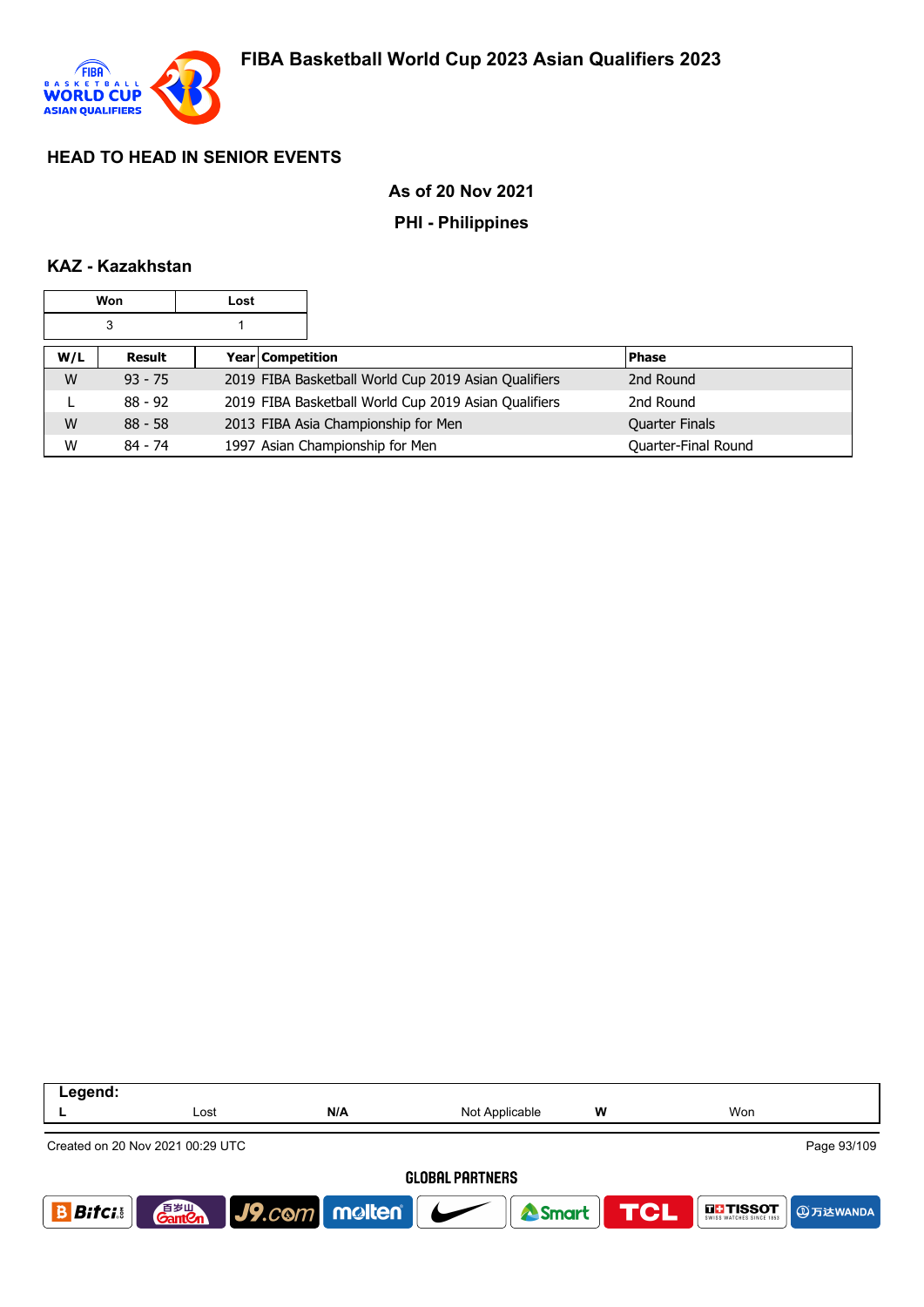

### **As of 20 Nov 2021**

#### **PHI - Philippines**

#### **KOR - Republic of Korea**

 $\mathbf \tau$ 

г

|     | Won           | Lost               |                                                     |                             |
|-----|---------------|--------------------|-----------------------------------------------------|-----------------------------|
|     | 11            | 15                 |                                                     |                             |
| W/L | <b>Result</b> | Year Competition   |                                                     | Phase                       |
| L   | $86 - 118$    | 2017 FIBA Asia Cup |                                                     | Quarter-Finals              |
| W   | $86 - 79$     |                    | 2013 FIBA Asia Championship for Men                 | Semi-Finals                 |
| L   | $68 - 70$     |                    | 2011 FIBA Asia Championship for Men                 | Finals                      |
| L   | $56 - 69$     |                    | 2009 FIBA Asia Championship for Men                 | Preliminary Round           |
| L   | $80 - 82$     |                    | 2009 FIBA Asia Championship for Men                 | Classification (5-8)        |
| L   | $63 - 98$     |                    | 1999 Asian Championship for Men                     | Preliminary Round           |
| L   | $76 - 98$     |                    | 1995 Asian Championship for Men                     | Preliminary Round           |
| L   | $75 - 80$     |                    | 1993 Asian Championship for Men                     | Preliminary Round           |
| L   | $83 - 96$     |                    | 1991 Asian Championship for Men                     | Quarter-Final Round         |
| L   | $88 - 105$    |                    | 1987 Asian Championship for Men                     | Preliminary Round           |
| W   | $76 - 72$     |                    | 1986 Asian Championship for Men                     | <b>Final Round</b>          |
| L   | $62 - 90$     |                    | 1981 Asian Championship for Men                     | Preliminary Round           |
| L   | $107 - 118$   |                    | 1979 Asian Championship for Men                     | Preliminary Round           |
| L   | $82 - 96$     |                    | 1977 Asian Championship for Men                     | Final Round                 |
| L   | $74 - 121$    |                    | 1975 Asian Championship for Men                     | <b>Final Round</b>          |
| W   | $90 - 78$     |                    | 1973 Asian Championship for Men                     | <b>Final Round</b>          |
| W   | $88 - 80$     |                    | 1971 Asian Championship for Men - Preliminary Round | Group Phase                 |
| L   | $86 - 95$     |                    | 1969 Asian Championship for Men - Preliminary Round | Group Phase                 |
| W   | $66 - 63$     |                    | 1968 Olympic Games: Tournament for Men              | <b>Final Round</b>          |
| W   | $83 - 80$     |                    | 1967 Asian Championship for Men - Preliminary Round | Group Phase                 |
| W   | $59 - 50$     |                    | 1965 Asian Championship for Men                     | <b>Final Round</b>          |
| L   | $59 - 62$     |                    | 1963 Asian Championship for Men                     | Preliminary Round           |
| W   | $85 - 81$     |                    | 1963 Asian Championship for Men                     | <b>Classification Round</b> |
| W   | $97 - 79$     |                    | 1960 Asian Championship for Men                     | Preliminary Round           |
| W   | $96 - 82$     |                    | 1960 Asian Championship for Men                     | <b>Final Round</b>          |
| W   | $35 - 33$     |                    | 1948 Olympic Games: Tournament for Men              | Preliminary Round           |

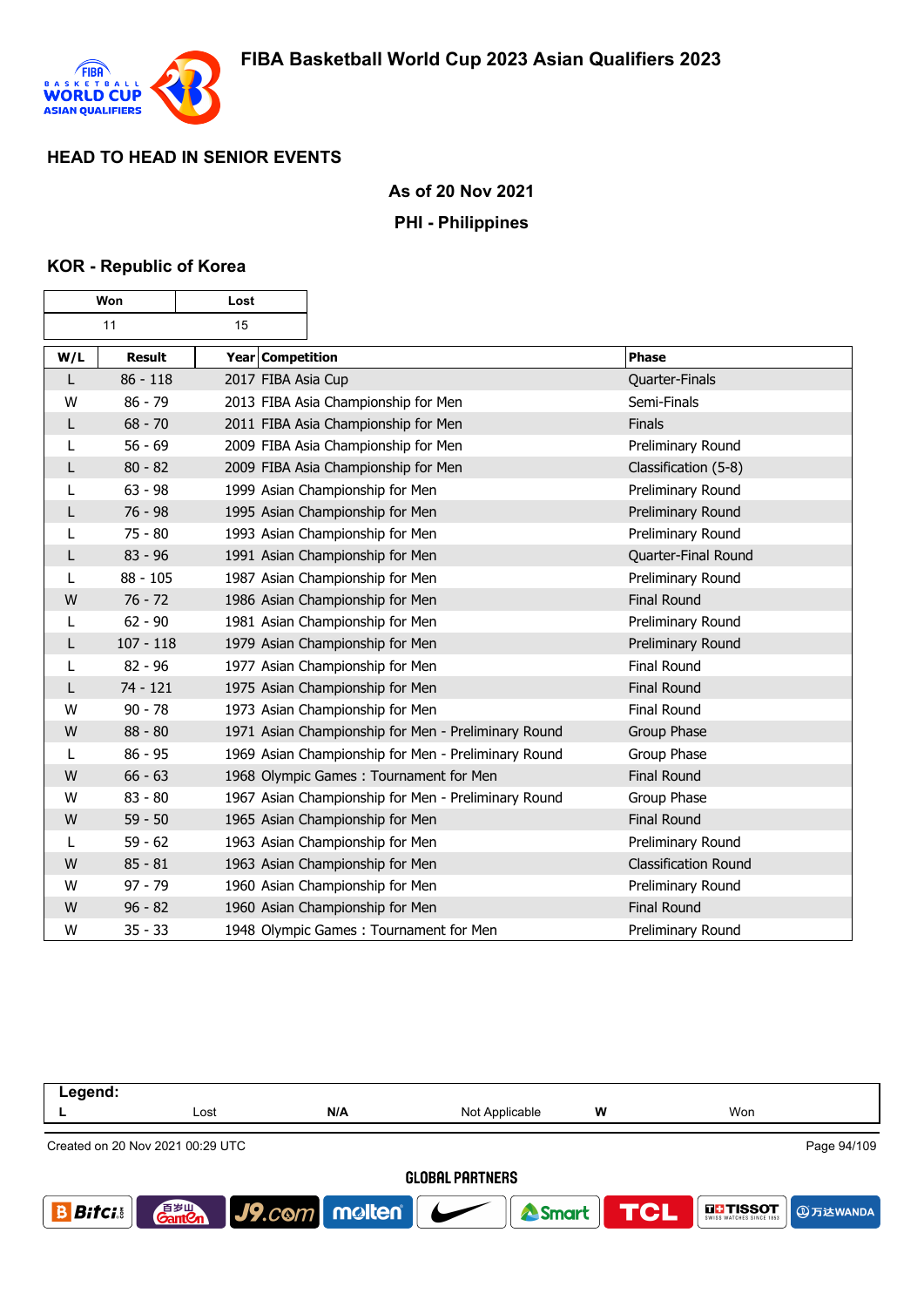

# **As of 20 Nov 2021**

### **PHI - Philippines**

### **KSA - Saudi Arabia**

|     | Won       | Lost |                                     |                   |
|-----|-----------|------|-------------------------------------|-------------------|
|     |           |      |                                     |                   |
| W/L | Result    |      | Year Competition                    | <b>Phase</b>      |
| W   | 78 - 66   |      | 2013 FIBA Asia Championship for Men | Preliminary Round |
|     | $89 - 91$ |      | 1989 Asian Championship for Men     | Final Round       |

### **LBN - Lebanon**

|     | Won        | Lost |                                 |              |                      |
|-----|------------|------|---------------------------------|--------------|----------------------|
|     |            |      |                                 |              |                      |
| W/L | Result     |      | <b>Year Competition</b>         | <b>Phase</b> |                      |
|     | $87 - 106$ |      | 2017 FIBA Asia Cup              |              | Classification (5-8) |
| W   | $82 - 70$  |      | 2015 FIBA Asia Championship     |              | Quarter-Finals       |
|     | $50 - 60$  |      | 1999 Asian Championship for Men |              | Preliminary Round    |

#### **NZL - New Zealand**

|     | Won       | Lost |                         |                                 |  |
|-----|-----------|------|-------------------------|---------------------------------|--|
|     |           |      |                         |                                 |  |
| W/L | Result    |      | <b>Year Competition</b> |                                 |  |
|     | $80 - 89$ |      |                         | 2016 FIBA Qualifying Tournament |  |

### **PLE - Palestine**

|     | Won       | Lost |                             |
|-----|-----------|------|-----------------------------|
|     |           |      |                             |
| W/L | Result    |      | Year Competition            |
|     | $73 - 75$ |      | 2015 FIBA Asia Championship |

| Legend:       |                                    |                      |                                       |   |                           |
|---------------|------------------------------------|----------------------|---------------------------------------|---|---------------------------|
|               | Lost                               | N/A                  | Not Applicable                        | W | Won                       |
|               | Created on 20 Nov 2021 00:29 UTC   |                      |                                       |   | Page 95/109               |
|               |                                    |                      | <b>GLOBAL PARTNERS</b>                |   |                           |
| <b>Bitcis</b> | 音 <sub>岁Ⅲ</sub><br>Gant <b>C</b> n | $ $ J9. $com$ molten | Smart TCL<br>$\overline{\phantom{a}}$ |   | <b>THESOT</b><br>9万达WANDA |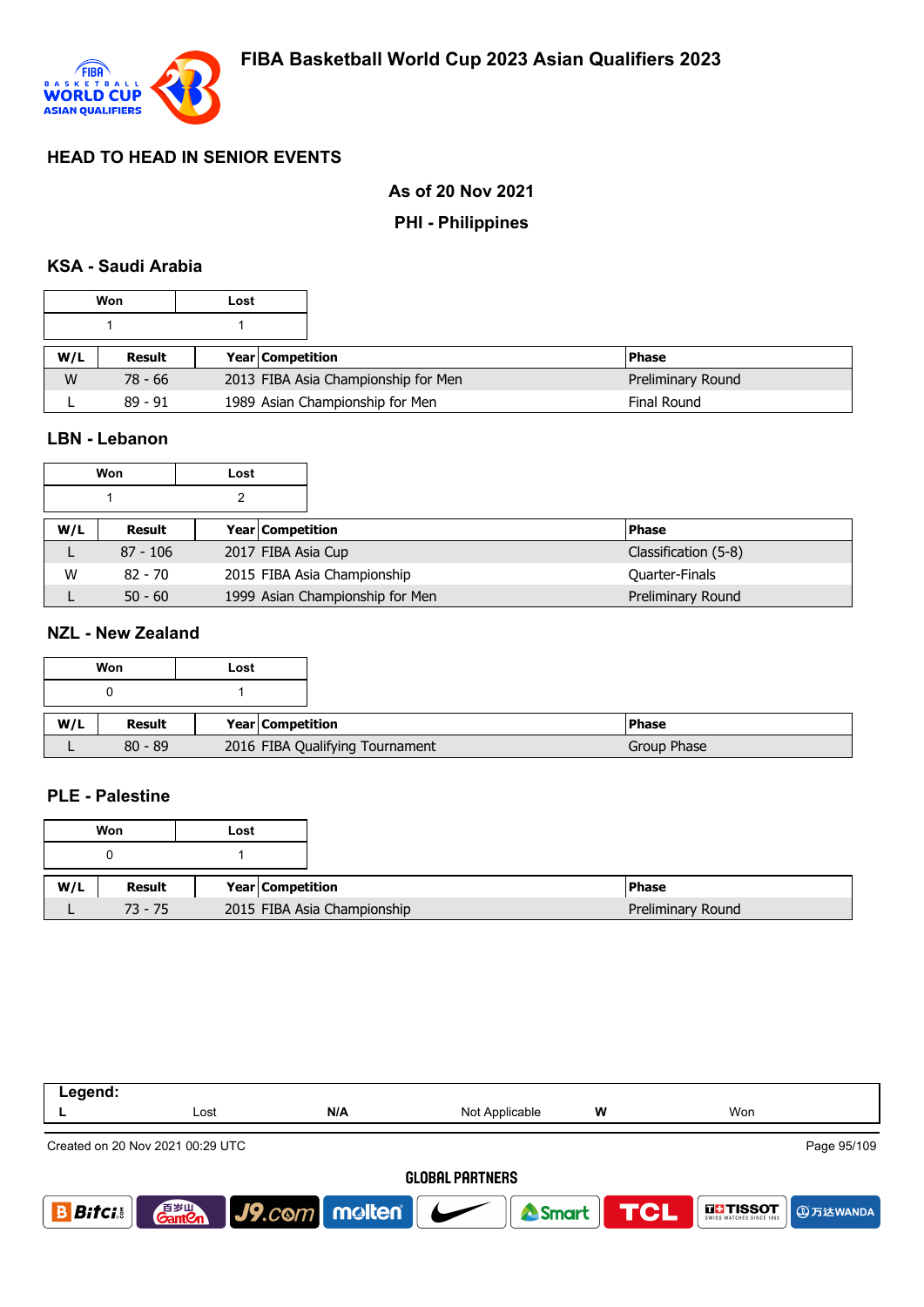

### **As of 20 Nov 2021**

#### **PHI - Philippines**

#### **SYR - Syrian Arab Republic**

|     | Won         | Lost |                                     |                     |
|-----|-------------|------|-------------------------------------|---------------------|
|     | 2           |      |                                     |                     |
| W/L | Result      |      | <b>Year Competition</b>             | <b>Phase</b>        |
| W   | $75 - 52$   |      | 2011 FIBA Asia Championship for Men | Eight-Final Round   |
| W   | $107 - 100$ |      | 2007 FIBA Asia Championship for Men | Quarter-Final Round |
|     | $77 - 95$   |      | 2003 Asian Championship for Men     | Quarter-Final Round |

### **TPE - Chinese Taipei**

|     | Won       | Lost             |                                                      |                       |
|-----|-----------|------------------|------------------------------------------------------|-----------------------|
|     | 4         | 2                |                                                      |                       |
| W/L | Result    | Year Competition |                                                      | <b>Phase</b>          |
| W   | $93 - 71$ |                  | 2019 FIBA Basketball World Cup 2019 Asian Qualifiers | 1st Round             |
| W   | $90 - 83$ |                  | 2019 FIBA Basketball World Cup 2019 Asian Qualifiers | 1st Round             |
| L   | $79 - 84$ |                  | 2013 FIBA Asia Championship for Men                  | Preliminary Round     |
| W   | $95 - 78$ |                  | 2011 FIBA Asia Championship for Men                  | <b>Quarter-Finals</b> |
| W   | $77 - 70$ |                  | 2009 FIBA Asia Championship for Men                  | Eight Final Round     |
|     | $74 - 97$ |                  | 1989 Asian Championship for Men                      | Preliminary Round     |

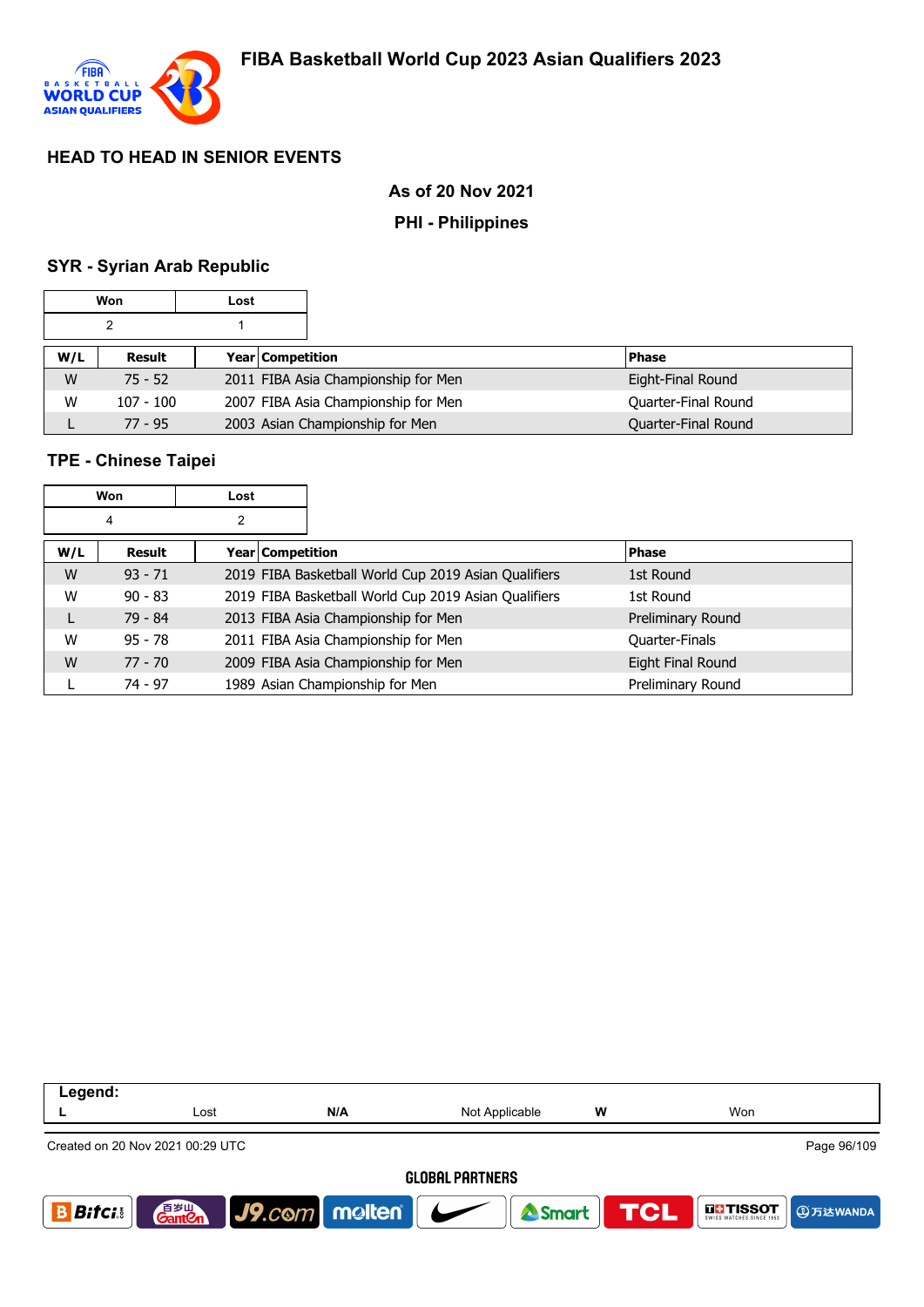

### **As of 20 Nov 2021**

#### **PLE - Palestine**

### **Total Summary**

| <b>Team Name</b>            | Win %        | <b>Played</b> | Won                      | Lost         | For          | <b>Against</b> |
|-----------------------------|--------------|---------------|--------------------------|--------------|--------------|----------------|
| Philippines                 | 100          | 1             | 1                        | $\mathbf{0}$ | 75           | 73             |
| Kazakhstan                  | 100          | 1             | 1                        | 0            | 83           | 81             |
| Islamic Republic of Iran    | $\mathbf{0}$ | $\mathbf{1}$  | $\mathbf{0}$             | $\mathbf{1}$ | 48           | 94             |
| India                       | 0            | 1             | 0                        | 1            | 70           | 73             |
| Japan                       | $\mathbf 0$  | $\mathbf{1}$  | $\mathbf{0}$             | $\mathbf{1}$ | 67           | 74             |
| Jordan                      | 0            | 1             | 0                        | 1            | 82           | 94             |
| Guam                        | N/A          | $\mathbf{0}$  | 0                        | $\mathbf 0$  | $\mathbf 0$  | $\mathbf{0}$   |
| Saudi Arabia                | N/A          | 0             | 0                        | 0            | 0            | 0              |
| Republic of Korea           | N/A          | $\mathbf{0}$  | $\mathbf{0}$             | $\mathbf{0}$ | $\mathbf{0}$ | $\mathbf{0}$   |
| Chinese Taipei              | N/A          | 0             | 0                        | 0            | 0            | 0              |
| Indonesia                   | N/A          | $\mathbf{0}$  | $\mathbf{0}$             | $\mathbf{0}$ | $\mathbf{0}$ | $\mathbf{0}$   |
| New Zealand                 | N/A          | 0             | 0                        | 0            | 0            | 0              |
| Lebanon                     | N/A          | $\mathbf{0}$  | $\mathbf{0}$             | $\mathbf{0}$ | $\mathbf{0}$ | $\overline{0}$ |
| <b>Bahrain</b>              | N/A          | $\Omega$      | 0                        | $\Omega$     | $\Omega$     | 0              |
| People 's Republic of China | N/A          | $\mathbf{0}$  | $\mathbf{0}$             | $\mathbf{0}$ | $\Omega$     | $\mathbf{0}$   |
| Australia                   | N/A          | 0             | 0                        | $\Omega$     | $\Omega$     | 0              |
| Syrian Arab Republic        | N/A          | $\mathbf{0}$  | $\Omega$                 | $\mathbf{0}$ | 0            | $\mathbf{0}$   |
| Total                       | 33           | 6             | $\overline{\phantom{a}}$ | 4            | 425          | 489            |

#### **Overview per opponent**

#### **IND - India**

|     | Won       | Lost |                             |              |
|-----|-----------|------|-----------------------------|--------------|
|     |           |      |                             |              |
| W/L | Result    |      | <b>Year Competition</b>     | <b>Phase</b> |
|     | $70 - 73$ |      | 2015 FIBA Asia Championship | Second Round |

| Legend:        |                                    |                                 |                        |   |                                                    |
|----------------|------------------------------------|---------------------------------|------------------------|---|----------------------------------------------------|
|                | Lost                               | N/A                             | Not Applicable         | w | Won                                                |
|                | Created on 20 Nov 2021 00:29 UTC   |                                 |                        |   | Page 97/109                                        |
|                |                                    |                                 | <b>GLOBAL PARTNERS</b> |   |                                                    |
| <b>Bitci</b> s | 音 <sub>岁Ⅲ</sub><br>Gant <b>C</b> n | $ $ J9. $com$ molten $ $ $\sim$ | <b>A</b> Smart         |   | <b>TCL</b><br><b>THE TISSOT</b><br><b>4万达WANDA</b> |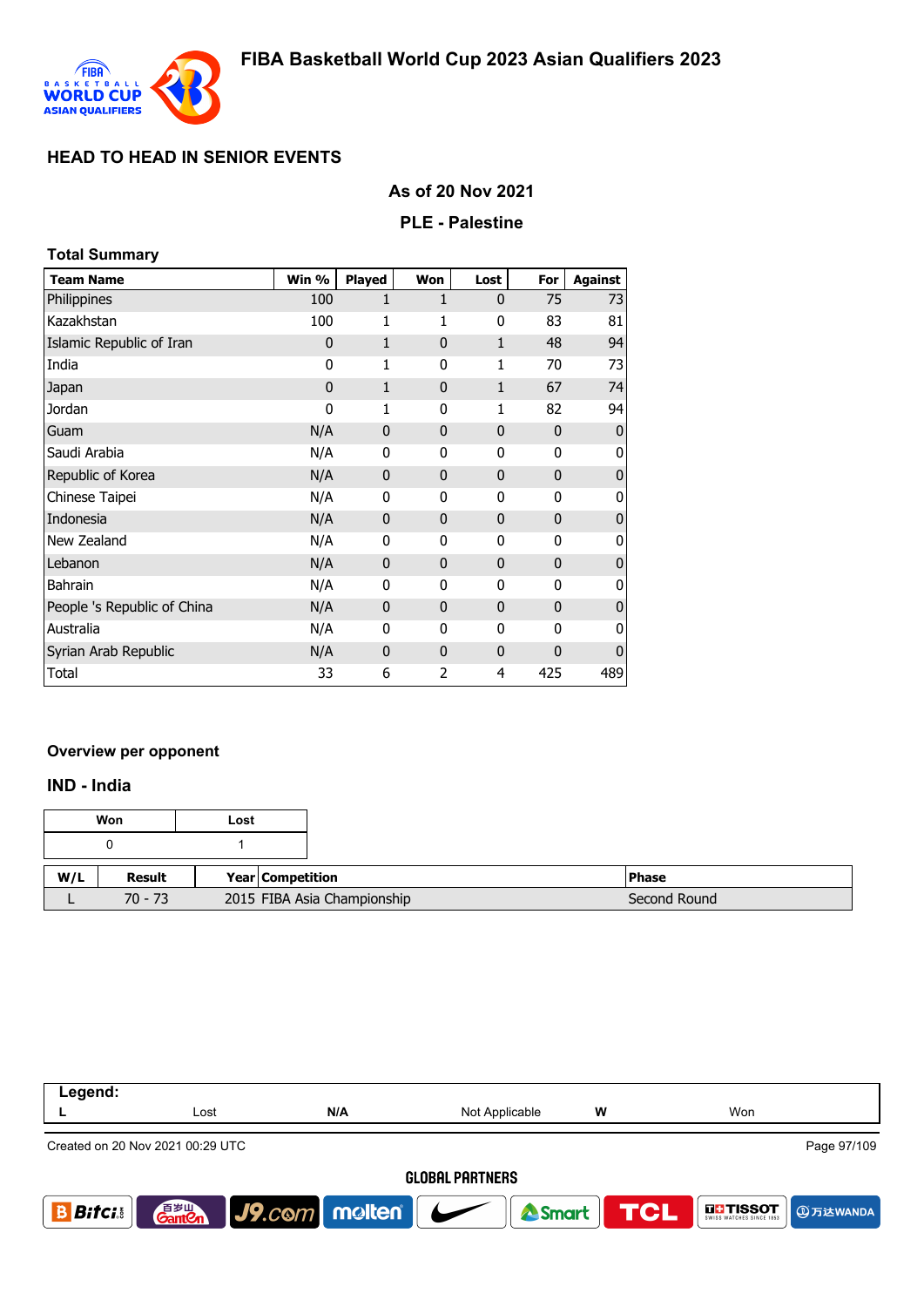

#### **As of 20 Nov 2021**

#### **PLE - Palestine**

#### **IRI - Islamic Republic of Iran**

|     | Won       | Lost                        |  |
|-----|-----------|-----------------------------|--|
|     |           |                             |  |
|     |           |                             |  |
| W/L | Result    | Year Competition            |  |
|     | $48 - 94$ | 2015 FIBA Asia Championship |  |

#### **JOR - Jordan**

|     | Won       | Lost |                    |                             |
|-----|-----------|------|--------------------|-----------------------------|
|     |           |      |                    |                             |
| W/L | Result    |      | Year   Competition |                             |
|     | $82 - 94$ |      |                    | 2015 FIBA Asia Championship |

#### **JPN - Japan**

|     | Won       | Lost                        |  |
|-----|-----------|-----------------------------|--|
|     |           |                             |  |
| W/L | Result    |                             |  |
|     |           | <b>Year Competition</b>     |  |
|     | $67 - 74$ | 2015 FIBA Asia Championship |  |

#### **KAZ - Kazakhstan**

| Won |           | Lost |                             |                       |
|-----|-----------|------|-----------------------------|-----------------------|
|     |           |      |                             |                       |
| W/L | Result    |      | <b>Year Competition</b>     | <b>IPhase</b>         |
| W   | $83 - 81$ |      | 2015 FIBA Asia Championship | Classification (9-12) |

#### **PHI - Philippines**

|     | Won       | Lost                        |
|-----|-----------|-----------------------------|
|     |           |                             |
|     |           |                             |
| W/L | Result    | Year Competition            |
| W   | $75 - 73$ | 2015 FIBA Asia Championship |

| Legend:         |                                  |     |                |   |             |  |  |
|-----------------|----------------------------------|-----|----------------|---|-------------|--|--|
|                 | Lost                             | N/A | Not Applicable | W | Won         |  |  |
|                 | Created on 20 Nov 2021 00:29 UTC |     |                |   | Page 98/109 |  |  |
| ALODAL BOBTUEDO |                                  |     |                |   |             |  |  |

#### **GLOBAL PARTNERS**



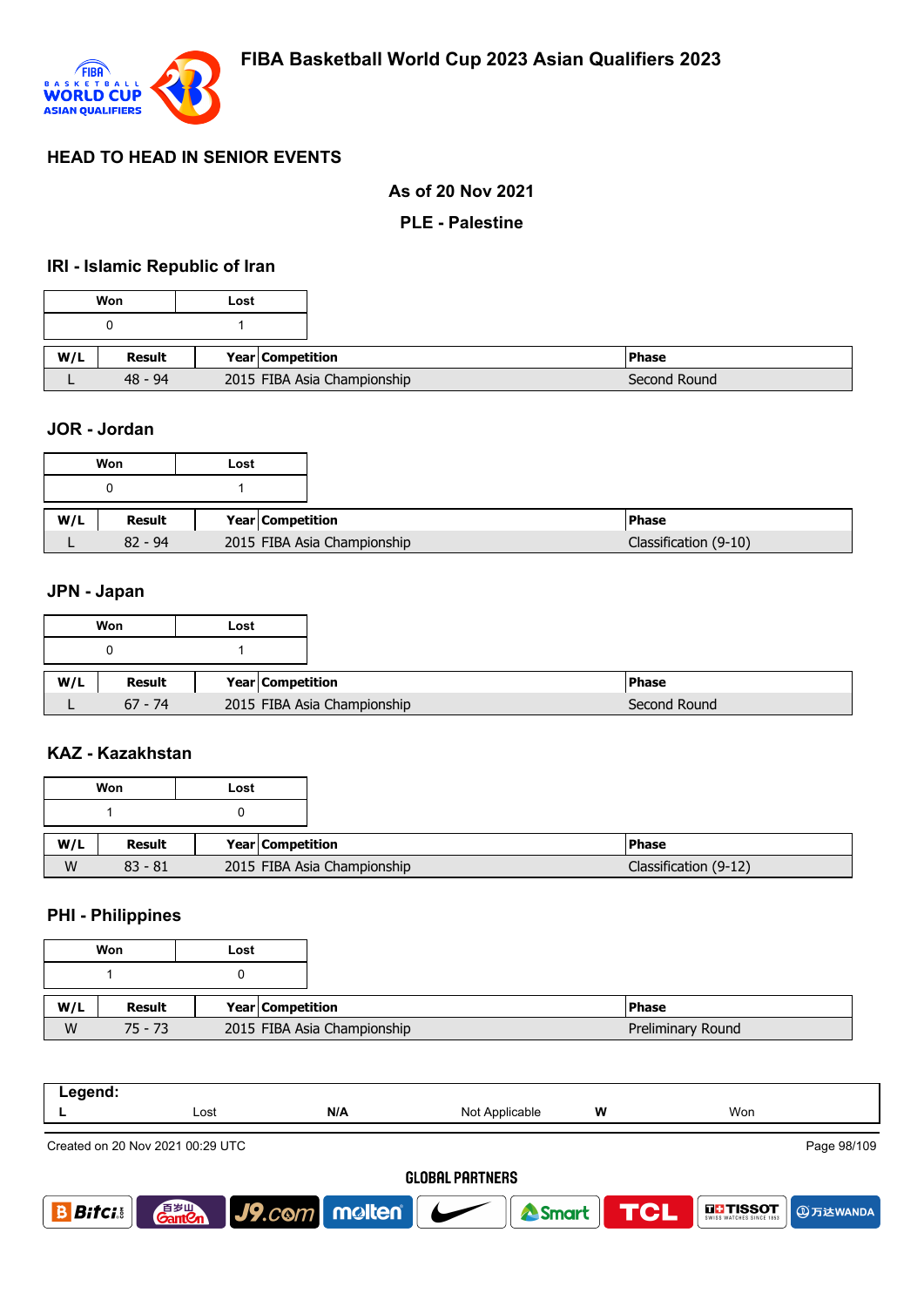

### **As of 20 Nov 2021**

### **SYR - Syrian Arab Republic**

| <b>Total Summary</b>        |             |                |              |                |              |                |  |  |
|-----------------------------|-------------|----------------|--------------|----------------|--------------|----------------|--|--|
| <b>Team Name</b>            | Win %       | <b>Played</b>  | Won          | Lost           | For          | <b>Against</b> |  |  |
| India                       | 100         | 5              | 5            | $\mathbf{0}$   | 435          | 327            |  |  |
| Indonesia                   | 100         | 2              | 2            | 0              | 182          | 140            |  |  |
| Japan                       | 33          | 3              | 1            | $\overline{2}$ | 188          | 220            |  |  |
| Philippines                 | 33          | 3              | 1            | 2              | 247          | 259            |  |  |
| Lebanon                     | 25          | $\overline{4}$ | 1            | 3              | 211          | 263            |  |  |
| Jordan                      | 20          | 5              | 1            | 4              | 350          | 410            |  |  |
| Republic of Korea           | 0           | 6              | $\mathbf{0}$ | 6              | 446          | 529            |  |  |
| New Zealand                 | 0           | $\overline{2}$ | 0            | 2              | 140          | 204            |  |  |
| People 's Republic of China | 0           | 7              | $\mathbf{0}$ | 7              | 428          | 671            |  |  |
| Chinese Taipei              | 0           | 3              | 0            | 3              | 231          | 273            |  |  |
| Islamic Republic of Iran    | $\mathbf 0$ | $\overline{2}$ | $\mathbf{0}$ | 2              | 130          | 169            |  |  |
| Guam                        | N/A         | 0              | 0            | 0              | 0            | 0              |  |  |
| Saudi Arabia                | N/A         | $\mathbf{0}$   | $\mathbf{0}$ | $\mathbf{0}$   | $\mathbf{0}$ | $\mathbf{0}$   |  |  |
| Palestine                   | N/A         | 0              | 0            | 0              | 0            | 0              |  |  |
| Kazakhstan                  | N/A         | $\mathbf{0}$   | $\mathbf{0}$ | $\mathbf 0$    | $\mathbf{0}$ | $\bf{0}$       |  |  |
| <b>Bahrain</b>              | N/A         | $\mathbf{0}$   | 0            | 0              | 0            | 0              |  |  |
| Australia                   | N/A         | $\mathbf{0}$   | $\mathbf{0}$ | $\mathbf 0$    | $\mathbf 0$  | $\mathbf 0$    |  |  |
| Total                       | 26          | 42             | 11           | 31             | 2988         | 3465           |  |  |

#### **Overview per opponent**

#### **CHN - People 's Republic of China**

| Won |            | Lost |                                                      |                                |
|-----|------------|------|------------------------------------------------------|--------------------------------|
| 0   |            |      |                                                      |                                |
| W/L | Result     |      | Year   Competition                                   | <b>Phase</b>                   |
| L   | $59 - 90$  |      | 2019 FIBA Basketball World Cup 2019 Asian Qualifiers | 2nd Round                      |
|     | $52 - 101$ |      | 2019 FIBA Basketball World Cup 2019 Asian Qualifiers | 2nd Round                      |
| L   | $79 - 81$  |      | 2017 FIBA Asia Cup                                   | Qualification To Quarter Final |
|     | $71 - 90$  |      | 2011 FIBA Asia Championship for Men                  | Eight-Final Round              |
| L   | $51 - 103$ |      | 2003 Asian Championship for Men                      | Preliminary Round              |
|     | $55 - 94$  |      | 2001 Asian Championship for Men                      | Semi-Finals                    |
|     | $61 - 112$ |      | 1999 Asian Championship for Men                      | Preliminary Round              |

| Legend:                |                                    |                                   |                |           |                                                       |  |
|------------------------|------------------------------------|-----------------------------------|----------------|-----------|-------------------------------------------------------|--|
|                        | Lost                               | N/A                               | Not Applicable | W         | Won                                                   |  |
|                        | Created on 20 Nov 2021 00:29 UTC   |                                   |                |           | Page 99/109                                           |  |
| <b>GLOBAL PARTNERS</b> |                                    |                                   |                |           |                                                       |  |
| <i>Bitci</i> .         | 音 <sub>岁Ⅲ</sub><br>Gant <b>C</b> n | $\vert$ J9.com   molten   $\vert$ |                | Smart TCL | <b>THISSOT</b><br>SWISS WATCHES SINCE 1853 CD 万达WANDA |  |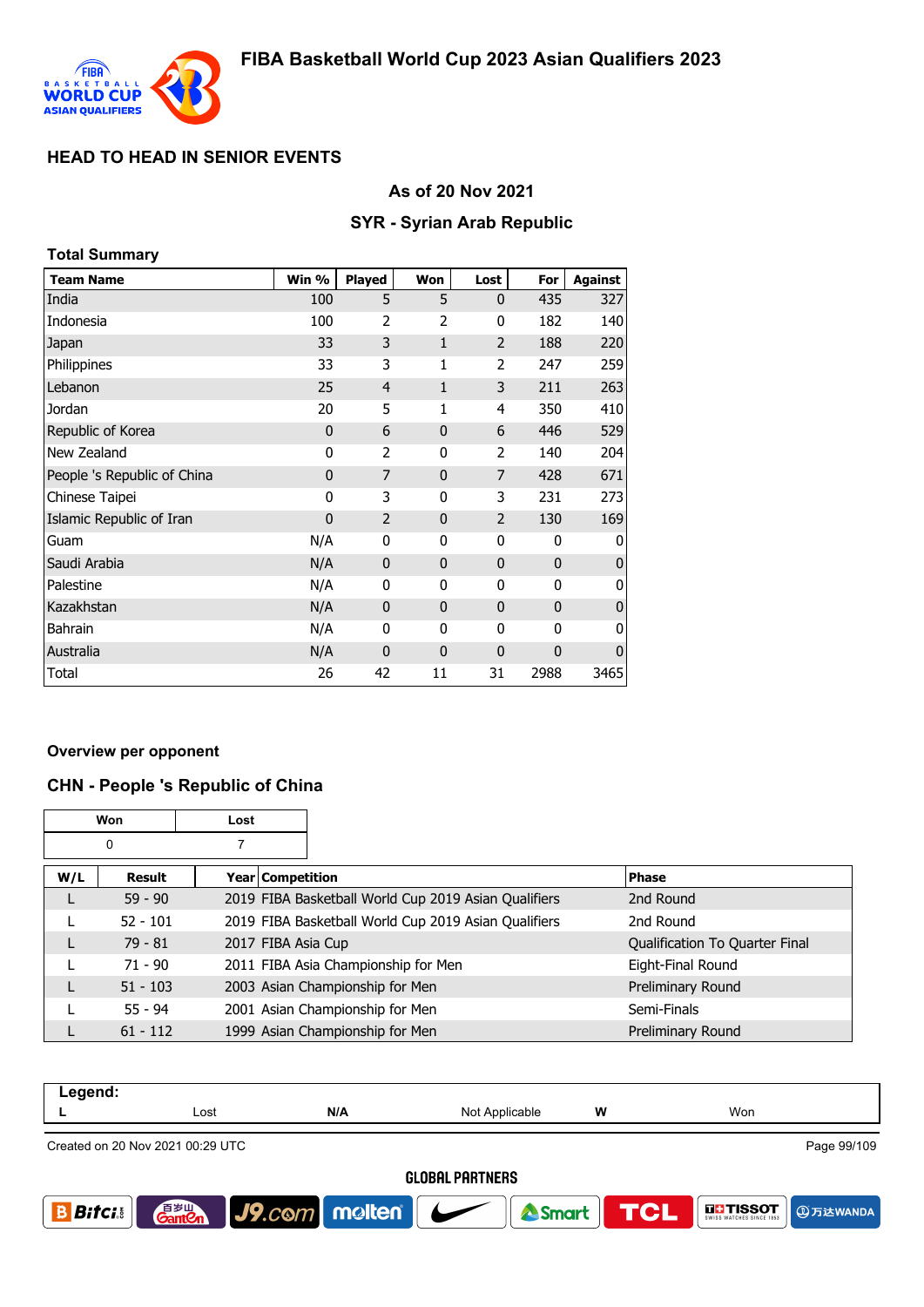

### **As of 20 Nov 2021**

# **SYR - Syrian Arab Republic**

#### **INA - Indonesia**

|     | Won        | Lost |                         |                                     |                   |
|-----|------------|------|-------------------------|-------------------------------------|-------------------|
|     |            |      |                         |                                     |                   |
| W/L | Result     |      | <b>Year Competition</b> |                                     | <b>Phase</b>      |
| W   | $74 - 61$  |      |                         | 2011 FIBA Asia Championship for Men | Preliminary Round |
| W   | $108 - 79$ |      |                         | 2007 FIBA Asia Championship for Men | Classification    |

#### **IND - India**

| Won |            | Lost                    |                                                      |                     |
|-----|------------|-------------------------|------------------------------------------------------|---------------------|
| 5   |            | 0                       |                                                      |                     |
| W/L | Result     | <b>Year Competition</b> |                                                      | <b>Phase</b>        |
| W   | $74 - 57$  |                         | 2019 FIBA Basketball World Cup 2019 Asian Qualifiers | 1st Round           |
| W   | $81 - 76$  |                         | 2019 FIBA Basketball World Cup 2019 Asian Qualifiers | 1st Round           |
| W   | $87 - 78$  | 2017 FIBA Asia Cup      |                                                      | Group Phase         |
| W   | $105 - 54$ |                         | 2007 FIBA Asia Championship for Men                  | Quarter-Final Round |
| W   | $88 - 62$  |                         | 2001 Asian Championship for Men                      | Quarter-Final Round |

### **IRI - Islamic Republic of Iran**

|     | Won       | Lost |                                 |
|-----|-----------|------|---------------------------------|
|     | 0         |      |                                 |
| W/L | Result    |      | <b>Year Competition</b>         |
|     | $63 - 87$ |      | 2017 FIBA Asia Cup              |
|     | $67 - 82$ |      | 2003 Asian Championship for Men |

### **JOR - Jordan**

| Won |                            | Lost |                    |                                                      |                   |
|-----|----------------------------|------|--------------------|------------------------------------------------------|-------------------|
| 4   |                            |      |                    |                                                      |                   |
| W/L | Year Competition<br>Result |      |                    |                                                      | <b>Phase</b>      |
| L   | $72 - 109$                 |      |                    | 2019 FIBA Basketball World Cup 2019 Asian Qualifiers | 1st Round         |
|     | $62 - 87$                  |      |                    | 2019 FIBA Basketball World Cup 2019 Asian Qualifiers | 1st Round         |
|     | $66 - 68$                  |      | 2017 FIBA Asia Cup |                                                      | Group Phase       |
|     | $58 - 71$                  |      |                    | 2011 FIBA Asia Championship for Men                  | Preliminary Round |
| W   | $92 - 75$                  |      |                    | 2003 Asian Championship for Men                      | Semi Finals       |

| $\sim$ $\sim$ $\sim$ $\sim$<br>- - - |      |     |                   |   |     |
|--------------------------------------|------|-----|-------------------|---|-----|
| --                                   | Lost | N/A | Not<br>Applicable | W | Won |
|                                      |      |     |                   |   |     |

Created on 20 Nov 2021 00:29 UTC

Page 100/109

**4万达WANDA** 

**THE TISSOT** 

#### **GLOBAL PARTNERS**

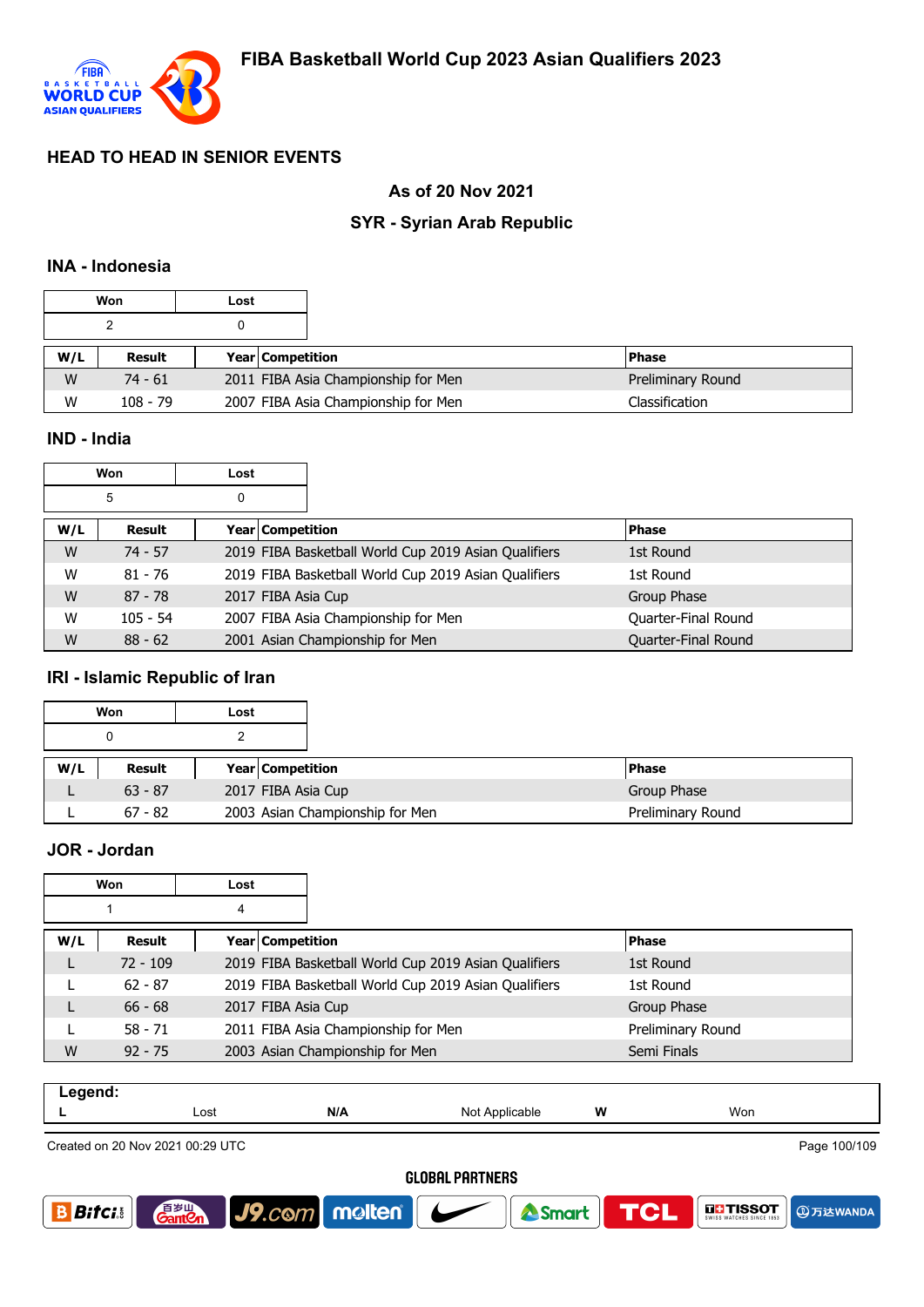

### **As of 20 Nov 2021**

### **SYR - Syrian Arab Republic**

#### **JPN - Japan**

|     | Won       | Lost |                  |                                     |                   |
|-----|-----------|------|------------------|-------------------------------------|-------------------|
|     |           |      |                  |                                     |                   |
| W/L | Result    |      | Year Competition |                                     | <b>Phase</b>      |
|     | $55 - 77$ |      |                  | 2011 FIBA Asia Championship for Men | Preliminary Round |
| W   | $75 - 65$ |      |                  | 2001 Asian Championship for Men     | Preliminary Round |
|     | $58 - 78$ |      |                  | 1999 Asian Championship for Men     | Quarter-Finals    |

### **KOR - Republic of Korea**

|     | Won        | Lost             |                                                      |                       |
|-----|------------|------------------|------------------------------------------------------|-----------------------|
|     | 0          | 6                |                                                      |                       |
| W/L | Result     | Year Competition |                                                      | <b>Phase</b>          |
| L   | $74 - 87$  |                  | 2019 FIBA Basketball World Cup 2019 Asian Qualifiers | 2nd Round             |
|     | $66 - 103$ |                  | 2019 FIBA Basketball World Cup 2019 Asian Qualifiers | 2nd Round             |
| L   | $79 - 89$  |                  | 2007 FIBA Asia Championship for Men                  | Preliminary Round     |
|     | $71 - 85$  |                  | 2001 Asian Championship for Men                      | Quarter-Final Round   |
|     | $94 - 95$  |                  | 2001 Asian Championship for Men                      | <b>Final Round</b>    |
|     | $62 - 70$  |                  | 1999 Asian Championship for Men                      | <b>Quarter-Finals</b> |

### **LBN - Lebanon**

|     | Won       | Lost |                  |                                                      |                    |  |
|-----|-----------|------|------------------|------------------------------------------------------|--------------------|--|
|     |           | 3    |                  |                                                      |                    |  |
| W/L | Result    |      | Year Competition |                                                      | <b>Phase</b>       |  |
|     | $50 - 87$ |      |                  | 2019 FIBA Basketball World Cup 2019 Asian Qualifiers | 1st Round          |  |
|     | $63 - 87$ |      |                  | 2019 FIBA Basketball World Cup 2019 Asian Qualifiers | 1st Round          |  |
|     | $60 - 61$ |      |                  | 1999 Asian Championship for Men                      | Classification     |  |
| W   | $38 - 28$ |      |                  | 1949 European Championship for Men                   | <b>Final Round</b> |  |

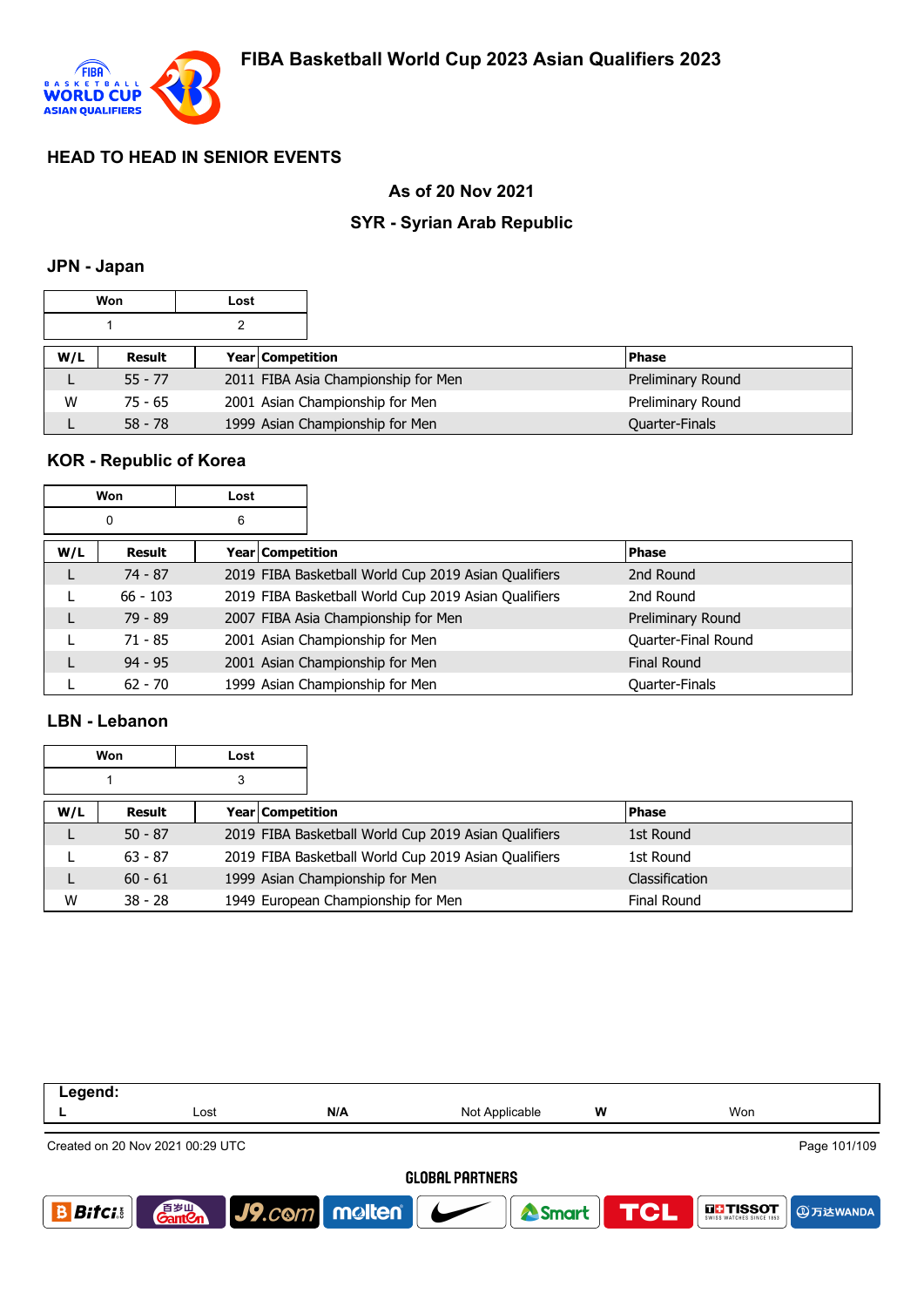

### **As of 20 Nov 2021**

### **SYR - Syrian Arab Republic**

#### **NZL - New Zealand**

|     | Won        | Lost |                         |                                                      |               |
|-----|------------|------|-------------------------|------------------------------------------------------|---------------|
|     |            |      |                         |                                                      |               |
| W/L | Result     |      | <b>Year Competition</b> |                                                      | <b>IPhase</b> |
|     | $66 - 107$ |      |                         | 2019 FIBA Basketball World Cup 2019 Asian Qualifiers | 2nd Round     |
|     | 74 - 97    |      |                         | 2019 FIBA Basketball World Cup 2019 Asian Qualifiers | 2nd Round     |

#### **PHI - Philippines**

|     | Won         | Lost             |                                     |                     |
|-----|-------------|------------------|-------------------------------------|---------------------|
|     |             |                  |                                     |                     |
| W/L | Result      | Year Competition |                                     | <b>Phase</b>        |
|     | $52 - 75$   |                  | 2011 FIBA Asia Championship for Men | Eight-Final Round   |
|     | $100 - 107$ |                  | 2007 FIBA Asia Championship for Men | Quarter-Final Round |
| W   | $95 - 77$   |                  | 2003 Asian Championship for Men     | Quarter-Final Round |

#### **TPE - Chinese Taipei**

|     | Won       | Lost |                                     |                   |
|-----|-----------|------|-------------------------------------|-------------------|
|     | 0         | 3    |                                     |                   |
| W/L | Result    |      | <b>Year Competition</b>             | <b>IPhase</b>     |
|     | $66 - 90$ |      | 2007 FIBA Asia Championship for Men | Preliminary Round |
|     | $84 - 94$ |      | 2003 Asian Championship for Men     | Preliminary Round |
|     | $81 - 89$ |      | 1999 Asian Championship for Men     | Quarter-Finals    |

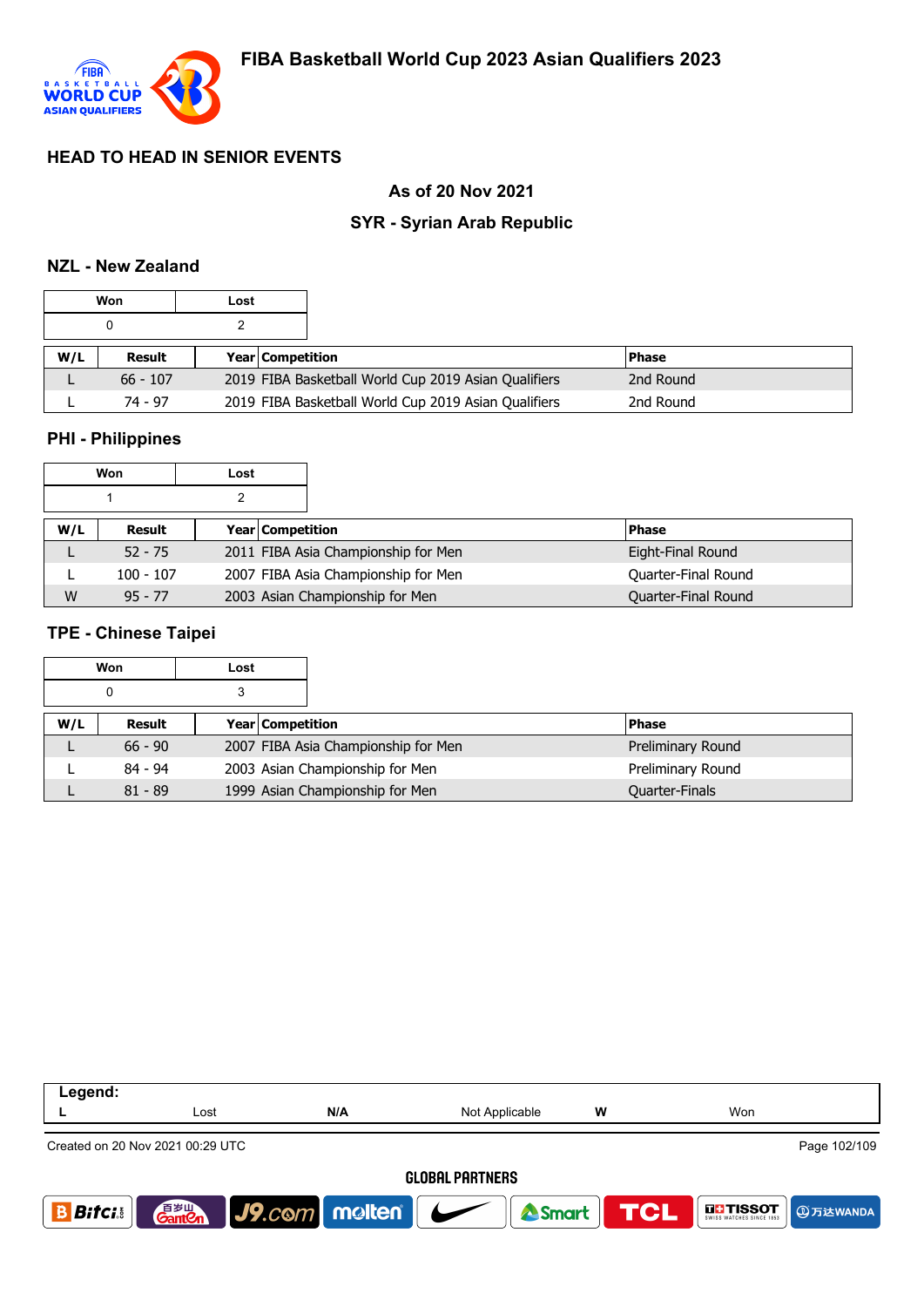

## **As of 20 Nov 2021**

### **TPE - Chinese Taipei**

| <b>Total Summary</b>        |       |                |                |                          |              |                |
|-----------------------------|-------|----------------|----------------|--------------------------|--------------|----------------|
| <b>Team Name</b>            | Win % | <b>Played</b>  | Won            | Lost                     | For          | <b>Against</b> |
| India                       | 100   | 7              | 7              | $\mathbf{0}$             | 664          | 533            |
| Indonesia                   | 100   | $\overline{2}$ | 2              | 0                        | 184          | 138            |
| <b>Bahrain</b>              | 100   | 1              | $\mathbf{1}$   | $\mathbf 0$              | 68           | 59             |
| Syrian Arab Republic        | 100   | 3              | 3              | 0                        | 273          | 231            |
| Saudi Arabia                | 83    | 6              | 5              | $\mathbf{1}$             | 511          | 469            |
| Kazakhstan                  | 50    | 4              | 2              | $\overline{\phantom{a}}$ | 279          | 279            |
| Japan                       | 43    | 16             | 7              | 9                        | 1138         | 1218           |
| Jordan                      | 40    | 5              | 2              | 3                        | 378          | 403            |
| Philippines                 | 33    | 6              | 2              | 4                        | 483          | 508            |
| Islamic Republic of Iran    | 30    | 10             | 3              | 7                        | 676          | 712            |
| Lebanon                     | 20    | 5              | 1              | 4                        | 360          | 422            |
| Republic of Korea           | 18    | 11             | $\overline{2}$ | 9                        | 768          | 897            |
| People 's Republic of China | 9     | 11             | 1              | 10                       | 739          | 987            |
| Australia                   | 0     | 3              | 0              | 3                        | 184          | 282            |
| Guam                        | N/A   | $\mathbf{0}$   | $\mathbf{0}$   | $\mathbf 0$              | $\mathbf{0}$ | $\mathbf{0}$   |
| Palestine                   | N/A   | $\mathbf 0$    | 0              | 0                        | $\mathbf{0}$ | 0              |
| New Zealand                 | N/A   | $\mathbf 0$    | $\mathbf{0}$   | 0                        | 0            | $\mathbf 0$    |
| Total                       | 42    | 90             | 38             | 52                       | 6705         | 7138           |

#### **Overview per opponent**

### **AUS - Australia**

|     | Won        | Lost |                         |                                                      |              |
|-----|------------|------|-------------------------|------------------------------------------------------|--------------|
|     |            |      |                         |                                                      |              |
| W/L | Result     |      | <b>Year Competition</b> |                                                      | <b>Phase</b> |
|     | $66 - 104$ |      |                         | 2019 FIBA Basketball World Cup 2019 Asian Qualifiers | 1st Round    |
|     | $68 - 88$  |      |                         | 2019 FIBA Basketball World Cup 2019 Asian Qualifiers | 1st Round    |
|     | $50 - 90$  |      | 2017 FIBA Asia Cup      |                                                      | Group Phase  |

| Legend:        |                                                  |                          |                                   |   |                                                |  |  |  |
|----------------|--------------------------------------------------|--------------------------|-----------------------------------|---|------------------------------------------------|--|--|--|
|                | Lost                                             | N/A                      | Not Applicable                    | W | Won                                            |  |  |  |
|                | Page 103/109<br>Created on 20 Nov 2021 00:29 UTC |                          |                                   |   |                                                |  |  |  |
|                | <b>GLOBAL PARTNERS</b>                           |                          |                                   |   |                                                |  |  |  |
| <b>Bifci</b> . | 音 <sub>岁Ⅲ</sub><br>Gant <b>C</b> n               | $ $ J9. $com$ molten $ $ | $\overline{\phantom{a}}$<br>Smart |   | <b>TCL</b><br><b>THESOT</b><br><b>4万达WANDA</b> |  |  |  |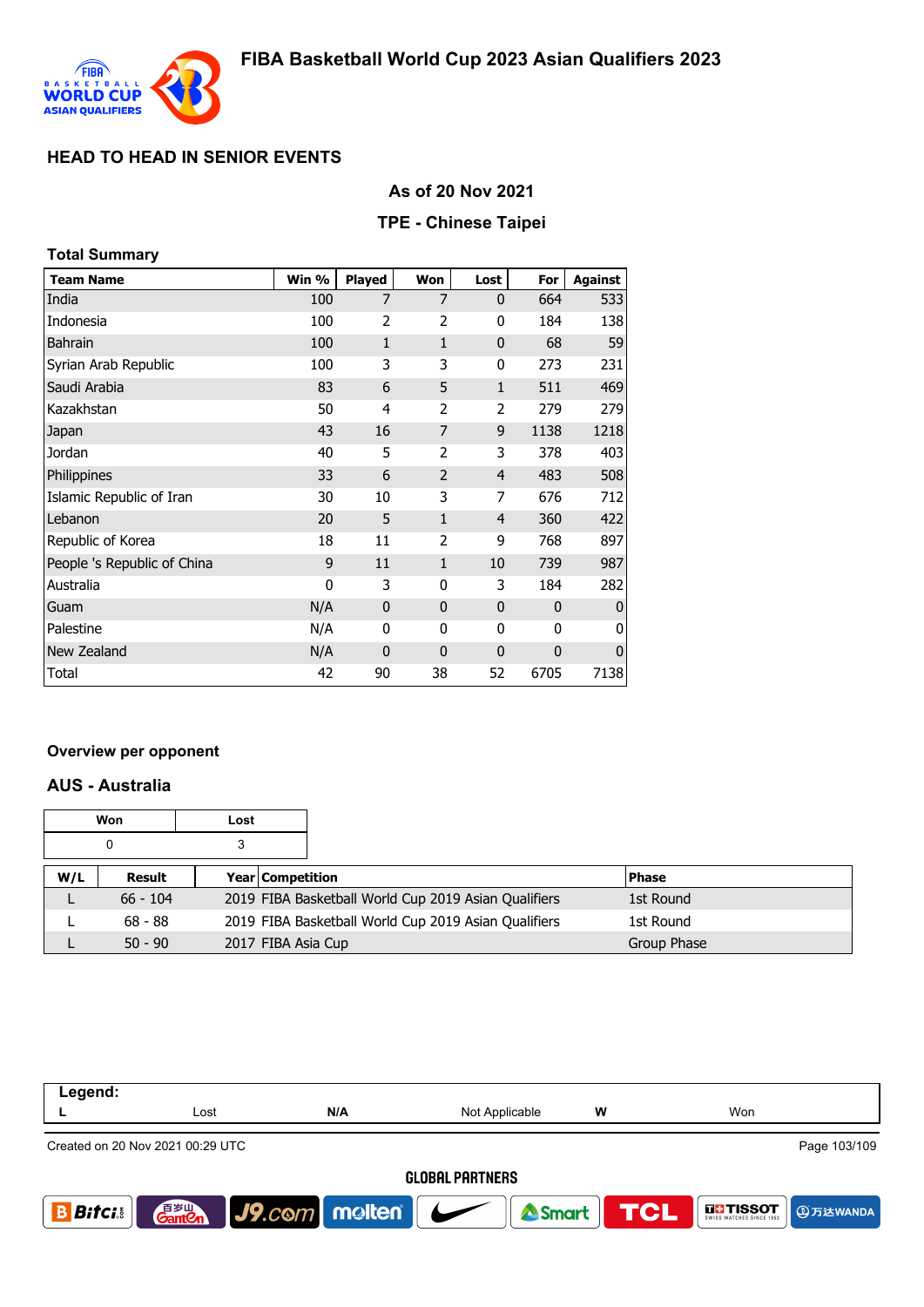

#### **As of 20 Nov 2021**

### **TPE - Chinese Taipei**

#### **BRN - Bahrain**

|     | Won           | Lost             |                                 |
|-----|---------------|------------------|---------------------------------|
|     |               |                  |                                 |
| W/L | <b>Result</b> | Year Competition |                                 |
| W   | $68 - 59$     |                  | 1999 Asian Championship for Men |

### **CHN - People 's Republic of China**

|     | <b>Won</b> | Lost             |                                     |                       |
|-----|------------|------------------|-------------------------------------|-----------------------|
|     |            | 10               |                                     |                       |
| W/L | Result     | Year Competition |                                     | <b>Phase</b>          |
| W   | $96 - 78$  |                  | 2013 FIBA Asia Championship for Men | <b>Quarter Finals</b> |
|     | $83 - 101$ |                  | 2009 FIBA Asia Championship for Men | <b>Quarter-Finals</b> |
|     | $58 - 76$  |                  | 2005 FIBA Asia Championship for Men | Preliminary Round     |
|     | $61 - 121$ |                  | 2003 Asian Championship for Men     | Preliminary Round     |
|     | $71 - 100$ |                  | 2001 Asian Championship for Men     | Quarter-Final Round   |
|     | $51 - 105$ |                  | 1999 Asian Championship for Men     | Classification        |
|     | $42 - 52$  |                  | 1995 Asian Championship for Men     | Semi-Finals           |
|     | $67 - 87$  |                  | 1993 Asian Championship for Men     | <b>Quarter-Finals</b> |
|     | $70 - 90$  |                  | 1991 Asian Championship for Men     | Quarter-Final Round   |
|     | $67 - 92$  |                  | 1989 Asian Championship for Men     | Semi-Finals           |
|     | $73 - 85$  |                  | 1987 Asian Championship for Men     | Preliminary Round     |

### **INA - Indonesia**

| Won |            | Lost |                         |                                     |                     |
|-----|------------|------|-------------------------|-------------------------------------|---------------------|
|     |            |      |                         |                                     |                     |
| W/L | Result     |      | <b>Year Competition</b> |                                     | l Phase             |
| W   | $109 - 88$ |      |                         | 2005 FIBA Asia Championship for Men | Quarter-Final Round |
| W   | $75 - 50$  |      |                         | 1997 Asian Championship for Men     | Preliminary Round   |

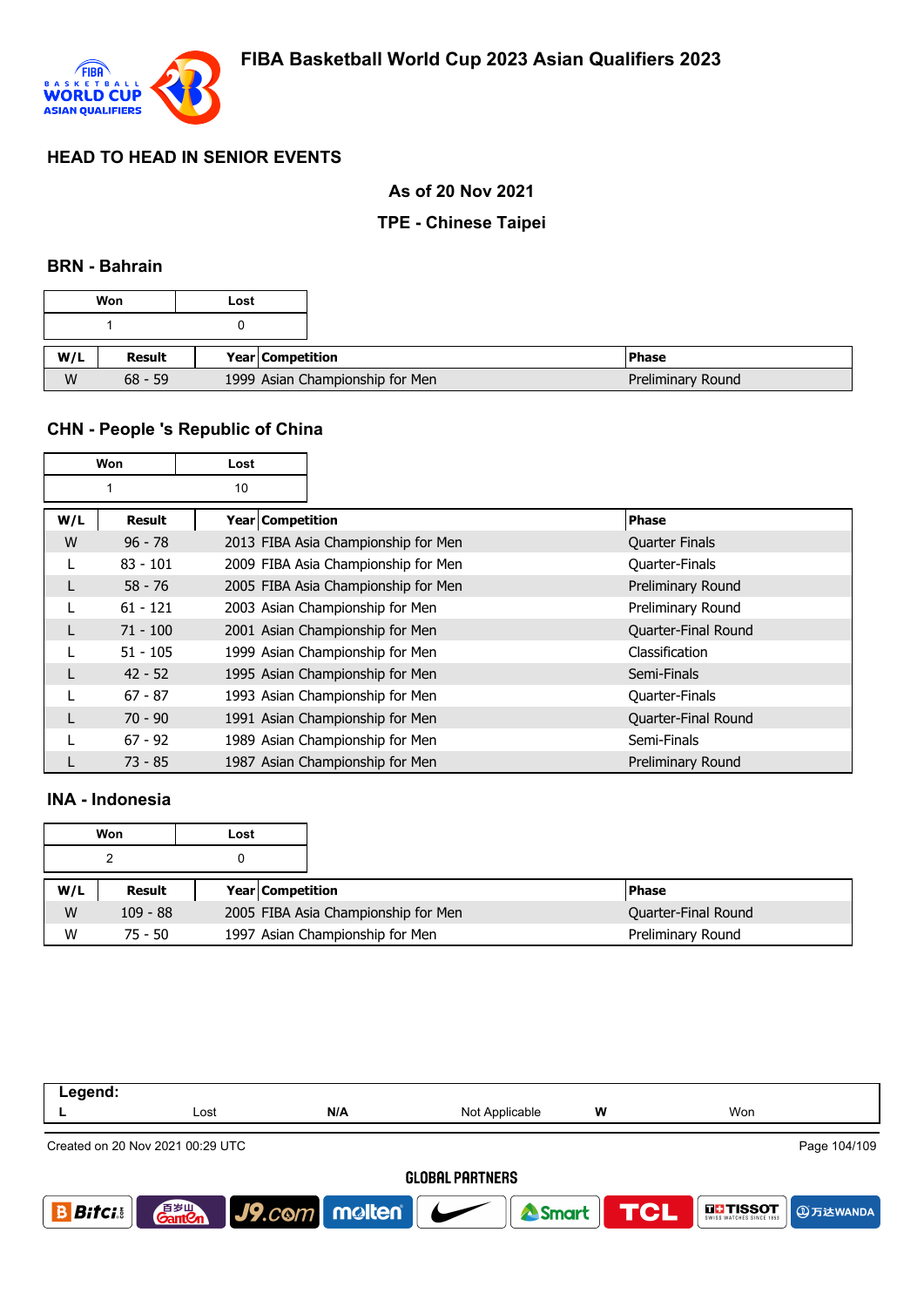

#### **As of 20 Nov 2021**

### **TPE - Chinese Taipei**

#### **IND - India**

|     | Won        | Lost |                    |                                     |                      |
|-----|------------|------|--------------------|-------------------------------------|----------------------|
|     |            | 0    |                    |                                     |                      |
| W/L | Result     |      | Year   Competition |                                     | <b>Phase</b>         |
| W   | $106 - 90$ |      |                    | 2005 FIBA Asia Championship for Men | Quarter-Final Round  |
| W   | $85 - 55$  |      |                    | 2001 Asian Championship for Men     | Preliminary Round    |
| W   | $92 - 90$  |      |                    | 2001 Asian Championship for Men     | Final Round          |
| W   | $115 - 99$ |      |                    | 1991 Asian Championship for Men     | Preliminary Round    |
| W   | $95 - 73$  |      |                    | 1989 Asian Championship for Men     | Classification Round |
| W   | $92 - 67$  |      |                    | 1987 Asian Championship for Men     | Preliminary Round    |
| W   | $79 - 59$  |      |                    | 1987 Asian Championship for Men     | <b>Final Round</b>   |

#### **IRI - Islamic Republic of Iran**

| Won                 |               | Lost               |                                     |                      |
|---------------------|---------------|--------------------|-------------------------------------|----------------------|
| 3<br>$\overline{7}$ |               |                    |                                     |                      |
| W/L                 | <b>Result</b> | Year   Competition |                                     | Phase                |
| L                   | $60 - 79$     |                    | 2013 FIBA Asia Championship for Men | Semi-Finals          |
|                     | $37 - 49$     |                    | 2011 FIBA Asia Championship for Men | Preliminary Round    |
| L                   | $66 - 98$     |                    | 2011 FIBA Asia Championship for Men | Classification (5-8) |
|                     | $67 - 71$     |                    | 2009 FIBA Asia Championship for Men | Preliminary Round    |
| L                   | $64 - 76$     |                    | 2007 FIBA Asia Championship for Men | Quarter-Final Round  |
|                     | $57 - 65$     |                    | 2005 FIBA Asia Championship for Men | Preliminary Round    |
| L                   | 74 - 83       |                    | 2003 Asian Championship for Men     | Preliminary Round    |
| W                   | $72 - 54$     |                    | 1997 Asian Championship for Men     | Quarter-Final Round  |
| W                   | $82 - 68$     |                    | 1991 Asian Championship for Men     | Quarter-Final Round  |
| W                   | $97 - 69$     |                    | 1986 Asian Championship for Men     | Classification       |

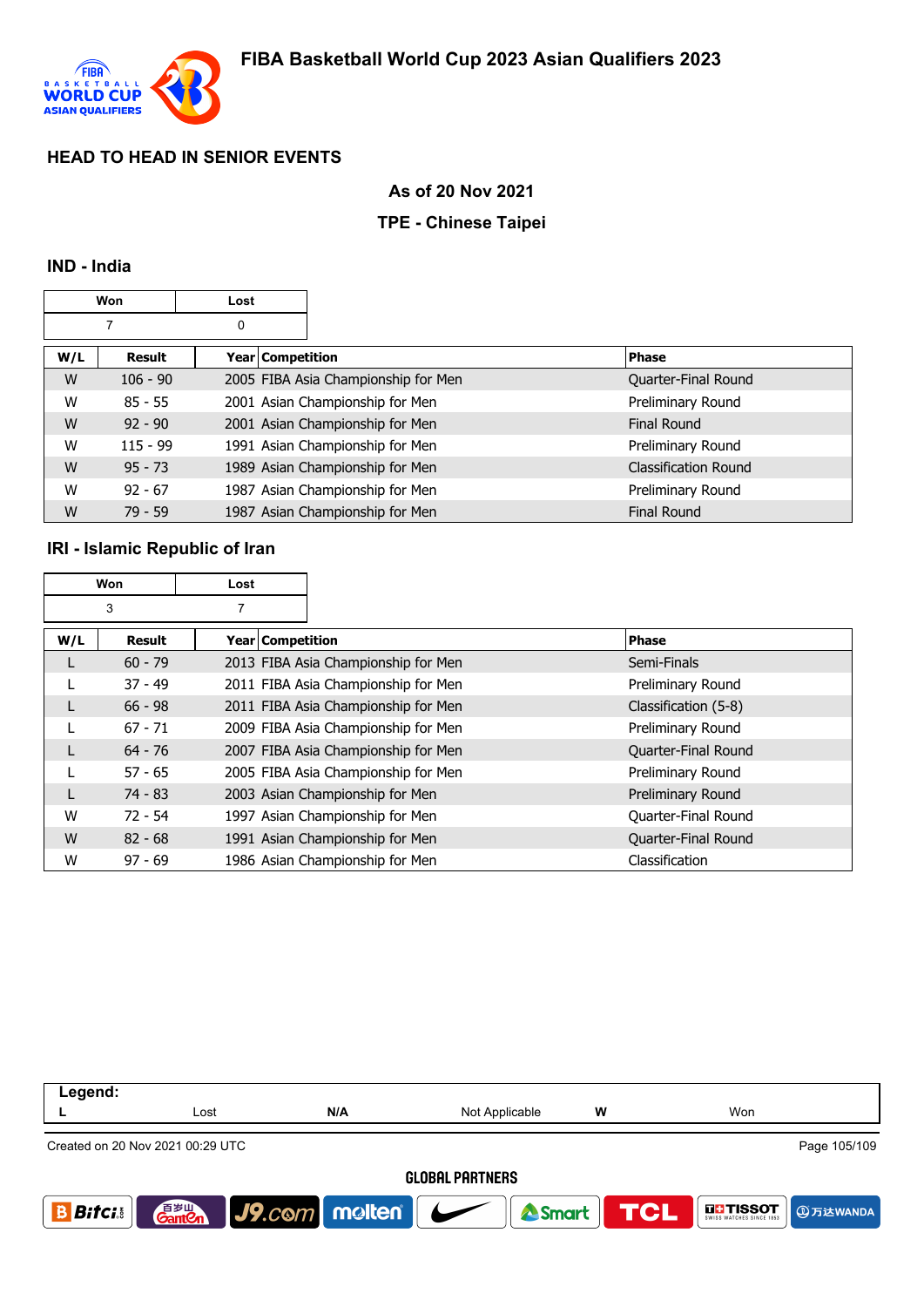

#### **As of 20 Nov 2021**

### **TPE - Chinese Taipei**

### **JOR - Jordan**

| Won                 |           | Lost |                  |                                     |                     |
|---------------------|-----------|------|------------------|-------------------------------------|---------------------|
| $\overline{2}$<br>3 |           |      |                  |                                     |                     |
| W/L                 | Result    |      | Year Competition |                                     | <b>Phase</b>        |
| W                   | $91 - 87$ |      |                  | 2013 FIBA Asia Championship for Men | Preliminary Round   |
|                     | $74 - 97$ |      |                  | 2007 FIBA Asia Championship for Men | <b>Finals</b>       |
|                     | $72 - 83$ |      |                  | 2003 Asian Championship for Men     | Quarter-Final Round |
| W                   | $68 - 60$ |      |                  | 1997 Asian Championship for Men     | Preliminary Round   |
|                     | $73 - 76$ |      |                  | 1991 Asian Championship for Men     | Quarter-Final Round |

#### **JPN - Japan**

|     | Won            | Lost |                    |                                                      |                      |
|-----|----------------|------|--------------------|------------------------------------------------------|----------------------|
|     | $\overline{7}$ | 9    |                    |                                                      |                      |
| W/L | Result         |      | Year   Competition |                                                      | Phase                |
| L   | $68 - 108$     |      |                    | 2019 FIBA Basketball World Cup 2019 Asian Qualifiers | 1st Round            |
| W   | $70 - 69$      |      |                    | 2019 FIBA Basketball World Cup 2019 Asian Qualifiers | 1st Round            |
| L   | $49 - 87$      |      |                    | 2017 FIBA Asia Cup                                   | Group Phase          |
| W   | 79 - 76        |      |                    | 2013 FIBA Asia Championship for Men                  | Eight-Final Round    |
| L   | $72 - 81$      |      |                    | 2011 FIBA Asia Championship for Men                  | Classification (5-8) |
| W   | $99 - 79$      |      |                    | 2009 FIBA Asia Championship for Men                  | Eight Final Round    |
| W   | $85 - 80$      |      |                    | 2007 FIBA Asia Championship for Men                  | Semi-Finals          |
| L   | $60 - 69$      |      |                    | 2001 Asian Championship for Men                      | Quarter-Final Round  |
| W   | $77 - 68$      |      |                    | 1999 Asian Championship for Men                      | Quarter-Finals       |
|     | 74 - 85        |      |                    | 1997 Asian Championship for Men                      | Quarter-Final Round  |
| L   | $63 - 69$      |      |                    | 1995 Asian Championship for Men                      | Final                |
| W   | $72 - 66$      |      |                    | 1993 Asian Championship for Men                      | Semi-Finals          |
| L   | $60 - 63$      |      |                    | 1991 Asian Championship for Men                      | Final Round          |
| W   | $69 - 58$      |      |                    | 1989 Asian Championship for Men                      | <b>Final Round</b>   |
|     | $69 - 81$      |      |                    | 1987 Asian Championship for Men                      | Preliminary Round    |
|     | $72 - 79$      |      |                    | 1986 Asian Championship for Men                      | Classification       |

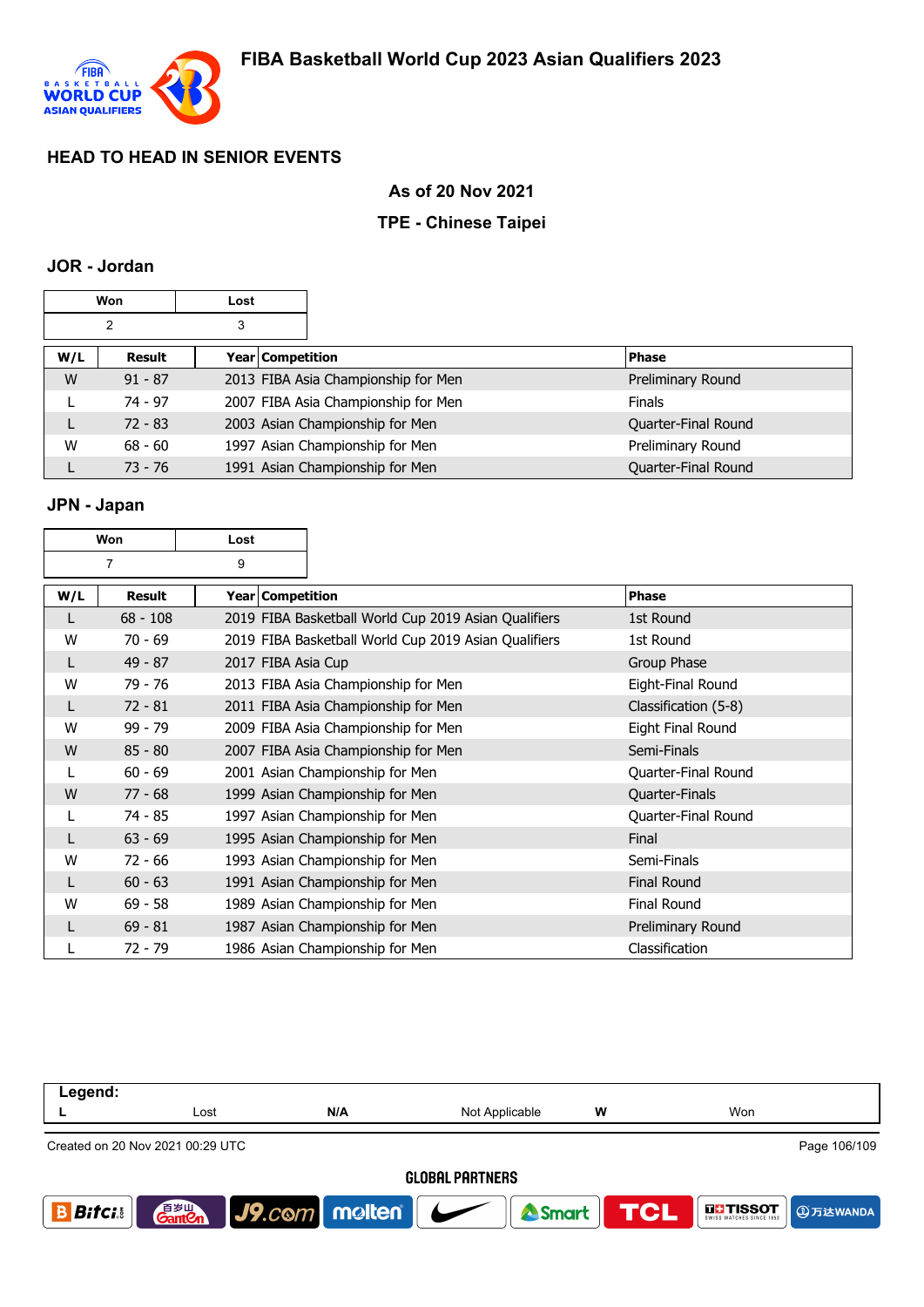

#### **As of 20 Nov 2021**

### **TPE - Chinese Taipei**

### **KAZ - Kazakhstan**

| <b>Won</b> |           | Lost |                  |                                     |                             |
|------------|-----------|------|------------------|-------------------------------------|-----------------------------|
|            | 2         | 2    |                  |                                     |                             |
| W/L        | Result    |      | Year Competition |                                     | <b>Phase</b>                |
|            | $73 - 84$ |      |                  | 2015 FIBA Asia Championship         | Preliminary Round           |
| W          | $77 - 69$ |      |                  | 2005 FIBA Asia Championship for Men | <b>Classification Round</b> |
| W          | $62 - 58$ |      |                  | 1997 Asian Championship for Men     | Preliminary Round           |
|            | $67 - 68$ |      |                  | 1995 Asian Championship for Men     | Quarter-Finals              |

### **KOR - Republic of Korea**

| Won |            | Lost               |                                     |                             |
|-----|------------|--------------------|-------------------------------------|-----------------------------|
|     | 2          | 9                  |                                     |                             |
| W/L | Result     | Year   Competition |                                     | <b>Phase</b>                |
|     | $57 - 75$  |                    | 2013 FIBA Asia Championship for Men | <b>Finals</b>               |
|     | $61 - 82$  |                    | 2011 FIBA Asia Championship for Men | Eight-Final Round           |
|     | $70 - 72$  |                    | 2009 FIBA Asia Championship for Men | Eight Final Round           |
| W   | $70 - 65$  |                    | 2009 FIBA Asia Championship for Men | Classification (5-8)        |
|     | $70 - 85$  |                    | 2007 FIBA Asia Championship for Men | Preliminary Round           |
|     | $54 - 61$  |                    | 1999 Asian Championship for Men     | Quarter-Finals              |
|     | $71 - 96$  |                    | 1997 Asian Championship for Men     | Quarter-Final Round         |
| W   | $63 - 62$  |                    | 1995 Asian Championship for Men     | Quarter-Finals              |
| L   | $91 - 112$ |                    | 1989 Asian Championship for Men     | <b>Classification Round</b> |
|     | $81 - 98$  |                    | 1987 Asian Championship for Men     | Preliminary Round           |
|     | $80 - 89$  |                    | 1986 Asian Championship for Men     | Preliminary Round           |

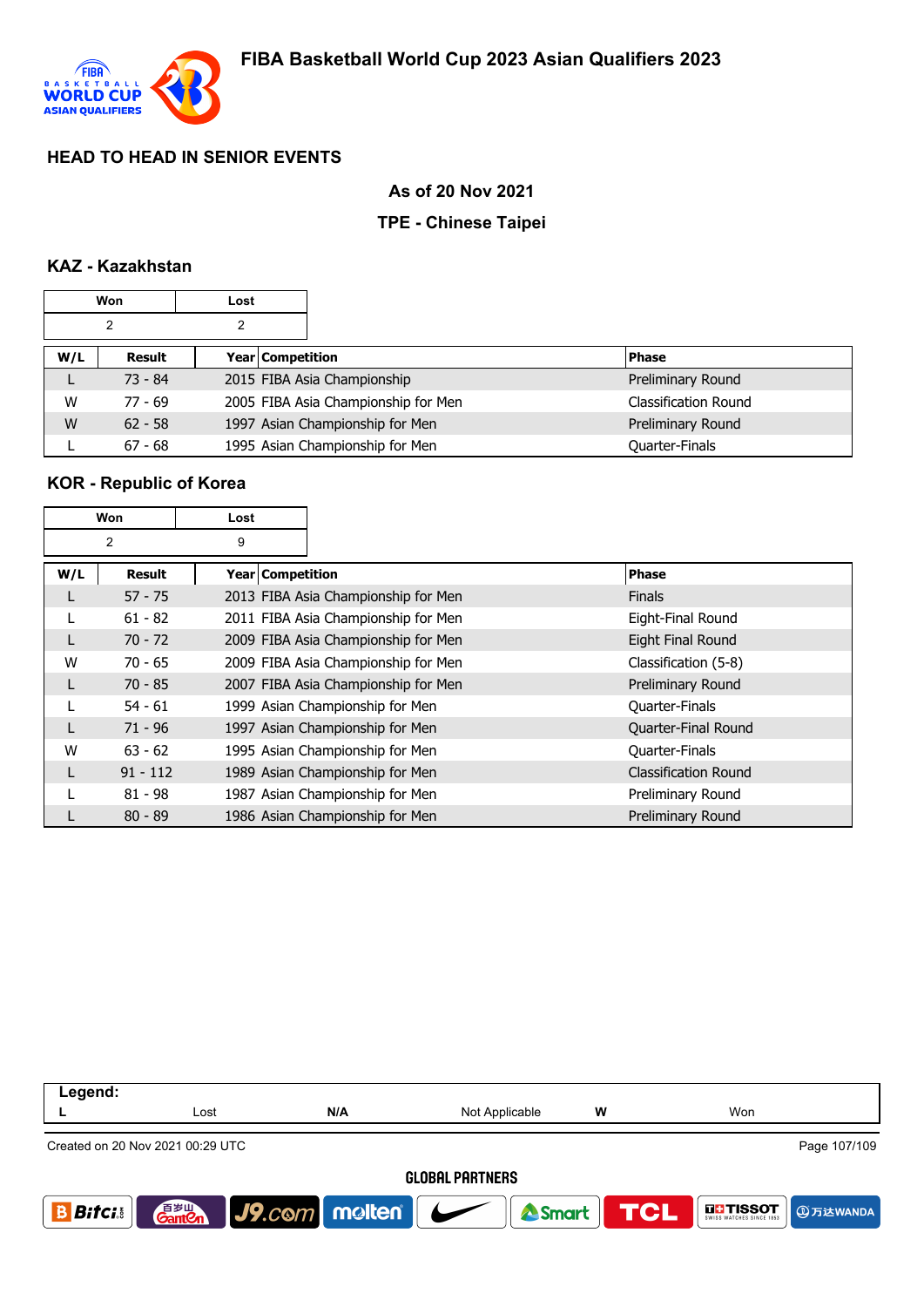

## **As of 20 Nov 2021**

### **TPE - Chinese Taipei**

### **KSA - Saudi Arabia**

| Won |           | Lost |                  |                                     |                             |
|-----|-----------|------|------------------|-------------------------------------|-----------------------------|
|     | 5         |      |                  |                                     |                             |
| W/L | Result    |      | Year Competition |                                     | <b>Phase</b>                |
| W   | $90 - 67$ |      |                  | 2013 FIBA Asia Championship for Men | Preliminary Round           |
| W   | $92 - 78$ |      |                  | 1999 Asian Championship for Men     | Preliminary Round           |
|     | $67 - 93$ |      |                  | 1999 Asian Championship for Men     | <b>Finals</b>               |
| W   | $95 - 69$ |      |                  | 1995 Asian Championship for Men     | Preliminary Round           |
| W   | $75 - 74$ |      |                  | 1993 Asian Championship for Men     | <b>Final Round</b>          |
| W   | $92 - 88$ |      |                  | 1989 Asian Championship for Men     | <b>Classification Round</b> |

### **LBN - Lebanon**

| <b>Won</b> |           | Lost |                         |                                     |                                |
|------------|-----------|------|-------------------------|-------------------------------------|--------------------------------|
| 4          |           |      |                         |                                     |                                |
| W/L        | Result    |      | <b>Year Competition</b> |                                     | <b>Phase</b>                   |
|            | $77 - 90$ |      | 2017 FIBA Asia Cup      |                                     | Qualification To Quarter Final |
|            | $87 - 92$ |      |                         | 2015 FIBA Asia Championship         | Preliminary Round              |
| W          | $60 - 58$ |      |                         | 2011 FIBA Asia Championship for Men | Eight-Final Round              |
|            | $64 - 95$ |      |                         | 2007 FIBA Asia Championship for Men | Quarter-Final Round            |
|            | $72 - 87$ |      |                         | 2001 Asian Championship for Men     | Quarter-Final Round            |

# **PHI - Philippines**

|     | Won            | Lost |                  |                                                      |                   |
|-----|----------------|------|------------------|------------------------------------------------------|-------------------|
|     | $\overline{2}$ | 4    |                  |                                                      |                   |
| W/L | Result         |      | Year Competition |                                                      | <b>Phase</b>      |
| L   | $71 - 93$      |      |                  | 2019 FIBA Basketball World Cup 2019 Asian Qualifiers | 1st Round         |
|     | $83 - 90$      |      |                  | 2019 FIBA Basketball World Cup 2019 Asian Qualifiers | 1st Round         |
| W   | $84 - 79$      |      |                  | 2013 FIBA Asia Championship for Men                  | Preliminary Round |
|     | $78 - 95$      |      |                  | 2011 FIBA Asia Championship for Men                  | Quarter-Finals    |
| L   | $70 - 77$      |      |                  | 2009 FIBA Asia Championship for Men                  | Eight Final Round |
| W   | $97 - 74$      |      |                  | 1989 Asian Championship for Men                      | Preliminary Round |

| Legend:                                                                              |      |     |                |   |                                           |  |  |  |  |
|--------------------------------------------------------------------------------------|------|-----|----------------|---|-------------------------------------------|--|--|--|--|
|                                                                                      | Lost | N/A | Not Applicable | W | Won                                       |  |  |  |  |
| Page 108/109<br>Created on 20 Nov 2021 00:29 UTC                                     |      |     |                |   |                                           |  |  |  |  |
| <b>GLOBAL PARTNERS</b>                                                               |      |     |                |   |                                           |  |  |  |  |
| <b>Bitcis</b>                                                                        |      |     |                |   | <b>THESOT</b><br>swiss watches since 1853 |  |  |  |  |
| $J9$ . $com$ molten $\sim$<br>音 <sub>岁Ⅲ</sub><br>Gant <b>C</b> n<br>Smart <b>TCL</b> |      |     |                |   |                                           |  |  |  |  |